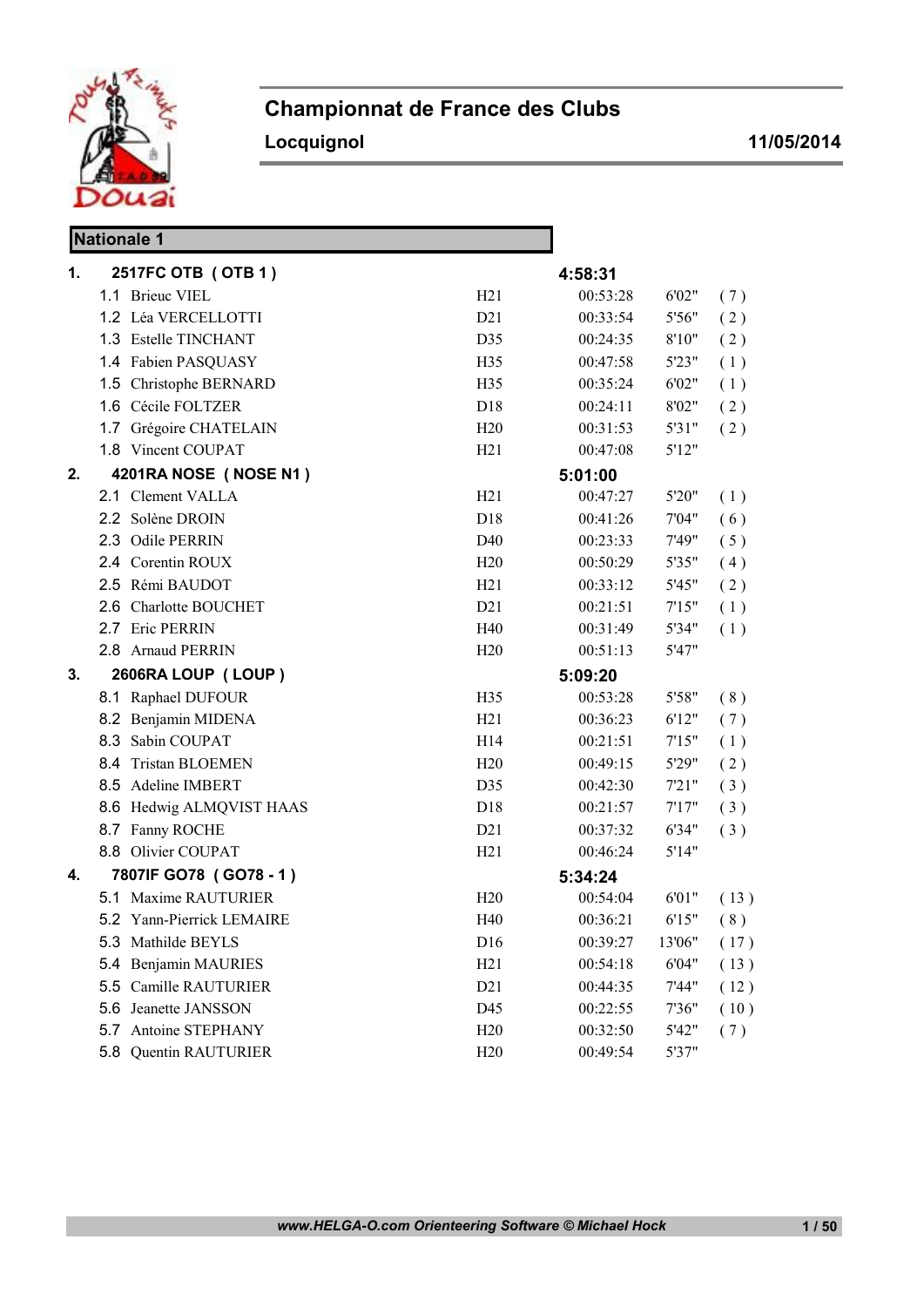| 5. | 6911RA CSMR (CSM Rillieux N1)  |                  | 5:34:35  |        |      |
|----|--------------------------------|------------------|----------|--------|------|
|    | 3.1 Mathieu RINGOT             | H21              | 00:54:28 | 6'01"  | (14) |
|    | 3.2 Isia BASSET                | D21              | 00:36:04 | 6'15"  | (11) |
|    | 3.3 Juliette BASSET            | D <sub>16</sub>  | 00:32:51 | 10'54" | (9)  |
|    | 3.4 Mathieu KERN-GILLARD       | H21              | 00:50:45 | 5'44"  | (5)  |
|    | 3.5 Franck DECHAVANNE          | H <sub>35</sub>  | 00:36:27 | 6'23"  | (5)  |
|    | 3.6 Christina FALGA            | D <sub>50</sub>  | 00:48:06 | 15'58" | (13) |
|    | 3.7 Marian BASSET              | H20              | 00:32:06 | 5'28"  | (9)  |
|    | 3.8 Lucas BASSET               | H21              | 00:43:48 | 4'55"  |      |
| 6. | 4203RA OE42 (OE 42 N1)         |                  | 5:34:47  |        |      |
|    | 28.1 David CHATELON            | H35              | 00:53:32 | 6'01"  | (9)  |
|    | 28.2 Naïs DEVRIEUX             | D20              | 00:42:54 | 7'24"  | (13) |
|    | 28.3 Elise FERRAND             | D14              | 00:29:23 | 9'45"  | (14) |
|    | 28.4 Jean-Baptiste BOURRIN     | H21              | 00:52:00 | 5'50"  | (9)  |
|    | 28.5 Olivier CHARBONNIER       | H <sub>35</sub>  | 00:38:10 | 6'30"  | (8)  |
|    | 28.6 Lucile CHATELON           | D35              | 00:33:01 | 10'58" | (6)  |
|    | 28.7 Léo VIGIER                | H16              | 00:36:48 | 6'28"  | (8)  |
|    | 28.8 Nicolas RIO               | H20              | 00:48:59 | 5'27"  |      |
| 7. | 8809LO HVO (HVO 5)             |                  | 5:35:06  |        |      |
|    | 9.1 Céline DODIN               | D21              | 00:59:43 | 6'36"  | (22) |
|    | 9.2 Francois LUTHRINGER        | H45              | 00:40:45 | 7'03"  | (18) |
|    | 9.3 Coline LUTHRINGER          | D18              | 00:24:49 | 8'14"  | (12) |
|    | 9.4 Karine D'HARREVILLE        | D21              | 00:54:41 | 6'10"  | (10) |
|    | 9.5 Renaud D'HARREVILLE        | H21              | 00:35:43 | 6'15"  | (7)  |
|    | 9.6 Hugo VAXELAIRE             | H <sub>16</sub>  | 00:26:48 | 8'54"  | (5)  |
|    | 9.7 Louis ARNOULD              | H21              | 00:34:53 | 5'57"  | (5)  |
|    | 9.8 Vincent ARNOULD            | H21              | 00:57:44 | 6'29"  |      |
| 8. | 2508FC BALISE 25 (balise 25-1) |                  | 5:38:45  |        |      |
|    | 12.1 Pierre-Louis JANAND       | H20              | 00:54:38 | 6'10"  | (16) |
|    | 12.2 Aymeric WOLZ              | H16              | 00:33:54 | 5'51"  | (4)  |
|    | 12.3 Clarisse GIRARD           | D <sub>16</sub>  | 00:23:43 | 7'52"  | (4)  |
|    | 12.4 Michel BASTIN             | H35              | 00:49:46 | 5'32"  | (3)  |
|    | 12.5 Vanessa COCTEAU           | D <sub>2</sub> 1 | 00:43:15 | 7'26"  | (4)  |
|    | 12.6 Isabelle WYMER            | D45              | 00:32:51 | 10'54" | (4)  |
|    | 12.7 Eddie WYMER               | H45              | 00:35:06 | 6'06"  | (4)  |
|    | 12.8 Baptiste GIRARD           | H20              | 01:05:32 | 7'19"  |      |
| 9. | 2105BO ADOChenôve (ADOC N1)    |                  | 5:44:06  |        |      |
|    | 21.1 Nicolas SEGUIN            | H <sub>35</sub>  | 01:08:11 | 7'32"  | (24) |
|    | 21.2 Théo MADEC-GUILLOT        | H20              | 00:37:17 | 6'23"  | (21) |
|    | 21.3 Valérie HABERKORN         | D45              | 00:28:28 | 9'27"  | (19) |
|    | 21.4 J-Luc CHANDEZON           | H21              | 00:57:40 | 6'30"  | (17) |
|    | 21.5 Chloé HABERKORN           | D20              | 00:40:52 | 7'09"  | (16) |
|    | 21.6 Sarah CHRIST              | D <sub>2</sub> 1 | 00:26:02 | 8'38"  | (12) |
|    | 21.7 Simon CHARON              | H21              | 00:33:44 | 5'50"  | (10) |
|    | 21.8 Clément FUMEY             | H21              | 00:51:52 | 5'50"  |      |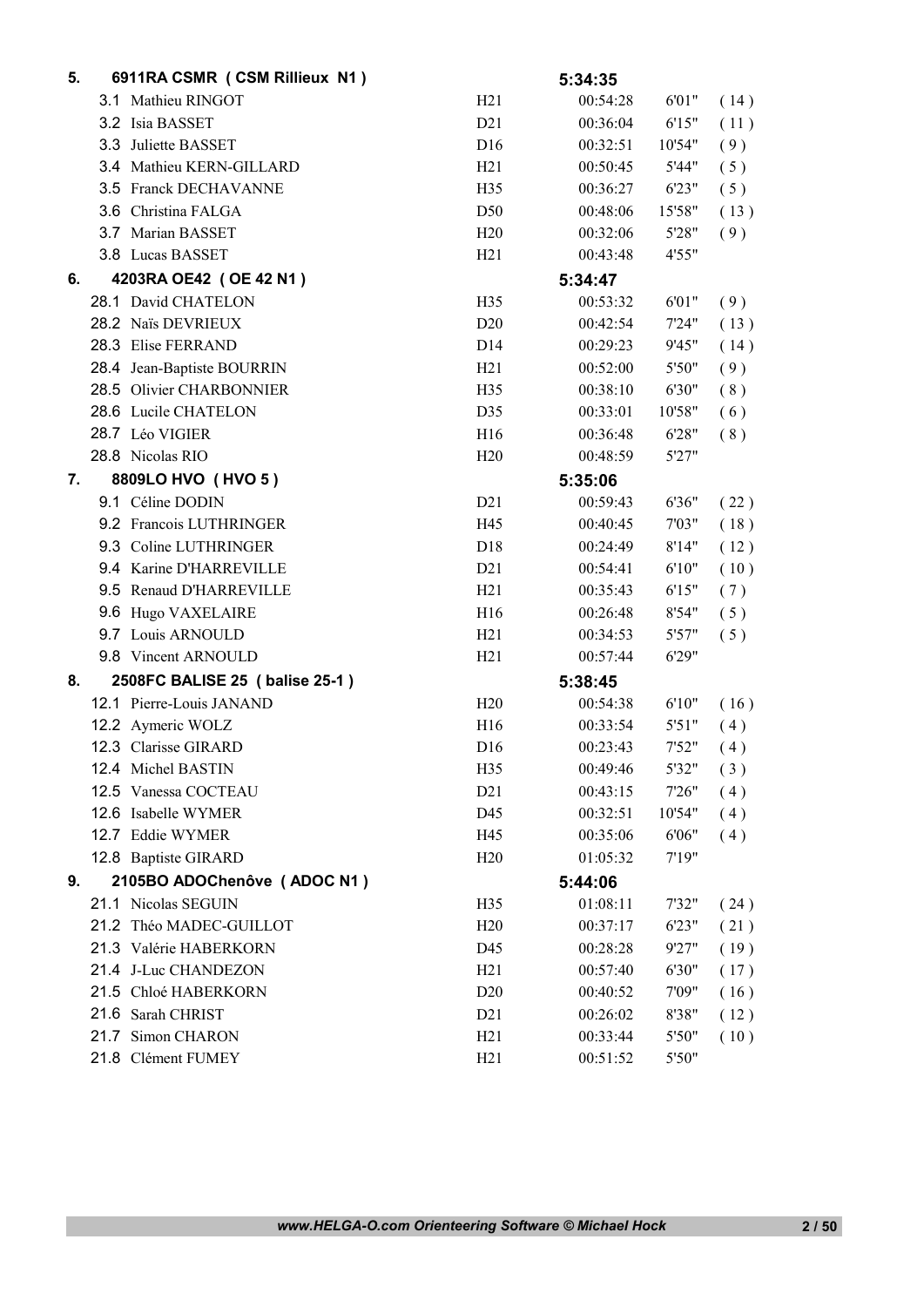| 10. | 3705CE COTS ( COTS )          |                 | 5:44:26  |        |      |
|-----|-------------------------------|-----------------|----------|--------|------|
|     | 10.1 Julien GIRARD            | H21             | 00:53:40 | 6'02"  | (11) |
|     | 10.2 Lucille GIRARD           | D <sub>20</sub> | 00:40:44 | 6'59"  | (12) |
|     | 10.3 Lucile PETER-JAN         | D18             | 00:28:41 | 9'31"  | (7)  |
|     | 10.4 Stéphane CORMIER         | H21             | 00:51:40 | 5'47"  | (7)  |
|     | 10.5 Paul COUSIN              | H <sub>18</sub> | 00:46:52 | 8'06"  | (9)  |
|     | 10.6 Pauline FILET            | D35             | 00:29:14 | 9'42"  | (9)  |
|     | 10.7 Martin DESPLAT           | H21             | 00:33:12 | 5'47"  | (6)  |
|     | 10.8 Nicolas FILET            | H <sub>35</sub> | 01:00:23 | 6'43"  |      |
| 11. | 3913FC O'JURA (O'Jura 1)      |                 | 5:48:37  |        |      |
|     | 4.1 Yohan MAGNIN              | H21             | 00:55:53 | 6'14"  | (17) |
|     | 4.2 Perrine OBSTETAR          | D21             | 00:34:34 | 6'00"  | (9)  |
|     | 4.3 Timothey FEUGERE          | H16             | 00:36:39 | 12'10" | (15) |
|     | 4.4 Olivier BLANC-TRANCHANT   | H21             | 00:49:55 | 5'38"  | (8)  |
|     | 4.5 Laurence DANNECKER        | D40             | 00:55:05 | 9'33"  | (15) |
|     | 4.6 Kira DÖLLGAST             | D <sub>16</sub> | 00:26:11 | 8'41"  | (11) |
|     | 4.7 Philippe BOBIN            | H40             | 00:43:10 | 7'25"  | (12) |
|     | 4.8 François GONON            | H21             | 00:47:10 | 5'15"  |      |
| 12. | 1307PR ACA AIX EN PROV (ACA1) |                 | 5:48:58  |        |      |
|     | 16.1 William DELENNE          | H <sub>18</sub> | 00:53:45 | 6'02"  | (12) |
|     | 16.2 Olivier ESTELA           | H40             | 00:43:05 | 7'24"  | (15) |
|     | 16.3 Helene KROL              | D35             | 00:27:11 | 9'01"  | (11) |
|     | 16.4 Pierre ELIAS             | H45             | 01:00:31 | 6'50"  | (14) |
|     | 16.5 Camilla DELENNE          | D18             | 00:43:58 | 7'36"  | (10) |
|     | 16.6 Pauline ELIAS            | D <sub>18</sub> | 00:21:59 | 7'18"  | (7)  |
|     | 16.7 Julien LAVILLE           | H <sub>18</sub> | 00:42:38 | 7'26"  | (11) |
|     | 16.8 Adrien DELENNE           | H20             | 00:55:51 | 6'10"  |      |
| 13. | 7305RA ECHO 73 (Echo N1)      |                 | 5:51:23  |        |      |
|     | 20.1 Benoit ABEL              | H20             | 00:55:58 | 6'17"  | (18) |
|     | 20.2 Julie BORNARD            | D <sub>20</sub> | 00:45:52 | 7'54"  | (19) |
|     | 20.3 Laurence-Marie GREBEL    | D <sub>40</sub> | 00:26:30 | 8'48"  | (16) |
|     | 20.4 J-Laurent BODY           | H45             | 00:59:42 | 6'36"  | (16) |
|     | 20.5 Marine LELOUP            | D21             | 00:43:40 | 7'34"  | (14) |
|     | 20.6 Quentin ANDRIEUX         | H14             | 00:27:19 | 9'04"  | (14) |
|     | 20.7 Thierry BODY             | H45             | 00:42:48 | 7'25"  | (14) |
|     | 20.8 Florentin BODY           | H20             | 00:49:34 | 5'36"  |      |
| 14. | 9105IF COLE ( COL ETRECHY 1)  |                 | 5:56:00  |        |      |
|     | 22.1 Thierry BESTEL           | H40             | 00:57:26 | 6'25"  | (19) |
|     | 22.2 Pierre ERBLAND           | H16             | 00:30:29 | 5'18"  | (3)  |
|     | 22.3 Julie ROULLEAUX          | D18             | 00:24:16 | 8'03"  | (3)  |
|     | 22.4 Bruno LEJEUNE            | H45             | 01:07:48 | 7'39"  | (11) |
|     | 22.5 Noemie ROULLEAUX         | D20             | 00:48:41 | 8'20"  | (11) |
|     | 22.6 Christine ERBLAND        | D <sub>40</sub> | 00:21:53 | 7'16'' | (8)  |
|     | 22.7 Patrick MITHOUARD        | H45             | 00:51:12 | 8'54"  | (13) |
|     | 22.8 Thibault ERBLAND         | H18             | 00:54:15 | 6'02"  |      |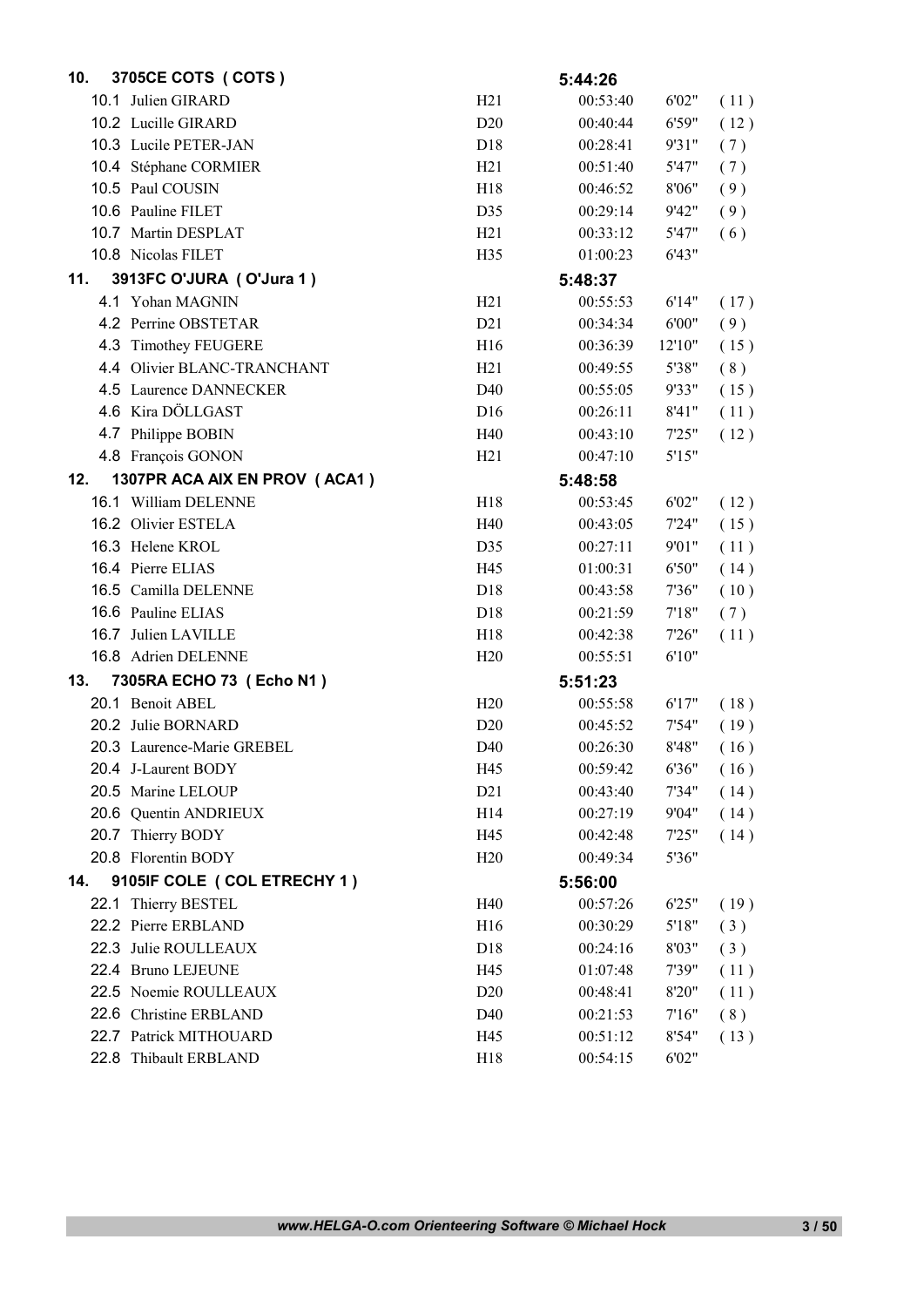| 15. | 1905LI Corrèze C.O (Corrèze C.O 1) |                  | 6:10:28  |         |      |
|-----|------------------------------------|------------------|----------|---------|------|
|     | 6.1 Franck LOUVET                  | H21              | 00:53:27 | 6'01"   | (6)  |
|     | 6.2 William BOUVIER                | H21              | 00:35:06 | 6'05"   | (5)  |
|     | 6.3 Louise VERNOTTE                | D <sub>18</sub>  | 00:34:40 | 11'31"  | (8)  |
|     | 6.4 Mickael BLANCHARD              | H21              | 00:50:58 | 5'40"   | (6)  |
|     | 6.5 Benjamin LEDUC                 | H <sub>16</sub>  | 00:37:08 | 6'23"   | (6)  |
|     | 6.6 Frederique LAPEYRE             | D45              | 00:49:19 | 16'23"  | (15) |
|     | 6.7 Tiphane MARCHEGAY              | D21              | 01:02:59 | 10'56"  | (18) |
|     | 6.8 Célestin CRESPIN               | H21              | 00:46:51 | 5'14"   |      |
| 16. | 5116CA ASO Sillery (ASO Sillery 1) |                  | 6:11:07  |         |      |
|     | 15.1 Desmond FRANSSEN              | H21              | 00:52:45 | 5'52"   | (4)  |
|     | 15.2 Camille ANDRE                 | H21              | 00:34:29 | 5'57"   | (1)  |
|     | 15.3 Nathalie GUENIN               | D40              | 00:42:39 | 14'10'' | (18) |
|     | 15.4 Antoine GUENIN                | H16              | 00:52:46 | 5'55"   | (12) |
|     | 15.5 Lucie ALAFORT                 | D <sub>20</sub>  | 00:48:39 | 8'33"   | (13) |
|     | 15.6 Léa DELAPORTE                 | D <sub>18</sub>  | 00:32:44 | 10'52"  | (17) |
|     | 15.7 Olivier GUENIN                | H <sub>50</sub>  | 00:57:03 | 9'44"   | (17) |
|     | 15.8 Thomas VAN DER KLEIJ          | H21              | 00:50:02 | 5'37"   |      |
| 17. | 3502BR CRCO (CRCO Nat1)            |                  | 6:12:42  |         |      |
|     | 27.1 Martin MOTTET                 | H21              | 00:54:35 | 6'02"   | (15) |
|     | 27.2 Maëlle BEAUVIR                | D <sub>18</sub>  | 00:35:55 | 6'09"   | (10) |
|     | 27.3 Muriel LE CAM                 | D40              | 00:33:00 | 10'57"  | (10) |
|     | 27.4 Raphaël LE CAM                | H45              | 01:08:13 | 7'41"   | (18) |
|     | 27.5 Mael TROCCAZ                  | H16              | 00:42:11 | 7'23"   | (17) |
|     | 27.6 Miti LE CAM                   | D <sub>18</sub>  | 00:28:59 | 9'37"   | (16) |
|     | 27.7 Jordan STOURM                 | H21              | 00:52:23 | 9'03"   | (15) |
|     | 27.8 Yannick BEAUVIR               | H45              | 00:57:26 | 6'27"   |      |
| 18. | 6806AL COBuhl.Florival (COBF-N1)   |                  | 6:13:31  |         |      |
|     | 14.1 Sébastien HANAUER             | H <sub>18</sub>  | 01:13:34 | 8'13"   | (25) |
|     | 14.2 Julien SCHNEBELEN             | H <sub>35</sub>  | 00:44:26 | 7'41"   | (24) |
|     | 14.3 Lena KORCHAK                  | D <sub>50</sub>  | 00:38:36 | 12'49"  | (24) |
|     | 14.4 Olivier SUTTER                | H21              | 00:55:55 | 6'13"   | (21) |
|     | 14.5 Franck COLIN                  | H45              | 00:41:11 | 7'06"   | (21) |
|     | 14.6 Nicole HUEBER                 | D21              | 00:22:23 | 7'26"   | (18) |
|     | 14.7 Florence HANAUER              | D16              | 00:41:30 | 7'12"   | (16) |
|     | 14.8 Victor TARDY                  | H21              | 00:55:56 | 6'19"   |      |
| 19. | 3105MP TOAC Orientatio (TOAC N1)   |                  | 6:16:23  |         |      |
|     | 11.1 Amadou SYLLA                  | H21              | 00:59:29 | 6'37"   | (20) |
|     | 11.2 Patrick CAPBERN               | H <sub>55</sub>  | 00:43:43 | 7'37"   | (20) |
|     | 11.3 Mathilde GRESSET-BOURGEOIS    | D <sub>2</sub> 1 | 00:30:53 | 10'15"  | (20) |
|     | 11.4 Frederic PORTOLEAU            | H45              | 01:04:29 | 7'15"   | (20) |
|     | 11.5 Valérie BERGER-CAPBERN        | D <sub>50</sub>  | 00:54:00 | 9'16"   | (20) |
|     | 11.6 Noel FOL                      | H <sub>16</sub>  | 00:31:08 | 10'20"  | (19) |
|     | 11.7 Loreline FOL                  | D18              | 00:47:27 | 8'12"   | (20) |
|     | 11.8 Loïc CAPBERN                  | H21              | 00:45:14 | 5'04"   |      |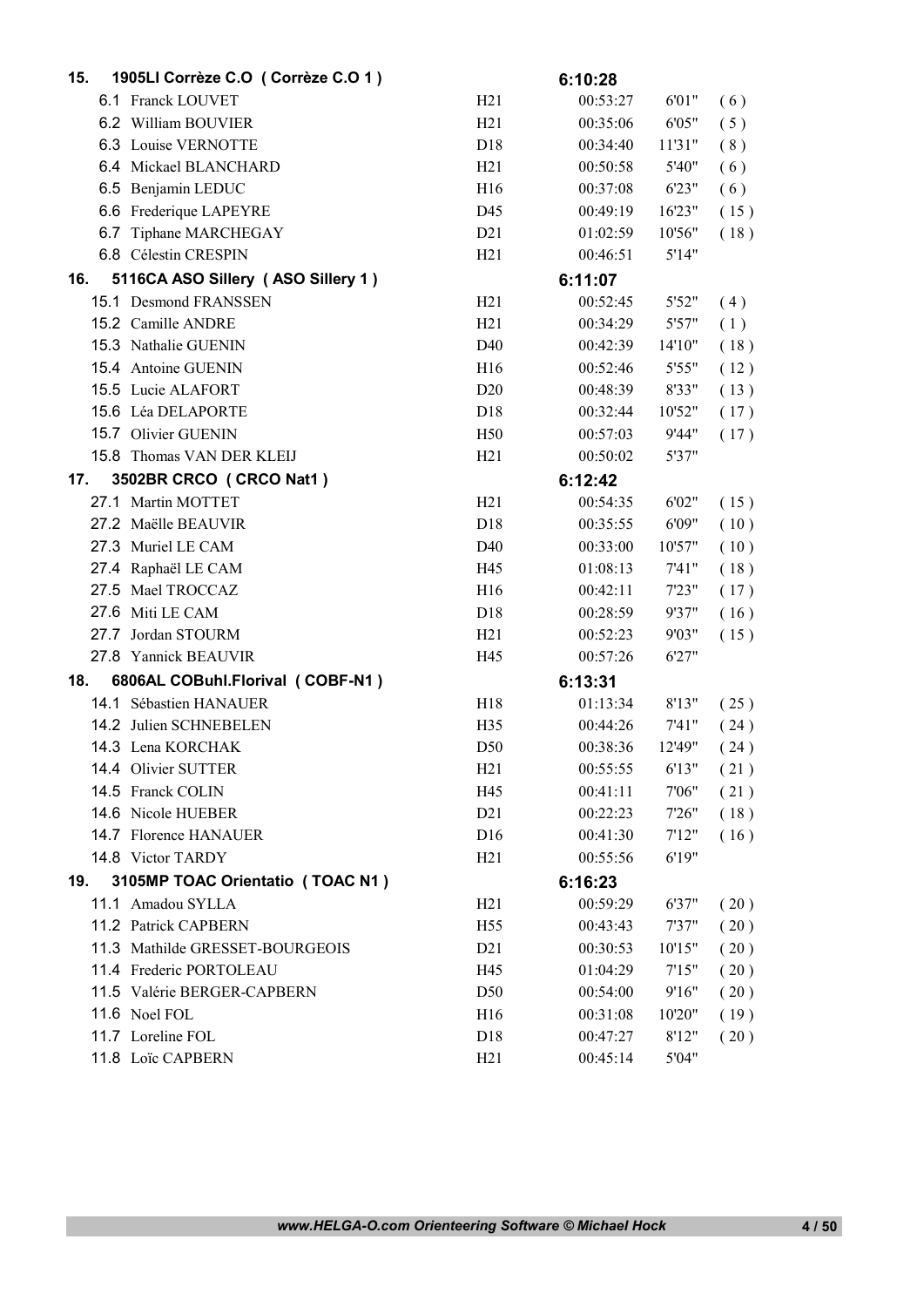| 20. | 3319AQ SMOG (SMOG)                  |                  | 6:33:00  |         |      |
|-----|-------------------------------------|------------------|----------|---------|------|
|     | 25.1 Jean-Michel PARZYCH            | H21              | 00:47:46 | 5'23"   | (3)  |
|     | 25.2 Lea RAYMONDAUD                 | D21              | 00:48:53 | 8'35"   | (14) |
|     | 25.3 Raphaël SOULIÉ                 | H <sub>16</sub>  | 00:26:09 | 8'41"   | (6)  |
|     | 25.4 Nicolas TREZEGUET              | H21              | 01:03:00 | 7'02"   | (15) |
|     | 25.5 Sandra LEFUMAT                 | D35              | 01:02:42 | 10'48"  | (19) |
|     | 25.6 Camille LAPERGUE               | D <sub>14</sub>  | 00:43:46 | 14'32"  | (22) |
|     | 25.7 Pierre LAUTRETE                | H35              | 00:36:40 | 6'16"   | (19) |
|     | 25.8 Clement RAYMONDAUD             | H21              | 01:04:04 | 7'08"   |      |
| 21. | 1403NM O. CAENNAISE (O Caennaise 1) |                  | 6:39:35  |         |      |
|     | 17.1 Luc SANDEVOIR                  | H20              | 00:59:30 | 6'37"   | (21) |
|     | 17.2 Christine ANTOINE              | D45              | 00:54:44 | 9'33"   | (23) |
|     | 17.3 Marion DESLANDES               | D21              | 00:31:41 | 10'31"  | (22) |
|     | 17.4 François CALANDOT              | H21              | 00:52:07 | 5'51"   | (19) |
|     | 17.5 Kelig HEURTAUX                 | H <sub>18</sub>  | 00:50:21 | 8'39"   | (18) |
|     | 17.6 Aude SANDEVOIR                 | D <sub>14</sub>  | 00:40:55 | 13'35"  | (21) |
|     | 17.7 Martin LEMENAGER               | H21              | 00:45:12 | 7'49"   | (21) |
|     | 17.8 Andreas GROTE                  | H45              | 01:05:05 | 7'18"   |      |
| 22. | 2904BR Quimper 29 (QUIMPER N1)      |                  | 6:55:27  |         |      |
|     | 23.1 Olivier FRANGEUL               | H40              | 01:06:46 | 7'26"   | (23) |
|     | 23.2 Elouan BOULESTREAU             | H <sub>16</sub>  | 00:41:40 | 7'14"   | (22) |
|     | 23.3 Léna GUIHENEUF                 | D <sub>16</sub>  | 00:36:07 | 11'59"  | (21) |
|     | 23.4 Jean-François URVOY            | H35              | 01:15:06 | 8'23"   | (24) |
|     | 23.5 Zélie BOULESTREAU              | D20              | 00:50:03 | 8'35"   | (23) |
|     | 23.6 Aude STIRNEMANN-RELOT          | D35              | 00:42:57 | 14'16"  | (23) |
|     | 23.7 Sebastien PECOURT              | H <sub>35</sub>  | 00:44:00 | 7'38"   | (22) |
|     | 23.8 Julien LE BORGNE               | H21              | 00:58:48 | 6'38"   |      |
| 23. | 6804AL COColmar (COCOLMAR 8)        |                  | 6:55:32  |         |      |
|     | 24.1 Antoine POULAIN                | H <sub>35</sub>  | 01:13:46 | 8'19"   | (26) |
|     | 24.2 Jeremy REDELSPERGER            | H <sub>18</sub>  | 01:01:21 | 10'30"  | (26) |
|     | 24.3 Marie ELTZER                   | D <sub>18</sub>  | 00:38:13 | 12'41'' | (26) |
|     | 24.4 Pierre MOUGEOT                 | H35              | 00:57:57 | 6'27"   | (26) |
|     | 24.5 Veronique MAKOVICKA            | D45              | 01:00:48 | 10'36"  | (26) |
|     | 24.6 Fanny RAVENEL                  | D <sub>2</sub> 1 | 00:32:19 | 10'44"  | (26) |
|     | 24.7 Jacques SCHMIDT-MORGENROTH     | H21              | 00:36:37 | 6'21"   | (24) |
|     | 24.8 Kirian MEYER                   | H <sub>21</sub>  | 00:54:31 | 6'05"   |      |
| 24. | 3810RA ORIENTALP (Orient'Alp)       |                  | 6:59:51  |         |      |
|     | 26.1 Giacomo BARBONE                | H21              | 00:53:01 | 5'55"   | (5)  |
|     | 26.2 Simon DENIER                   | H21              | 00:46:25 | 8'00"   | (17) |
|     | 26.3 Leslie GENNARO                 | D18              | 00:25:56 | 8'36"   | (13) |
|     | 26.4 Valentin LEVESY                | H20              | 01:29:18 | 9'56"   | (22) |
|     | 26.5 Maxime ROCHE                   | H16              | 00:48:14 | 8'21"   | (22) |
|     | 26.6 Salomé LEVESY                  | D16              | 00:24:57 | 8'17"   | (20) |
|     | 26.7 Claire VALCHERA                | D45              | 01:11:53 | 12'28"  | (23) |
|     | 26.8 Benoit COCHEY                  | H35              | 01:00:07 | 6'47"   |      |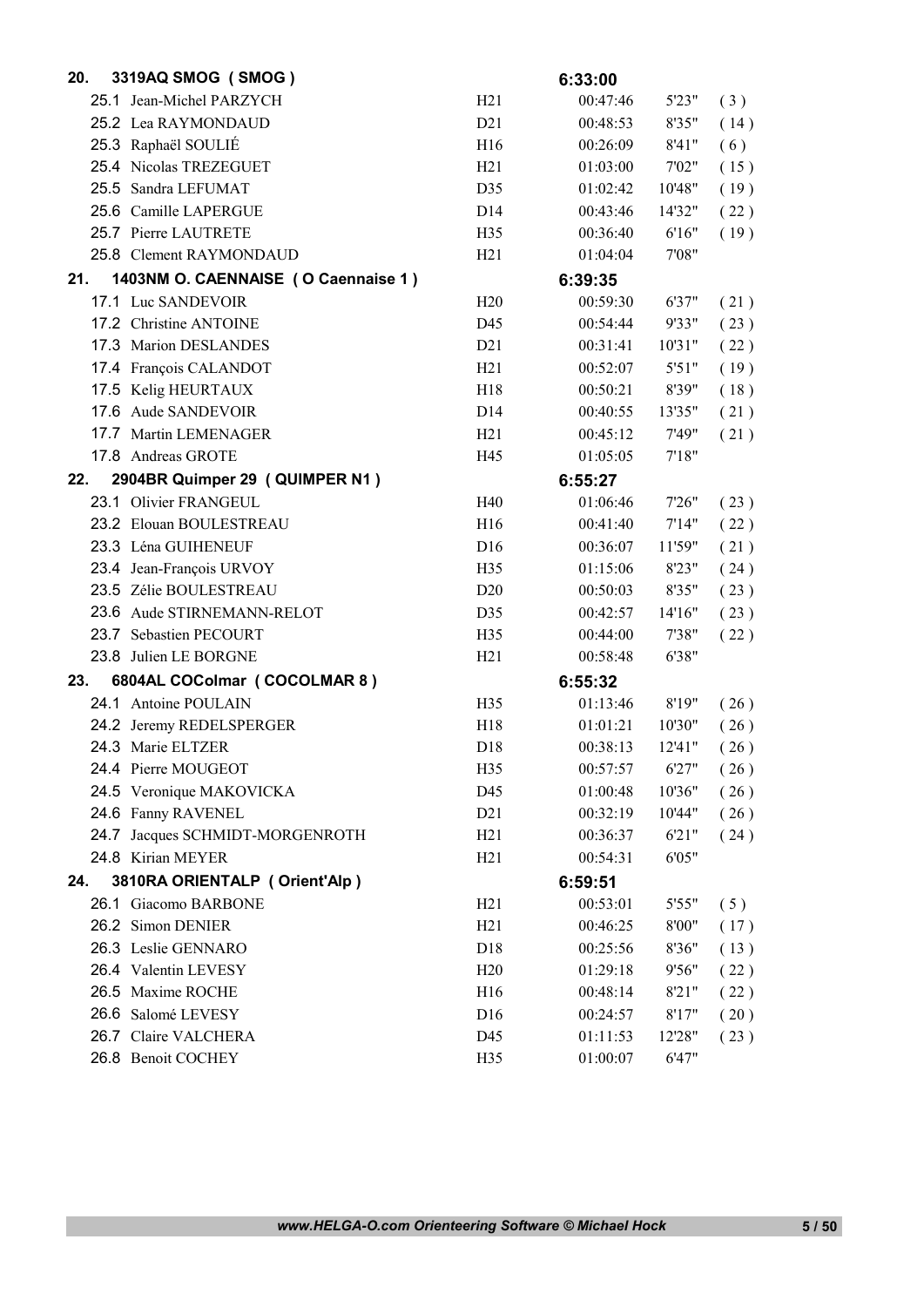| 25.                | 5906NO VALMO (VALMO1)         |                 | 7:09:53    |        |            |
|--------------------|-------------------------------|-----------------|------------|--------|------------|
|                    | 18.1 Jerome DANEL             | H40             | 01:15:56   | 8'34"  | (27)       |
|                    | 18.2 Marie DESRUMAUX          | D35             | 00:48:54   | 8'27"  | (25)       |
|                    | 18.3 Alix DEPREZ              | D16             | 00:44:32   | 14'47" | (25)       |
|                    | 18.4 Ondrej KOTECKY           | H35             | 00:59:37   | 6'35"  | (25)       |
|                    | 18.5 Vincent ROY              | H <sub>18</sub> | 00:58:39   | 10'05" | (25)       |
|                    | 18.6 Aurélie KIRILOV          | D21             | 00:26:50   | 8'54"  | (24)       |
|                    | 18.7 Michel DICKBURT          | H50             | 00:47:51   | 8'20"  | (25)       |
|                    | 18.8 Konstantin SMIRNOV       | H50             | 01:07:34   | 7'36"  |            |
| 26.                | 4705AQ N.O.R.D. (N.O.R.D 1)   |                 | 7:32:36    |        |            |
|                    | 19.1 Tommi TOLKKO             | H40             | 00:47:41   | 5'23"  | (2)        |
|                    | 19.2 Marta SANCHEZ BRUNS      | D35             | 00:50:48   | 8'55"  | (16)       |
|                    | 19.3 Tanguy CUBILIER          | H18             | 00:48:23   | 16'04" | (23)       |
|                    | 19.4 David BARBE              | H <sub>35</sub> | 01:10:16   | 7'54"  | (23)       |
|                    | 19.5 Carine HUGUET            | D40             | 01:06:17   | 11'25" | (24)       |
|                    | 19.6 Emilie SARION            | D <sub>18</sub> | 00:38:41   | 12'51" | (25)       |
|                    | 19.7 Daniel BARBE             | H40             | 00:55:48   | 9'33"  | (26)       |
|                    | 19.8 Lluis BEDOS BONATERRA    | H35             | 01:14:42   | 8'15"  |            |
|                    | 7403RA CSA-EMHM (CSA-EMHM 1)  |                 | <b>NCI</b> |        |            |
|                    | 13.1 Yann LOCATELLI           | H21             | 00:53:36   | 6'00"  | (10)       |
|                    | 13.2 Amaury PAILLE            | H16             | 00:53:44   |        | non classé |
|                    | 13.3 Océane DUPUIT-VAUCLIN    | D <sub>14</sub> | 01:24:02   | 27'55" |            |
|                    | 13.4 Pierrick PAGE            | H21             | 01:10:11   | 7'53"  |            |
|                    | 13.5 Lauriane FOULET-MOREAU   | D21             | 00:42:39   | 7'22"  |            |
|                    | 13.6 Sandrine MOY             | D45             | 00:51:28   | 17'05" |            |
|                    | 13.7 Alexandre LAFARGE        | H21             | 00:38:45   | 6'41"  |            |
|                    | 13.8 Philippe BENACEK         | H21             | 00:54:55   | 6'06"  |            |
| <b>Nationale 2</b> |                               |                 |            |        |            |
| 1.                 | 2517FC OTB (OTB 2)            |                 | 5:21:07    |        |            |
|                    | 208.1 David BRULPORT          | H21             | 00:45:34   | 6'33"  | (13)       |
|                    | 208.2 Edith BACHER            | D45             | 00:28:45   | 9'48"  | (10)       |
|                    | 208.3 Emmanuel FLICOTEAUX     | H21             | 00:36:02   | 6'39"  | (4)        |
|                    | 208.4 Anna SERRALLONGUA       | D21             | 00:49:09   | 6'54"  | (4)        |
|                    | 208.5 Frederick FLECK         | H40             | 00:46:42   | 8'37"  | (3)        |
|                    | 208.6 Eloïse CHATELAIN        | D14             | 00:33:03   | 11'16" | (3)        |
|                    | 208.7 Léopold BOURAUX         | H18             | 00:37:13   | 6'53"  | (1)        |
|                    | 208.8 Tom DRYGALSKI           | H18             | 00:44:39   | 6'22"  |            |
| 2.                 | 6008PI NOYON CO (NCO 1 Nat 2) |                 | 5:27:16    |        |            |

226.1 Sebastien THIERY H21 00:47:56 6'53" ( 23 ) 226.2 Juliette CRETE D18 00:28:45 9'44" ( 20 ) 226.3 Rémi CRETE H45 00:40:37 7'29" (11) 226.4 Antoine VERCAUTEREN H18 00:51:25 7'13" (11) 226.5 Arthur DESREUMAUX H21 00:37:06 6'50" ( 2 ) 226.6 Aurélie VILLAR D21 00:24:07 8'18" ( 1 ) 226.7 Magalie CORDEIRO MENDES D21 00:46:59 8'43" ( 2 )

226.8 Jeremy VAUCHER H21 00:50:21 7'12"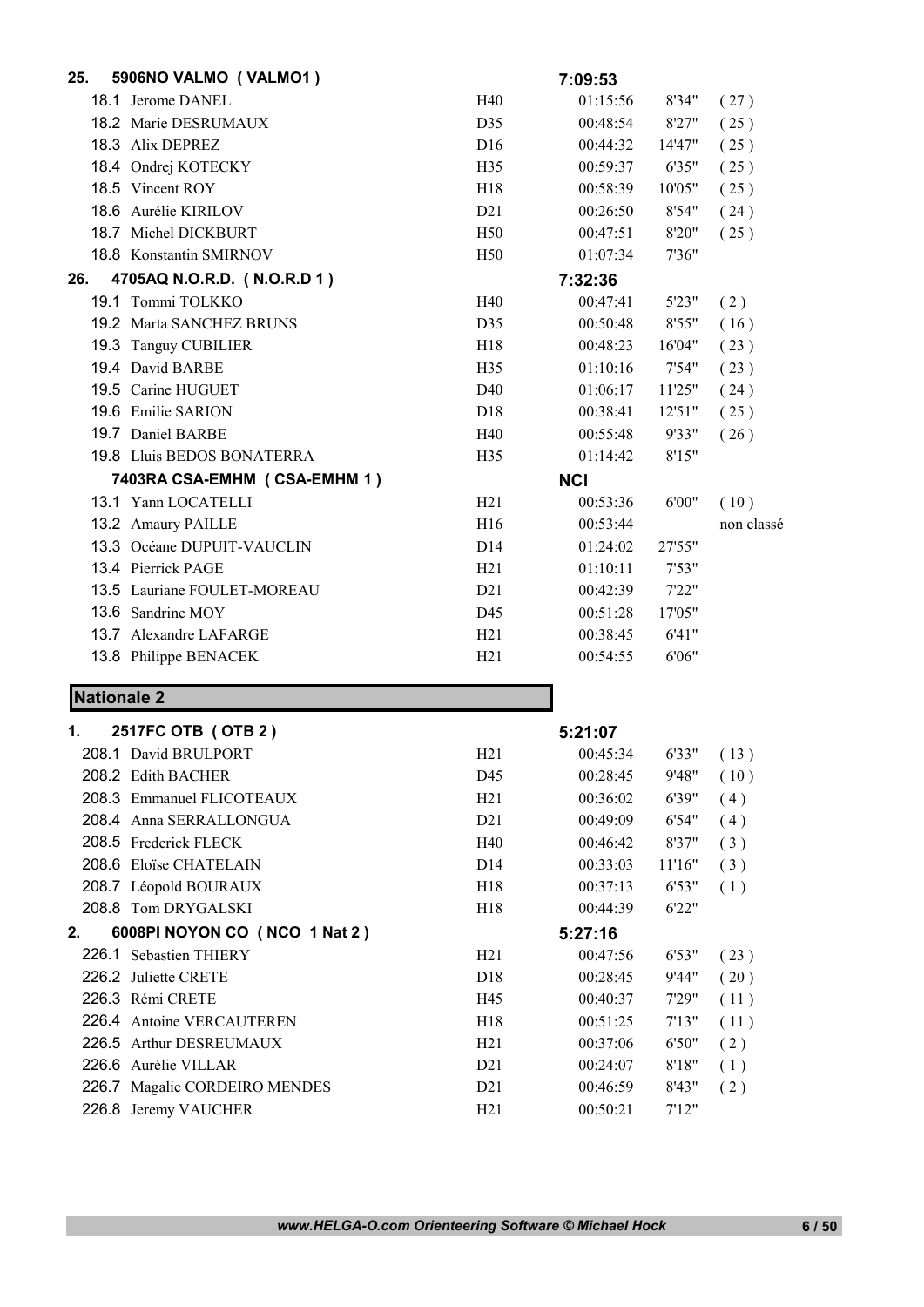| 3. | 6208NO B.A (BA1)                            |                 | 5:30:40  |        |      |
|----|---------------------------------------------|-----------------|----------|--------|------|
|    | 213.1 Romain TASSART                        | H20             | 00:47:50 | 6'51"  | (22) |
|    | 213.2 Ophelie LEPERQUE                      | D <sub>20</sub> | 00:26:22 | 8'59"  | (9)  |
|    | 213.3 Gregory PRINS                         | H <sub>35</sub> | 00:36:17 | 6'42"  | (5)  |
|    | 213.4 Gautier FLANDRIN                      | H35             | 00:54:14 | 7'41'' | (6)  |
|    | 213.5 Lou LENOBLE                           | D <sub>16</sub> | 00:40:30 | 7'31"  | (1)  |
|    | 213.6 Marlene SANCHEZ                       | D35             | 00:28:06 | 9'35"  | (2)  |
|    | 213.7 Pierrick BUTIN                        | H18             | 00:46:21 | 8'33"  | (4)  |
|    | 213.8 Mathieu BIGAN                         | H <sub>21</sub> | 00:51:00 | 7'15"  |      |
| 4. | 1905LI Corrèze C.O (Corrèze C.O 2)          |                 | 5:31:02  |        |      |
|    | 237.1 Bruno MARCHEGAY                       | H50             | 00:48:00 | 6'52"  | (24) |
|    | 237.2 Sophie MASSIAS                        | D35             | 00:28:56 | 9'58"  | (21) |
|    | 237.3 Marie MACHEMIN                        | D21             | 00:41:32 | 7'39"  | (16) |
|    | 237.4 Jean-Christophe LEDUC                 | H45             | 00:53:17 | 7'28"  | (13) |
|    | 237.5 Adrien FRADET                         | H16             | 00:42:51 | 7'59"  | (7)  |
|    | 237.6 Tamara PINZELLI                       | D <sub>18</sub> | 00:35:02 | 11'52" | (9)  |
|    | 237.7 Cédric ALBIN                          | H35             | 00:39:42 | 7'18"  | (7)  |
|    | 237.8 Igor DANIEL                           | H21             | 00:41:42 | 6'01"  |      |
| 5. | 4012AQ B.R.O.S (BROS 1)                     |                 | 5:31:06  |        |      |
|    | 233.1 Dorian VASQUEZ                        | H <sub>18</sub> | 00:45:47 | 6'34"  | (15) |
|    | 233.2 Mathilde DOUSSET                      | D <sub>16</sub> | 00:25:06 | 8'39"  | (4)  |
|    | 233.3 Aurélie DARMAILLACQ                   | D21             | 00:46:40 | 8'40'' | (12) |
|    | 233.4 Francois MARTINEZ                     | H <sub>50</sub> | 00:50:41 | 7'16"  | (9)  |
|    | 233.5 Jérome MESPLEDE                       | H35             | 00:48:18 | 8'55"  | (10) |
|    | 233.6 M-Therese TERRILLON                   | D <sub>50</sub> | 00:30:50 | 10'27" | (7)  |
|    | 233.7 Xavier TASTET                         | H35             | 00:39:23 | 7'15"  | (5)  |
|    | 233.8 Pierre MARTINEZ                       | H18             | 00:44:21 | 6'14"  |      |
| 6. | 2105BO ADOChenôve (ADOC N2)                 |                 | 5:31:09  |        |      |
|    | 235.1 Samson DERIAZ                         | H18             | 00:42:13 | 5'59"  | (4)  |
|    | 235.2 Marion VENON                          | D35             | 00:32:14 | 11'06" | (13) |
|    | 235.3 Rémi SECKAR                           | H <sub>18</sub> | 00:43:10 | 8'01"  | (13) |
|    | 235.4 Bruno HABERKORN                       | H45             | 00:49:37 | 7'04"  | (7)  |
|    | 235.5 Aleth LALIRE                          | D21             | 00:43:43 | 8'04"  | (4)  |
|    | 235.6 Ines MEUNIER                          | D <sub>14</sub> | 00:31:46 | 10'46" | (4)  |
|    | 235.7 Guilhem HABERKORN                     | H14             | 00:34:48 | 6'25"  | (3)  |
|    | 235.8 Loïc VENON                            | H35             | 00:53:38 | 7'40"  |      |
| 7. | 6205NO O <sup>2</sup> (O <sup>2</sup> Nat2) |                 | 5:39:20  |        |      |
|    | 220.1 Julien WATRELOT                       | H20             | 00:47:45 | 6'47"  | (21) |
|    | 220.2 Catherine ROUX                        | D45             | 00:26:44 | 9'03"  | (14) |
|    | 220.3 Sébastien DELCUSE                     | H20             | 00:34:59 | 6'27"  | (2)  |
|    | 220.4 Stanislas CHAPUS                      | H45             | 00:59:07 | 8'23"  | (10) |
|    | 220.5 Clémence BELLE                        | D16             | 00:53:12 | 9'48"  | (11) |
|    | 220.6 Joséphine DE BEAUPUIS                 | D16             | 00:25:51 | 8'54"  | (8)  |
|    | 220.7 Luc WATRELOT                          | H <sub>16</sub> | 00:40:53 | 7'35"  | (6)  |
|    | 220.8 Arnaud TSIRTSIKOLOU                   | H35             | 00:50:49 | 7'16'' |      |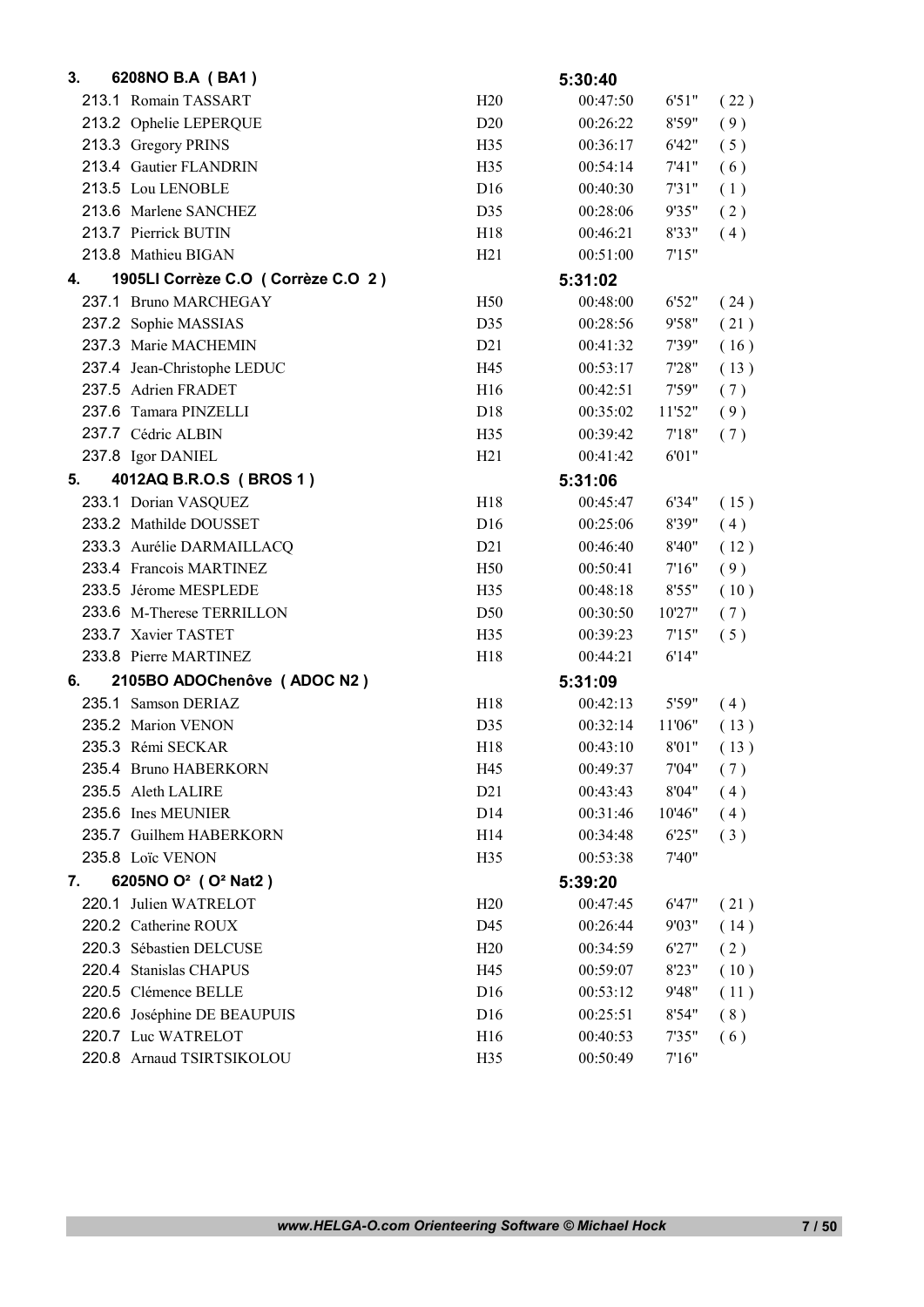| 8.  | 5703LO T.A. FAMECK (TA Fameck 1)     |                 | 5:45:13  |        |      |
|-----|--------------------------------------|-----------------|----------|--------|------|
|     | 214.1 Laurent BROCH                  | H40             | 00:48:05 | 6'55"  | (26) |
|     | 214.2 Lucie LOGE                     | D21             | 00:26:28 | 9'01"  | (15) |
|     | 214.3 Paul LOGE                      | H20             | 00:40:43 | 7'31"  | (10) |
|     | 214.4 Vincent FROELICHER             | H40             | 00:58:54 | 8'17"  | (15) |
|     | 214.5 Alban DUCHON                   | H18             | 00:37:00 | 6'50"  | (5)  |
|     | 214.6 Lise JACQUET                   | D <sub>16</sub> | 00:32:36 | 11'07" | (5)  |
|     | 214.7 Anne OBSTETAR                  | D <sub>50</sub> | 00:47:27 | 8'47"  | (9)  |
|     | 214.8 Clement LECUYER                | H20             | 00:54:00 | 7'43"  |      |
| 9.  | 2508FC BALISE 25 ( balise 25-2 )     |                 | 5:49:07  |        |      |
|     | 238.1 Alain POURRE                   | H50             | 00:51:08 | 7'22"  | (32) |
|     | 238.2 Agathe MARTIN                  | D <sub>16</sub> | 00:22:40 | 7'41"  | (7)  |
|     | 238.3 Jeremi POURRE                  | H16             | 00:36:46 | 6'47"  | (6)  |
|     | 238.4 Matthieu ROBERT                | H21             | 00:52:20 | 7'25"  | (5)  |
|     | 238.5 Helene RIZZOTTO                | D35             | 00:53:35 | 9'53"  | (9)  |
|     | 238.6 Marion POURRE                  | D20             | 00:29:59 | 10'20" | (6)  |
|     | 238.7 Martin RUDKIEWICZ              | H20             | 00:42:55 | 7'58"  | (8)  |
|     | 238.8 Michel VUILLEMIN               | H <sub>50</sub> | 00:59:44 | 8'27"  |      |
| 10. | 5702LO CSAG METZ (CSAG METZ 1)       |                 | 5:50:59  |        |      |
|     | 201.1 Mathieu LEVIS                  | H35             | 00:46:54 | 6'38"  | (17) |
|     | 201.2 Claire BEGUINOT                | D <sub>18</sub> | 00:27:12 | 9'16"  | (8)  |
|     | 201.3 Julien BEGUINOT                | H16             | 01:05:42 | 12'08" | (29) |
|     | 201.4 Vincent CHIRON                 | H40             | 00:55:50 | 7'54"  | (27) |
|     | 201.5 Marie MORLON                   | D45             | 00:37:40 | 7'00"  | (17) |
|     | 201.6 Sylvie MARCHESIN               | D <sub>55</sub> | 00:33:33 | 11'27" | (13) |
|     | 201.7 Laurent PINEAU                 | H40             | 00:35:38 | 6'34"  | (11) |
|     | 201.8 Sebastien BOUSSER              | H40             | 00:48:30 | 6'59"  |      |
| 11. | 4709AQ PSNO (PSNO 1)                 |                 | 5:51:40  |        |      |
|     | 202.1 Stéphane RODRIGUEZ             | H45             | 00:44:11 | 6'20"  | (9)  |
|     | 202.2 Jenny GUILBAUD                 | D <sub>16</sub> | 00:28:08 | 9'36"  | (5)  |
|     | 202.3 Delphine RODRIGUEZ             | D <sub>40</sub> | 00:50:40 | 9'21"  | (20) |
|     | 202.4 Augustin VOLPATO               | H18             | 00:58:52 | 8'21"  | (19) |
|     | 202.5 J-Pierre CABIANCA              | H <sub>55</sub> | 00:44:16 | 8'10"  | (12) |
|     | 202.6 Emmanuelle VALENTIN            | D40             | 00:40:46 | 13'54" | (14) |
|     | 202.7 Denis VALENTIN                 | H40             | 00:42:43 | 7'54"  | (13) |
|     | 202.8 Benoist KROPF                  | H21             | 00:42:04 | 5'57"  |      |
| 12. | 2109BO A.S.Quetigny (AS Quetigny N2) |                 | 5:51:58  |        |      |
|     | 223.1 Valentin PALCAU                | H45             | 00:49:47 | 6'58"  | (29) |
|     | 223.2 Constance COUVERCELLE          | D18             | 00:27:13 | 9'23"  | (22) |
|     | 223.3 Daniel PAPILLON                | H <sub>60</sub> | 00:41:52 | 7'46"  | (17) |
|     | 223.4 Marie-Violaine PALCAU          | D45             | 00:59:22 | 8'33"  | (17) |
|     | 223.5 Pierre TERZI                   | H <sub>50</sub> | 00:52:20 | 9'40"  | (15) |
|     | 223.6 Fabien PALCAU                  | H18             | 00:28:33 | 9'40"  | (12) |
|     | 223.7 Virginie PARIGOT               | D35             | 00:45:45 | 8'26"  | (12) |
|     | 223.8 Olivier PARIGOT                | H40             | 00:47:06 | 6'45"  |      |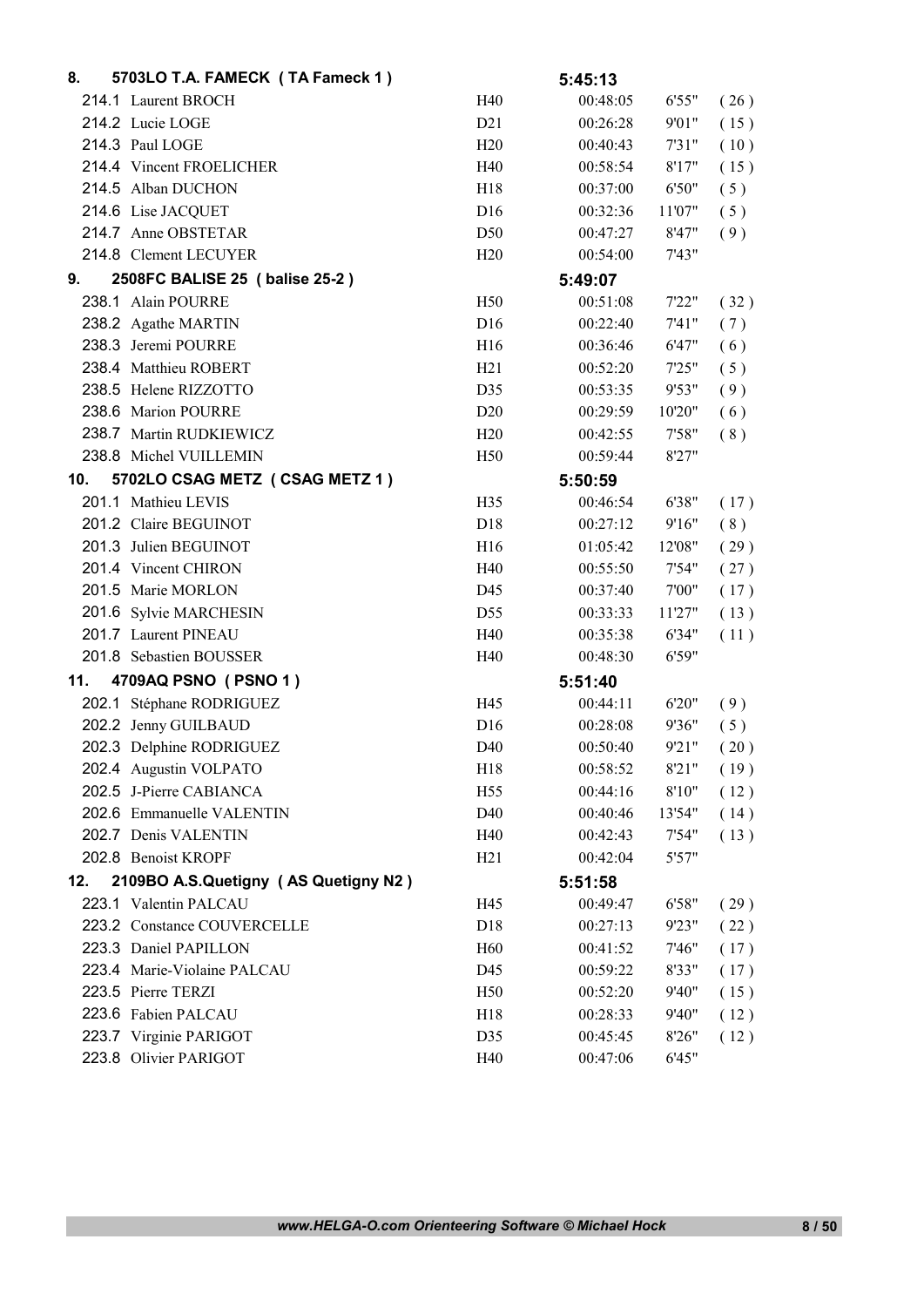| 13. | 4203RA OE42 (OE 42 N2)              |                  | 5:56:46  |        |      |
|-----|-------------------------------------|------------------|----------|--------|------|
|     | 207.1 Robin DEVRIEUX                | H21              | 00:48:04 | 6'48"  | (25) |
|     | 207.2 Solène MARLIAC                | D <sub>14</sub>  | 00:29:17 | 9'59"  | (23) |
|     | 207.3 Amandine MONTERRAT            | D21              | 00:47:56 | 8'51"  | (21) |
|     | 207.4 Florian OLIVIER               | H21              | 01:00:45 | 8'35"  | (21) |
|     | 207.5 Simon GHIBAUDO                | H16              | 00:42:32 | 7'54"  | (14) |
|     | 207.6 Annie COMBET                  | D <sub>50</sub>  | 00:30:05 | 10'16" | (11) |
|     | 207.7 Hervé THOURET                 | H40              | 00:42:59 | 7'55"  | (10) |
|     | 207.8 Thomas ROUILLER               | H <sub>35</sub>  | 00:55:08 | 7'58"  |      |
| 14. | 7716IF BALISE 77 (Balise77 1)       |                  | 6:03:14  |        |      |
|     | 231.1 César VIRLOGEUX               | H20              | 00:47:41 | 6'45"  | (20) |
|     | 231.2 Florence LAGRANGE             | D35              | 00:40:02 | 13'48" | (27) |
|     | 231.3 Antoine PARIS                 | H18              | 00:51:05 | 9'25"  | (27) |
|     | 231.4 Thibaud GUELENNOC             | H20              | 00:41:43 | 5'55"  | (18) |
|     | 231.5 Fabien GUERIN                 | H <sub>35</sub>  | 00:55:18 | 10'19" | (18) |
|     | 231.6 Aude RAIMBAULT                | D <sub>18</sub>  | 00:38:59 | 13'12" | (18) |
|     | 231.7 Sandra OLIVIER                | D45              | 00:45:49 | 8'26"  | (19) |
|     | 231.8 Cédric BEAUDENON              | H20              | 00:42:37 | 6'07"  |      |
| 15. | 6913RA CRAPAHUT (CRAPAHUT)          |                  | 6:06:28  |        |      |
|     | 240.1 Lucas TOULIER--ANCIAN         | H20              | 00:39:37 | 5'37"  | (1)  |
|     | 240.2 Mathieu VALETTE               | H <sub>14</sub>  | 00:37:01 | 12'32" | (19) |
|     | 240.3 Marion VALETTE                | D <sub>18</sub>  | 00:44:21 | 8'10"  | (18) |
|     | 240.4 Stephane POUPARD              | H21              | 00:53:32 | 7'40"  | (16) |
|     | 240.5 Judith ASTOLFI                | D40              | 01:05:12 | 12'04" | (20) |
|     | 240.6 Isabelle VALETTE              | D45              | 00:38:59 | 13'26" | (21) |
|     | 240.7 Francois TOULIER              | H45              | 00:48:28 | 8'58"  | (20) |
|     | 240.8 Thibaut POUPARD               | H21              | 00:39:18 | 5'35"  |      |
| 16. | 9404IF AS IGN (AS IGN - N2)         |                  | 6:08:08  |        |      |
|     | 206.1 Cedric ESNAULT                | H <sub>35</sub>  | 00:42:40 | 6'09"  | (5)  |
|     | 206.2 Malo DOURDOU-VARRON           | H <sub>16</sub>  | 00:27:24 | 9'21"  | (3)  |
|     | 206.3 Stephanie VARRON              | D <sub>40</sub>  | 00:44:26 | 8'10"  | (9)  |
|     | 206.4 Herve QUINQUENEL              | H35              | 00:53:29 | 7'39"  | (8)  |
|     | 206.5 Elodie DUBOIS                 | D21              | 01:03:53 | 11'48" | (16) |
|     | 206.6 Ludivine DION                 | D16              | 00:42:40 | 14'33" | (17) |
|     | 206.7 Benoît SOL                    | H21              | 00:40:17 | 7'30"  | (14) |
|     | 206.8 Fabien GRUSELLE               | H45              | 00:53:19 | 7'28"  |      |
| 17. | 5402LO SCAPA NANCY (SCAPA Nancy N2) |                  | 6:09:12  |        |      |
|     | 205.1 Cedric BARLET                 | H21              | 00:42:52 | 6'03"  | (6)  |
|     | 205.2 Thomas CHEVRIER               | H14              | 00:25:33 | 8'43"  | (2)  |
|     | 205.3 Benoit VERDENAL               | H45              | 00:36:20 | 6'45"  | (1)  |
|     | 205.4 Vincent POINSIGNON            | H21              | 00:45:46 | 6'31"  | (1)  |
|     | 205.5 Véronika VASILYEVA            | D <sub>18</sub>  | 01:04:18 | 11'50" | (8)  |
|     | 205.6 Elise POINSIGNON              | D <sub>2</sub> 1 | 00:38:09 | 13'01" | (10) |
|     | 205.7 Virginie GUILLOU              | D35              | 01:02:56 | 11'37" | (15) |
|     | 205.8 Christophe GOUTAUDIER         | H40              | 00:53:18 | 7'38"  |      |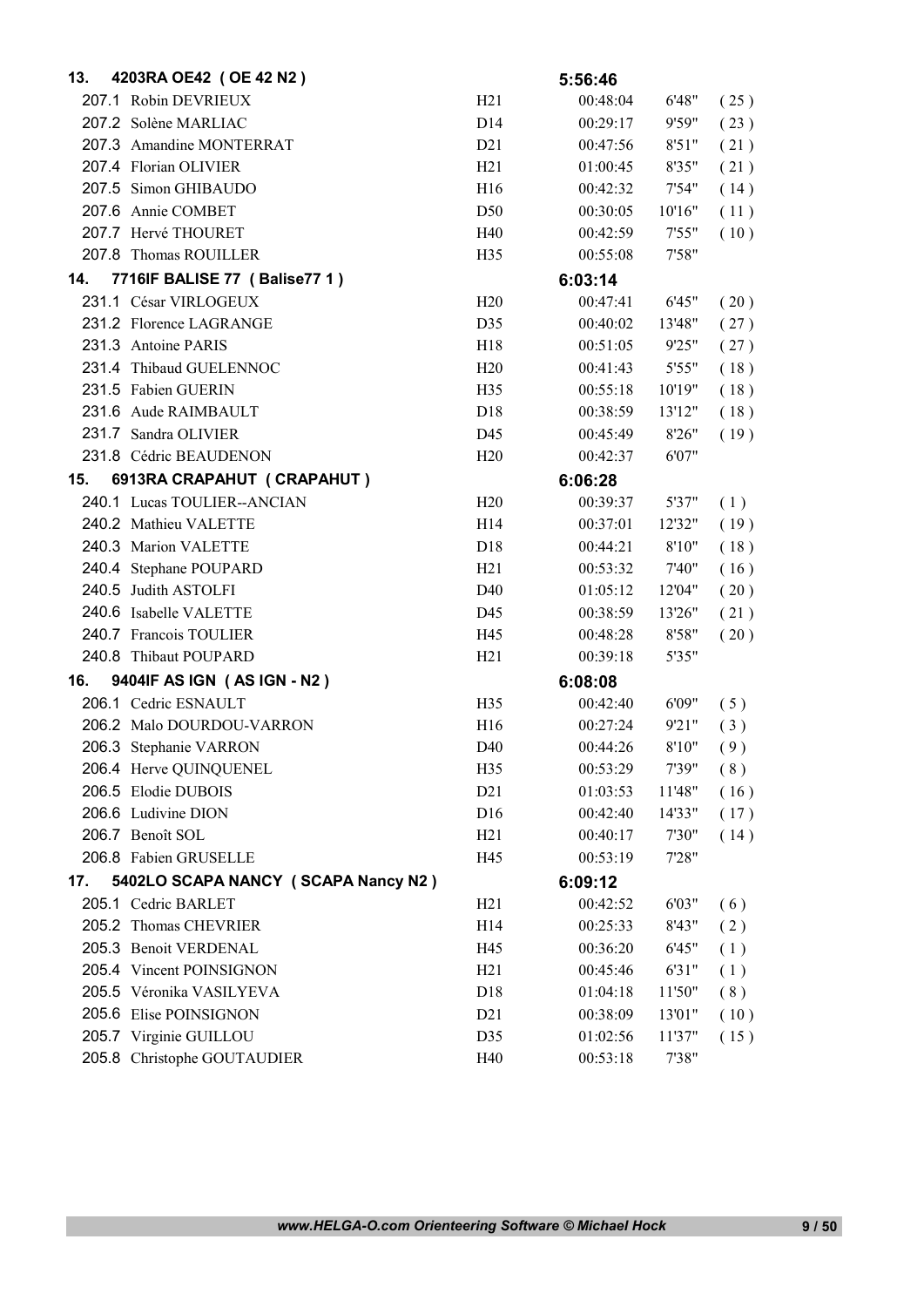| 18. | 2606RA LOUP (LOUP)       |                 | 6:09:22  |        |      |
|-----|--------------------------|-----------------|----------|--------|------|
|     | 227.1 Baptiste BAYLOT    | H20             | 00:42:11 | 6'02"  | (3)  |
|     | 227.2 Marie RAISON       | D <sub>16</sub> | 00:46:19 | 15'58" | (28) |
|     | 227.3 Patrick GRANGAUD   | H40             | 00:46:33 | 8'39"  | (25) |
|     | 227.4 Yannick HABAUZIT   | H21             | 00:59:54 | 8'37"  | (26) |
|     | 227.5 Quentin HABAUZIT   | H18             | 00:42:22 | 7'49"  | (19) |
|     | 227.6 Martine TAFFEIREN  | D <sub>50</sub> | 00:35:06 | 11'53" | (15) |
|     | 227.7 Elisabeth COUPAT   | D40             | 00:45:39 | 8'24"  | (17) |
|     | 227.8 Luc CLOOSTERMANS   | H <sub>50</sub> | 00:51:18 | 7'12"  |      |
| 19. | 3913FC O'JURA (O'Jura 2) |                 | 6:14:08  |        |      |
|     | 236.1 Thomas MICHAUD     | H21             | 00:44:04 | 6'16"  | (8)  |
|     | 236.2 Natalja NIGGLI     | D <sub>14</sub> | 00:32:18 | 10'56" | (18) |
|     | 236.3 Clement PONCET     | H21             | 00:35:04 | 6'28"  | (7)  |
|     | 236.4 Chloé BLANC        | D21             | 01:01:53 | 8'52"  | (14) |
|     | 236.5 Emmanuelle BOBIN   | D35             | 01:08:51 | 12'40" | (22) |
|     | 236.6 Victor DANNECKER   | H <sub>14</sub> | 00:32:16 | 11'07" | (16) |
|     | 236.7 Daniela DUBACH     | D20             | 00:41:43 | 7'46"  | (16) |
|     | 236.8 Gilles DANNECKER   | H40             | 00:57:59 | 8'12"  |      |
| 20. | 8105MP BOA Albi (BOA)    |                 | 6:24:42  |        |      |
|     | 232.1 Francis DUPUY      | H <sub>35</sub> | 00:45:56 | 6'35"  | (16) |
|     | 232.2 Romain VERGNES     | H18             | 00:28:23 | 9'37"  | (11) |
|     | 232.3 David REULET       | H <sub>35</sub> | 00:36:01 | 6'38"  | (3)  |
|     | 232.4 Ludovic RUIZ       | H21             | 00:48:45 | 6'51"  | (3)  |
|     | 232.5 Celine RUIZ        | D35             | 00:54:57 | 10'08" | (6)  |
|     | 232.6 Justine LAFOND     | D <sub>16</sub> | 01:00:58 | 21'01" | (19) |
|     | 232.7 Audrey DUCHASSIN   | D35             | 00:55:31 | 10'19" | (23) |
|     | 232.8 Guilhem SANT       | H <sub>35</sub> | 00:54:11 | 7'46"  |      |
| 21. | 7305RA ECHO 73 (Echo N2) |                 | 6:24:55  |        |      |
|     | 221.1 Xavier ANDRIEUX    | H40             | 01:01:47 | 8'50"  | (35) |
|     | 221.2 Caroline CLERC     | D40             | 00:36:23 | 12'32" | (34) |
|     | 221.3 Nicolas BORNARD    | H <sub>16</sub> | 00:36:55 | 6'51"  | (26) |
|     | 221.4 Patrice BORNARD    | H45             | 00:58:29 | 8'19"  | (25) |
|     | 221.5 Mathilde BODY      | D <sub>18</sub> | 00:57:06 | 10'33" | (27) |
|     | 221.6 Celie-Anne ABEL    | D21             | 00:31:06 | 10'32" | (23) |
|     | 221.7 Adrien VADROT      | H40             | 00:47:33 | 8'45"  | (22) |
|     | 221.8 Laurent ASTRADE    | H45             | 00:55:36 | 7'53"  |      |
| 22. | 2704NM COBS (COBS 1)     |                 | 6:27:48  |        |      |
|     | 217.1 Julien MILEO       | H35             | 00:58:01 | 8'08"  | (34) |
|     | 217.2 Malaurine DUDOUT   | D <sub>18</sub> | 00:36:19 | 12'31" | (31) |
|     | 217.3 Marie GRENDEL      | D40             | 00:56:04 | 10'25" | (32) |
|     | 217.4 Philippe SANCHEZ   | H45             | 00:53:05 | 7'38"  | (30) |
|     | 217.5 Titouan BASSET     | H <sub>16</sub> | 00:42:18 | 7'49"  | (23) |
|     | 217.6 Sarah BINAY        | D <sub>20</sub> | 00:29:55 | 10'08" | (20) |
|     | 217.7 Sebastian WILD     | H21             | 00:42:35 | 7'51"  | (18) |
|     | 217.8 Patrick EUDIER     | H <sub>55</sub> | 01:09:31 | 9'58"  |      |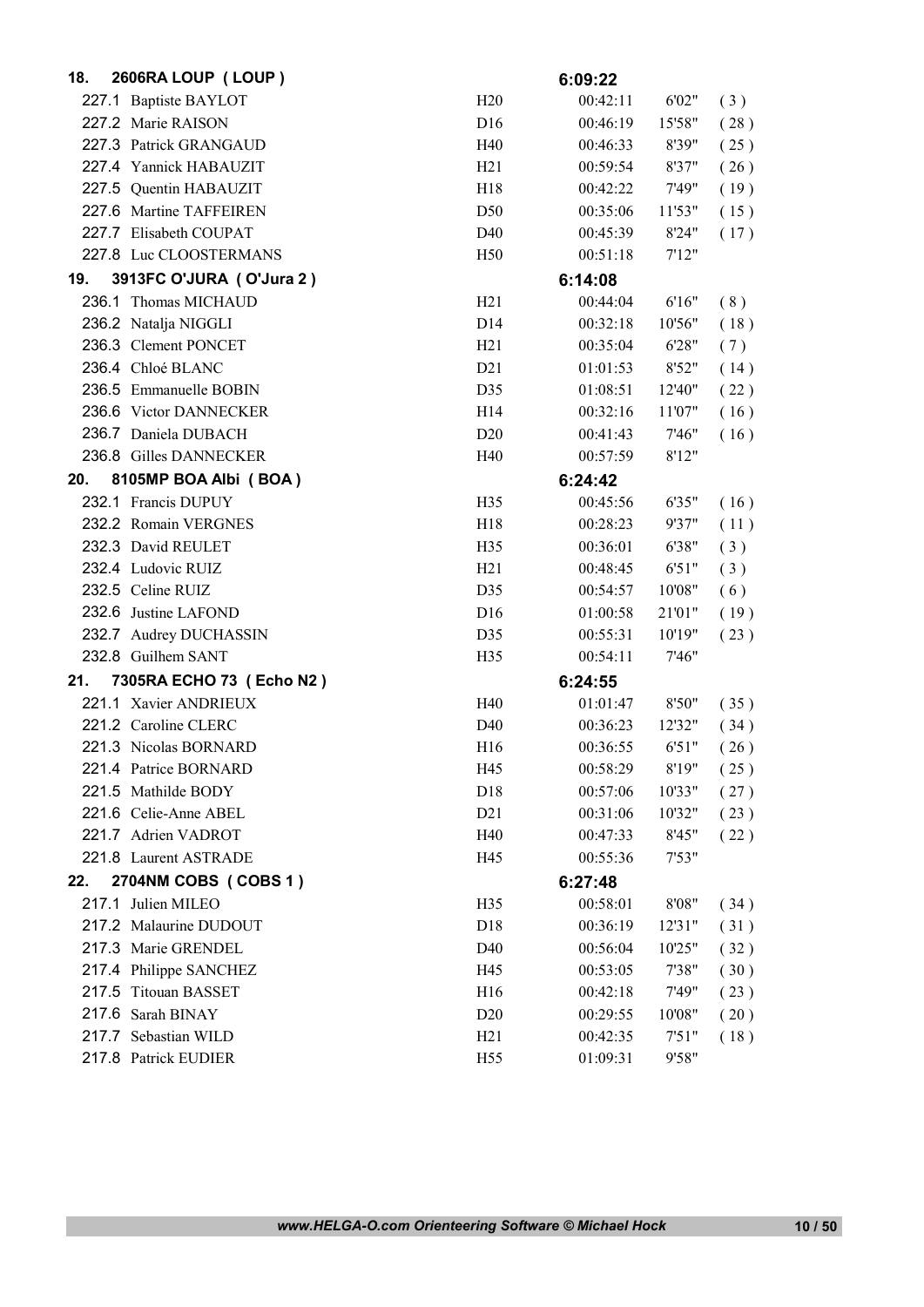| 23. | 8405PR CS PERTUIS (CS PERTUIS 1) |                 | 6:30:18  |        |      |
|-----|----------------------------------|-----------------|----------|--------|------|
|     | 204.1 Ludovic MAILLARD           | H <sub>21</sub> | 00:44:24 | 6'13"  | (12) |
|     | 204.2 Marie PICAZO               | D <sub>18</sub> | 00:28:23 | 9'41"  | (6)  |
|     | 204.3 Sophie PICAZO              | D45             | 00:53:12 | 9'50"  | (22) |
|     | 204.4 Hubert COURSON             | H45             | 01:20:52 | 11'36" | (31) |
|     | 204.5 Pierre SCIORA              | H21             | 00:41:58 | 7'47"  | (25) |
|     | 204.6 Florian GROSSE             | H14             | 00:40:29 | 13'49" | (25) |
|     | 204.7 Florence JACOB             | D21             | 00:41:49 | 7'42"  | (24) |
|     | 204.8 Xavier GIBIAT              | H <sub>21</sub> | 00:59:11 | 8'30"  |      |
| 24. | 6803AL COM (COM 1)               |                 | 6:33:10  |        |      |
|     | 219.1 Pierre SCHAMBERGER         | H21             | 00:44:14 | 6'20"  | (11) |
|     | 219.2 Clément ULMSCHNEIDER       | H14             | 00:24:07 | 8'18"  | (1)  |
|     | 219.3 Thierry JOLY               | H <sub>50</sub> | 00:53:15 | 9'49"  | (19) |
|     | 219.4 Mathieu HARNIST            | H35             | 01:00:23 | 8'28"  | (20) |
|     | 219.5 Evelyne HAURY              | D <sub>50</sub> | 01:10:34 | 13'09" | (28) |
|     | 219.6 Zoé SIEGEL                 | D <sub>16</sub> | 00:41:09 | 13'56" | (27) |
|     | 219.7 Karin ITHURALDE            | D35             | 00:54:47 | 10'05" | (26) |
|     | 219.8 Johann KERVAREC            | H21             | 00:44:41 | 6'25"  |      |
| 25. | 8809LO HVO (HVO 6)               |                 | 6:35:51  |        |      |
|     | 215.1 Mélanie D'HARREVILLE       | D21             | 00:48:52 | 6'55"  | (27) |
|     | 215.2 Fanny CREUSAT              | D40             | 00:29:23 | 10'01" | (24) |
|     | 215.3 Titouan SAVART             | H18             | 00:52:07 | 9'39"  | (23) |
|     | 215.4 Christophe DODIN           | H35             | 00:57:03 | 8'12"  | (22) |
|     | 215.5 Eva CREUSAT                | D18             | 00:54:17 | 10'02" | (21) |
|     | 215.6 Patrick VAXELAIRE          | H45             | 00:51:54 | 17'42" | (26) |
|     | 215.7 Nils CREUSAT               | H16             | 00:48:06 | 8'53"  | (25) |
|     | 215.8 Delphine POIROT            | D20             | 00:54:09 | 7'41'' |      |
| 26. | 4601MP FINO46 (FINO 1)           |                 | 6:40:33  |        |      |
|     | 234.1 Sebastien CAZELLE          | H21             | 00:50:57 | 7'08"  | (31) |
|     | 234.2 Sarah TREMOULET            | D <sub>16</sub> | 00:52:53 | 17'55" | (35) |
|     | 234.3 Aline CAZELLE              | D <sub>50</sub> | 01:23:06 | 15'19" | (34) |
|     | 234.4 Loïc MARTY                 | H20             | 00:39:47 | 5'41"  | (33) |
|     | 234.5 Didier CAZELLE             | H <sub>55</sub> | 00:43:23 | 8'02"  | (31) |
|     | 234.6 Carole TREMOULET           | D40             | 00:30:16 | 10'26" | (29) |
|     | 234.7 Frederic RAMBLIERE         | H45             | 00:55:14 | 10'13" | (27) |
|     | 234.8 Théo RAMBLIERE             | H <sub>18</sub> | 00:44:57 | 6'28"  |      |
| 27. | 6307AU Balise 63 (Balise 63)     |                 | 6:51:21  |        |      |
|     | 228.1 Loic LE GOFF               | H20             | 00:46:59 | 6'36"  | (18) |
|     | 228.2 Clotilde OSADCZUK          | D35             | 00:27:20 | 9'15"  | (12) |
|     | 228.3 Gilles DUBIEF              | H45             | 00:44:08 | 8'08"  | (15) |
|     | 228.4 J-Ch DEROBERT-MAZURE       | H45             | 01:11:57 | 10'16" | (24) |
|     | 228.5 Océane AMOUR               | D <sub>16</sub> | 00:59:31 | 11'01" | (26) |
|     | 228.6 Mathis PEYRIN              | H14             | 00:45:40 | 15'44" | (28) |
|     | 228.7 Renée REYNAUD              | D55             | 01:10:44 | 13'05" | (30) |
|     | 228.8 Stéphane PEYRIN            | H40             | 00:45:02 | 6'29"  |      |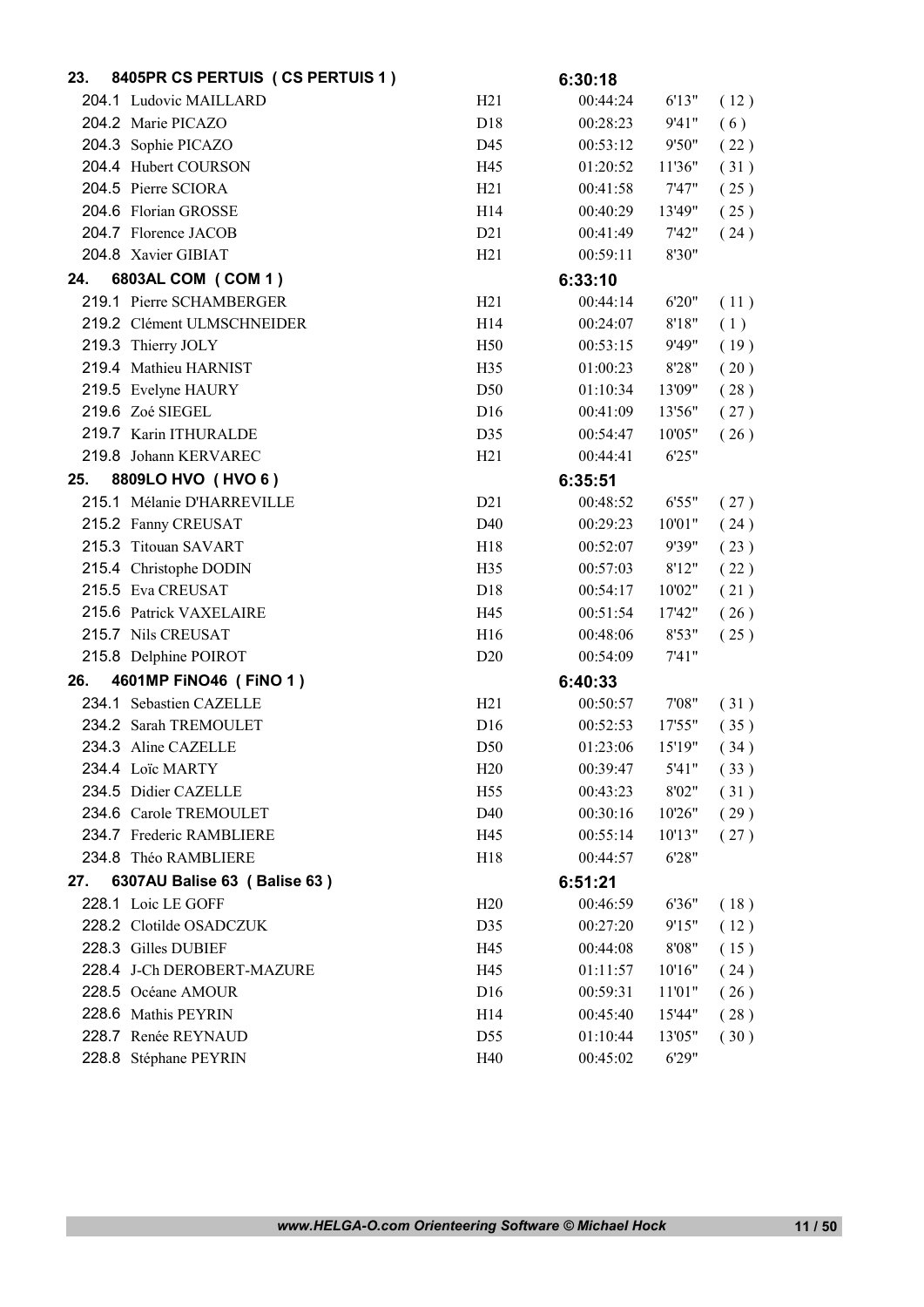| 28. | 7403RA CSA-EMHM (CSA - EMHM 2)        |                 | 6:58:21    |        |            |
|-----|---------------------------------------|-----------------|------------|--------|------------|
|     | 216.1 Mathieu CHESNEAU                | H21             | 00:44:13   | 6'16"  | (10)       |
|     | 216.2 Clémence LE JEAN                | D16             | 00:35:10   | 12'00" | (25)       |
|     | 216.3 Paul DESBREST                   | H21             | 00:38:54   | 7'11"  | (14)       |
|     | 216.4 Michel DENAIX                   | H50             | 00:53:27   | 7'34"  | (12)       |
|     | 216.5 Maylis DENAIX                   | D21             | 00:55:47   | 10'20" | (13)       |
|     | 216.6 Estelle DENAIX                  | D45             | 00:53:57   | 18'24" | (22)       |
|     | 216.7 Léo PERRET                      | H16             | 01:22:51   | 15'17" | (28)       |
|     | 216.8 J-Baptiste DESBREST             | H20             | 00:54:02   | 7'47"  |            |
| 29. | 5604BR COL (CO Lorient)               |                 | 7:06:58    |        |            |
|     | 218.1 Bruno MAES                      | H45             | 00:51:35   | 7'25"  | (33)       |
|     | 218.2 Alex LECHANU                    | H18             | 00:40:22   | 13'41" | (30)       |
|     | 218.3 Virginie OLIGO                  | D <sub>50</sub> | 00:55:43   | 10'17" | (31)       |
|     | 218.4 Daniel POEDRAS                  | H <sub>55</sub> | 01:16:35   | 10'59" | (32)       |
|     | 218.5 Fabrice CONIEL                  | H45             | 01:07:28   | 12'25" | (32)       |
|     | 218.6 Laura CONIEL                    | D <sub>16</sub> | 00:22:27   | 7'44"  | (30)       |
|     | 218.7 Marie CONIEL                    | D21             | 00:57:10   | 10'38" | (31)       |
|     | 218.8 Gwendal POEDRAS                 | H21             | 00:55:38   | 7'48"  |            |
| 30. | 5906NO VALMO (VALMO2)                 |                 | 7:12:18    |        |            |
|     | 224.1 Thomas LOQUET                   | H21             | 00:44:01   | 6'20"  | (7)        |
|     | 224.2 Nina LEWIS                      | D18             | 00:42:49   | 14'30" | (26)       |
|     | 224.3 Celine DESRUMAUX                | D35             | 00:46:15   | 8'32"  | (24)       |
|     | 224.4 Pascal LEGERE                   | H <sub>50</sub> | 00:55:12   | 7'55"  | (23)       |
|     | 224.5 Laurence ROBYN                  | D45             | 00:58:53   | 10'50" | (24)       |
|     | 224.6 Abdessalem AGOUDJIL             | H14             | 01:15:11   | 25'55" | (31)       |
|     | 224.7 Franck WAMBRE                   | H35             | 00:42:10   | 7'51"  | (29)       |
|     | 224.8 Ludovic MAMET                   | H45             | 01:07:47   | 9'29"  |            |
| 31. | 8607PC Poitiers CO ( Poitiers CO N2 ) |                 | 7:53:39    |        |            |
|     | 230.1 Luc DOREMUS                     | H21             | 00:45:36   | 6'35"  | (14)       |
|     | 230.2 Lucien SAUVAGET                 | H16             | 00:30:41   | 10'24" | (17)       |
|     | 230.3 Aline MARCK                     | D35             | 01:06:18   | 12'15" | (30)       |
|     | 230.4 Freddy GRIMAULT                 | H35             | 00:53:16   | 7'32"  | (28)       |
|     | 230.5 Isabelle BROUSSE                | D40             | 01:11:49   | 13'13" | (30)       |
|     | 230.6 Coralie GUILLON                 | D <sub>14</sub> | 01:35:07   | 32'47" | (32)       |
|     | 230.7 Mathieu GAGNOT                  | H40             | 00:45:26   | 8'27"  | (32)       |
|     | 230.8 Nicolas HAYER                   | H35             | 01:05:26   | 9'16"  |            |
|     | 1307PR ACA AIX EN PROV (ACA2)         |                 | <b>NCI</b> |        |            |
|     | 212.1 Pierre DELENNE                  | H <sub>50</sub> | 00:48:33   |        | non classé |
|     | 212.2 Joanna DELENNE                  | D16             | 00:25:48   | 8'48"  |            |
|     | 212.3 Guilhem ELIAS                   | H14             | 00:34:10   | 6'17"  |            |
|     | 212.4 Quentin PAGE                    | H20             | 00:47:54   | 6'50"  |            |
|     | 212.5 Marine TRESSOL                  | D16             | 00:55:47   | 10'18" |            |
|     | 212.6 A-Francoise DELENNE             | D45             | 00:30:49   | 10'31" |            |
|     | 212.7 Martin SOGNO                    | H18             | 00:34:53   | 6'29"  |            |
|     | 212.8 Hans-Gaël STOUFS                | H35             | 00:53:46   | 7'37"  |            |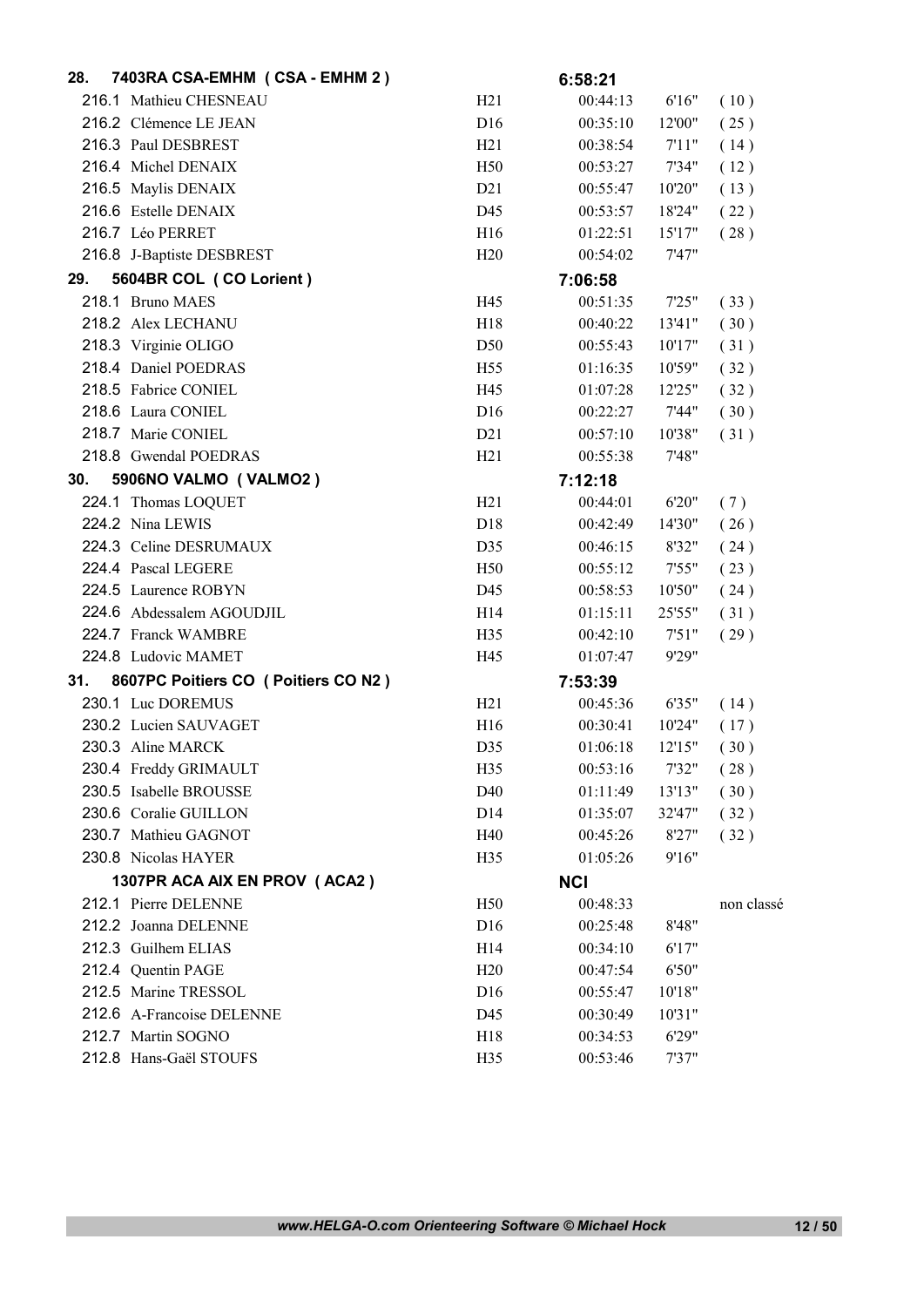| 7807IF GO78 (GO78 - 2)                      |                 | <b>NCI</b> |        |            |
|---------------------------------------------|-----------------|------------|--------|------------|
| 210.1 Aymeric ROGER                         | H18             | 00:45:27   |        | non classé |
| 210.2 Fanny THONIER                         | D14             | 00:46:17   | 15'47" |            |
| 210.3 Christophe RAUTURIER                  | H45             | 00:41:55   | 7'44"  |            |
| 210.4 Pascal PANNIER                        | H40             | 01:13:15   | 10'21" |            |
| 210.5 Nathanaëlle GERBEAUX                  | D21             | 00:51:37   | 9'34"  |            |
| 210.6 Sarah BRUNDU-LEMAIRE                  | D35             | 00:25:50   | 8'49"  |            |
| 210.7 Thomas MERIGUET                       | H18             | 00:36:12   | 6'40"  |            |
| 210.8 Emmanuel RIBIER                       | H21             | 00:50:55   | 7'20"  |            |
| 7707IF OPA MONTIGNY (OPA1)                  |                 | <b>NCI</b> |        |            |
| 241.1 Bruno GODEFROY                        | H21             | 00:47:38   |        | non classé |
| 241.2 Cécile SOUAN                          | D <sub>18</sub> | 00:26:26   | 9'06"  |            |
| 241.3 Andrea MISZOVITS                      | D40             | 00:54:39   | 10'09" |            |
| 241.4 Timothée LEGRAND                      | H <sub>18</sub> | 01:07:16   | 9'35"  |            |
| 241.5 Pascale PREVOST                       | D <sub>55</sub> | 01:03:50   | 11'47" |            |
| 241.6 Mathis LEGRAND                        | H16             | 00:21:01   | 7'07"  |            |
| 241.7 Thomas LELARGE                        | H <sub>18</sub> | 00:41:36   | 7'40"  |            |
| 241.8 Rene GODEFROY                         | H <sub>55</sub> | 01:07:18   | 9'38"  |            |
| 4201RA NOSE (NOSE N2)                       |                 | <b>NCI</b> |        |            |
| 211.1 Maxime CHABANCE                       | H20             | 00:42:09   | 5'58"  | (2)        |
| 211.2 Marine VORWERK                        | D16             | 00:28:50   |        | non classé |
| 211.3 Fleury ROUX                           | H <sub>18</sub> | 00:33:00   | 6'08"  |            |
| 211.4 Andy JACOUD                           | H21             | 00:49:16   | 7'05"  |            |
| 211.5 Isaline RIVOLLIER                     | D20             | 00:46:38   | 8'35"  |            |
| 211.6 Caroline VORWERK                      | D <sub>40</sub> | 00:26:47   | 9'08"  |            |
| 211.7 Julien MERLE                          | H21             | 00:36:09   | 6'40"  |            |
| 211.8 Emmanuel LEPLAT                       | H21             | 00:41:58   | 5'56"  |            |
| 8807LO LO Sanchey (LOS 1)                   |                 | <b>NCI</b> |        |            |
| 222.1 Yoann COURTOIS                        | H20             | 00:47:31   | 6'44"  | (19)       |
| 222.2 Agnès COURTOIS                        | D <sub>50</sub> | 00:41:12   | 13'57" | (29)       |
| 222.3 Thomas COURTOIS                       | H16             | 00:55:23   |        | non classé |
| 222.4 Cyril JOLY                            | H35             | 00:54:54   | 7'51"  |            |
| 222.5 Sophie DUPOIRIEUX                     | D <sub>50</sub> | 00:53:03   | 9'49"  |            |
| 222.6 Cassandre MAIRE                       | D14             | 00:39:18   | 13'33" |            |
| 222.7 Gilles DUPOIRIEUX                     | H <sub>55</sub> | 00:43:15   | 8'00"  |            |
| 222.8 Frédéric VILLIERE                     | H35             | 00:58:42   | 8'20"  |            |
| 2108BO Talant SO (Talant Sport Orientation) |                 | <b>NCI</b> |        |            |
| 203.1 Rémi GUINOT                           | H21             | 00:49:11   | 7'03"  | (28)       |
| 203.2 Marion GUINOT                         | D18             | 00:25:25   | 8'40"  | (16)       |
| 203.3 Gilbert MONNOT                        | H <sub>50</sub> | 00:39:48   | 7'22"  | (8)        |
| 203.4 Baptiste PETIN                        | H <sub>21</sub> | 00:44:39   | 6'21"  | (2)        |
| 203.5 Véronique GUINOT                      | D50             | 00:51:49   |        | non classé |
| 203.6 Karine JANKECH                        | D40             | 00:38:38   | 13'11" |            |
| 203.7 Thibaut GUINOT                        | H14             | 00:40:53   | 7'33"  |            |
| 203.8 Stéphane CLEMENT-AGONI                | H21             | 00:47:18   | 6'42"  |            |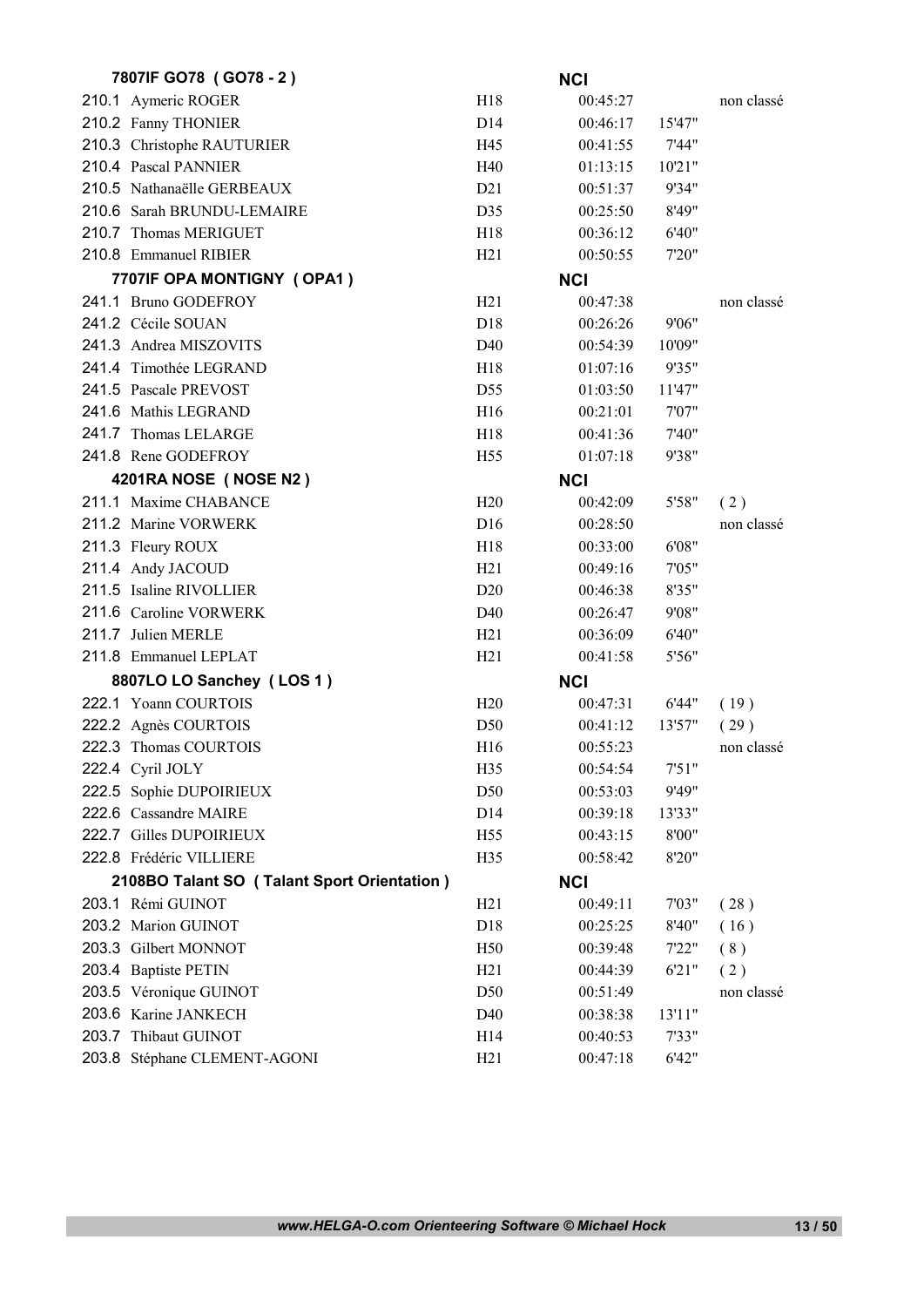|                    | 9502IF ACBeauchamp (Beauchamp1)      |                        | <b>NCI</b> |        |            |
|--------------------|--------------------------------------|------------------------|------------|--------|------------|
|                    | 229.1 Sébastien ROBART               | H21                    | 00:50:02   | 7'05"  | (30)       |
|                    | 229.2 Maxime WALLON                  | H16                    | 00:44:51   | 15'27" | (32)       |
|                    | 229.3 Sandrine CRUCHANT              | D21                    | 01:27:51   | 16'19" | (33)       |
|                    | 229.4 Goran COP                      | H <sub>35</sub>        | 01:15:18   | 10'52" | (34)       |
|                    | 229.5 Marie-Pierre COFFE             | D <sub>50</sub>        | 01:31:30   | 16'54" | (33)       |
|                    | 229.6 Hinatea SAMMIER                | D <sub>14</sub>        | 01:46:22   |        | non classé |
|                    | 229.7 Hélier WIBART                  | H <sub>55</sub>        | 00:40:13   | 7'25"  |            |
|                    | 229.8 Kévin THURIOT                  | H21                    | 00:11:29   | 1'37"  |            |
|                    | 6806AL COBuhl.Florival (COBF-N2)     |                        | <b>NCI</b> |        |            |
|                    | 239.1 Anathael DOTT                  | H <sub>16</sub>        | 01:02:08   | 8'48"  | (36)       |
|                    | 239.2 Luisa DIAS                     | D40                    | 00:35:47   | 12'20" | (33)       |
|                    | 239.3 Diane HUEBER                   | D <sub>2</sub> 1       | 00:40:57   | 7'36"  | (28)       |
|                    | 239.4 Pascal DOTT                    | H45                    | 01:01:26   | 8'49"  | (29)       |
|                    | 239.5 Mathis DESMAU-NICOLE           | H <sub>16</sub>        | 00:52:56   | 9'47"  | (29)       |
|                    | 239.6 Léane DOTT                     | D <sub>14</sub>        | 00:29:07   | 9'52"  | (24)       |
|                    | 239.7 Jean Marie HANAUER             | H <sub>50</sub>        | 00:46:08   | 8'29"  | (21)       |
|                    | 239.8 Mathias DOLCI                  | H21                    | 00:57:08   |        | non classé |
|                    |                                      |                        |            |        |            |
| <b>Nationale 3</b> |                                      |                        |            |        |            |
| 1.                 | 7703IF CSLG MELUN (CSLGMELUN _1)     |                        | 3:19:10    |        |            |
|                    | 304.1 J-Yves HURTAUD                 | H <sub>50</sub>        | 00:32:19   | 6'33"  | (13)       |
|                    | 304.2 Fabrice VANNIER                | H21                    | 00:39:22   | 6'02"  | (2)        |
|                    | 304.3 Tom TOUSSAINT                  | H16                    | 00:20:13   | 7'01"  | (1)        |
|                    | 304.4 Valerie VANNIER                | D35                    | 00:35:35   | 7'22"  | (1)        |
|                    | 304.5 Juste RAIMBAULT                | H21                    | 00:37:18   | 5'44"  | (1)        |
|                    | 304.6 Eric VANNIER                   | H45                    | 00:34:23   | 7'00"  |            |
| 2.                 | 6911RA CSMR (CSM Rillieux N3)        |                        | 3:25:08    |        |            |
|                    | 341.1 Fabien BONNAVEIRA              | H <sub>18</sub>        | 00:31:13   | 6'20"  | (2)        |
|                    | 341.2 Emilie BACKSCHEIDER            | D21                    | 00:43:09   | 6'38"  | (13)       |
|                    | 341.3 Alexis RINGOT                  | H21                    | 00:19:07   | 6'39"  | (4)        |
|                    | 341.4 Marie VUITTON                  | D <sub>16</sub>        | 00:36:32   | 7'32"  | (2)        |
|                    | 341.5 Laurent DECHAVANNE             | H35                    | 00:45:00   | 6'54"  | (2)        |
|                    | 341.6 Paul RINGOT                    | H18                    | 00:30:07   | 6'08"  |            |
| 3.                 | 7404RA ASO (ASO-7404-01)             |                        | 3:27:20    |        |            |
|                    | 303.1 Pierrick MERINO                | H21                    | 00:33:07   | 6'49"  | (20)       |
|                    | 303.2 Baptiste LUCAS                 | H21                    | 00:44:14   | 6'48"  | (16)       |
|                    | 303.3 Louise LE GLAND                | D <sub>16</sub>        | 00:20:27   | 6'57"  | (7)        |
|                    | 303.4 Nathan LE GLAND                | H18                    | 00:45:56   | 9'23"  | (10)       |
|                    | 303.5 Théo FLEURENT                  | H21                    | 00:31:58   | 4'54"  | (3)        |
|                    | 303.6 Serge GRILLET                  | H <sub>50</sub>        | 00:31:38   | 6'31"  |            |
| 4.                 | 5407LO SO Luneville (SO LUNEVILLE 6) |                        | 3:30:04    |        |            |
|                    | 302.1 Hugo COLIN                     | H16                    |            |        |            |
|                    | 302.2 Martin MATHIS                  | H18                    | 00:33:54   | 6'57"  | (26)       |
|                    |                                      |                        | 00:37:28   | 5'44"  | (1)        |
|                    | 302.3 Kylian ZIMMERMANN              | H14<br>D <sub>20</sub> | 00:21:16   | 7'16'' | (3)        |
|                    | 302.4 Eugenie MOREL                  |                        | 00:40:50   | 8'18"  | (6)        |
|                    | 302.5 Pascal MATHIS                  | H45                    | 00:42:21   | 6'30"  | (4)        |
|                    | 302.6 Mathieu LEMERCIER              | H35                    | 00:34:15   | 7'05"  |            |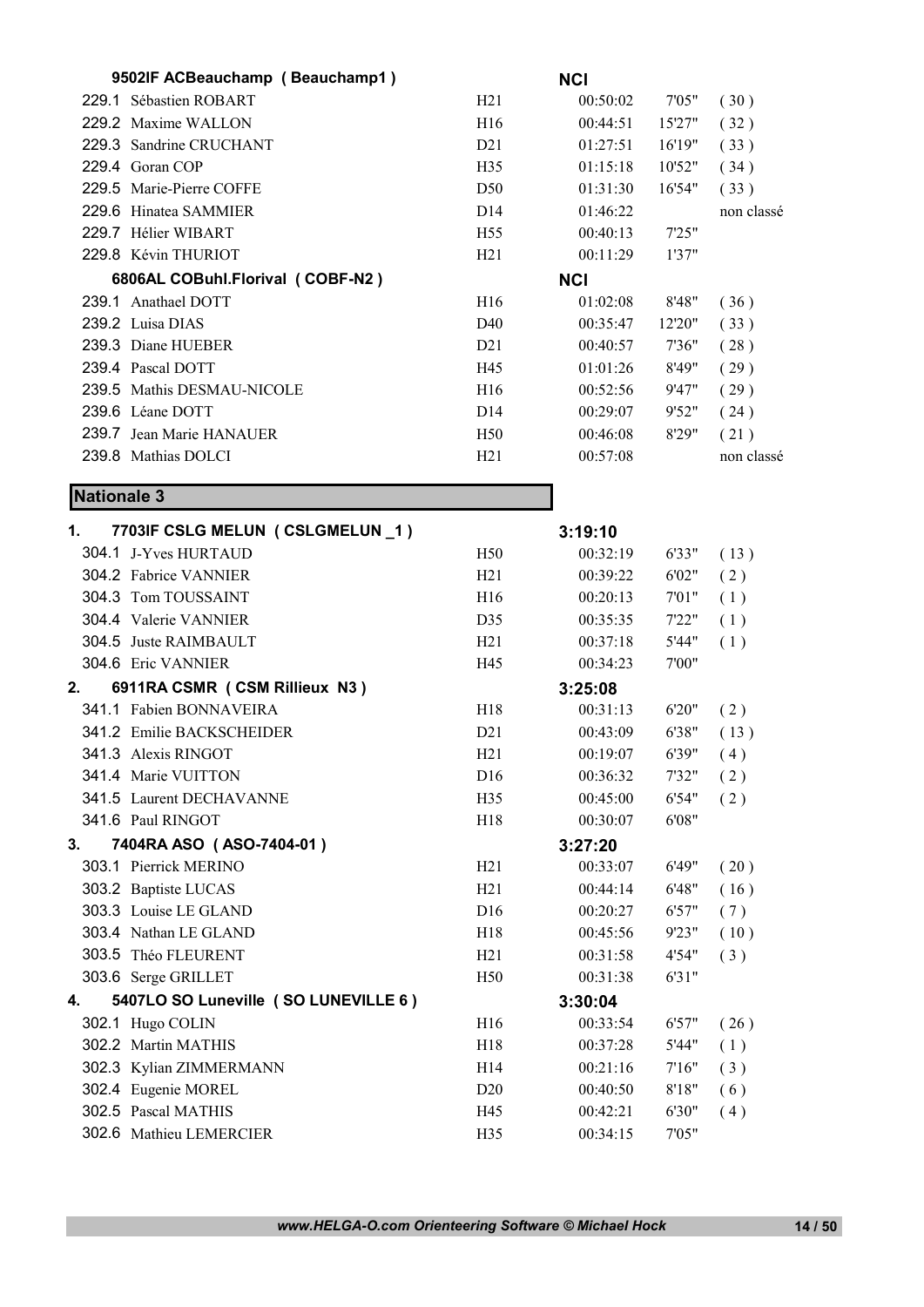| 5.  | 2605RA VSO (VSO1)            |                 | 3:39:43  |        |      |
|-----|------------------------------|-----------------|----------|--------|------|
|     | 335.1 Jean LE PENNEC         | H18             | 00:32:13 | 6'41"  | (11) |
|     | 335.2 Francois PLAGNOL       | H <sub>35</sub> | 00:41:25 | 6'22"  | (6)  |
|     | 335.3 Erwan PIOT L'EMEILLET  | H20             | 00:21:21 | 7'24"  | (5)  |
|     | 335.4 Chloé DUDOIGNON        | D <sub>16</sub> | 00:38:02 | 7'49"  | (5)  |
|     | 335.5 Noé MOREAU             | H18             | 00:45:28 | 6'58"  | (5)  |
|     | 335.6 Guillaume GAIRE        | H35             | 00:41:14 | 8'17"  |      |
| 6.  | 8404PR OPA (OPAvignon N3)    |                 | 3:45:13  |        |      |
|     | 336.1 Jérémy SEYSSAUD        | H21             | 00:32:06 | 6'38"  | (6)  |
|     | 336.2 Thomas GAUDION         | H <sub>35</sub> | 00:39:37 | 6'04"  | (3)  |
|     | 336.3 Pascale MIAILHE        | D40             | 00:33:43 | 11'28" | (15) |
|     | 336.4 Nathan GUILLOT         | H <sub>16</sub> | 00:34:31 | 7'03"  | (8)  |
|     | 336.5 Sebastien RAICHON      | H40             | 00:45:47 | 7'02"  | (7)  |
|     | 336.6 Fabrice BALP           | H <sub>35</sub> | 00:39:29 | 8'06"  |      |
| 7.  | 6804AL COColmar (COCOLMAR 9) |                 | 3:46:02  |        |      |
|     | 333.1 David MOLL             | H40             | 00:33:37 | 6'55"  | (24) |
|     | 333.2 Pierre-Aimé GOETTMANN  | H21             | 00:43:43 | 6'44"  | (15) |
|     | 333.3 Diane GRENEY           | D <sub>16</sub> | 00:23:59 | 8'09"  | (12) |
|     | 333.4 Xavier WACK            | H18             | 00:39:06 | 8'03"  | (9)  |
|     | 333.5 Nicolas DALIBARD       | H <sub>35</sub> | 00:55:34 | 8'30"  | (9)  |
|     | 333.6 Fabrice ERDINGER       | H <sub>35</sub> | 00:30:03 | 6'08"  |      |
| 8.  | 7807IF GO78 (GO78 - 3)       |                 | 3:46:06  |        |      |
|     | 317.1 Arnaud DUMAS           | H21             | 00:29:19 | 6'04"  | (1)  |
|     | 317.2 Adriaan DAEM           | H <sub>35</sub> | 00:44:43 | 6'54"  | (11) |
|     | 317.3 Axel PANNIER           | H <sub>14</sub> | 00:18:28 | 6'16"  | (2)  |
|     | 317.4 Christophe BEAUVISAGE  | H45             | 00:38:09 | 7'55"  | (3)  |
|     | 317.5 Bruno THONIER          | H45             | 00:54:16 | 8'17"  | (6)  |
|     | 317.6 Lucile CLOUARD         | D <sub>20</sub> | 00:41:11 | 8'19"  |      |
| 9.  | 3318AQ ASM CO (ASM 1)        |                 | 3:48:31  |        |      |
|     | 301.1 Michael DESQUEYROUX    | H21             | 00:32:13 | 6'33"  | (10) |
|     | 301.2 Yves DEVILLE           | H <sub>55</sub> | 00:42:19 | 6'30"  | (14) |
|     | 301.3 Ambre GAILLARD         | D21             | 00:23:37 | 8'13"  | (9)  |
|     | 301.4 Joseph GONCALVES       | H45             | 00:36:08 | 7'21"  | (7)  |
|     | 301.5 Willy BUCHMANN         | H21             | 00:59:22 | 9'06"  | (8)  |
|     | 301.6 Océane GUILLEMET       | D18             | 00:34:52 | 7'11"  |      |
| 10. | 6008PI NOYON CO (NCO2 Nat 3) |                 | 3:58:50  |        |      |
|     | 308.1 Cindy BECU             | D21             | 00:35:43 | 7'16'' | (30) |
|     | 308.2 Gilles VAYSSAT         | H45             | 00:51:35 | 7'53"  | (26) |
|     | 308.3 Romain VAYSSAT         | H <sub>14</sub> | 00:26:15 | 9'06"  | (25) |
|     | 308.4 Louis MANIERE          | H21             | 00:38:32 | 7'48"  | (11) |
|     | 308.5 Laurent GONDCAILLE     | H21             | 00:51:32 | 7'57"  | (11) |
|     | 308.6 Victor DESREUMAUX      | H20             | 00:35:13 | 7'18"  |      |
| 11. | 3705CE COTS ( COTS )         |                 | 4:01:48  |        |      |
|     | 311.1 Pascal MOUTAULT        | H45             | 00:32:27 | 6'35"  | (15) |
|     | 311.2 Sébastien PAIN         | H40             | 00:41:40 | 6'26"  | (12) |
|     | 311.3 Agnès FRANCOIS         | D <sub>16</sub> | 00:23:50 | 8'18"  | (8)  |
|     | 311.4 Maxime CORMIER         | H16             | 00:54:21 | 11'15" | (12) |
|     | 311.5 Alexandre COUTAL       | H <sub>35</sub> | 00:47:00 | 7'11'' | (10) |
|     | 311.6 Nicolas ESTHER         | H21             | 00:42:30 | 8'38"  |      |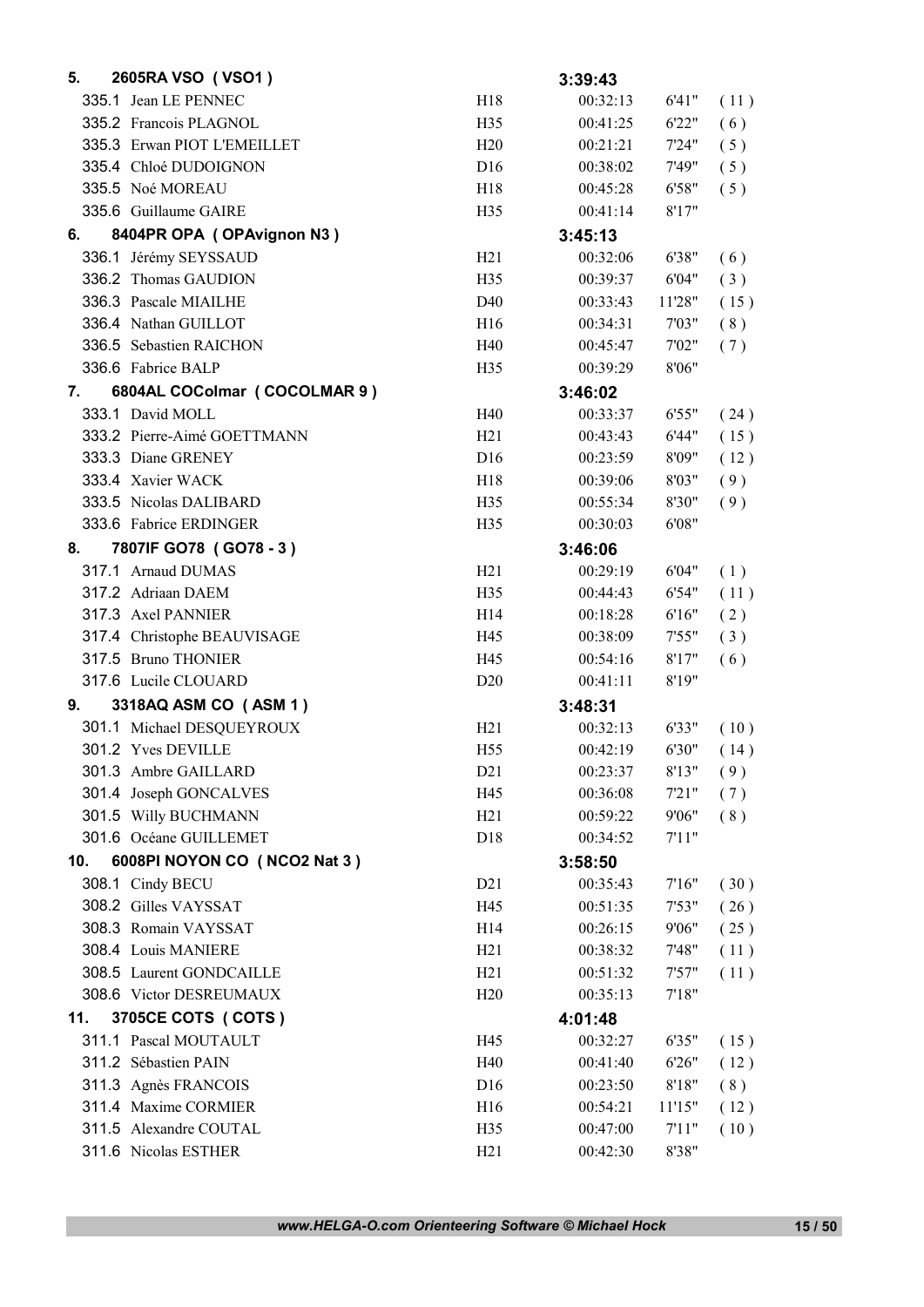| 12. | 4201RA NOSE (NOSE N3)              |                  | 4:03:32  |        |      |
|-----|------------------------------------|------------------|----------|--------|------|
|     | 307.1 Victor APOSTOL               | H18              | 00:44:06 | 9'01"  | (38) |
|     | 307.2 Olivier TARDY                | H35              | 00:47:27 | 7'20"  | (32) |
|     | 307.3 Anais FLORI                  | D <sub>16</sub>  | 00:34:18 | 11'39" | (38) |
|     | 307.4 Julien THEZE                 | H21              | 00:41:45 | 8'36"  | (28) |
|     | 307.5 Emmanuel GRANGER             | H40              | 00:43:48 | 6'41"  | (18) |
|     | 307.6 Thomas CHABANCE              | H <sub>18</sub>  | 00:32:08 | 6'36"  |      |
| 13. | 3502BR CRCO (CRCO nat3)            |                  | 4:03:42  |        |      |
|     | 324.1 Valentin PAYSSAN             | H21              | 00:32:10 | 6'37"  | (9)  |
|     | 324.2 Thierry PORRET               | H <sub>50</sub>  | 00:55:03 | 8'25"  | (25) |
|     | 324.3 Rose Marie BILLESIMO         | D21              | 00:35:03 | 12'10" | (34) |
|     | 324.4 Leo TANGUY                   | H16              | 00:33:31 | 6'52"  | (17) |
|     | 324.5 Laurent VALOIS               | H40              | 00:48:08 | 7'25"  | (12) |
|     | 324.6 Philippe MASSON              | H <sub>50</sub>  | 00:39:47 | 8'04"  |      |
| 14. | 6208NO B.A (BA2)                   |                  | 4:04:07  |        |      |
|     | 337.1 Fabrice SZYMANOWSKI          | H45              | 00:35:17 | 7'05"  | (28) |
|     | 337.2 Julien THOMAS                | H21              | 00:42:07 | 6'28"  | (17) |
|     | 337.3 Melanie GUILMAIN             | D <sub>20</sub>  | 00:24:05 | 8'14"  | (13) |
|     | 337.4 Romuald TASSART              | H <sub>16</sub>  | 00:52:20 | 10'46" | (14) |
|     | 337.5 David ROLIN                  | H <sub>35</sub>  | 00:54:11 | 8'18"  | (14) |
|     | 337.6 Stephane PRUVOST             | H40              | 00:36:07 | 7'32"  |      |
| 15. | 5116CA ASO Sillery (ASO Sillery 2) |                  | 4:05:33  |        |      |
|     | 318.1 Louis LESEUR                 | H <sub>14</sub>  | 00:51:17 | 10'27" | (44) |
|     | 318.2 Jean-Guy BLUM                | H21              | 00:52:31 | 8'01"  | (41) |
|     | 318.3 Pauline ESPI                 | D21              | 00:26:28 | 9'13"  | (39) |
|     | 318.4 Stéphane LESUEUR             | H21              | 00:45:17 | 9'15"  | (37) |
|     | 318.5 Thibaut DERENNE              | H20              | 00:39:01 | 6'01"  | (22) |
|     | 318.6 Simon BLUM                   | H21              | 00:30:59 | 6'20"  |      |
| 16. | 3308AQ SAGC CESTAS (SAGC 1)        |                  | 4:08:22  |        |      |
|     | 320.1 J-Michel TALON               | H45              | 00:38:06 | 7'44"  | (34) |
|     | 320.2 Pierrick PETIT               | H <sub>35</sub>  | 00:53:42 | 8'12"  | (33) |
|     | 320.3 Monique DUBROCA              | D65              | 00:28:55 | 10'02" | (31) |
|     | 320.4 Philippe CHAMBON             | H45              | 00:48:36 | 9'53"  | (30) |
|     | 320.5 Clement BATTISTA             | H16              | 00:42:32 | 6'33"  | (20) |
|     | 320.6 Robert COSTE                 | H21              | 00:36:31 | 7'34"  |      |
| 17. | 0615AZ VSAO (VSAO)                 |                  | 4:08:27  |        |      |
|     | 331.1 Thomas FOREY                 | H35              | 00:33:22 | 6'45"  | (22) |
|     | 331.2 Gaetan FERRANDO              | H21              | 00:56:45 | 8'44"  | (29) |
|     | 331.3 Clément AMROUCHE             | H <sub>14</sub>  | 00:20:28 | 7'06"  | (18) |
|     | 331.4 Alixia DEMICHELIS            | D <sub>2</sub> 1 | 00:49:49 | 10'07" | (21) |
|     | 331.5 Patrice MATHIEU              | H40              | 00:51:08 | 7'49"  | (19) |
|     | 331.6 Vincent LANGEARD             | H45              | 00:36:55 | 7'41"  |      |
| 18. | 7720IF TOM MEAUX (TOM 1)           |                  | 4:09:02  |        |      |
|     | 334.1 Etienne MOREY                | H21              | 00:32:29 | 6'33"  | (16) |
|     | 334.2 Denis SEIMBILLE              | H21              | 00:48:44 | 7'28"  | (21) |
|     | 334.3 Tristan LE LAY               | H14              | 00:39:12 | 13'39" | (30) |
|     | 334.4 Noémie VARIOT                | D21              | 00:54:22 | 11'13" | (35) |
|     | 334.5 Cyril SOUCAT                 | H21              | 00:41:28 | 6'22"  | (28) |
|     | 334.6 Sébastien CATALON            | H35              | 00:32:47 | 6'43"  |      |
|     |                                    |                  |          |        |      |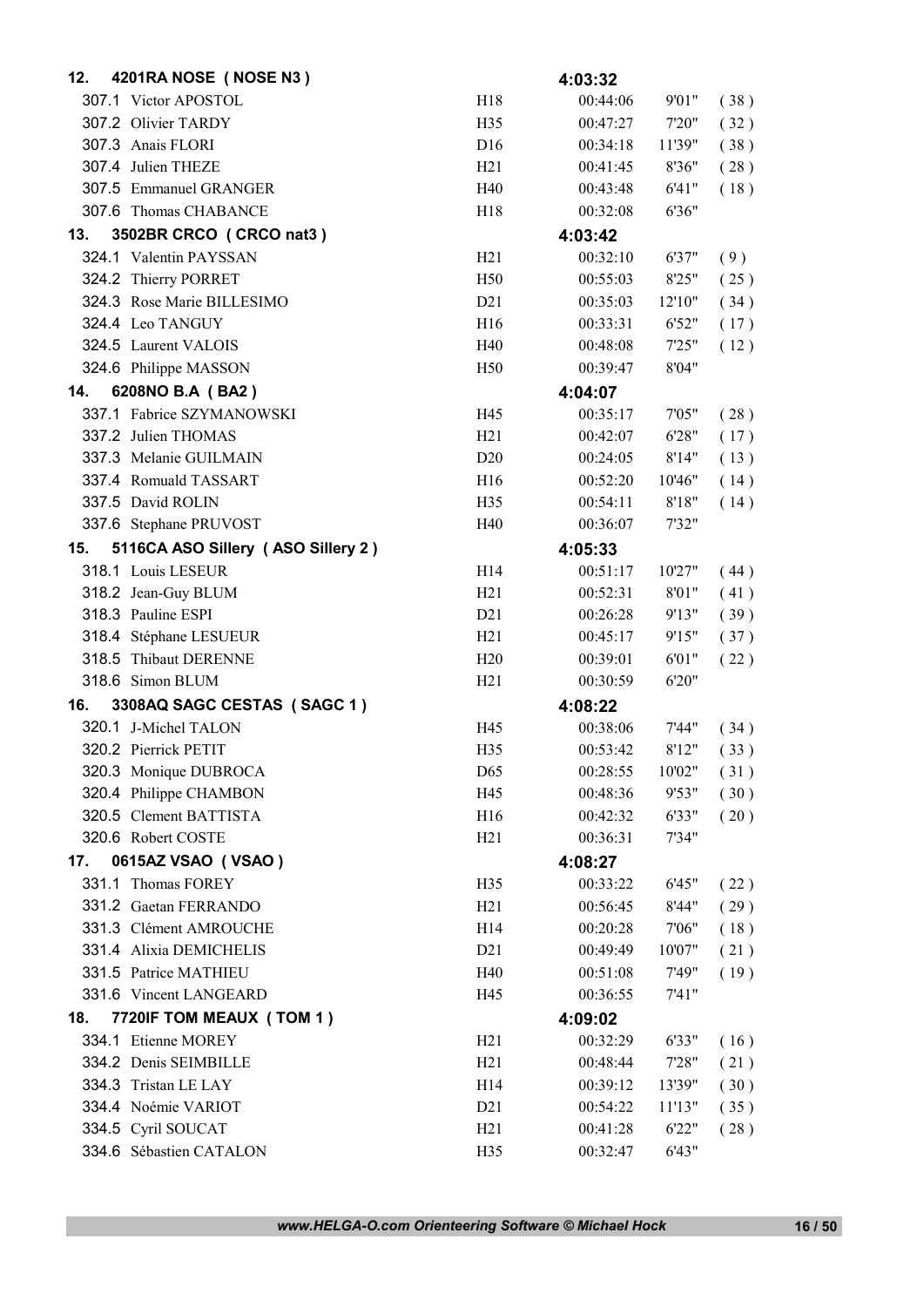| 19. | 1307PR ACA AIX EN PROV (ACA3)                |                 | 4:10:10  |        |      |
|-----|----------------------------------------------|-----------------|----------|--------|------|
|     | 328.1 Valentin MOINE                         | H16             | 00:33:43 | 6'52"  | (25) |
|     | 328.2 Laurent MUSCARNERA                     | H21             | 00:46:01 | 7'02"  | (20) |
|     | 328.3 Heloïse GRAUER                         | D <sub>20</sub> | 00:33:28 | 11'27" | (22) |
|     | 328.4 Camille MALERBE-DERAM                  | H16             | 00:42:29 | 8'51"  | (16) |
|     | 328.5 Robin MAGNON                           | H18             | 00:53:20 | 8'13"  | (16) |
|     | 328.6 Matthieu DELENNE                       | H45             | 00:41:09 | 8'21"  |      |
| 20. | 8702LI ORIENTATION 87 ( Orientation 87 N3 )  |                 | 4:11:04  |        |      |
|     | 343.1 Michaël PENOT                          | H21             | 00:43:55 | 8'53"  | (37) |
|     | 343.2 Fabio BULLA                            | H40             | 01:02:21 | 9'38"  | (42) |
|     | 343.3 Virginie BULLA                         | D35             | 00:33:09 | 11'30" | (42) |
|     | 343.4 Cédric LEYZAT                          | H35             | 00:35:57 | 7'19'' | (36) |
|     | 343.5 Stéphane COURTIN                       | H35             | 00:45:17 | 6'55"  | (32) |
|     | 343.6 Alexandre VERGNAUD                     | H16             | 00:30:25 | 6'19"  |      |
| 21. | 6205NO O <sup>2</sup> (O <sup>2</sup> Nat 3) |                 | 4:11:39  |        |      |
|     | 316.1 Richard CLAIRET                        | H40             | 00:32:16 | 6'36"  | (12) |
|     | 316.2 Matthieu DROGOUL                       | H <sub>35</sub> | 00:56:48 | 8'41'' | (28) |
|     | 316.3 Julie DELCUSE                          | D16             | 00:33:27 | 11'36" | (35) |
|     | 316.4 Clément GOURLAIN                       | H18             | 00:40:31 | 8'15"  | (22) |
|     | 316.5 Eric GENCE                             | H45             | 00:53:19 | 8'13"  | (29) |
|     | 316.6 Vincent GOURLAIN                       | H45             | 00:35:18 | 7'14"  |      |
| 22. | 6906RA ALCO (ALCO 1)                         |                 |          |        |      |
|     | 321.1 Yoann MINOT                            | H21             | 4:12:06  |        |      |
|     |                                              |                 | 00:42:42 | 8'52"  | (36) |
|     | 321.2 Johann LASOUCHE                        | H <sub>35</sub> | 00:41:02 | 6'19"  | (23) |
|     | 321.3 Claude GUIDI                           | D40             | 00:33:40 | 11'43" | (28) |
|     | 321.4 Marine BONORA                          | D <sub>18</sub> | 00:42:20 | 8'32"  | (19) |
|     | 321.5 Laurent BONORA                         | H45             | 00:48:34 | 7'25"  | (15) |
|     | 321.6 Bruno LACOSTE                          | H <sub>50</sub> | 00:43:48 | 8'55"  |      |
| 23. | 3914FC JSO (JSO 1)                           |                 | 4:13:50  |        |      |
|     | 330.1 Jean-Baptiste VIDEIRA                  | H40             | 00:36:40 | 7'38"  | (33) |
|     | 330.2 Nicolas BOUCHARDON                     | H40             | 00:51:31 | 7'53"  | (27) |
|     | 330.3 Christelle VIDEIRA                     | D40             | 00:25:07 | 8'32"  | (23) |
|     | 330.4 Colin LECUYER-CHARDEVEL                | H16             | 00:49:56 | 10'15" | (23) |
|     | 330.5 Philippe BENAS                         | H35             | 00:48:40 | 7'29"  | (21) |
|     | 330.6 Simon LECUYER-CHARDEVEL                | H18             | 00:41:56 | 8'31"  |      |
| 24. | 4010AQ BONO (BONO 1)                         |                 | 4:14:04  |        |      |
|     | 305.1 Fatima ATALLAH-HURET                   | D35             | 00:50:22 | 10'21" | (40) |
|     | 305.2 Bernard DUCRET                         | H40             | 00:47:21 | 7'17'' | (39) |
|     | 305.3 Luis Enrique PULIDO                    | H16             | 00:23:43 | 8'07"  | (33) |
|     | 305.4 Nadine PEREIRA                         | D40             | 00:48:14 | 10'04" | (31) |
|     | 305.5 Pascal GENSOUS                         | H40             | 00:51:22 | 7'52"  | (33) |
|     | 305.6 Stanislas KRAJESKI                     | H18             | 00:33:02 | 6'38"  |      |
| 25. | 2704NM COBS (COBS 2)                         |                 | 4:16:26  |        |      |
|     | 310.1 Valentin MARCHAND                      | H18             | 00:31:55 | 6'27"  | (4)  |
|     | 310.2 Serge DUDOUT                           | H40             | 00:59:05 | 9'02"  | (30) |
|     | 310.3 Axelle BRIERE                          | D35             | 00:26:04 | 8'51"  | (26) |
|     | 310.4 Laurent LEMAITRE                       | H45             | 00:46:48 | 9'45"  | (24) |
|     | 310.5 Laurent BASSET                         | H45             | 00:51:19 | 7'55"  | (26) |
|     | 310.6 Théo PICARD                            | H18             | 00:41:15 | 8'29"  |      |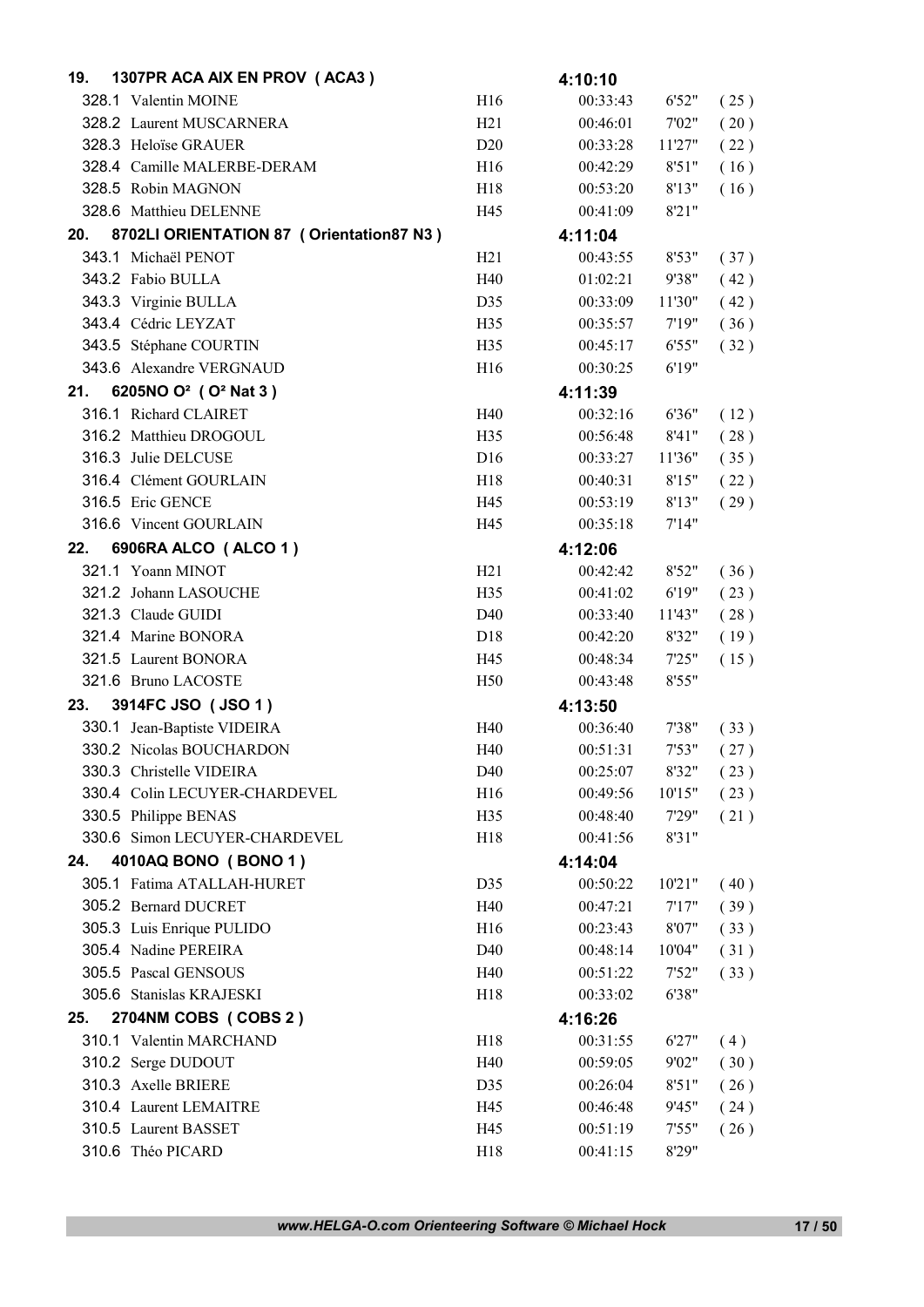| 26. | 2904BR Quimper 29 (QUIMPER N3)             |                 | 4:16:34  |        |      |
|-----|--------------------------------------------|-----------------|----------|--------|------|
|     | 322.1 Yannick GUILLOU                      | H45             | 00:32:35 | 6'43"  | (17) |
|     | 322.2 Quentin L'HELGUEN                    | H20             | 01:00:56 | 9'19"  | (35) |
|     | 322.3 Gaelle LE NAOUR                      | D <sub>50</sub> | 00:38:35 | 13'07" | (41) |
|     | 322.4 Philippe BOULESTREAU                 | H45             | 00:35:47 | 7'20"  | (29) |
|     | 322.5 Laurent BEGNY                        | H45             | 00:46:58 | 7'14"  | (24) |
|     | 322.6 Arnaud DU RUMAIN                     | H <sub>18</sub> | 00:41:43 | 8'33"  |      |
| 27. | 4705AQ N.O.R.D. (N.O.R.D 2)                |                 | 4:17:23  |        |      |
|     | 323.1 Rose KOWALSKI                        | D40             | 00:50:36 | 10'17" | (41) |
|     | 323.2 Marc AMAT MUNOZ                      | H40             | 00:42:32 | 6'33"  | (34) |
|     | 323.3 Mathieu PERIN                        | H14             | 00:23:59 | 8'12"  | (27) |
|     | 323.4 Frederic JORDAN                      | H45             | 00:46:56 | 9'46"  | (25) |
|     | 323.5 Guillaume GASTON                     | H21             | 00:51:40 | 7'54"  | (27) |
|     | 323.6 Philippe SARION                      | H <sub>55</sub> | 00:41:40 | 8'30"  |      |
| 28. | 2610RA L.O.V. (Loisir Orientation Vercors) |                 | 4:18:36  |        |      |
|     | 338.1 Loïc PERRIN                          | H <sub>16</sub> | 00:34:03 | 6'55"  | (27) |
|     | 338.2 Raphael MASLIAH                      | H16             | 00:39:03 | 5'59"  | (4)  |
|     | 338.3 Tom BOUERY-TAVERNIER                 | H16             | 00:38:19 | 13'21" | (20) |
|     | 338.4 Julie FAIVRE                         | D35             | 00:41:41 | 8'35"  | (13) |
|     | 338.5 Thomas BRUAS                         | H16             | 00:52:21 | 8'03"  | (13) |
|     | 338.6 Aurélien HENNO                       | H <sub>16</sub> | 00:53:09 | 10'50" |      |
| 29. | 5402LO SCAPA NANCY (SCAPA Nancy N3)        |                 | 4:19:17  |        |      |
|     | 327.1 Ulrich PECHSTEIN                     | H35             | 00:36:19 | 7'26'' | (32) |
|     | 327.2 Pascal MARTIN                        | H45             | 00:58:51 | 9'04"  | (38) |
|     | 327.3 Capucine ALLE                        | D18             | 00:24:29 | 8'30"  | (29) |
|     | 327.4 Samuel MAZARS                        | H21             | 00:39:49 | 8'10"  | (18) |
|     | 327.5 Jean-Marie FATH                      | H <sub>60</sub> | 00:50:14 | 7'41'' | (17) |
|     | 327.6 Christine BONNET                     | D <sub>60</sub> | 00:49:35 | 10'05" |      |
| 30. | 2517FC OTB (OTB 3)                         |                 | 4:23:28  |        |      |
|     | 309.1 Margaux HUMMEL-AZAIS                 | D20             | 00:32:47 | 6'48"  | (19) |
|     | 309.2 Yann LANNEZVAL                       | H40             | 00:41:13 | 6'22"  | (8)  |
|     | 309.3 Eric LANUSSE-CAZALE                  | H35             | 00:28:07 | 9'37"  | (14) |
|     | 309.4 Léa MARTINET JANNIN                  | D18             | 01:05:28 | 13'13" | (27) |
|     | 309.5 Clément LEGAIN                       | H21             | 00:49:07 | 7'30"  | (31) |
|     | 309.6 Adel SAHRAOUI                        | H16             | 00:46:46 | 9'38"  |      |
| 31. | 7004FC V.H.S.O. (VHSO 1)                   |                 | 4:23:32  |        |      |
|     | 326.1 Laurent POINSENOT                    | H <sub>35</sub> | 00:32:06 | 6'33"  |      |
|     | 326.2 Gaëtan POIRSON                       | H21             | 00:41:09 | 6'18"  | (7)  |
|     | 326.3 Christine TAUZIN-LAMY                | D <sub>55</sub> | 00:40:11 | 13'40" | (5)  |
|     | 326.4 Jeanne GUILLOT                       | D18             | 00:54:05 | 11'03" | (24) |
|     | 326.5 Arnaud ECHILLEY                      | H21             | 00:47:13 | 7'16'' | (26) |
|     | 326.6 Christian ROBERT                     |                 |          |        | (23) |
|     |                                            | H <sub>65</sub> | 00:48:48 | 10'07" |      |
| 32. | 4203RA OE42 (OE 42 N3)                     |                 | 4:23:53  |        |      |
|     | 306.1 Marianne BARRIER                     | D21             | 00:51:12 | 10'33" | (42) |
|     | 306.2 Thibault GENISSEL                    | H18             | 00:55:15 | 8'28"  | (43) |
|     | 306.3 Pablo GINER                          | H14             | 00:25:23 | 8'50"  | (40) |
|     | 306.4 Margaux VASSY                        | D21             | 00:39:19 | 7'56"  | (32) |
|     | 306.5 Guillaume TRANCHAND                  | H21             | 00:45:26 | 6'59"  | (30) |
|     | 306.6 Damien LEROY                         | H21             | 00:47:18 | 9'42"  |      |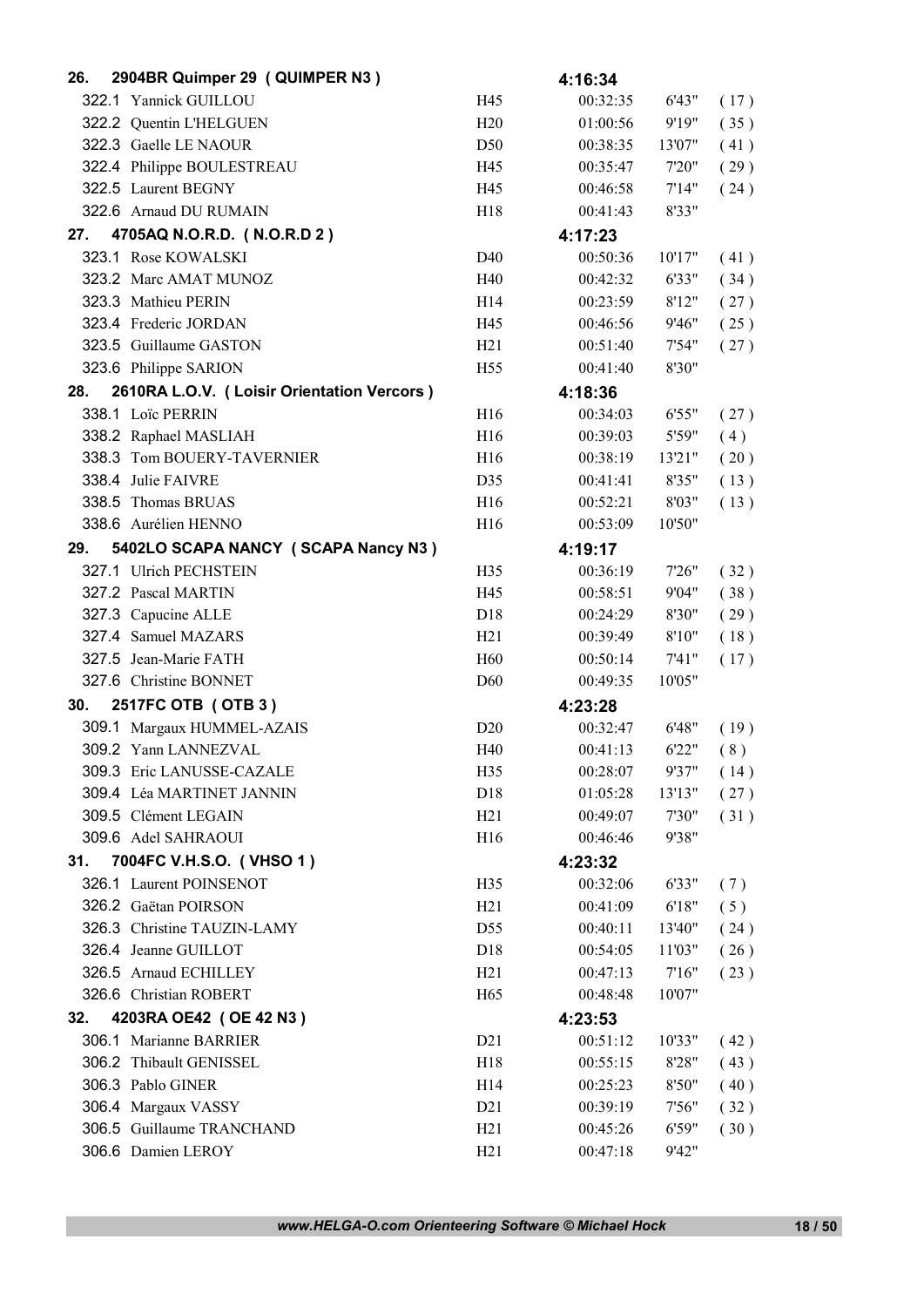| 33. | 3105MP TOAC Orientatio (TOAC N3)           |                  | 4:25:07    |        |            |
|-----|--------------------------------------------|------------------|------------|--------|------------|
|     | 315.1 Arnaud NEGRE                         | H21              | 00:31:52   | 6'33"  | (3)        |
|     | 315.2 Marc CAPBERN                         | H21              | 00:42:10   | 6'31"  | (9)        |
|     | 315.3 Tanguy SERRAND                       | H <sub>16</sub>  | 00:23:23   | 8'08"  | (6)        |
|     | 315.4 Hélène SERRAND                       | D45              | 01:02:25   | 12'50" | (20)       |
|     | 315.5 Alain SERRAND                        | H45              | 00:55:10   | 8'26"  | (25)       |
|     | 315.6 Thierry FOL                          | H45              | 00:50:07   | 10'07" |            |
| 34. | 2109BO A.S.Quetigny (AS Quetigny N3)       |                  | 5:08:56    |        |            |
|     | 325.1 Francis HENKY                        | H45              | 00:39:22   | 8'03"  | (35)       |
|     | 325.2 Jean-Claude SUTY                     | H <sub>55</sub>  | 01:00:22   | 9'18"  | (40)       |
|     | 325.3 Alina PALCAU                         | D <sub>14</sub>  | 00:22:57   | 7'51"  | (36)       |
|     | 325.4 Michel OLIVE                         | H45              | 00:51:35   | 10'30" | (34)       |
|     | 325.5 Christophe JACOTOT                   | H45              | 01:18:07   | 11'57" | (35)       |
|     | 325.6 Elodie DONET                         | D <sub>20</sub>  | 00:56:33   | 11'43" |            |
| 35. | 9006FC RAMBO (RAMBO)                       |                  | 5:15:04    |        |            |
|     | 312.1 Bruno CUNIN                          | H40              | 00:51:13   | 10'40" | (43)       |
|     | 312.2 Jérôme BOUCHAN                       | H18              | 00:43:42   | 6'40"  | (36)       |
|     | 312.3 Christine BOUCHAN                    | D55              | 01:10:12   | 24'22" | (43)       |
|     | 312.4 Céline DAVID                         | D45              | 00:46:53   | 9'31"  | (39)       |
|     | 312.5 Luc BOUCHAN                          | H <sub>50</sub>  | 00:51:01   | 7'53"  | (36)       |
|     | 312.6 Alexandre GANZITTI                   | H <sub>65</sub>  | 00:52:03   | 10'32" |            |
| 36. | 7305RA ECHO 73 (Echo N3)                   |                  | 5:37:44    |        |            |
|     | 329.1 Gaspard ASTRADE                      | H16              | 00:32:46   | 6'41"  | (18)       |
|     | 329.2 Laurence GAUDRILLIER                 | D35              | 00:58:29   | 9'00"  | (31)       |
|     | 329.3 Dana CHAILLARD                       | D18              | 00:33:48   | 11'46" | (37)       |
|     | 329.4 Stéphanie VADROT                     | D40              | 01:12:58   | 14'55" | (38)       |
|     | 329.5 Pierre-Henri BOURLIER                | H <sub>60</sub>  | 01:20:41   | 12'21" | (37)       |
|     | 329.6 Martine ABEL                         | D <sub>50</sub>  | 00:59:02   | 12'05" |            |
|     | 6803AL COM (COM 2)                         |                  | <b>NCI</b> |        |            |
|     | 342.1 Leslie MERCIER                       | D21              | 00:54:48   | 11'24" | (45)       |
|     | 342.2 Gerald FRANCOIS                      | H40              | 00:58:42   |        | non classé |
|     | 342.3 Charlotte WERNER-FRANCK              | D <sub>16</sub>  | 00:48:45   | 16'41" |            |
|     | 342.4 Marc HAURY                           | H <sub>50</sub>  | 01:03:43   | 13'01" |            |
|     | 342.5 Alcide MARTINS                       | H45              | 00:59:11   | 9'06"  |            |
|     | 342.6 Roland EGGLI                         | H65              | 00:53:01   | 10'45" |            |
|     | 1705PC CMO (CMO 1)                         |                  | <b>NCI</b> |        |            |
|     | 313.1 J-Charles MARTIN                     | H <sub>50</sub>  | 00:33:14   | 6'48"  | (21)       |
|     | 313.2 Christophe AUBERT                    | H40              | 00:40:48   | 6'18"  | (10)       |
|     | 313.3 Marianne PAULY                       | D35              | 00:24:21   | 8'16"  | (10)       |
|     | 313.4 Anthony CLERTON                      | H18              | 00:45:47   |        | non classé |
|     | 313.5 Alexis PAULY                         | H40              | 00:54:19   | 8'18"  |            |
|     | 313.6 Aurélien BOUCHERON-M-T               | H21              | 00:37:39   | 7'50"  |            |
|     | 9105IF COLE ( COL ETRECHY 2 )              |                  |            |        |            |
|     |                                            |                  | <b>NCI</b> |        |            |
|     | 314.1 Sophie DIDOU                         | D <sub>2</sub> 1 | 00:36:15   | 7'20"  | (31)       |
|     | 314.2 Brice AUGUSTYNOWICZ                  | H21              | 00:47:18   | 7'13'' | (22)       |
|     | 314.3 Nathalie FEIGNIER                    | D <sub>16</sub>  | 00:26:17   | 9'00"  | (17)       |
|     | 314.4 Thomas ERBLAND<br>314.5 Loann PEUREY | H16              | 00:55:27   |        | non classé |
|     |                                            | H18              | 00:51:38   | 7'58"  |            |
|     | 314.6 Arnault BESTEL                       | H16              | 00:31:50   | 6'37"  |            |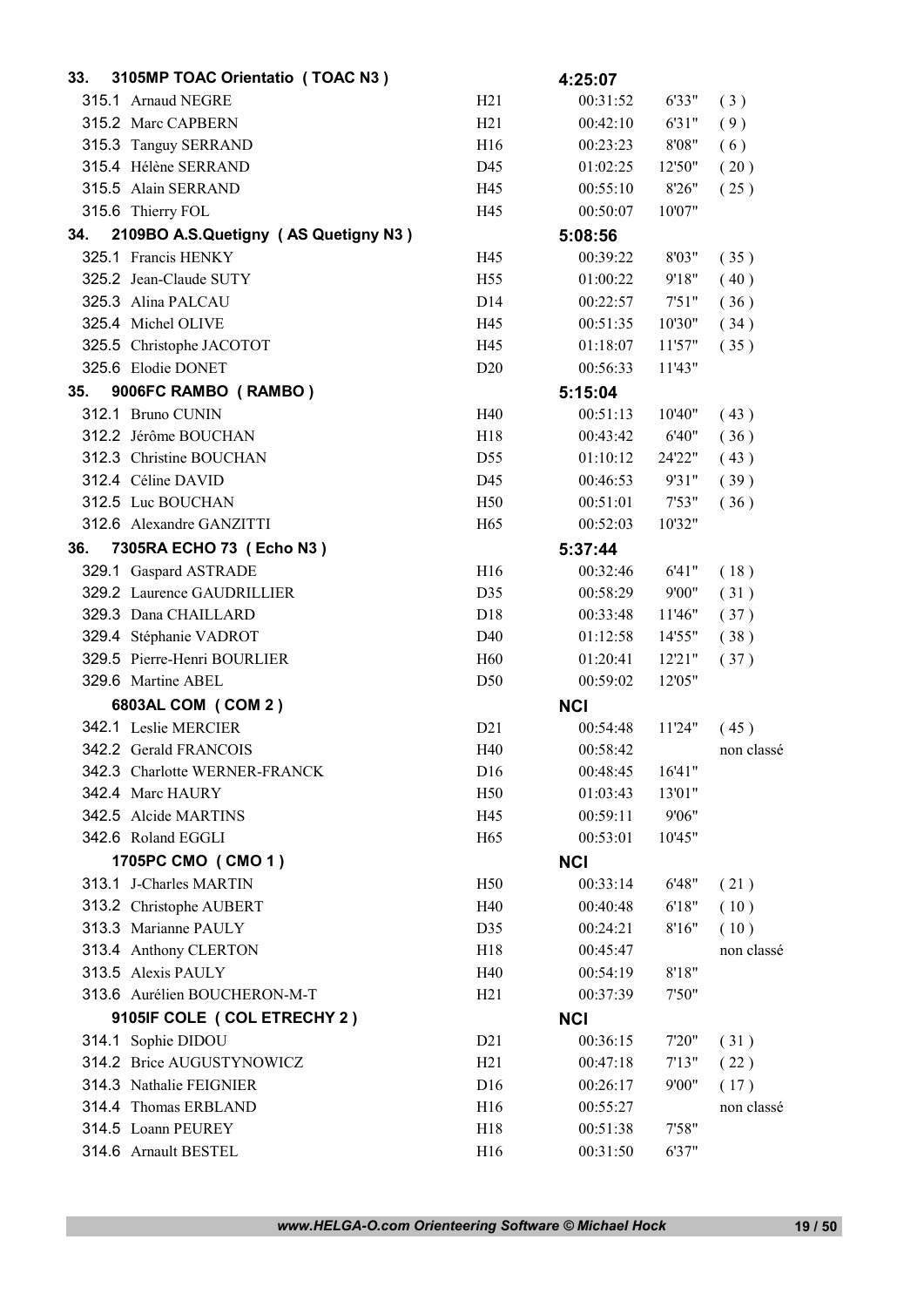| 8903BO YCONE-Sens (YCONE SENS 1) |                  | <b>NCI</b> |        |            |
|----------------------------------|------------------|------------|--------|------------|
| 319.1 Fabrice THOMASSIN          | H40              | 00:33:29   | 6'50"  | (23)       |
| 319.2 Jean-Charles LALEVEE       | H <sub>50</sub>  | 00:44:08   | 6'48"  | (18)       |
| 319.3 Maelle BARBIER-NEVEU       | D21              | 00:30:02   | 10'17" | (16)       |
| 319.4 Guillaume CORNU            | H18              | 00:46:18   |        | non classé |
| 319.5 Francis MOINE              | H40              | 00:55:50   | 8'32"  |            |
| 319.6 Patrick BARBIER            | H <sub>55</sub>  | 00:39:03   | 8'03"  |            |
| 2604RA C.R.O.C.O ( CROCO N3 )    |                  | <b>NCI</b> |        |            |
| 340.1 Lucas DUPUY                | H <sub>18</sub>  | 00:32:09   | 6'36"  | (8)        |
| 340.2 Benoit DEROUX              | H21              | 00:47:24   | 7'16'' | (19)       |
| 340.3 Noémie FOUGERE             | D <sub>18</sub>  | 00:31:28   | 10'42" | (19)       |
| 340.4 Gil CORBIN                 | H40              | 00:41:21   |        | non classé |
| 340.5 Ludovic DUDOIGNON          | H40              | 00:59:21   | 9'07"  |            |
| 340.6 Emma CORBIN                | D <sub>16</sub>  | 00:46:54   | 9'33"  |            |
| 2508FC BALISE 25 ( Balise 25-3 ) |                  | <b>NCI</b> |        |            |
| 339.1 Pierre PASQUA              | H20              | 00:32:00   | 6'39"  | (5)        |
| 339.2 David COCTEAU              | H21              | 00:42:00   | 6'27"  | (7)        |
| 339.3 Valerie POURRE             | D45              | 00:26:07   | 9'04"  | (11)       |
| 339.4 Kylian WYMER               | H <sub>14</sub>  | 00:30:35   | 6'09"  | (4)        |
| 339.5 Francois THEBAULT          | H21              | 00:47:50   |        | non classé |
| 339.6 Patrick JANAND             | H45              | 00:34:27   | 7'00"  |            |
|                                  |                  |            |        |            |
| 8405PR CS PERTUIS (CS PERTUIS 2) |                  | <b>NCI</b> |        |            |
| 332.1 Clément BERGEGERE          | H <sub>18</sub>  | 00:32:19   | 6'37"  | (14)       |
| 332.2 Mathieu CHALOPIN           | H21              | 00:51:55   | 7'57"  | (24)       |
| 332.3 Sandrine GROSSE            | D45              | 00:27:26   | 9'23"  | (21)       |
| 332.4 Frédéric GIBIAT            | H <sub>50</sub>  | 00:42:50   | 8'40"  | (15)       |
| 332.5 Jerome MONCLARD            | H45              | 00:55:31   |        | non classé |
| 332.6 Aurélien GIBIAT            | H21              | 00:38:31   | 8'01"  |            |
| 7722IF ASSAP 77 ( ASSAP 7722 )   |                  | <b>NCI</b> |        |            |
| 345.1 Romain FAVRET              | H <sub>21</sub>  | 00:35:21   | 7'20'' | (29)       |
| 345.2 Stéphane ROCH              | H40              | 00:59:46   | 9'14"  | (37)       |
| 345.3 Alexis DELAVEAU            | H16              | 00:25:39   | 8'43"  | (32)       |
| 345.4 Angélique MATHIEU          | D <sub>2</sub> 1 | 00:50:37   | 10'17" | (33)       |
| 345.5 J-Marc SELLIER             | H40              | 00:56:47   | 8'40"  | (34)       |
| 345.6 Tanguy BANNIER             | H21              | 00:58:34   |        | non classé |
| 4012AQ B.R.O.S (BROS 2)          |                  | <b>NCI</b> |        |            |
| 344.1 Pierre DAYON               | H <sub>60</sub>  | 00:48:56   | 10'05" | (39)       |
| 344.2 Patrick CHASSEUR           | H <sub>55</sub>  | 00:51:23   |        | non classé |
| 344.3 Corinne DOUSSET            | D45              | 00:31:45   | 11'03" |            |
| 344.4 Jean-Paul BAILLEUL         | H65              | 00:43:54   | 8'52"  |            |
| 344.5 Hugo DUPOUY                | H16              | 00:40:31   | 6'15"  |            |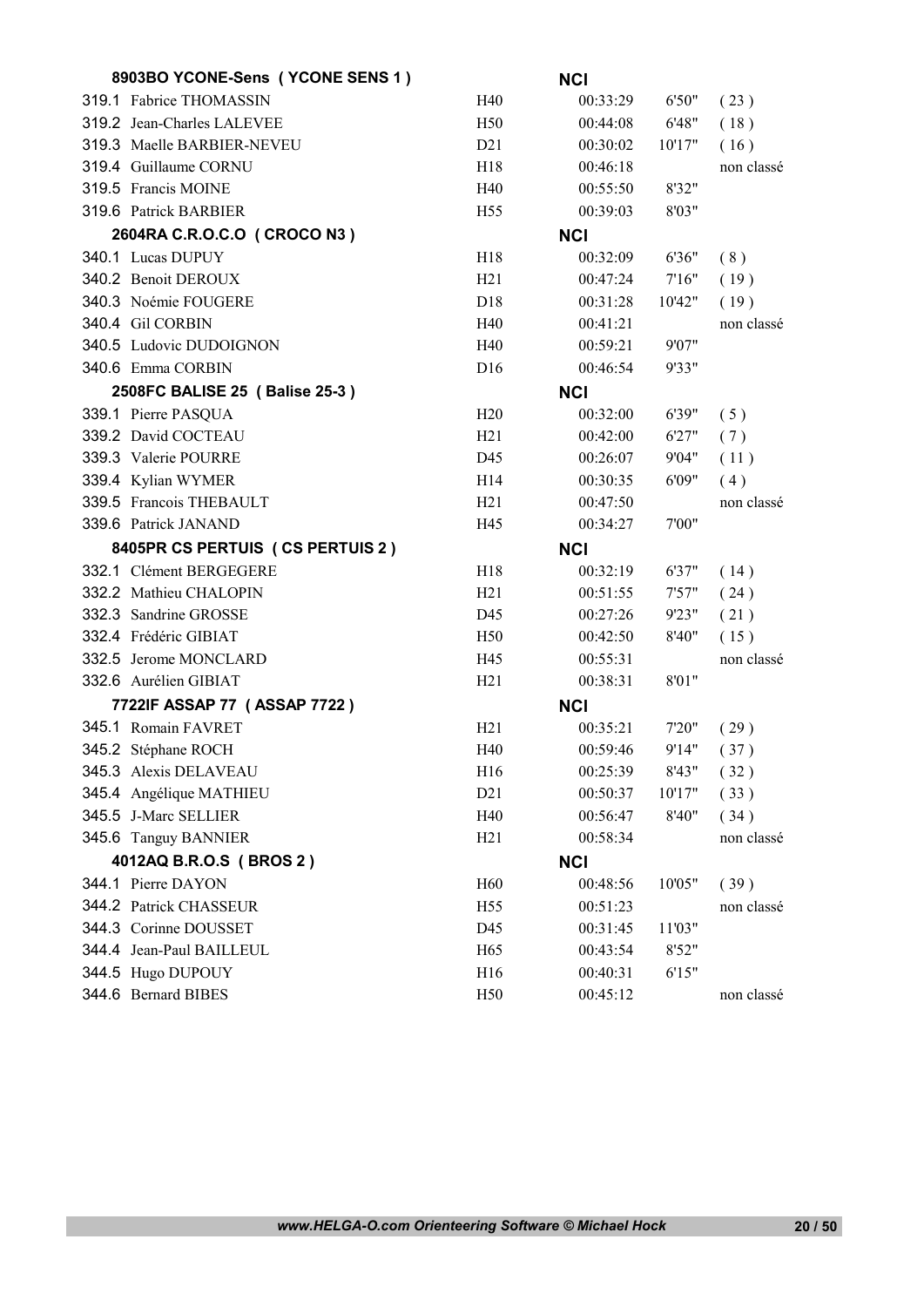| <b>Nationale 4</b> |                                     |                 |          |        |      |
|--------------------|-------------------------------------|-----------------|----------|--------|------|
| 1.                 | 8311AZ POLES (POLES)                |                 | 2:57:44  |        |      |
|                    | 401.1 Emilien SCHIAVO               | H21             | 00:31:32 | 6'12"  | (1)  |
|                    | 401.2 Benoit PEYVEL                 | H <sub>35</sub> | 00:35:36 | 5'53"  | (1)  |
|                    | 401.3 Hélène CHAMPIGNY              | D <sub>14</sub> | 00:21:32 | 7'43"  | (1)  |
|                    | 401.4 Marion MONJAUZE               | D21             | 00:22:19 | 8'06"  | (1)  |
|                    | 401.5 Matthieu PUECH                | H35             | 00:33:38 | 5'32"  | (1)  |
|                    | 401.6 J-Baptiste PUECH              | H21             | 00:33:07 | 6'37"  |      |
| 2.                 | 7709IF USM/CO (USM-CO-1)            |                 | 3:35:51  |        |      |
|                    | 430.1 J-Luc ESTIVAL                 | H <sub>55</sub> | 00:39:13 | 7'49"  | (34) |
|                    | 430.2 Dominique HALLAY              | H21             | 00:44:58 | 7'28"  | (7)  |
|                    | 430.3 Arlette CLET                  | D <sub>50</sub> | 00:27:13 | 9'55"  | (14) |
|                    | 430.4 Alain PORTRON                 | H <sub>50</sub> | 00:22:44 | 8'08"  | (10) |
|                    | 430.5 Thierry ESTIVAL               | H <sub>18</sub> | 00:46:07 | 7'33"  | (8)  |
|                    | 430.6 Philippe DUBOIS               | H <sub>55</sub> | 00:35:36 | 7'01"  |      |
| 3.                 | 1905LI Corrèze C.O (Corrèze C.O 3)  |                 | 3:36:18  |        |      |
|                    | 480.1 Jose ASENCIO                  | H40             | 00:35:37 | 7'07"  | (7)  |
|                    | 480.2 Nicolas FEUGEAS               | H40             | 00:43:17 | 7'09"  | (4)  |
|                    | 480.3 Justine VERNOTTE              | D20             | 00:21:41 | 7'53"  | (5)  |
|                    | 480.4 Paul LEDUC                    | H14             | 00:19:14 | 6'44"  | (2)  |
|                    | 480.5 Benoit DELCAMBRE              | H40             | 00:57:55 | 9'31"  | (4)  |
|                    | 480.6 Louis GAUTHIER                | H <sub>18</sub> | 00:38:34 | 7'41'' |      |
| 4.                 | 1403NM O. CAENNAISE (O Caennaise 2) |                 | 3:42:28  |        |      |
|                    | 500.1 Benoit SANDEVOIR              | H <sub>50</sub> | 00:38:23 | 7'37"  | (29) |
|                    | 500.2 Eric BRASSART                 | H40             | 00:41:03 | 6'44"  | (5)  |
|                    | 500.3 Aurelien BRASSART             | H <sub>16</sub> | 00:19:09 | 6'59"  | (2)  |
|                    | 500.4 Sophie BRASSART               | D35             | 00:35:50 | 12'34" | (11) |
|                    | 500.5 Vincent VOIVENEL              | H21             | 00:45:29 | 7'32"  | (7)  |
|                    | 500.6 Baptiste REZE                 | H20             | 00:42:34 | 8'32"  |      |
| 5.                 | 4403PL NAO (NAO-1)                  |                 | 3:43:06  |        |      |
|                    | 513.1 Valentin CHAREYRE             | H21             | 00:36:45 | 7'17'' | (17) |
|                    | 513.2 Louis PIN-PLAUD               | H18             | 00:48:54 | 8'07"  | (12) |
|                    | 513.3 Alexia MONNIER                | D16             | 00:29:14 | 10'28" | (20) |
|                    | 513.4 Alban RAHIER                  | H16             | 00:22:50 | 8'11"  | (13) |
|                    | 513.5 Téo VALENTIN                  | H21             | 00:39:06 | 6'24"  | (3)  |
|                    | 513.6 Pierre-Yves GAUTIER           | H21             | 00:46:17 | 9'15"  |      |
| 6.                 | 7719IF ERCO (ERCO)                  |                 | 3:43:18  |        |      |
|                    | 483.1 Jose RORA                     | H <sub>50</sub> | 00:40:03 | 7'57"  | (38) |
|                    | 483.2 Sébastien RORA                | H21             | 00:48:51 | 8'02"  | (27) |
|                    | 483.3 Jason BEDRY                   | H14             | 00:19:39 | 6'59"  | (9)  |
|                    | 483.4 Emeline VILLETTE              | D35             | 00:29:33 | 10'47" | (15) |
|                    | 483.5 Maxime BONNEAU                | H21             | 00:37:04 | 6'05"  | (2)  |
|                    | 483.6 David MECHINET                | H21             | 00:48:08 | 9'37"  |      |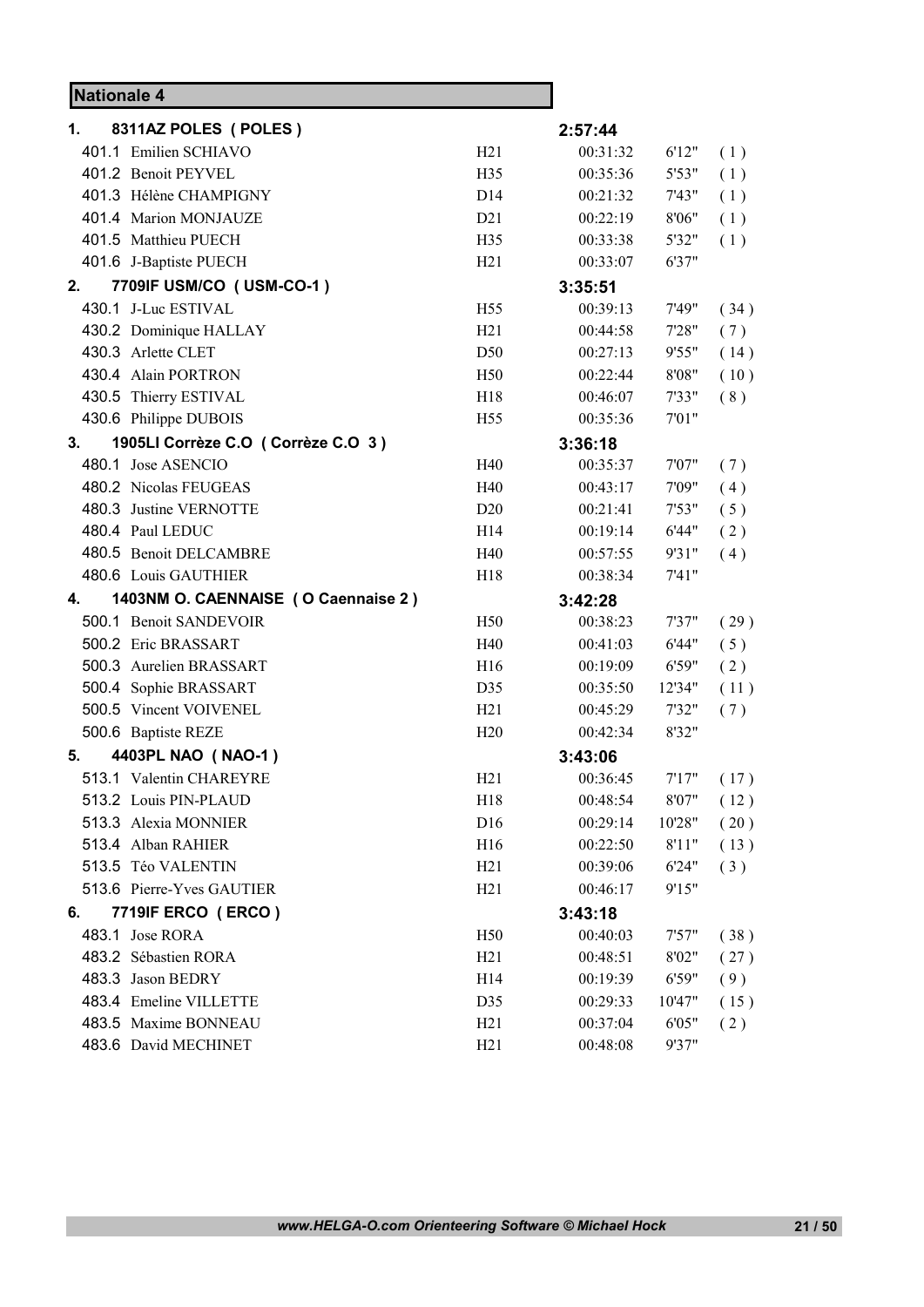| 7.  | 6701AL COSE ( COSE 1 )           |                 | 3:43:35              |                |            |
|-----|----------------------------------|-----------------|----------------------|----------------|------------|
|     | 424.1 Christian BOTTEMER         | H <sub>55</sub> | 00:42:46             | 8'25"          | (60)       |
|     | 424.2 Renaud PHILIPPE            | H40             | 00:45:12             | 7'26"          | (24)       |
|     | 424.3 Andre LEMBLE               | H70             | 00:28:40             | 10'27"         | (23)       |
|     | 424.4 Zoe VILLAR                 | D <sub>14</sub> | 00:21:17             | 7'37"          | (14)       |
|     | 424.5 Christophe VILLAR          | H45             | 00:39:54             | 6'34"          | (5)        |
|     | 424.6 Isabelle VILLAR            | D45             | 00:45:46             | 9'11"          |            |
| 8.  | 6709AL SCBarr (Ski Club BARR N4) |                 | 3:43:36              |                |            |
|     | 443.1 Pierre POIRSON             | H21             | 00:34:21             | 6'48"          | (4)        |
|     | 443.2 Thomas POIRSON             | H21             | 00:39:15             | 6'33"          | (3)        |
|     | 443.3 Vinciane ROUMANIE          | D21             | 00:25:12             | 9'01"          | (3)        |
|     | 443.4 Luigi MITTERRAND           | H <sub>16</sub> | 00:25:50             | 9'17"          | (4)        |
|     | 443.5 Emmanuel HAYER             | H21             | 01:01:09             | 10'00"         | (13)       |
|     | 443.6 Pierre SCHWARTZ            | H <sub>55</sub> | 00:37:49             | 7'31"          |            |
| 9.  | 6008PI NOYON CO (NCO3 Nat 4)     |                 | 3:44:14              |                |            |
|     | 477.1 Marie MANIERE              | D21             | 00:40:51             | 8'02"          | (47)       |
|     | 477.2 Judicael SOLIER            | H21             | 00:45:20             | 7'28"          | (15)       |
|     | 477.3 Valerie PADEL              | D35             | 00:30:37             | 10'53"         | (24)       |
|     | 477.4 Julien CRETE               | H16             | 00:20:53             | 7'37"          | (12)       |
|     | 477.5 Mickael MENI               | H20             | 00:43:22             | 7'10''         | (11)       |
|     | 477.6 Pierre MOTHE               | H <sub>50</sub> | 00:43:11             | 8'37"          |            |
| 10. | 6408AQ COOL (COOL)               |                 | 3:44:42              |                |            |
|     | 515.1 Eric BAUMANN               | H <sub>55</sub> | 00:40:09             | 7'57"          | (39)       |
|     | 515.2 Michel VINCENT             | H <sub>55</sub> | 00:44:22             | 7'23"          | (9)        |
|     | 515.3 Marie BONDIVENNE           | D45             | 00:24:45             | 8'54"          | (10)       |
|     | 515.4 Christine VERDIER          | D45             | 00:24:35             | 8'44"          | (9)        |
|     | 515.5 Eric BONDIVENNE            | H45             | 00:46:41             | 7'39"          | (9)        |
|     | 515.6 Perrine BONDIVENNE         | D <sub>18</sub> | 00:44:10             | 8'50"          |            |
| 11. | 4201RA NOSE (NOSE N4)            |                 | 3:46:24              |                |            |
|     | 497.1 Thierry DROIN              | H45             | 00:37:29             | 7'26"          | (22)       |
|     | 497.2 Jacky ROUX                 | H <sub>50</sub> | 00:49:52             | 8'16"          | (21)       |
|     | 497.3 Veronique HERITIER         | D45             | 00:21:57             | 7'52"          | (11)       |
|     | 497.4 Clement FLORI              | H <sub>14</sub> | 00:24:14             | 8'43"          | (7)        |
|     | 497.5 Etienne LOPEZ              | H18             | 00:47:11             | 7'47"          | (10)       |
|     | 497.6 ** VACANT                  | $\blacksquare$  | 00:45:41             | 9'03"          |            |
| 12. | 7808IF ASMBCO (ASMBCO_1)         |                 | 3:47:28              |                |            |
|     | 495.1 Tristan HERTZOG            | H40             | 00:39:44             | 7'56"          | (37)       |
|     | 495.2 J-Louis PERISSAT           | H <sub>55</sub> | 00:53:44             | 8'49"          | (41)       |
|     | 495.3 Théophile ROSPARS          | H <sub>16</sub> | 00:21:18             | 7'34"          | (19)       |
|     | 495.4 Marianne PASSELERGUE       | D40             | 00:23:59             | 8'45"          | (17)       |
|     | 495.5 Frederic MONTAGARD         | H40             | 00:50:58             | 8'25"          | (15)       |
|     | 495.6 Guillaume PAULET           | H20             | 00:37:45             | 7'28"          |            |
| 13. | 7407RA SOS GO (GO SOS 1)         |                 | 3:48:50              |                |            |
|     | 439.1 Loïc FERROT                | H16             | 00:38:22             | 7'43"          |            |
|     | 439.2 Remi FOURNIER              | H21             |                      |                | (28)       |
|     | 439.3 Colas GINTZBURGER          | H16             | 00:52:25<br>00:22:06 | 8'38"          | (30)       |
|     | 439.4 Johanne FREMONT            | D45             | 00:20:54             | 7'51"<br>7'35" | (15)       |
|     | 439.5 Loïc MAYORAZ               | H18             | 00:44:31             | 7'16''         | (8)<br>(6) |
|     | 439.6 Damien BERGUERRE           | H16             | 00:50:32             | 10'02"         |            |
|     |                                  |                 |                      |                |            |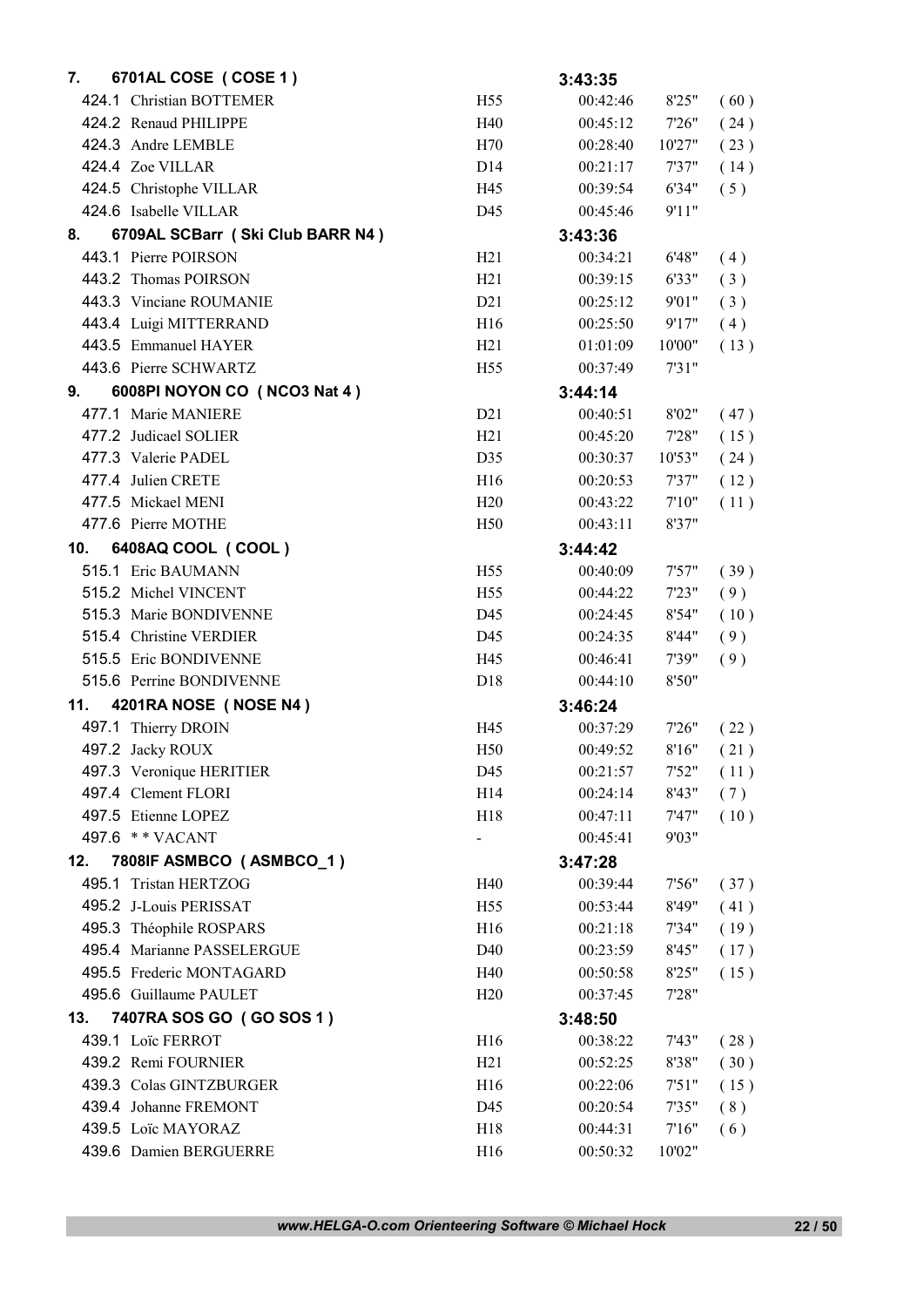| 14. | 5116CA ASO Sillery (ASO Sillery 3)           |                                    | 3:49:00              |                  |              |
|-----|----------------------------------------------|------------------------------------|----------------------|------------------|--------------|
|     | 406.1 Claude COUSIN                          | H <sub>55</sub>                    | 00:37:05             | 7'24"            | (20)         |
|     | 406.2 Arthur DELAPORTE                       | H21                                | 00:49:57             | 8'14"            | (18)         |
|     | 406.3 Léo LACOUME                            | H <sub>14</sub>                    | 00:19:25             | 7'05"            | (6)          |
|     | 406.4 Virginie BLUM                          | D <sub>55</sub>                    | 00:24:30             | 8'46"            | (6)          |
|     | 406.5 Théotime FROGNET                       | H <sub>16</sub>                    | 00:53:06             | 8'47"            | (12)         |
|     | 406.6 Maxime DURAND                          | H <sub>16</sub>                    | 00:44:57             | 8'47"            |              |
| 15. | 7109BO Givry SO (Givry SO 1)                 |                                    | 3:58:16              |                  |              |
|     | 421.1 Frederic VERVIER                       | H45                                | 00:43:43             | 8'40"            | (65)         |
|     | 421.2 Etienne MATTHIEU                       | H21                                | 00:47:31             | 7'49"            | (31)         |
|     | 421.3 Rozenn MOYON                           | D <sub>14</sub>                    | 00:25:50             | 9'11"            | (25)         |
|     | 421.4 Anne Françoise DENIER                  | D45                                | 00:23:44             | 8'30"            | (19)         |
|     | 421.5 Bruno MOYON                            | H45                                | 00:47:39             | 7'54"            | (14)         |
|     | 421.6 Benoit DEGRANDCOURT                    | H40                                | 00:49:49             | 9'57"            |              |
| 16. | 6205NO O <sup>2</sup> (O <sup>2</sup> Nat 4) |                                    | 3:58:32              |                  |              |
|     | 459.1 Jerome CZERNIAK                        | H40                                | 00:36:10             | 7'16''           | (11)         |
|     | 459.2 Olivier LECENDRE                       | H <sub>35</sub>                    | 00:50:44             | 8'25"            | (17)         |
|     | 459.3 Mathilde GOURLAIN                      | D <sub>20</sub>                    | 00:27:49             | 9'45"            | (18)         |
|     | 459.4 Martin CARON                           | H16                                | 00:24:54             | 9'03"            | (18)         |
|     | 459.5 Vincent DELCUSE                        | H40                                | 00:54:03             | 8'51"            | (16)         |
|     | 459.6 Dominique BOUTIN                       | H <sub>50</sub>                    | 00:44:52             | 8'53"            |              |
| 17. | 6208NO B.A (BA3)                             |                                    | 4:00:33              |                  |              |
|     | 445.1 Arnaud MAUCONDUIT                      | H40                                | 00:38:27             | 7'37"            | (30)         |
|     | 445.2 Eric FAVIER                            | H <sub>50</sub>                    | 00:53:40             | 8'49"            | (36)         |
|     | 445.3 Clement GUILLEMAIN                     | H14                                | 00:21:50             | 7'46"            | (17)         |
|     | 445.4 Pauline HAU                            | D18                                | 00:29:14             | 10'37"           | (22)         |
|     | 445.5 Philippe CASTIER                       | H <sub>55</sub>                    | 00:58:38             | 9'44"            | (22)         |
|     | 445.6 Yannick CAROULLE                       | H40                                | 00:38:44             | 7'41"            |              |
| 18. | 2105BO ADOChenôve (ADOC1 N4)                 |                                    | 4:03:46              |                  |              |
|     | 514.1 Hanna SEGUIN                           | D <sub>14</sub>                    | 00:42:12             | 8'26"            | (53)         |
|     | 514.2 Simon SEGUIN                           | H16                                | 00:50:26             | 8'16"            | (37)         |
|     | 514.3 Marina CHAZAL                          | D18                                | 00:24:44             | 8'51"            | (26)         |
|     | 514.4 Christian VUILLET                      | H65                                | 00:25:50             | 9'17"            | (23)         |
|     | 514.5 Adrien FRASCOLLA                       | H18                                | 01:00:10             | 9'59"            | (24)         |
|     | 514.6 Roméo DERIAZ                           | H14                                | 00:40:24             | 8'00"            |              |
| 19. | 0207PI VO (Vervins-O)                        |                                    | 4:05:47              |                  |              |
|     | 464.1 Thierry CHARLES                        | H <sub>60</sub>                    | 00:42:18             | 8'27"            | (55)         |
|     | 464.2 Quentin MANSUEL                        | H16                                | 00:45:31             | 7'24"            | (23)         |
|     | 464.3 Claire LABROCHE                        | D16                                | 00:23:15             | 8'29"            | (12)         |
|     | 464.4 Claire MORISSEAU                       | D45                                | 00:30:23             | 10'48"           | (20)         |
|     | 464.5 Marc GALLOIS                           | H40                                | 00:57:43             | 9'29"            | (19)         |
|     | 464.6 Camille MOULIERE                       | D <sub>40</sub>                    | 00:46:37             | 9'22"            |              |
| 20. | 3318AQ ASM CO (ASM 2)                        |                                    | 4:06:36              |                  |              |
|     | 438.1 Arthur LOTROUS                         | H21                                | 00:37:11             | 7'24"            |              |
|     | 438.2 Fabrice MORALES                        | H45                                |                      |                  | (21)         |
|     | 438.3 Anne-Francoise LE ROUX                 |                                    | 00:47:30             | 7'54"            | (11)         |
|     | 438.4 Inès DA ROCHA                          | D <sub>55</sub><br>D <sub>14</sub> | 00:29:13<br>00:29:40 | 10'30"<br>10'33" | (16)         |
|     | 438.5 Jean-François CHERRIER                 | H35                                | 00:55:16             | 9'10"            | (24)<br>(18) |
|     | 438.6 Jean-Philippe DESQUEYROUX              | H21                                | 00:47:46             | 9'21"            |              |
|     |                                              |                                    |                      |                  |              |

*www.HELGA-O.com Orienteering Software © Michael Hock* 23 / 50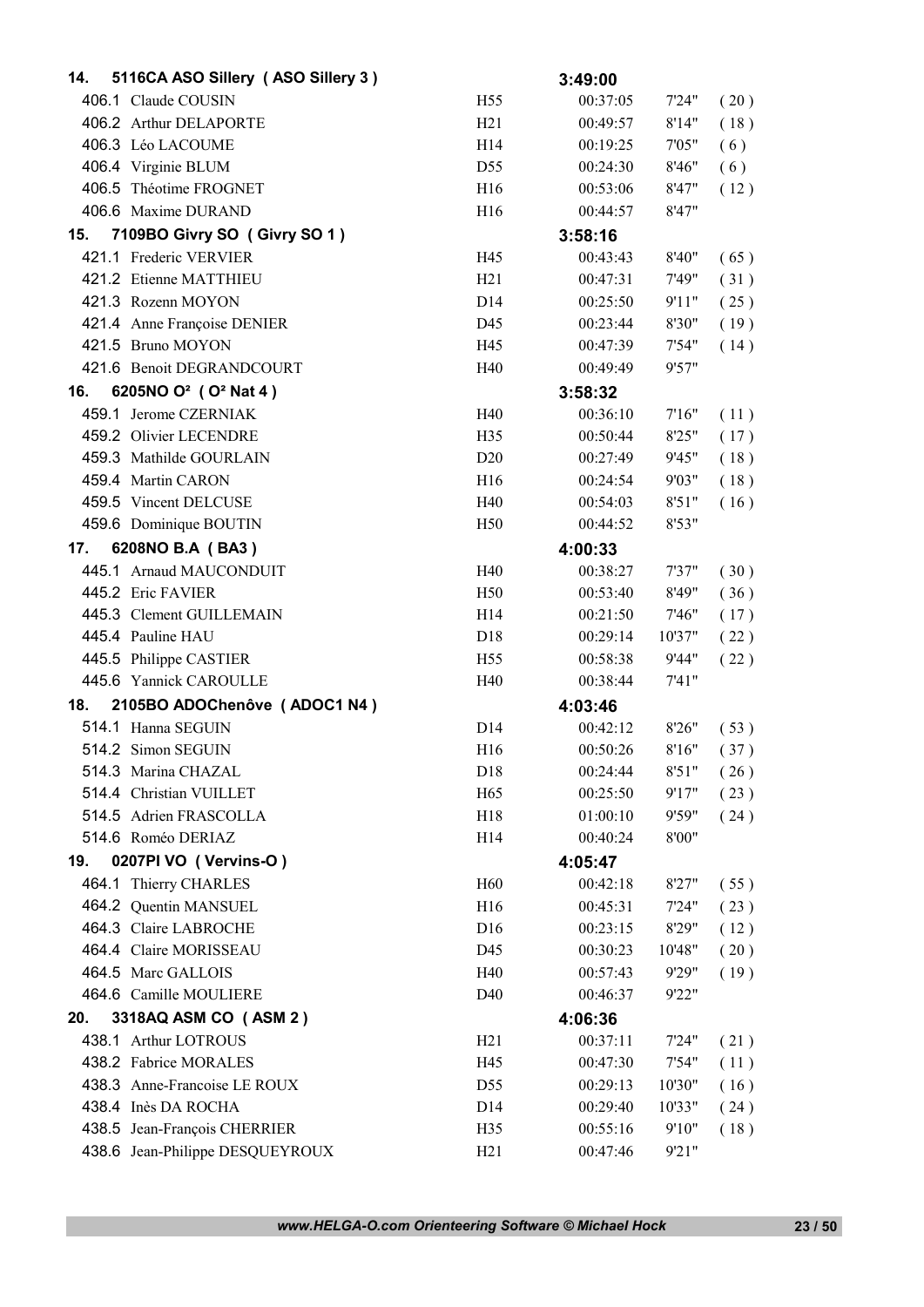| 21. | 2704NM COBS (COBS 3)                        |                 | 4:08:05  |        |      |
|-----|---------------------------------------------|-----------------|----------|--------|------|
|     | 462.1 Benoit DECOSSE                        | H21             | 00:42:28 | 8'28"  | (57) |
|     | 462.2 Alexandre LEMAISTRE                   | H20             | 00:44:52 | 7'30"  | (20) |
|     | 462.3 Loane DUDOUT                          | D <sub>16</sub> | 00:23:47 | 8'33"  | (13) |
|     | 462.4 Agnes EUDIER                          | D50             | 00:30:37 | 10'53" | (21) |
|     | 462.5 Joseph GANDAR                         | H18             | 01:01:44 | 10'13" | (25) |
|     | 462.6 Alexandre DUPIN                       | H20             | 00:44:37 | 8'42"  |      |
| 22. | 5703LO T.A. FAMECK (TA Fameck 2)            |                 | 4:10:34  |        |      |
|     | 411.1 Antoine LAUNOIS                       | H <sub>18</sub> | 00:36:31 | 7'17'' | (15) |
|     | 411.2 Thibault LECUYER                      | H20             | 00:56:23 | 9'17"  | (39) |
|     | 411.3 Jules DAVERIO                         | H14             | 00:27:43 | 9'51"  | (30) |
|     | 411.4 Jeanne LOGE                           | D <sub>16</sub> | 00:32:12 | 11'45" | (30) |
|     | 411.5 Thomas BOUSSER                        | H18             | 00:46:50 | 7'42"  | (20) |
|     | 411.6 Leopold FORCA                         | H <sub>16</sub> | 00:50:55 | 10'08" |      |
| 23. | 5909NO GSO (GSO / CapOnord 1)               |                 | 4:13:16  |        |      |
|     | 410.1 Gael POULAIN                          | H18             | 00:36:01 | 7'10'' | (9)  |
|     | 410.2 Laurent SCHIMPF                       | H45             | 01:00:18 | 9'56"  | (44) |
|     | 410.3 Elise DUFFRENNE                       | D21             | 00:28:20 | 10'11" | (34) |
|     | 410.4 David DOUGUET                         | H40             | 00:26:34 | 9'27"  | (29) |
|     | 410.5 Joel POULAIN                          | H <sub>55</sub> | 00:51:56 | 8'36"  | (23) |
|     | 410.6 David DESSAILLY                       | H40             | 00:50:07 | 9'57"  |      |
| 24. | 6203NO A.RO.62 (A.RO.mate)                  |                 | 4:17:59  |        |      |
|     | 418.1 Mateo URVOY                           | H14             | 00:40:52 | 8'05"  | (48) |
|     | 418.2 Samuel VITTU                          | H21             | 00:51:08 | 8'26"  | (35) |
|     | 418.3 François JANQUIN                      | H18             | 00:36:54 | 13'28" | (42) |
|     | 418.4 Louise DULARY                         | D <sub>16</sub> | 00:30:55 | 11'04" | (41) |
|     | 418.5 Martial URVOY                         | H40             | 00:52:39 | 8'46"  | (31) |
|     | 418.6 Philippe JANQUIN                      | H45             | 00:45:31 | 8'56"  |      |
| 25. | 2108BO Talant SO (Talant Sport Orientation) |                 | 4:20:05  |        |      |
|     | 427.1 Laurent PESCAYRE                      | H40             | 00:37:50 | 7'36"  | (26) |
|     | 427.2 Benjamin CLEMENT-AGONI                | H <sub>21</sub> | 00:46:44 | 7'40"  | (10) |
|     | 427.3 Sandy VELON                           | H16             | 00:35:26 | 12'36" | (28) |
|     | 427.4 Marie JACQUOT                         | D21             | 00:34:01 | 12'11" | (32) |
|     | 427.5 Pierre BREMEERSCH                     | H40             | 00:57:17 | 9'22"  | (29) |
|     | 427.6 Christian COLOMBET                    | H65             | 00:48:47 | 9'48"  |      |
| 26. | ASUB (ASUB 2)                               |                 | 4:20:51  |        |      |
|     | 517.1 Pierre PARMENTIER                     | H <sub>65</sub> | 00:45:48 | 8'58"  | (70) |
|     | 517.2 Richard ROBINSON                      | H45             | 01:02:10 | 10'16" | (68) |
|     | 517.3 Laurence AUGHUET                      | D45             | 00:23:05 | 8'25"  | (49) |
|     | 517.4 Roxanne GELDOF                        | D16             | 00:23:31 | 8'22"  | (34) |
|     | 517.5 Milan BELES                           | H21             | 00:53:29 | 8'52"  | (26) |
|     | 517.6 Vladimir GELDOF                       | H45             | 00:52:48 | 10'34" |      |
| 27. | 3913FC O'JURA (O'JURA 6)                    |                 | 4:20:55  |        |      |
|     | 505.1 Simon CARRARA                         | H21             | 00:36:26 | 7'13'' | (14) |
|     | 505.2 Franck LONCHAMPT                      | H40             | 00:47:57 | 7'55"  | (8)  |
|     | 505.3 Pieric MATERA                         | H <sub>16</sub> | 00:41:11 | 14'39" | (36) |
|     | 505.4 Sandra BILLET                         | D21             | 00:19:31 | 7'05"  | (25) |
|     | 505.5 Dimitri TASKY                         | H <sub>35</sub> | 01:03:55 | 10'30" | (27) |
|     | 505.6 Etienne CAMBRAY                       | H21             | 00:51:55 | 10'22" |      |
|     |                                             |                 |          |        |      |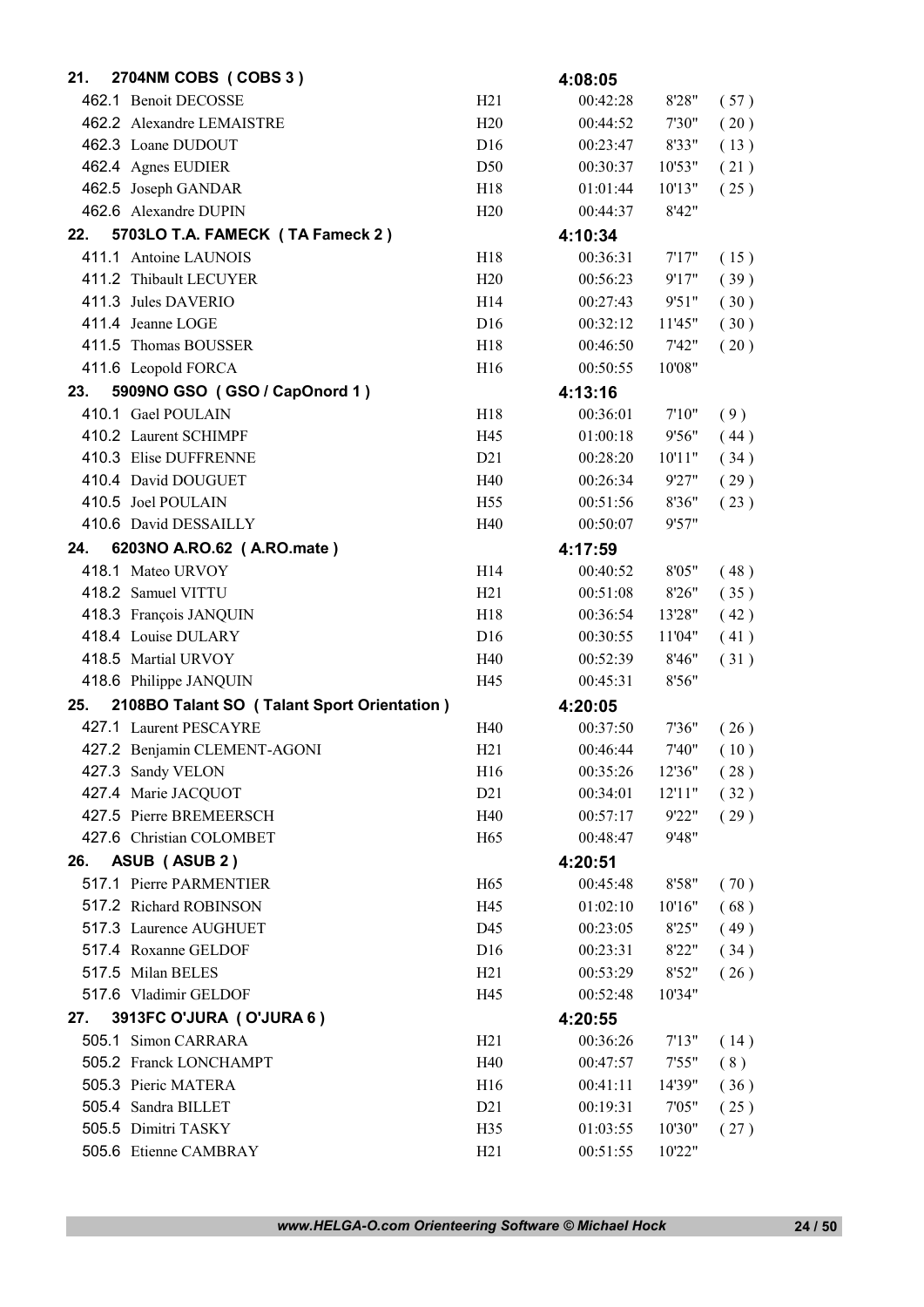| 28. | 9105IF COLE ( COL ETRECHY 3 )       |                                    | 4:21:55              |                 |              |
|-----|-------------------------------------|------------------------------------|----------------------|-----------------|--------------|
|     | 452.1 Sandra BESTEL                 | D18                                | 00:42:18             | 8'20"           | (54)         |
|     | 452.2 Thomas YVE                    | H21                                | 00:55:58             | 9'11"           | (50)         |
|     | 452.3 Isabelle TOUZAIN ROULLEAUX    | D <sub>50</sub>                    | 00:27:43             | 10'06"          | (39)         |
|     | 452.4 Eric FEIGNIER                 | H14                                | 00:24:36             | 8'45"           | (27)         |
|     | 452.5 Alain ROULLEAUX               | H45                                | 01:03:49             | 10'34"          | (32)         |
|     | 452.6 Florence BESTEL               | D40                                | 00:47:31             | 9'31"           |              |
| 29. | 6911RA CSMR (CSM Rillieux N4)       |                                    | 4:22:57              |                 |              |
|     | 436.1 Aurelien BAS                  | H21                                | 00:38:56             | 7'49"           | (31)         |
|     | 436.2 Olivier BASSET                | H50                                | 00:47:33             | 7'43"           | (16)         |
|     | 436.3 Thomas RABOURDIN              | H21                                | 00:20:00             | 7'17"           | (7)          |
|     | 436.4 Lucien PICHARD                | H16                                | 00:21:46             | 7'48"           | (5)          |
|     | 436.5 Julien JEHL                   | H35                                | 01:28:29             | 14'33"          | (37)         |
|     | 436.6 Fiona BASSET                  | D <sub>18</sub>                    | 00:46:13             | 9'15"           |              |
| 30. | 2508FC BALISE 25 ( balise 25-5)     |                                    | 4:25:39              |                 |              |
|     | 474.1 Matthieu ORTIGER              | H16                                | 00:45:35             | 9'10"           | (69)         |
|     | 474.2 Julien RIZZOTTO               | H21                                | 00:48:27             | 8'00"           | (42)         |
|     | 474.3 Lucie RUDKIEWICZ              | D14                                | 00:22:21             | 8'07"           | (22)         |
|     | 474.4 Jacques ABISSE                | H70                                | 00:39:15             | 13'46"          | (37)         |
|     | 474.5 Luc GIRARD                    | H <sub>55</sub>                    | 00:46:06             | 7'37"           | (21)         |
|     | 474.6 Constance DEVILLERS           | D <sub>16</sub>                    | 01:03:55             | 12'36"          |              |
| 31. | 6208NO B.A (BA4)                    |                                    | 4:25:58              |                 |              |
|     | 444.1 Maxence FAVIER                | H18                                | 00:39:03             | 7'51"           | (32)         |
|     | 444.2 Christophe BELLENGIER         | H40                                | 00:52:36             | 8'38"           | (34)         |
|     | 444.3 Jeremie VANDECASTEELE         | H35                                | 00:31:43             | 11'24"          | (33)         |
|     | 444.4 Caroline DURIEZ               | D21                                | 00:29:59             | 10'40''         | (31)         |
|     | 444.5 Christophe MARQUANT           | H35                                | 00:58:53             | 9'46"           | (30)         |
|     | 444.6 Louis THOMAS                  | H14                                | 00:53:44             | 10'37"          |              |
| 32. | 8405PR CS PERTUIS (CS PERTUIS 3)    |                                    | 4:26:06              |                 |              |
|     | 440.1 Robin COURSON                 | H16                                | 00:40:43             | 8'07"           | (45)         |
|     | 440.2 Nicolas STUCKELBERGER         | H45                                | 00:50:39             | 8'19"           | (32)         |
|     | 440.3 J-Jacques PICAZO              | H50                                | 00:23:38             | 8'35"           | (21)         |
|     | 440.4 Danielle GIBIAT               | D <sub>60</sub>                    | 00:32:41             | 11'28"          | (26)         |
|     | 440.5 Gilles MACHEREY               | H <sub>60</sub>                    | 01:07:43             | 11'07"          | (34)         |
|     | 440.6 Pierre BERGEGERE              | H45                                | 00:50:42             | 10'13"          |              |
| 33. | 5703LO T.A. FAMECK (TA Fameck 3)    |                                    | 4:26:07              |                 |              |
|     | 409.1 Jean Marc DISCHER             | H40                                | 00:34:14             | 6'48"           | (2)          |
|     | 409.2 Marc OBSTETAR                 | H <sub>50</sub>                    | 00:57:16             | 9'28"           | (33)         |
|     | 409.3 Celine LEMERCIER              | D40                                | 00:28:27             | 9'58"           | (27)         |
|     | 409.4 Margot JACQUET                | D14                                | 00:36:36             | 13'09"          | (38)         |
|     | 409.5 Olivier SCHOULLER             | H45                                | 01:02:07             | 10'19"          | (41)         |
|     | 409.6 Robert LOGE                   | H45                                | 00:47:27             | 9'28"           |              |
| 34. | 5402LO SCAPA NANCY (SCAPA Nancy N4) |                                    | 4:26:10              |                 |              |
|     | 414.1 Laurent PRADAUX               | H45                                | 00:41:58             | 8'21"           | (50)         |
|     | 414.2 Paul ALLE                     |                                    |                      |                 |              |
|     | 414.3 Thomas SIEYE                  | H <sub>55</sub><br>H <sub>14</sub> | 00:58:24             | 9'43"<br>10'06" | (55)         |
|     | 414.4 Nelly DEVILLE                 | D <sub>65</sub>                    | 00:27:47<br>00:35:17 | 12'22"          | (41)         |
|     | 414.5 Jean-Jacques ONATE            | H40                                | 00:57:02             | 9'23"           | (47)<br>(43) |
|     | 414.6 Bruno FIORUCCI                | H45                                | 00:45:42             | 9'05"           |              |
|     |                                     |                                    |                      |                 |              |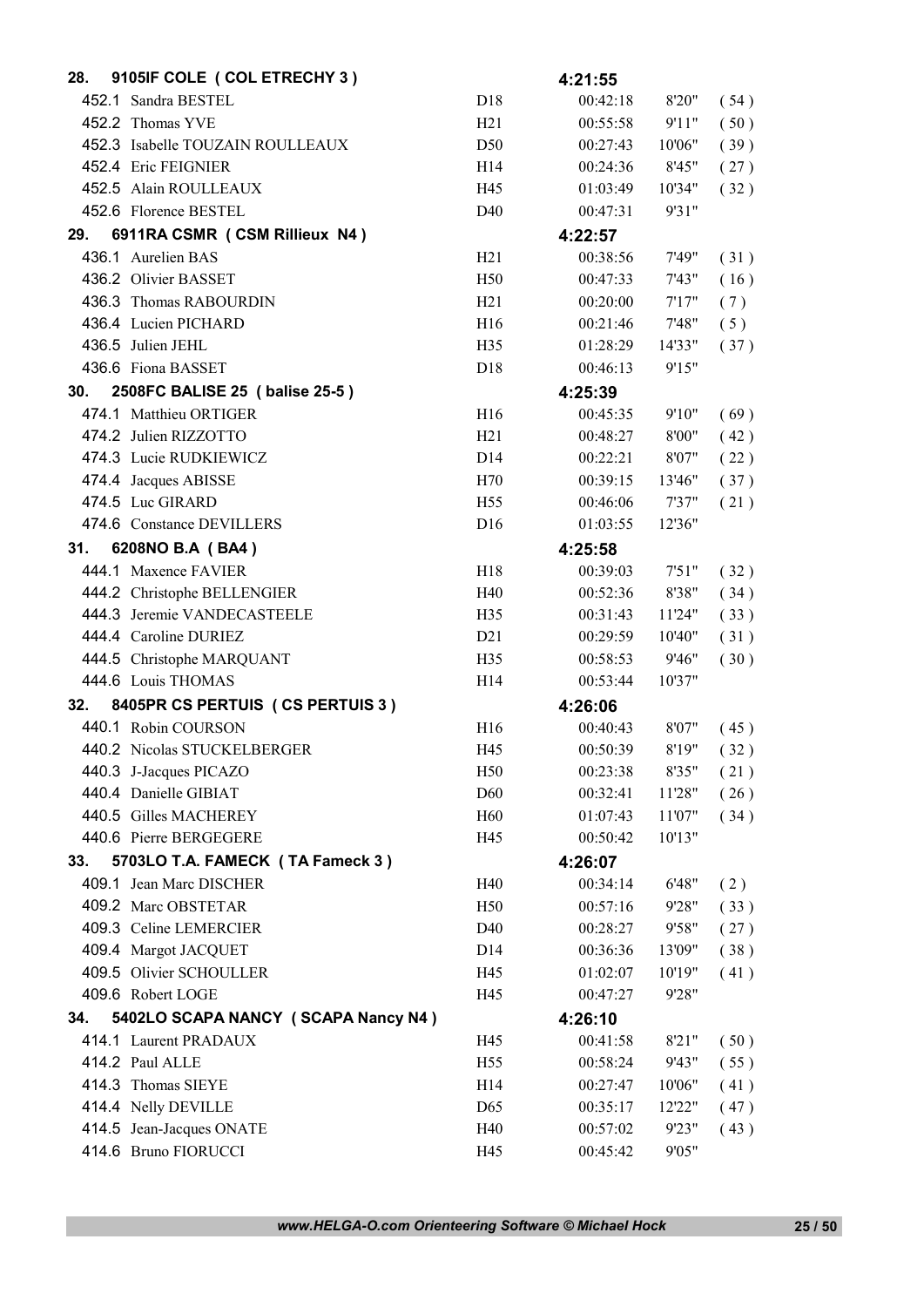| 35. | 2605RA VSO (VSO2)                     |                 | 4:26:22  |        |      |
|-----|---------------------------------------|-----------------|----------|--------|------|
|     | 425.1 Merlin MOREAU                   | H16             | 00:54:50 | 10'50" | (99) |
|     | 425.2 Nicolas ROUX                    | H35             | 01:03:39 | 10'37" | (79) |
|     | 425.3 Robin GLASS                     | H18             | 00:24:05 | 8'37"  | (67) |
|     | 425.4 Valerie GUEZENNEC               | D35             | 00:24:41 | 8'52"  | (50) |
|     | 425.5 François HUGUET                 | H35             | 00:59:25 | 9'50"  | (51) |
|     | 425.6 Roman PLAGNOL                   | H <sub>14</sub> | 00:39:42 | 7'48"  |      |
| 36. | 8404PR OPA (OPAvignon N4)             |                 | 4:26:49  |        |      |
|     | 415.1 Antoine ROLLER                  | H18             | 00:39:06 | 7'50"  | (33) |
|     | 415.2 Gaël BARADIAN                   | H <sub>16</sub> | 01:04:58 | 10'45" | (62) |
|     | 415.3 Pauline SECCHIONI               | D18             | 00:35:35 | 12'31" | (64) |
|     | 415.4 Mia RAICHON                     | D <sub>16</sub> | 00:25:34 | 9'09"  | (48) |
|     | 415.5 Mattéo GRANDIN MARTIN           | H <sub>16</sub> | 00:49:32 | 8'10"  | (33) |
|     | 415.6 Emma BRETT                      | D <sub>16</sub> | 00:52:04 | 10'22" |      |
| 37. | 4504CE ASCO ORLEANS (ASCO 2)          |                 | 4:26:54  |        |      |
|     | 511.1 Franck REINEN                   | H <sub>50</sub> | 00:36:53 | 7'22"  | (19) |
|     | 511.2 Sébastien LEROY                 | H21             | 01:00:03 | 9'52"  | (47) |
|     | 511.3 Amaury KERANGUEVEN              | H <sub>14</sub> | 00:40:52 | 14'32" | (61) |
|     | 511.4 Jeanne GUIOT                    | D35             | 00:31:25 | 11'25" | (59) |
|     | 511.5 Yann SAUVETTE                   | H40             | 00:53:45 | 8'52"  | (46) |
|     | 511.6 Nicolas LARDEAU                 | H40             | 00:43:56 | 8'43"  |      |
| 38. | 4601MP FINO46 (FINO 2)                |                 | 4:28:40  |        |      |
|     | 507.1 Gilles TREMOULET                | H45             | 00:48:01 | 9'37"  | (76) |
|     | 507.2 Michel MARTY                    | H <sub>50</sub> | 00:54:12 | 8'57"  | (59) |
|     | 507.3 Martin RAMBLIERE                | H <sub>14</sub> | 00:18:29 | 6'29"  | (31) |
|     | 507.4 Céline COLLETTE                 | D35             | 00:33:39 | 12'16" | (33) |
|     | 507.5 Joel TREMOULET                  | H40             | 01:03:25 | 10'26" | (39) |
|     | 507.6 Cyril LARCHEVESQUE              | H21             | 00:50:54 | 10'07" |      |
| 39. | 4709AQ PSNO (PSNO 2)                  |                 | 4:28:49  |        |      |
|     | 426.1 Frederic DUBOIS                 | H <sub>50</sub> | 00:41:59 | 8'26"  | (51) |
|     | 426.2 Anthony DE MARCHI               | H <sub>18</sub> | 00:48:22 | 8'02"  | (28) |
|     | 426.3 Nathalie MONESTES               | D45             | 00:41:12 | 14'49" | (51) |
|     | 426.4 Lisa BAUCHART                   | D <sub>14</sub> | 00:36:38 | 13'02" | (54) |
|     | 426.5 Nicolas MOURLEAU                | H18             | 00:49:39 | 8'08"  | (40) |
|     | 426.6 Eric LORENZATTI                 | H21             | 00:50:59 | 10'04" |      |
| 40. | 5407LO SO Luneville (SO LUNEVILLE 8)  |                 | 4:28:54  |        |      |
|     | 455.1 Helene MOREL                    | D21             | 00:42:26 | 8'29"  | (56) |
|     | 455.2 David ZIMMERMANN                | H40             | 01:02:39 | 10'15" | (65) |
|     | 455.3 Phoebe ZIMMERMANN               | D16             | 00:24:03 | 8'37"  | (43) |
|     | 455.4 Anais COLIN                     | D14             | 00:27:27 | 9'52"  | (39) |
|     | 455.5 J-Michel METOIS                 | H <sub>50</sub> | 01:06:05 | 10'54" | (45) |
|     | 455.6 Marie BOLZER                    | D <sub>16</sub> | 00:46:14 | 9'14"  |      |
| 41. | 8607PC Poitiers CO ( Poitiers CO N4 ) |                 | 4:29:27  |        |      |
|     | 405.1 Pascal LARMINACH                | H45             | 00:40:27 | 7'54"  | (43) |
|     | 405.2 Louis Marie ARNAULT             | H40             | 00:57:49 | 9'33"  | (49) |
|     | 405.3 Baptiste LARMINACH              | H16             | 00:31:28 | 11'04" | (44) |
|     | 405.4 Caroline SAMSON                 | D45             | 00:25:25 | 9'16"  | (36) |
|     | 405.5 Nicolas JIMBLET                 | H <sub>35</sub> | 01:07:59 | 11'19" | (47) |
|     | 405.6 Jerome MARCK                    | H40             | 00:46:19 | 9'16"  |      |

*www.HELGA-O.com Orienteering Software © Michael Hock* 26 / 50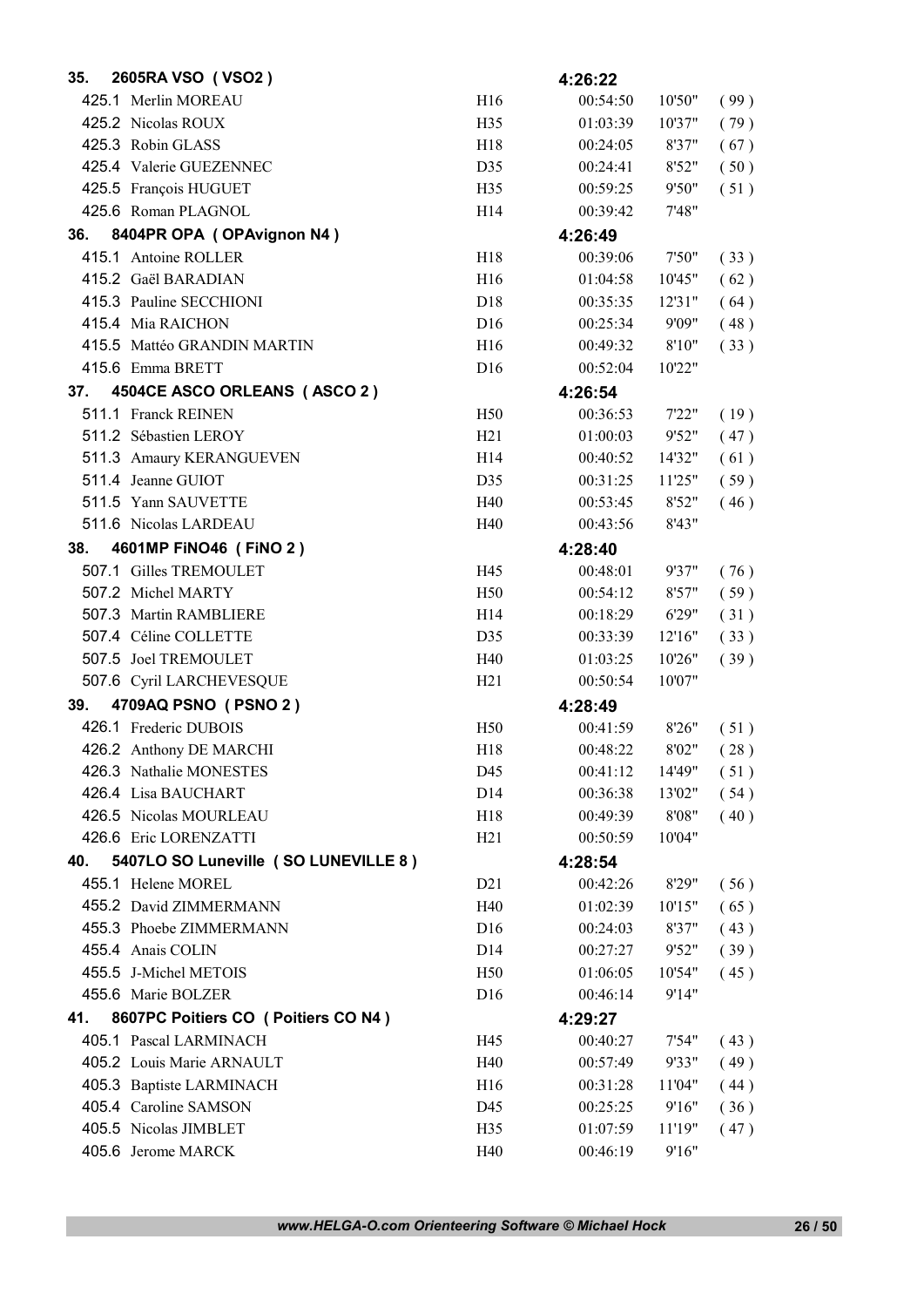| 42. | 7403RA CSA-EMHM (CSA-EMHM 3)     |                 | 4:29:41  |        |      |
|-----|----------------------------------|-----------------|----------|--------|------|
|     | 461.1 Oriane DENAIX              | D21             | 00:51:20 | 10'02" | (91) |
|     | 461.2 Patrick DESBREST           | H <sub>50</sub> | 00:53:34 | 8'49"  | (64) |
|     | 461.3 Loup MOY                   | H <sub>14</sub> | 00:20:15 | 7'15"  | (35) |
|     | 461.4 Jackie PAILLE              | H <sub>65</sub> | 00:37:00 | 13'18" | (44) |
|     | 461.5 Jacques GRATIEN            | H <sub>50</sub> | 00:54:25 | 9'04"  | (36) |
|     | 461.6 Luc BERGER-SABBATEL        | H <sub>21</sub> | 00:53:07 | 10'38" |      |
| 43. | 6804AL COColmar (COCOLMAR 10)    |                 | 4:31:44  |        |      |
|     | 466.1 Gilles BAGUEREY            | H <sub>60</sub> | 00:44:42 | 8'58"  | (67) |
|     | 466.2 Baptiste BAGUEREY          | H21             | 00:53:45 | 8'53"  | (51) |
|     | 466.3 Ladislas BODELE            | H <sub>14</sub> | 00:32:29 | 11'41" | (48) |
|     | 466.4 Laurence BERNAUER          | D40             | 00:27:12 | 9'44"  | (40) |
|     | 466.5 Philippe RAVENEL           | H <sub>50</sub> | 00:57:59 | 9'37"  | (35) |
|     | 466.6 Libor MAKOVICKA            | H <sub>60</sub> | 00:55:37 | 10'51" |      |
| 44. | 3809RA USSE CO (USSE)            |                 | 4:32:22  |        |      |
|     | 467.1 Enri CHABAL                | H <sub>55</sub> | 00:46:26 | 9'17"  | (75) |
|     | 467.2 Mael RICHARD               | H21             | 00:40:39 | 6'43"  | (19) |
|     | 467.3 Alizée BERLAND             | D18             | 00:39:20 | 14'05" | (40) |
|     | 467.4 Jean-René BERLAND          | H <sub>55</sub> | 00:24:44 | 8'59"  | (28) |
|     | 467.5 Denys SCHMITT              | H <sub>55</sub> | 00:58:08 | 9'28"  | (28) |
|     | 467.6 Julien BERLAND             | H <sub>16</sub> | 01:03:05 | 12'35" |      |
| 45. | 5906NO VALMO (VALMO3)            |                 | 4:34:56  |        |      |
|     | 435.1 Marc GEIRNART              | H <sub>50</sub> | 00:49:57 | 9'57"  | (80) |
|     | 435.2 Stephane SENCE             | H35             | 00:58:19 | 9'43"  | (70) |
|     | 435.3 Emily CAMBIER              | D21             | 00:24:25 | 8'34"  | (54) |
|     | 435.4 Cloé DAMIENS               | D <sub>14</sub> | 00:29:26 | 10'44" | (43) |
|     | 435.5 Alain GOBERT               | H45             | 01:10:11 | 11'31" | (56) |
|     | 435.6 Michaela KOTECKA           | D35             | 00:42:38 | 8'27"  |      |
| 46. | 1307PR ACA AIX EN PROV (ACA4)    |                 | 4:35:21  |        |      |
|     | 417.1 Adrien LAVILLE             | H <sub>14</sub> | 00:50:53 | 9'59"  | (85) |
|     | 417.2 Benoît DUDOUT              | H40             | 01:05:37 | 10'48" | (78) |
|     | 417.3 Tommy DELENNE              | H14             | 00:19:21 | 6'53"  | (60) |
|     | 417.4 Blandine DELENNE           | D45             | 00:31:49 | 11'36" | (52) |
|     | 417.5 Arnaud MALERBE             | H45             | 00:56:56 | 9'25"  | (50) |
|     | 417.6 Olivier AUTEM              | H45             | 00:50:45 | 10'11" |      |
| 47. | 1705PC CMO (CMO 3)               |                 | 4:36:52  |        |      |
|     | 457.1 J-Luc KORUS                | H <sub>60</sub> | 00:50:35 | 10'04" | (83) |
|     | 457.2 Wolfgang MARCHER           | H40             | 01:09:36 | 11'26" | (82) |
|     | 457.3 Clémence GUILLOT           | D <sub>16</sub> | 00:25:22 | 9'01"  | (73) |
|     | 457.4 Lilou PAULY                | D <sub>14</sub> | 00:22:50 | 8'20"  | (55) |
|     | 457.5 Clotaire ZANATTA           | H <sub>35</sub> | 00:58:53 | 9'42"  | (52) |
|     | 457.6 Sébastien SUIRE            | H35             | 00:49:36 | 9'54"  |      |
| 48. | 2904BR Quimper 29 (QUIMPER N4.1) |                 | 4:39:11  |        |      |
|     | 469.1 Regis BAILLET              | H40             | 00:37:33 | 7'27"  | (24) |
|     | 469.2 Stéphane VOLANT            | H45             | 00:58:52 | 9'41"  | (45) |
|     | 469.3 Audrey FOURNIER            | D21             | 00:38:31 | 13'30" | (59) |
|     | 469.4 Maëlle BRUGNON             | D <sub>16</sub> | 00:34:58 | 12'45" | (62) |
|     | 469.5 Jean-René NEDELEC          | H <sub>50</sub> | 01:00:44 | 10'04" | (54) |
|     | 469.6 Quentin GUILLOU            | H20             | 00:48:33 | 9'40"  |      |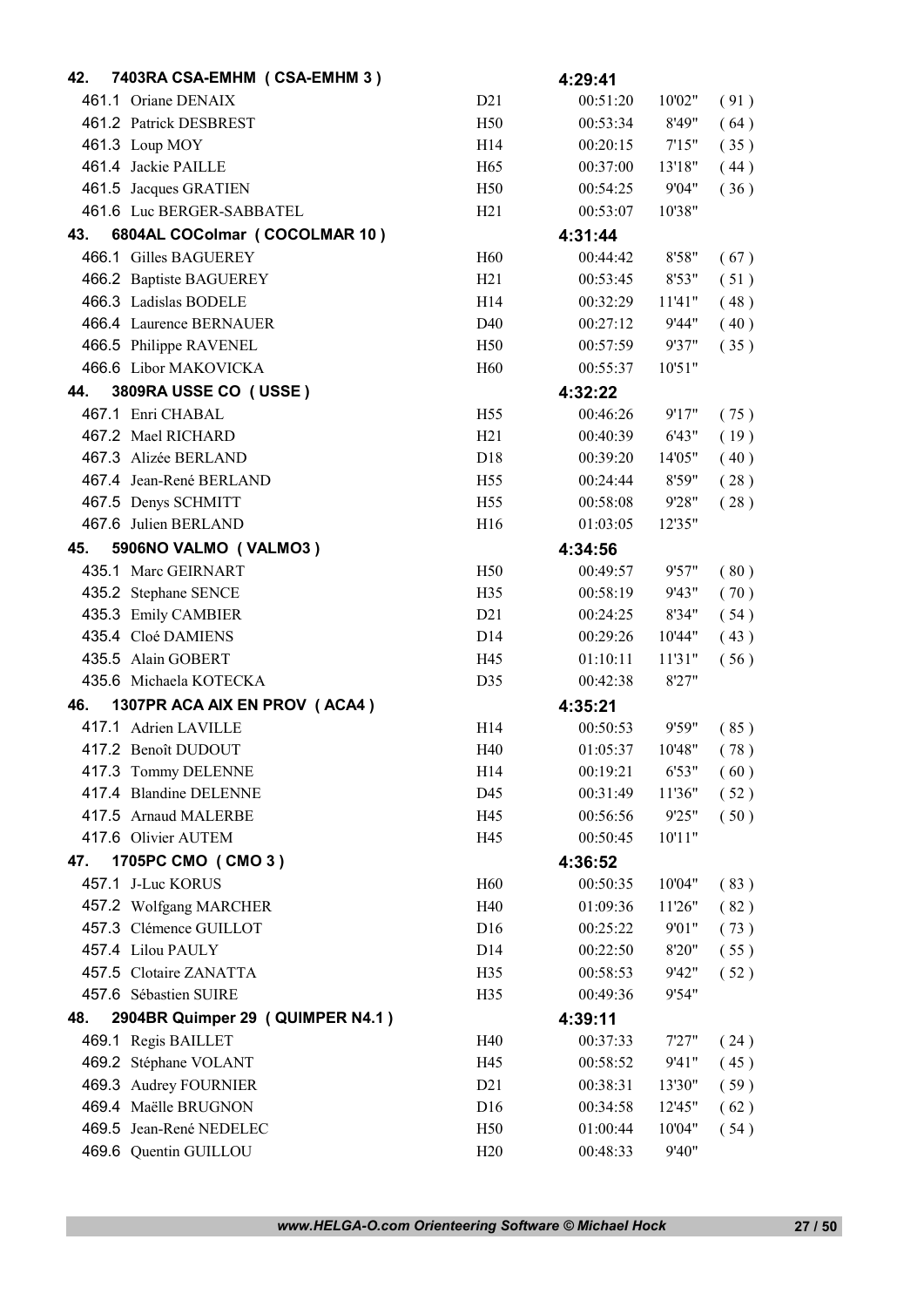| 49. | 6009PI coc (COC 3)            |                 | 4:39:17  |        |      |
|-----|-------------------------------|-----------------|----------|--------|------|
|     | 494.1 Bernard PRESSON         | H <sub>55</sub> | 00:50:10 | 9'56"  | (81) |
|     | 494.2 Nicolas MULLER          | H18             | 01:03:33 | 10'33" | (73) |
|     | 494.3 Marie POLARD            | D21             | 00:31:42 | 11'21" | (72) |
|     | 494.4 Rémy MULLER             | H16             | 00:25:49 | 9'11"  | (64) |
|     | 494.5 J-Marc PRUNIER          | H40             | 00:45:41 | 7'33"  | (38) |
|     | 494.6 Jean-Pierre MASSOULIÉ   | H45             | 01:02:22 | 12'23" |      |
| 50. | 6804AL COColmar (COCOLMAR 11) |                 | 4:39:51  |        |      |
|     | 472.1 Robin GRANDADAM         | H16             | 00:36:48 | 7'20"  | (18) |
|     | 472.2 J-Marc MEYER            | H <sub>55</sub> | 01:27:58 | 14'26" | (89) |
|     | 472.3 Laura CARU              | D <sub>16</sub> | 00:30:21 | 11'04" | (81) |
|     | 472.4 Bernard OUDIN           | H <sub>60</sub> | 00:22:31 | 8'04"  | (68) |
|     | 472.5 Thomas GOETTMANN        | H20             | 00:51:36 | 8'31"  | (53) |
|     | 472.6 Baptiste KAUFFMANN      | H21             | 00:50:37 | 10'02" |      |
| 51. | 5407LO SO Luneville (SOL3)    |                 | 4:42:21  |        |      |
|     | 456.1 Valentin MICHEL         | H16             | 00:40:16 | 7'57"  | (41) |
|     | 456.2 Ludovic MOREL           | H21             | 00:47:56 | 7'56"  | (26) |
|     | 456.3 Loriane ANDRE           | D <sub>14</sub> | 00:44:00 | 15'49" | (52) |
|     | 456.4 Karine BURDUCHE         | D35             | 00:35:49 | 12'44" | (53) |
|     | 456.5 Lucas CHAPELOT          | H20             | 00:55:11 | 9'07"  | (48) |
|     | 456.6 Isabelle RAGAZZI        | D45             | 00:59:09 | 11'49" |      |
| 52. | 3705CE COTS ( COTS1 )         |                 | 4:42:44  |        |      |
|     | 448.1 Sébastien LEPREUX       | H <sub>35</sub> | 00:40:22 | 8'01"  | (42) |
|     | 448.2 Mickael LAHOREAU        | H21             | 00:52:24 | 8'37"  | (38) |
|     | 448.3 Solène JULIEN           | D <sub>16</sub> | 00:29:58 | 10'44" | (32) |
|     | 448.4 Audrey TRAISNEL         | D21             | 00:42:53 | 15'22" | (49) |
|     | 448.5 Francois SCHERZER       | H35             | 01:17:43 | 12'48" | (60) |
|     | 448.6 Yoann MOUTAULT          | H <sub>35</sub> | 00:39:24 | 7'54"  |      |
| 53. | 3308AQ SAGC CESTAS (SAGC 2)   |                 | 4:44:10  |        |      |
|     | 404.1 Philippe BEZIRDJOGLOU   | H <sub>60</sub> | 00:42:40 | 8'32"  | (59) |
|     | 404.2 J-Francois BATTISTA     | H <sub>55</sub> | 01:04:31 | 10'27" | (67) |
|     | 404.3 Julien TALON            | H16             | 00:22:41 | 8'16"  | (45) |
|     | 404.4 Laurence GIRARD         | D45             | 00:33:09 | 11'40" | (45) |
|     | 404.5 Gerard GADEAU           | H <sub>50</sub> | 01:00:54 | 10'07" | (49) |
|     | 404.6 Alain COURNUT           | H <sub>65</sub> | 01:00:15 | 12'08" |      |
| 54. | 6008PI NOYON CO (NCO5 Nat 4)  |                 | 4:44:47  |        |      |
|     | 476.1 Romain JOURDAIN         | H21             | 00:43:24 | 8'38"  | (63) |
|     | 476.2 Patrice LAVALLEE        | H40             | 00:53:17 | 8'41"  | (46) |
|     | 476.3 Justine COMMERE         | D <sub>16</sub> | 00:29:05 | 10'27" | (38) |
|     | 476.4 Ludivine FIRMIN         | D21             | 00:29:09 | 10'22" | (35) |
|     | 476.5 Olivier VOLPELIER       | H40             | 01:05:18 | 10'54" | (42) |
|     | 476.6 Cécile MARCUZZI         | D <sub>20</sub> | 01:04:34 | 12'54" |      |
| 55. | 4403PL NAO (NAO-2)            |                 | 4:44:52  |        |      |
|     | 403.1 Yann JEQUEL             | H <sub>65</sub> | 00:53:54 | 10'52" | (95) |
|     | 403.2 Xavier ARUMI ROTA       | H21             | 00:46:46 | 7'45"  | (56) |
|     | 403.3 Hermine LE ROY          | D16             | 00:32:04 | 11'15" | (55) |
|     | 403.4 Emma BONHOMME           | D21             | 00:30:28 | 11'07" | (46) |
|     | 403.5 Alexis ARRICA           | H21             | 01:07:43 | 10'59" | (55) |
|     | 403.6 Alexandre VINCENT       | H16             | 00:53:57 | 10'48" |      |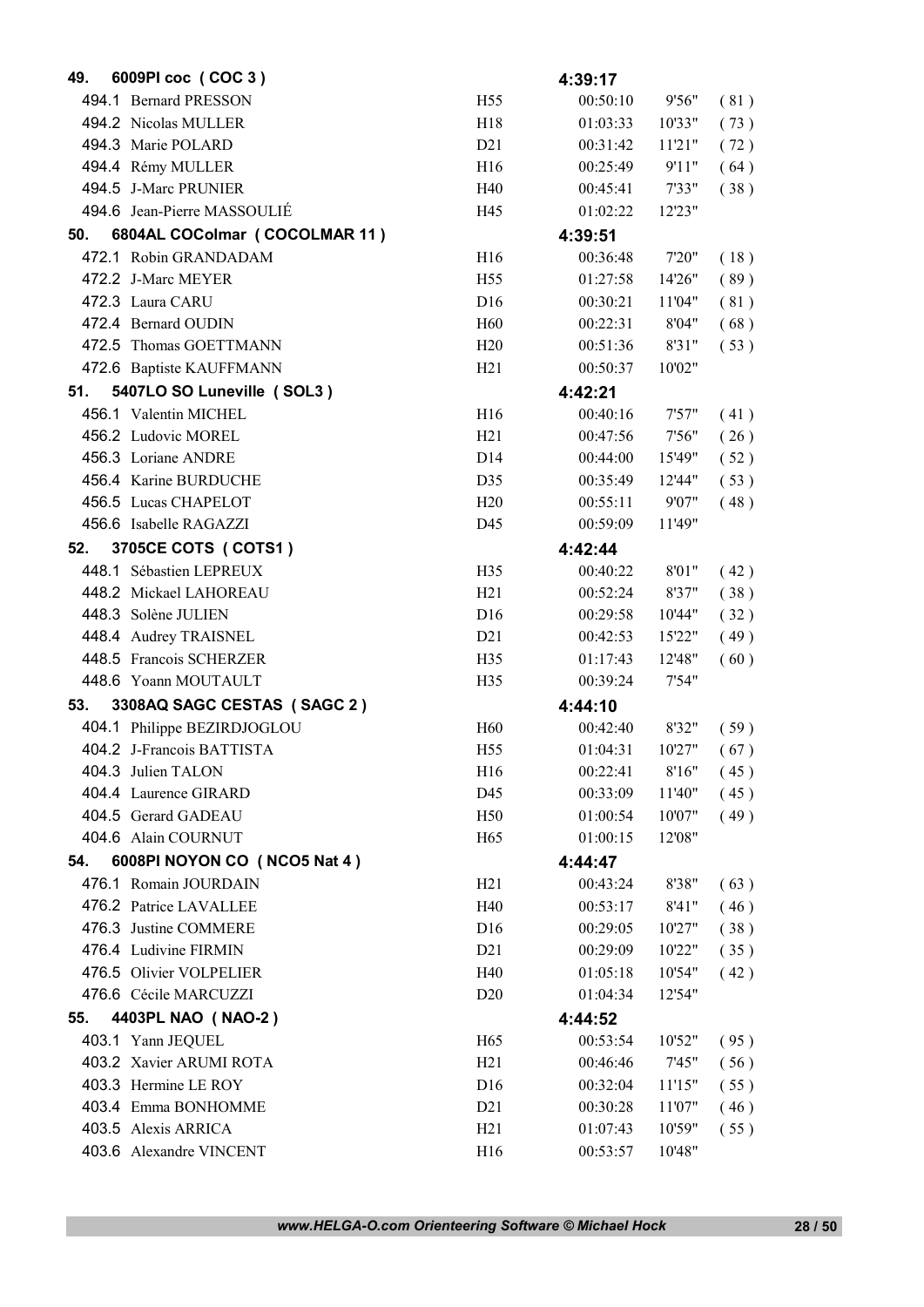| 56. | 5702LO CSAG METZ (CSAG METZ 2)   |                 | 4:48:57  |        |       |
|-----|----------------------------------|-----------------|----------|--------|-------|
|     | 454.1 Bruno DEVILLE              | H40             | 00:34:17 | 6'53"  | (3)   |
|     | 454.2 J-Francois MORLON          | H <sub>55</sub> | 00:51:48 | 8'33"  | (14)  |
|     | 454.3 Mathieu GENY-CORDIER       | H <sub>14</sub> | 01:25:46 | 30'44" | (98)  |
|     | 454.4 Christine VAGNER           | <b>D60</b>      | 00:30:21 | 10'52" | (85)  |
|     | 454.5 Etienne BOUSSER            | H <sub>65</sub> | 00:44:10 | 7'14"  | (63)  |
|     | 454.6 Jacques CORDIER            | H <sub>65</sub> | 00:42:35 | 8'26"  |       |
| 57. | 9404IF AS IGN (AS IGN - N4)      |                 | 4:51:07  |        |       |
|     | 465.1 Cyril ROMIEU               | H40             | 00:39:20 | 7'40"  | (35)  |
|     | 465.2 Dominique SERGEANT         | H <sub>55</sub> | 00:59:57 | 9'59"  | (53)  |
|     | 465.3 Julie DUBOIS               | D21             | 00:32:03 | 11'24" | (50)  |
|     | 465.4 Mathilde DEPAGNE-BEGUIN    | D <sub>16</sub> | 00:53:33 | 19'15" | (71)  |
|     | 465.5 Pascal NAEL                | H45             | 00:58:30 | 9'42"  | (61)  |
|     | 465.6 Jerome GAUQUELIN           | H40             | 00:47:44 | 9'32"  |       |
| 58. | 6906RA ALCO (ALCO 2)             |                 | 4:52:16  |        |       |
|     | 482.1 P-Yves MEYER               | H40             | 00:46:14 | 9'14"  | (74)  |
|     | 482.2 Valery TRONCHON            | H40             | 01:14:09 | 12'11" | (83)  |
|     | 482.3 Martin TRONCHON            | H14             | 00:24:01 | 8'36"  | (71)  |
|     | 482.4 David DUMENIL              | H21             | 00:24:39 | 8'46"  | (57)  |
|     | 482.5 Beatrice BONORA            | D45             | 01:04:32 | 10'42" | (57)  |
|     | 482.6 Bernard MINOT              | H <sub>60</sub> | 00:58:41 | 11'40" |       |
| 59. | 3105MP TOAC Orientatio (TOAC N4) |                 | 4:54:38  |        |       |
|     | 493.1 Hélène FOL-RIBET           | D45             | 00:52:05 | 10'17" | (92)  |
|     | 493.2 Pierrick MASSE             | H40             | 01:01:34 | 10'08" | (71)  |
|     | 493.3 Vincent REGIS              | H14             | 00:33:22 | 11'52" | (76)  |
|     | 493.4 Marin MUGNIER              | H14             | 00:33:59 | 12'10" | (69)  |
|     | 493.5 Patrick MATHE              | H <sub>50</sub> | 00:57:28 | 9'33"  | (59)  |
|     | 493.6 Karina BIRIER              | D40             | 00:56:10 | 11'15" |       |
| 60. | 7807IF GO78 (GO78 - 4B)          |                 | 4:57:55  |        |       |
|     | 504.1 Georges SANCHEZ            | H <sub>55</sub> | 00:55:10 | 11'04" | (100) |
|     | 504.2 Josiane ROUSSIER           | D35             | 01:10:58 | 11'41" | (93)  |
|     | 504.3 Laura BEAUVAIS             | D16             | 00:42:14 | 15'11" | (95)  |
|     | 504.4 Anton ROGER                | H14             | 00:25:48 | 9'10"  | (79)  |
|     | 504.5 Nick CAMPBELL              | H <sub>55</sub> | 00:53:47 | 8'55"  | (66)  |
|     | 504.6 Michel LAURENT             | H <sub>50</sub> | 00:49:58 | 9'52"  |       |
| 61. | 7407RA SOS GO (GO SOS 2)         |                 | 5:01:51  |        |       |
|     | 433.1 Marie DUFOUR               | D18             | 00:58:48 | 11'40" | (103) |
|     | 433.2 Jonas MAYORAZ              | H18             | 01:00:59 | 10'03" | (80)  |
|     | 433.3 Soraya PERREARD-GARIN      | D16             | 00:23:49 | 8'28"  | (69)  |
|     | 433.4 Lou DELVA                  | D18             | 00:25:50 | 9'25"  | (60)  |
|     | 433.5 Veronique DECROIX          | D45             | 01:06:44 | 10'57" | (58)  |
|     | 433.6 Perrine DESCOURVIERES      | D <sub>18</sub> | 01:05:41 | 13'09" |       |
| 62. | 7808IF ASMBCO (ASMBCO_2)         |                 | 5:02:59  |        |       |
|     | 496.1 Guyonne PETIT              | D <sub>60</sub> | 00:54:42 | 10'51" | (98)  |
|     | 496.2 Philippe LELOUP            | H <sub>55</sub> | 01:06:24 | 10'56" | (85)  |
|     | 496.3 Amandine WU                | D14             | 00:31:22 | 11'26" | (79)  |
|     | 496.4 Christine WU               | D40             | 00:34:37 | 12'24" | (73)  |
|     | 496.5 Thierry WU                 | H40             | 00:57:19 | 9'23"  | (62)  |
|     | 496.6 Madeleine DIEUDONNE        | D <sub>65</sub> | 00:58:35 | 11'42" |       |
|     |                                  |                 |          |        |       |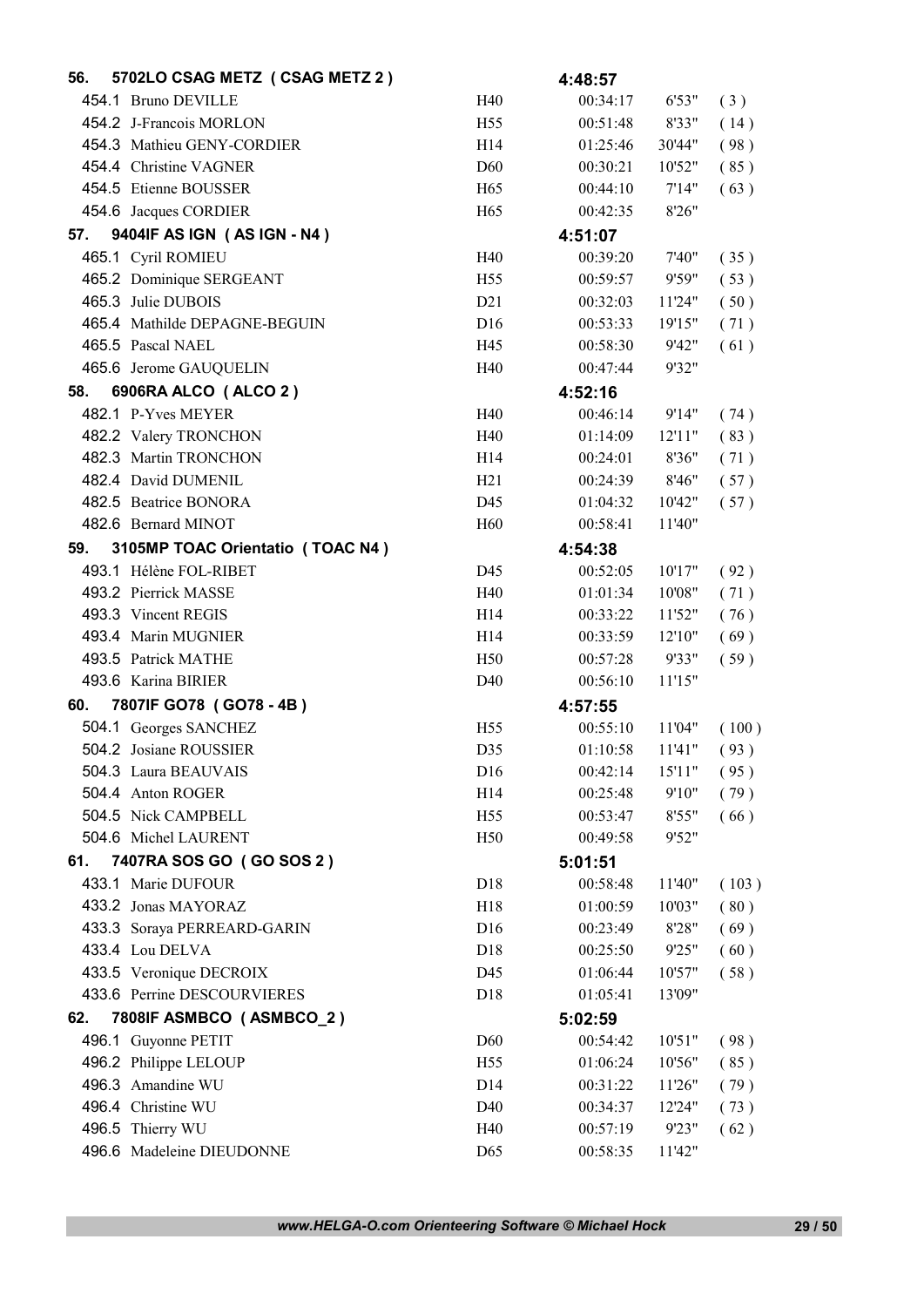| 63. | 5906NO VALMO (VALMO5)          |                 | 5:05:16  |         |       |
|-----|--------------------------------|-----------------|----------|---------|-------|
|     | 434.1 Laurent BIZOT            | H50             | 00:54:10 | 10'44"  | (96)  |
|     | 434.2 Thibaut LECLERCQ         | H21             | 01:05:55 | 10'53"  | (81)  |
|     | 434.3 Baptiste ARMAING         | H <sub>14</sub> | 00:39:02 | 14'14"  | (85)  |
|     | 434.4 Sylvie PECQUEUR          | D <sub>50</sub> | 00:36:33 | 12'49"  | (80)  |
|     | 434.5 Nicolas LECLERCQ         | H <sub>35</sub> | 01:02:16 | 10'20"  | (75)  |
|     | 434.6 Philippe PAPIN           | H45             | 00:47:20 | 9'23"   |       |
| 64. | 7404RA ASO (ASO-7404-02)       |                 | 5:06:37  |         |       |
|     | 423.1 Francine PICHOLLET       | D <sub>40</sub> | 00:56:49 | 11'19"  | (101) |
|     | 423.2 Christophe ESCHENLOHR    | H40             | 01:05:53 | 10'49"  | (87)  |
|     | 423.3 Théo ROCHE               | H14             | 00:39:57 | 14'13'' | (90)  |
|     | 423.4 Emmanuelle LE GLAND      | D <sub>40</sub> | 00:41:32 | 15'09"  | (88)  |
|     | 423.5 Dominique FLEURENT       | H <sub>50</sub> | 00:42:13 | 6'57"   | (64)  |
|     | 423.6 Christophe LE GLAND      | H45             | 01:00:13 | 11'59"  |       |
| 65. | 5604BR COL (CO Lorient)        |                 | 5:07:56  |         |       |
|     | 402.1 Lucile ANGLADE           | D18             | 00:51:15 | 10'11"  | (89)  |
|     | 402.2 Christian ANGLADE        | H45             | 01:21:51 | 13'37"  | (97)  |
|     | 402.3 Françoise ANGLADE        | D45             | 00:29:44 | 10'48"  | (91)  |
|     | 402.4 Mickael EVANNO           | H45             | 00:31:16 | 10'58"  | (78)  |
|     | 402.5 Maël PRUD'HOMME          | H21             | 01:00:01 | 9'58"   | (72)  |
|     | 402.6 Karine MAES              | D45             | 00:53:49 | 10'35"  |       |
| 66. | 5906NO VALMO (VALMO4)          |                 | 5:10:57  |         |       |
|     | 437.1 Florian PECQUEUR         | H21             | 00:40:47 | 7'59"   | (46)  |
|     | 437.2 Axel RICQUEBOURG         | H35             | 00:46:41 | 7'41''  | (22)  |
|     | 437.3 Antoine DEFROMONT        | H14             | 00:55:00 | 19'42"  | (66)  |
|     | 437.4 Aurélie CAYLA            | D21             | 00:26:40 | 9'35"   | (58)  |
|     | 437.5 Michael VIGNAL           | H <sub>35</sub> | 01:24:00 | 13'55"  | (68)  |
|     | 437.6 Marie DUBREUCQ           | D21             | 00:57:49 | 11'37"  |       |
| 67. | 2301LI CRO2 ( creuse oxygene ) |                 | 5:13:37  |         |       |
|     | 422.1 Christine PETINON        | D <sub>40</sub> | 00:50:37 | 10'04"  | (84)  |
|     | 422.2 Guy PETINON              | H45             | 00:50:40 | 8'23"   | (57)  |
|     | 422.3 Samuel PETINON           | H14             | 00:51:08 | 18'19"  | (78)  |
|     | 422.4 Lina BOUDIN              | D <sub>16</sub> | 00:38:15 | 13'36"  | (77)  |
|     | 422.5 Guillaume BOUDIN         | H40             | 01:12:23 | 11'57"  | (76)  |
|     | 422.6 Yvan BRUNAUD             | H45             | 00:50:34 | 10'01"  |       |
| 68. | 7707IF OPA MONTIGNY (OPA3)     |                 | 5:15:05  |         |       |
|     | 491.1 Michel SOL               | H <sub>65</sub> | 00:59:17 | 11'49"  | (104) |
|     | 491.2 Eloise LOUVET            | D21             | 01:16:08 | 12'41'' | (99)  |
|     | 491.3 Simon GODEFROY           | H18             | 00:20:51 | 7'28"   | (82)  |
|     | 491.4 Jean SIMONET             | H70             | 00:31:21 | 11'16"  | (74)  |
|     | 491.5 Christian LEGRAND        | H <sub>55</sub> | 01:09:21 | 11'19"  | (73)  |
|     | 491.6 Yuri HEROUARD            | H16             | 00:58:07 | 11'33"  |       |
| 69. | 2604RA C.R.O.C.O (CROCO N4)    |                 | 5:16:28  |         |       |
|     | 416.1 Jocelyne DUDOIGNON       | D45             | 00:48:26 | 9'43"   | (78)  |
|     | 416.2 Guillaume EGLIN          | H35             | 01:23:37 | 13'43"  | (95)  |
|     | 416.3 Mariane CORBIN           | D14             | 00:22:28 | 8'03"   | (80)  |
|     | 416.4 Marine DUDOIGNON         | D14             | 00:23:03 | 8'12"   | (67)  |
|     | 416.5 Fabien POINTEAU          | H45             | 01:10:19 | 11'35"  | (65)  |
|     | 416.6 Laura UHL                | D18             | 01:08:35 | 13'43"  |       |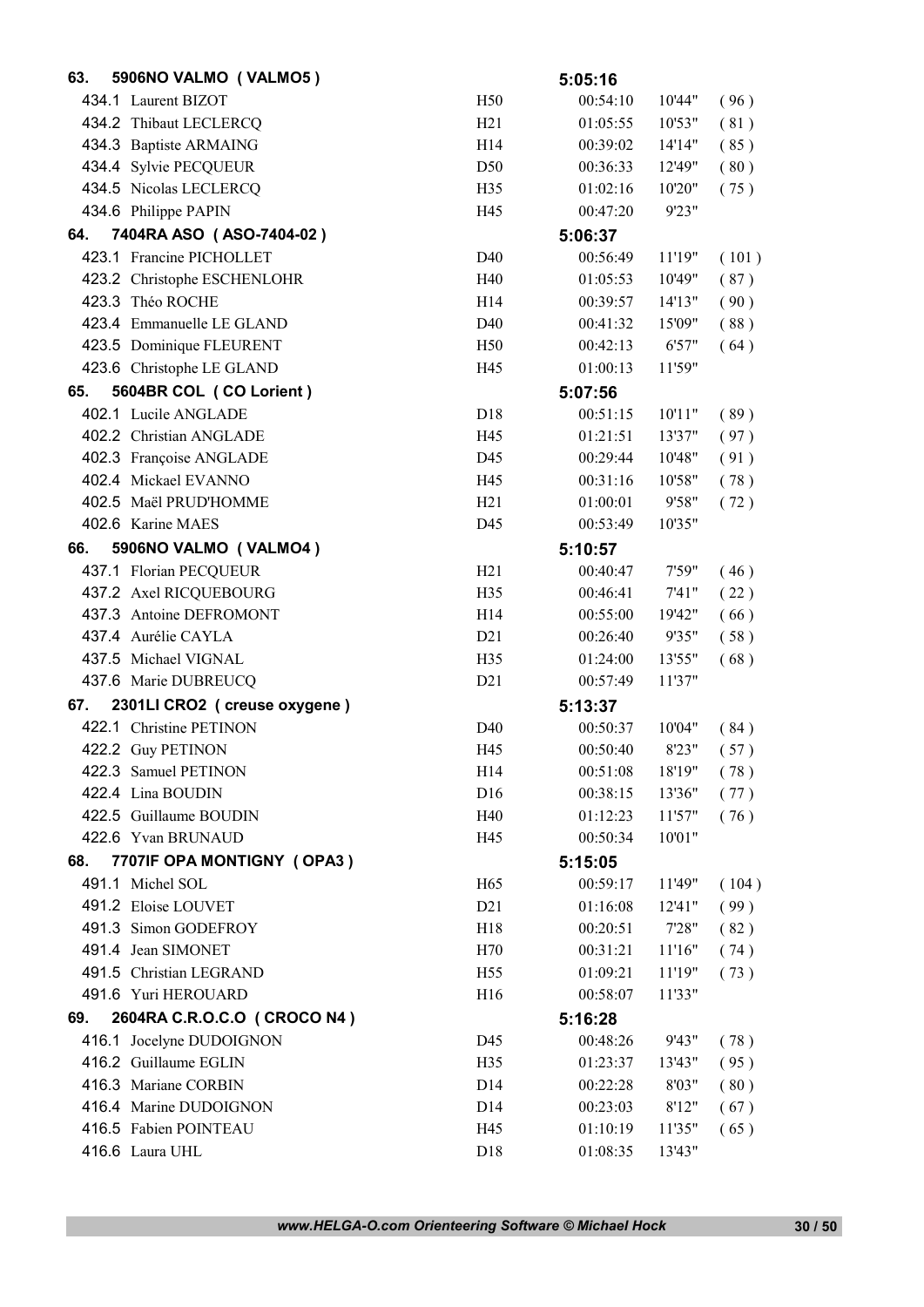| 70. | 7004FC V.H.S.O. (VHSO 2)       |                  | 5:19:17  |         |       |
|-----|--------------------------------|------------------|----------|---------|-------|
|     | 442.1 Daniel FAIVRE            | H <sub>60</sub>  | 00:46:11 | 9'10"   | (73)  |
|     | 442.2 Guy DEMAISON             | H <sub>55</sub>  | 01:19:16 | 13'00"  | (91)  |
|     | 442.3 Océane HENRY             | D <sub>18</sub>  | 00:35:47 | 13'03"  | (88)  |
|     | 442.4 Martine ROBERT           | D <sub>65</sub>  | 00:36:15 | 12'59"  | (82)  |
|     | 442.5 Maxime GUILLOT           | H21              | 01:11:23 | 11'50"  | (81)  |
|     | 442.6 Bruno GUILLOT            | H45              | 00:50:25 | 9'59"   |       |
| 71. | 3502BR CRCO (CRCO Nat42)       |                  | 5:19:41  |         |       |
|     | 486.1 Laurent SERINET          | H45              | 00:45:59 | 9'11"   | (71)  |
|     | 486.2 Yann PORRET              | H20              | 01:07:42 | 11'15"  | (72)  |
|     | 486.3 Cecile VALLIN            | D40              | 00:29:48 | 10'50"  | (68)  |
|     | 486.4 Pauline ENDRESS          | D21              | 00:27:12 | 9'34"   | (63)  |
|     | 486.5 Christophe GUEDAS        | H21              | 01:23:00 | 13'36"  | (70)  |
|     | 486.6 Mael BLAISE              | H <sub>14</sub>  | 01:06:00 | 13'07"  |       |
| 72. | 6008PI NOYON CO (NCO4 Nat 4)   |                  | 5:22:37  |         |       |
|     | 475.1 Benoit POULET            | H40              | 00:35:25 | 7'05"   | (5)   |
|     | 475.2 Francois VERCAUTEREN     | H45              | 01:03:43 | 10'32"  | (52)  |
|     | 475.3 Marine DENOUAL           | D14              | 00:31:35 | 11'04"  | (46)  |
|     | 475.4 Ilona LAVALLEE           | D <sub>14</sub>  | 00:31:17 | 11'15"  | (42)  |
|     | 475.5 Jean-Luc DENOUAL         | H45              | 01:41:14 | 16'37"  | (77)  |
|     | 475.6 Chrystelle FAUVET        | D35              | 00:59:23 | 11'56"  |       |
| 73. | 3502BR CRCO (CRCO Nat43)       |                  | 5:23:00  |         |       |
|     | 484.1 Pascal VALLIN            | H <sub>50</sub>  | 01:14:48 | 14'48"  | (112) |
|     | 484.2 Julien SALLIOT           | H21              | 01:04:06 | 10'30"  | (101) |
|     | 484.3 Carole SERINET           | D40              | 00:29:31 | 10'46"  | (96)  |
|     | 484.4 Sophie PORRET            | D40              | 00:34:43 | 12'26"  | (86)  |
|     | 484.5 Sylvain BLAISE           | H40              | 01:07:20 | 11'11"  | (82)  |
|     | 484.6 Tom LE CAM               | H <sub>14</sub>  | 00:52:32 | 10'26"  |       |
| 74. | 3705CE COTS ( COTS2 )          |                  | 5:23:50  |         |       |
|     | 447.1 Pierre AUBERTIN          | H <sub>50</sub>  | 00:43:59 | 8'46"   | (66)  |
|     | 447.2 Florian DAMANGE          | H40              | 01:00:45 | 10'01"  | (63)  |
|     | 447.3 Balkis HADRA             | D <sub>14</sub>  | 00:29:07 | 10'21"  | (57)  |
|     | 447.4 Laurence GIRARD          | D45              | 00:38:57 | 13'57"  | (66)  |
|     | 447.5 Sylvain RENAULT          | H21              | 01:38:04 | 16'10"  | (83)  |
|     | 447.6 Regis GIRARD             | H <sub>55</sub>  | 00:52:58 | 10'33"  |       |
| 75. | 2508FC BALISE 25 (balise 25-4) |                  | 5:24:15  |         |       |
|     | 468.1 Pauline VUILLEMIN        | D <sub>16</sub>  | 00:37:48 | 7'30"   | (25)  |
|     | 468.2 Aurore MEMBREY           | D21              | 01:06:10 | 10'52"  | (61)  |
|     | 468.3 Marie ARMBRUSTER         | D <sub>50</sub>  | 00:26:56 | 9'47"   | (47)  |
|     | 468.4 Karine MAUVILLY          | D35              | 00:37:52 | 13'17"  | (56)  |
|     | 468.5 Marie-Pierre HENRIET     | D <sub>2</sub> 1 | 01:24:30 | 14'00"  | (69)  |
|     | 468.6 Alain RUAUD              | H <sub>65</sub>  | 01:10:59 | 14'11'' |       |
| 76. | 9105IF COLE ( COL ETRECHY 4 )  |                  | 5:31:57  |         |       |
|     | 451.1 Caroline MOLINIER        | D18              | 00:51:16 | 10'16"  | (90)  |
|     | 451.2 J-Luc MOLINIER           | H <sub>55</sub>  | 01:14:08 | 12'10"  | (90)  |
|     | 451.3 Sylvie BOUCHE            | D55              | 00:32:07 | 11'25"  | (83)  |
|     | 451.4 Frederique MOLINIER      | D <sub>50</sub>  | 00:31:11 | 11'22"  | (76)  |
|     | 451.5 Emmanuel ERBLAND         | H40              | 01:08:35 | 11'15"  | (74)  |
|     | 451.6 Solène ROBBE             | D45              | 01:14:40 | 14'54"  |       |
|     |                                |                  |          |         |       |

*www.HELGA-O.com Orienteering Software © Michael Hock* 31 / 50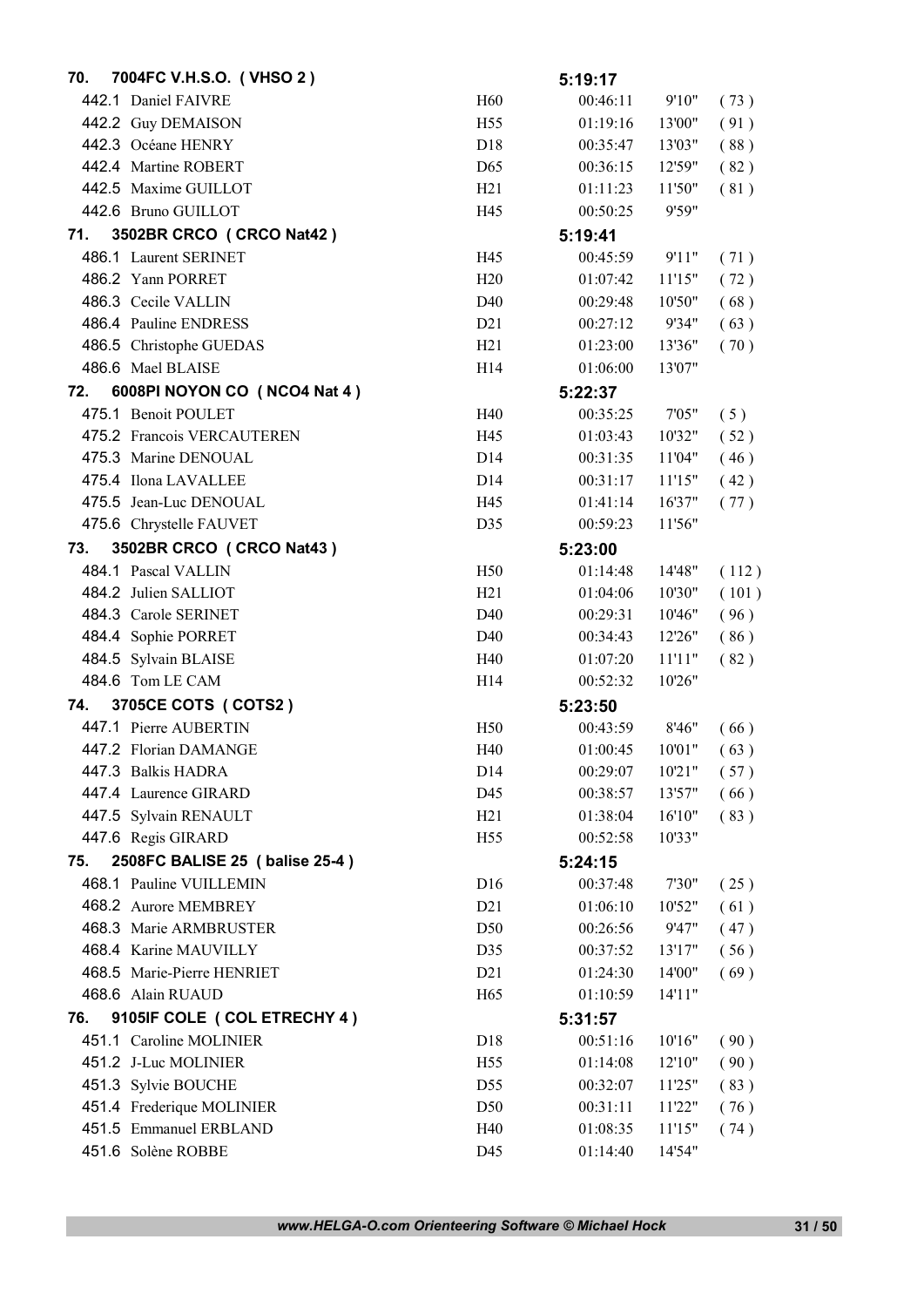| 77. | 6806AL COBuhl.Florival (COBF-N4) |                  | 5:32:01  |         |       |
|-----|----------------------------------|------------------|----------|---------|-------|
|     | 460.1 Justin RENAUD              | H14              | 00:37:59 | 7'35"   | (27)  |
|     | 460.2 Francois HUEBER            | H <sub>50</sub>  | 01:04:28 | 10'27"  | (60)  |
|     | 460.3 Eric BALD                  | H45              | 00:23:16 | 8'27"   | (37)  |
|     | 460.4 Claudie GREVET             | D50              | 00:44:08 | 15'49"  | (61)  |
|     | 460.5 Guy FISCHER                | H <sub>60</sub>  | 01:23:55 | 13'49"  | (71)  |
|     | 460.6 Yves BOEHM                 | H <sub>60</sub>  | 01:18:15 | 15'44"  |       |
| 78. | 7004FC V.H.S.O. (VHSO 3)         |                  | 5:49:21  |         |       |
|     | 441.1 Marie POIRSON              | D21              | 01:09:23 | 13'44"  | (109) |
|     | 441.2 Thibault AUBERTIN          | H21              | 01:23:04 | 13'43"  | (106) |
|     | 441.3 Emile GUILLOT              | H <sub>14</sub>  | 00:34:37 | 12'08"  | (101) |
|     | 441.4 Marie-Pierre BERTOT        | D45              | 00:38:13 | 13'56"  | (94)  |
|     | 441.5 François MEYNIER           | H21              | 01:06:07 | 10'57"  | (87)  |
|     | 441.6 Gilles RAVIER              | H <sub>55</sub>  | 00:57:57 | 11'34"  |       |
| 79. | 2904BR Quimper 29 (Quimper N4.3) |                  | 5:50:22  |         |       |
|     | 471.1 Cyrille GUIHENEUF          | H40              | 00:39:39 | 7'52"   | (36)  |
|     | 471.2 François STIRNEMANN        | H21              | 01:14:53 | 12'21"  | (75)  |
|     | 471.3 Léane BAILLET              | D14              | 00:32:13 | 11'20"  | (75)  |
|     | 471.4 Typhaine VOLANT            | D14              | 00:49:15 | 17'58"  | (81)  |
|     | 471.5 Patrick L'HELGUEN          | H <sub>55</sub>  | 01:11:04 | 11'45"  | (79)  |
|     | 471.6 Helene CUILHE              | D <sub>50</sub>  | 01:23:18 | 16'39"  |       |
|     | 7807IF GO78 (GO78 - 4E)          |                  | 5:50:22  |         |       |
|     | 499.1 Thierry VERMEERSCH         | H45              | 00:43:39 | 8'45"   | (64)  |
|     | 499.2 Vincent ROGER              | H45              | 01:16:53 | 12'41'' | (84)  |
|     | 499.3 Cléo LEMAIRE               | D14              | 00:39:35 | 14'05"  | (87)  |
|     | 499.4 Nicolas BISTON             | H <sub>16</sub>  | 00:43:04 | 15'43"  | (87)  |
|     | 499.5 Luc FEUVRIER               | H45              | 01:22:19 | 13'25"  | (86)  |
|     | 499.6 Jane CAMPBELL              | D <sub>55</sub>  | 01:04:52 | 12'56"  |       |
| 81. | 4504CE ASCO ORLEANS (ASCO 3)     |                  | 5:59:39  |         |       |
|     | 510.1 Wulfran BESNEHARD          | H45              | 01:14:17 | 14'51"  | (110) |
|     | 510.2 Gilles KERANGUEVEN         | H40              | 01:07:26 | 11'12"  | (103) |
|     | 510.3 Marcia DAVID-DAVEAU        | D16              | 00:37:38 | 13'32"  | (99)  |
|     | 510.4 Martine CAU                | D <sub>55</sub>  | 00:35:20 | 12'34"  | (92)  |
|     | 510.5 Brice CORMIER              | H21              | 00:59:24 | 9'49"   | (84)  |
|     | 510.6 Cyril LEPRETRE             | H <sub>35</sub>  | 01:25:34 | 16'50"  |       |
| 82. | 8903BO YCONE-Sens (YCONE SENS 3) |                  | 6:00:06  |         |       |
|     | 490.1 Elisabeth LEHUP            | D <sub>40</sub>  | 00:50:56 | 10'07"  | (86)  |
|     | 490.2 Aime LOUAT                 | H <sub>60</sub>  | 01:03:40 | 10'30"  | (76)  |
|     | 490.3 Sandrine AUBRIOT           | D40              | 00:27:15 | 9'56"   | (65)  |
|     | 490.4 Victor AGOSTINI            | H <sub>14</sub>  | 00:43:47 | 15'41"  | (72)  |
|     | 490.5 Moîse MULLER               | H40              | 01:20:19 | 13'17"  | (78)  |
|     | 490.6 Marie-Jo BRUNEL            | D <sub>60</sub>  | 01:34:09 | 18'34"  |       |
| 83. | 6804AL COColmar (COC - N4/3)     |                  | 6:11:04  |         |       |
|     | 473.1 Manon RAVENEL              | D <sub>2</sub> 1 | 01:05:20 | 12'53"  | (108) |
|     | 473.2 Guillaume JUNCKER          | H21              | 01:09:40 | 11'35"  | (98)  |
|     | 473.3 Amélie CLAUDEPIERRE        | D18              | 00:31:00 | 11'06"  | (93)  |
|     | 473.4 M-Reine OUDIN              | D <sub>65</sub>  | 00:35:13 | 12'48"  | (84)  |
|     | 473.5 Nicolas HOLL               | H21              | 01:23:57 | 13'45"  | (85)  |
|     | 473.6 Corinne MEYER              | D55              | 01:25:54 | 17'08"  |       |

*www.HELGA-O.com Orienteering Software © Michael Hock* 32 / 50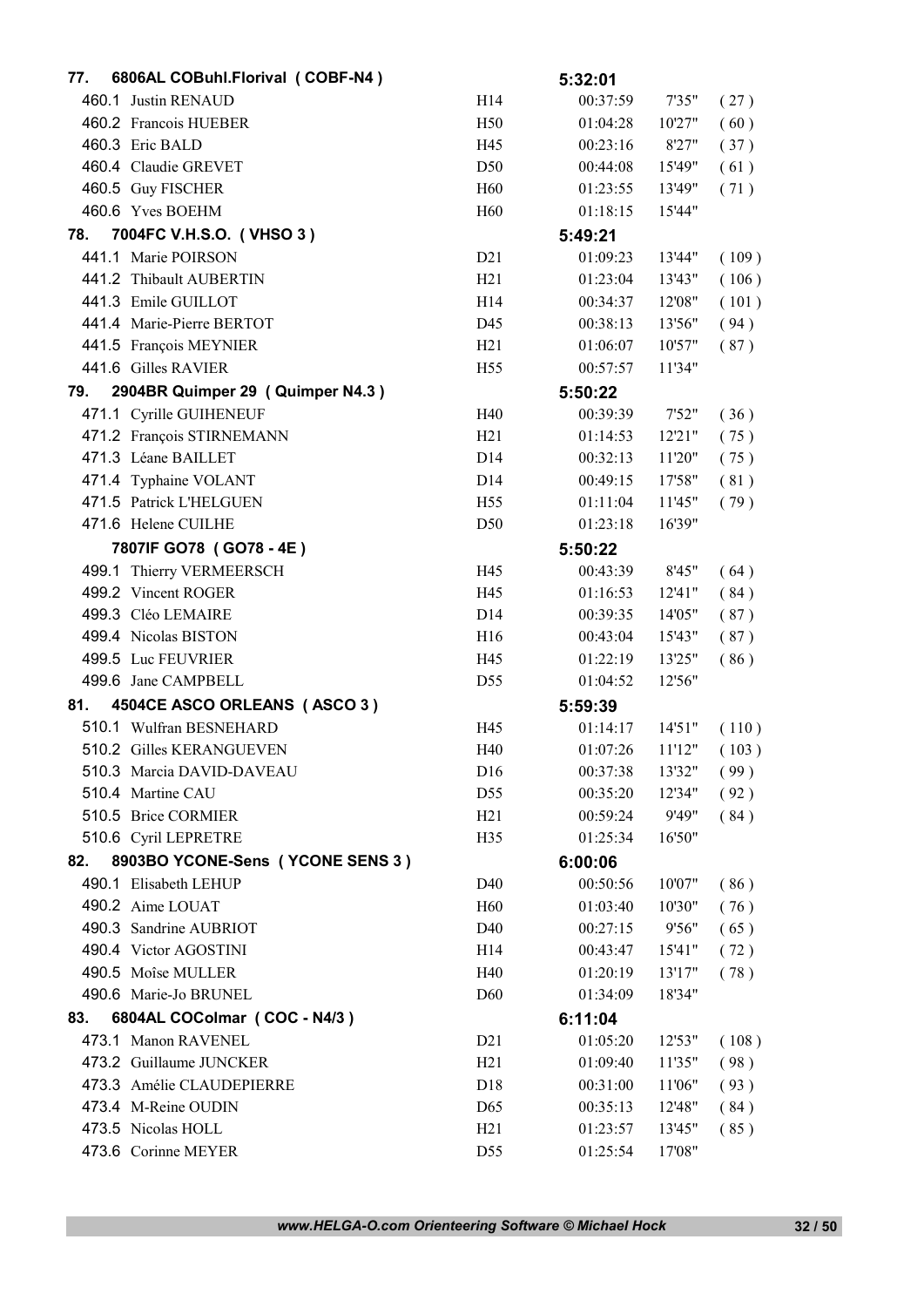| 84. | 7709IF USM/CO (USM-CO-2)        |                 | 6:18:07    |        |            |
|-----|---------------------------------|-----------------|------------|--------|------------|
|     | 432.1 Solene ESTIVAL            | D16             | 00:50:33   | 10'09" | (82)       |
|     | 432.2 Laurent CARRIE            | H <sub>50</sub> | 01:11:12   | 11'43" | (86)       |
|     | 432.3 Sylvie DUBOIS             | D <sub>55</sub> | 00:39:30   | 14'12" | (89)       |
|     | 432.4 Claudine HALLAY           | D <sub>50</sub> | 00:56:37   | 20'08" | (93)       |
|     | 432.5 Maurice GIESI             | H <sub>50</sub> | 01:20:16   | 13'14" | (89)       |
|     | 432.6 J-Pierre HALLAY           | H <sub>60</sub> | 01:19:59   | 15'55" |            |
| 85. | 4709AQ PSNO (PSNO 3)            |                 | 6:54:31    |        |            |
|     | 413.1 Rose Marie MAIGRE         | D35             | 01:48:17   | 21'31" | (115)      |
|     | 413.2 Gilles DELRIEU            | H40             | 01:19:14   | 13'03" | (107)      |
|     | 413.3 Emilie DE MARCHI          | D14             | 00:36:03   | 12'55" | (103)      |
|     | 413.4 Maeva DESMOULIN           | D <sub>14</sub> | 00:42:27   | 15'26" | (96)       |
|     | 413.5 Cyril MAIGRE              | H40             | 01:22:23   | 13'34" | (90)       |
|     | 413.6 Beatrice CABIANCA         | D <sub>50</sub> | 01:06:07   | 13'10" |            |
| 86. | 6203NO A.RO.62 ( cA.ROtte )     |                 | 7:50:44    |        |            |
|     | 419.1 Mathilde VANOVERBERGHE    | D <sub>16</sub> | 01:14:33   | 14'52" | (111)      |
|     | 419.2 Michel PAVY               | H40             | 01:53:22   | 18'55" | (108)      |
|     | 419.3 Sophie THERY              | D35             | 00:47:23   | 16'58" | (104)      |
|     | 419.4 Judicaël PECQUART         | H14             | 00:32:28   | 11'48" | (97)       |
|     | 419.5 Jean EJSMONT              | H <sub>65</sub> | 01:24:37   | 13'46" | (92)       |
|     | 419.6 Sandrine BAUD             | D35             | 01:58:21   | 23'26" |            |
|     | 4504CE ASCO ORLEANS (ASCO 1)    |                 | <b>NCI</b> |        |            |
|     | 408.1 Marc CAPISANI             | H45             | 00:35:40   |        | non classé |
|     | 408.2 Régis FLAMENT             | H <sub>35</sub> | 00:42:02   | 6'55"  |            |
|     | 408.3 Ambre KERAM               | D16             | 00:23:03   | 8'22"  |            |
|     | 408.4 Maroussia LAROCHE         | D40             | 00:26:50   | 9'24"  |            |
|     | 408.5 Alexis GUIOT              | H21             | 00:38:24   | 6'20"  |            |
|     | 408.6 Laurent GUIBERT           | H50             | 00:37:35   | 7'28"  |            |
|     | 3810RA ORIENTALP (Orient'Alp 2) |                 | <b>NCI</b> |        |            |
|     | 502.1 Cedric REYNAUD            | H40             | 00:37:29   | 7'31"  | (23)       |
|     | 502.2 Gaetan JANSSENS           | H21             | 00:44:04   |        | non classé |
|     | 502.3 Jonathan ROCHE            | H18             | 00:25:05   | 9'09"  |            |
|     | 502.4 Sandrine ROCHE            | D40             | 00:26:38   | 9'32"  |            |
|     | 502.5 Oriol ANDREU              | H21             | 00:44:08   | 7'16'' |            |
|     | 502.6 Patrice MONTEMONT         | H50             | 00:40:43   | 8'01"  |            |
|     | 5909NO GSO (GSO / CapOnord 3)   |                 | <b>NCI</b> |        |            |
|     | 429.1 J-Paul HUMBERTCLAUDE      | H <sub>65</sub> | 00:52:08   | 10'16" | (93)       |
|     | 429.2 Ludovic GHESQUIERE        | H21             | 01:12:57   |        | non classé |
|     | 429.3 Simon RAIFF               | H <sub>12</sub> | 00:38:36   | 13'44" |            |
|     | 429.4 Tom DEPANNEMAECKER        | H14             | 00:38:09   | 13'55" |            |
|     | 429.5 Eric DEPANNEMAECKER       | H40             | 01:42:43   | 17'07" |            |
|     | 429.6 Anne-Sophie ARROQUI       | D <sub>40</sub> | 01:18:15   | 15'29" |            |
|     | 7807IF GO78 (GO78 - 4A)         |                 | <b>NCI</b> |        |            |
|     | 503.1 Alexandre LE ROUX         | H21             | 00:36:16   | 7'10'' | (13)       |
|     | 503.2 Eric MOUGEL               | H35             | 00:47:53   | 7'56"  | (6)        |
|     | 503.3 Gabriel RIBIER            | H16             | 00:24:10   |        | non classé |
|     | 503.4 Julia CHARDOT             | D20             | 00:20:15   | 7'17'' |            |
|     | 503.5 Frédéric CLOUARD          | H45             | 01:09:09   | 11'21" |            |
|     | 503.6 Antoine JOLLY             | H40             | 00:40:42   | 8'10"  |            |
|     |                                 |                 |            |        |            |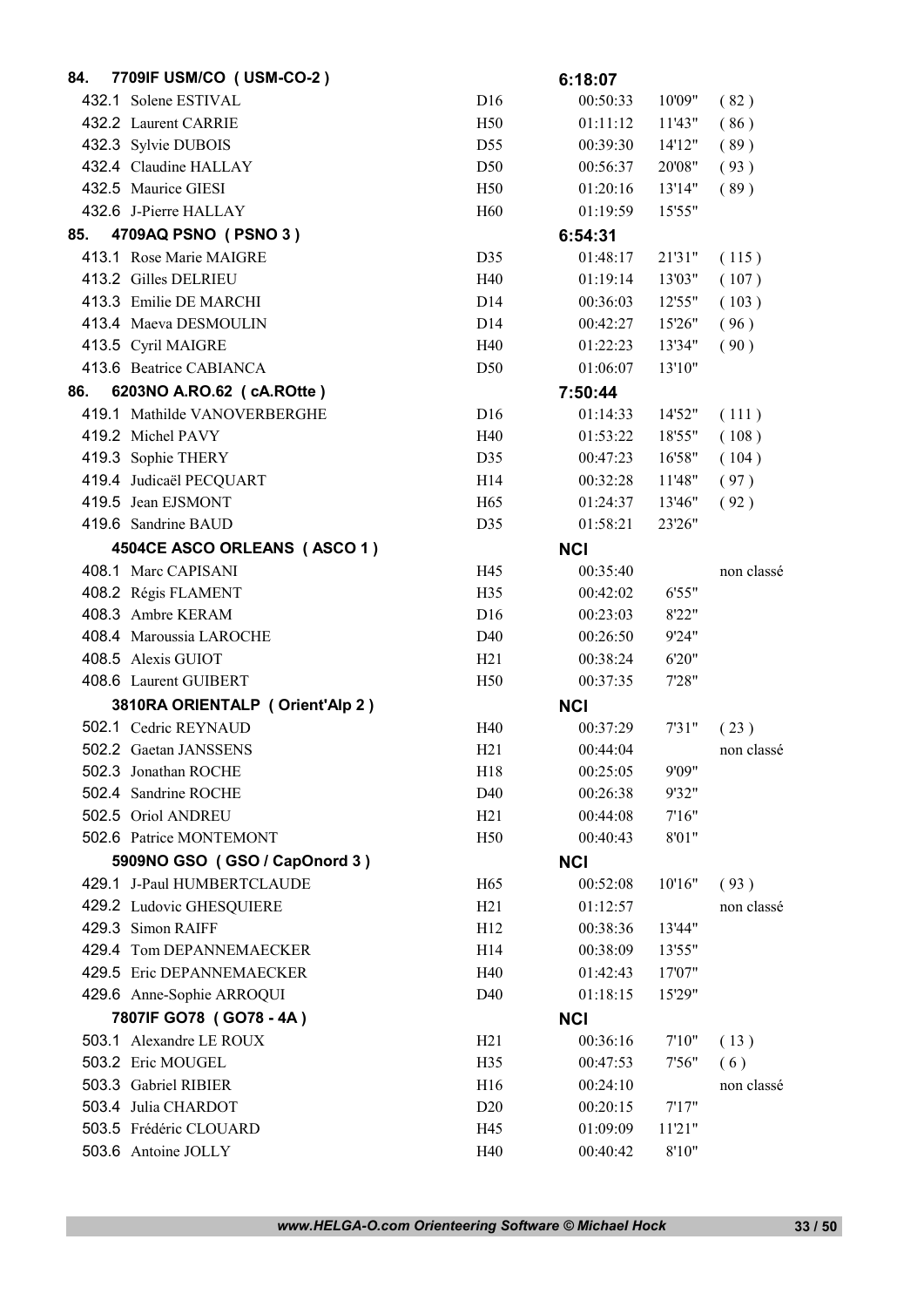| 7703IF CSLG MELUN (CSLGMELUN _2) |                 | <b>NCI</b> |        |            |
|----------------------------------|-----------------|------------|--------|------------|
| 458.1 Lionel GRANIER             | H40             | 00:35:34   | 7'00"  | (6)        |
| 458.2 Daniel SPAETH              | H45             | 00:57:24   | 9'32"  | (40)       |
| 458.3 Corentin ROUX              | H <sub>16</sub> | 00:21:29   |        | non classé |
| 458.4 Alicia ROUX                | D18             | 00:28:15   | 9'54"  |            |
| 458.5 Thierry HEROUARD           | H <sub>50</sub> | 00:52:40   | 8'44"  |            |
| 458.6 Katell ROUX                | D <sub>40</sub> | 00:59:25   | 11'50" |            |
| 0801CA OSCM (OSCM)               |                 | <b>NCI</b> |        |            |
| 446.1 Philippe VIZIER            | H45             | 00:42:32   | 8'27"  | (58)       |
| 446.2 Dany ROSINI                | H <sub>60</sub> | 01:49:43   | 18'13" | (105)      |
| 446.3 Emilie SEGUINOT            | D21             | 00:26:31   |        | non classé |
| 446.4 Elsa VIZIER                | D16             | 00:35:37   | 12'40" |            |
| 446.5 Thierry JAUVAIN            | H50             | 01:04:19   | 10'33" |            |
| 446.6 Guy TAILLANDIER            | H <sub>65</sub> | 00:44:49   | 8'53"  |            |
| 8807LO LO Sanchey (LOS 2)        |                 | <b>NCI</b> |        |            |
| 449.1 Christophe BARTHELEMY      | H40             | 00:36:09   | 7'11'' | (10)       |
| 449.2 Jules DUPOIRIEUX           | H21             | 00:51:53   | 8'35"  | (25)       |
| 449.3 Edith DUCHENE              | D50             | 00:32:13   | 11'32" | (29)       |
| 449.4 Yoann PIERRE               | H16             | 00:21:57   |        | non classé |
| 449.5 Thomas COUVAL              | H21             | 01:01:31   | 10'08" |            |
| 449.6 Serge DUCHENE              | H <sub>60</sub> | 00:48:22   | 9'38"  |            |
| 7707IF OPA MONTIGNY (OPA2)       |                 | <b>NCI</b> |        |            |
| 492.1 Patrick PREVOST            | H <sub>60</sub> | 00:44:58   | 9'01"  | (68)       |
| 492.2 Camille GIRE               | D45             | 01:10:23   | 11'33" | (77)       |
| 492.3 Vincent PEKER              | H16             | 00:23:44   | 8'32"  | (63)       |
| 492.4 Noé DUROCHER               | H <sub>16</sub> | 00:26:08   |        | non classé |
| 492.5 William SCHAPPACHER        | H18             | 00:53:30   | 8'50"  |            |
| 492.6 Téo TEDOLDI                | H <sub>16</sub> | 00:50:53   | 10'09" |            |
| 3810RA ORIENTALP (Orient'Alp 4)  |                 | <b>NCI</b> |        |            |
| 508.1 Marie DUCROCQ              | D21             | 00:43:06   | 8'35"  | (61)       |
| 508.2 Dominique BERNARD          | H35             | 00:56:37   | 9'14"  | (54)       |
| 508.3 Marlène LAROSE             | D35             | 00:34:35   | 12'37" | (58)       |
| 508.4 Lucas MONTEMONT            | H14             | 00:30:27   |        | non classé |
| 508.5 Benoit GENNARO             | H40             | 00:55:23   | 9'09"  |            |
| 508.6 Eric LEVESY                | H45             | 01:00:57   | 12'11" |            |
| 5909NO GSO (GSO / CapOnord 2)    |                 | <b>NCI</b> |        |            |
| 412.1 Etienne BAERT              | H <sub>50</sub> | 00:40:13   | 7'56"  | (40)       |
| 412.2 Yannick BECUWE             | H40             | 00:56:05   | 9'13"  | (43)       |
| 412.3 Aurélie DESSAILLY          | D35             | 00:36:11   | 13'12" | (53)       |
| 412.4 Natan HERLEZ               | H <sub>16</sub> | 00:30:02   |        | non classé |
| 412.5 Hervé RAU                  | H40             | 01:07:24   | 11'09" |            |
| 412.6 Philippe ARROQUI           | H45             | 01:02:01   | 12'22" |            |
|                                  |                 |            |        |            |
| 8903BO YCONE-Sens (YCONE SENS 2) |                 | <b>NCI</b> |        |            |
| 489.1 Quentin REVEL              | H21             | 00:52:48   | 10'28" | (94)       |
| 489.2 Pierre COLLIN              | H45             | 00:54:11   | 8'57"  | (66)       |
| 489.3 Isabelle NEVEU             | D55             | 00:50:57   | 18'07" | (84)       |
| 489.4 Enguerrand THOMASSIN       | H14             | 00:35:29   |        | non classé |
| 489.5 Jérome LEHUP               | H35             | 01:51:11   | 18'22" |            |
| 489.6 Karl ROBERT                | H45             | 00:55:29   | 10'59" |            |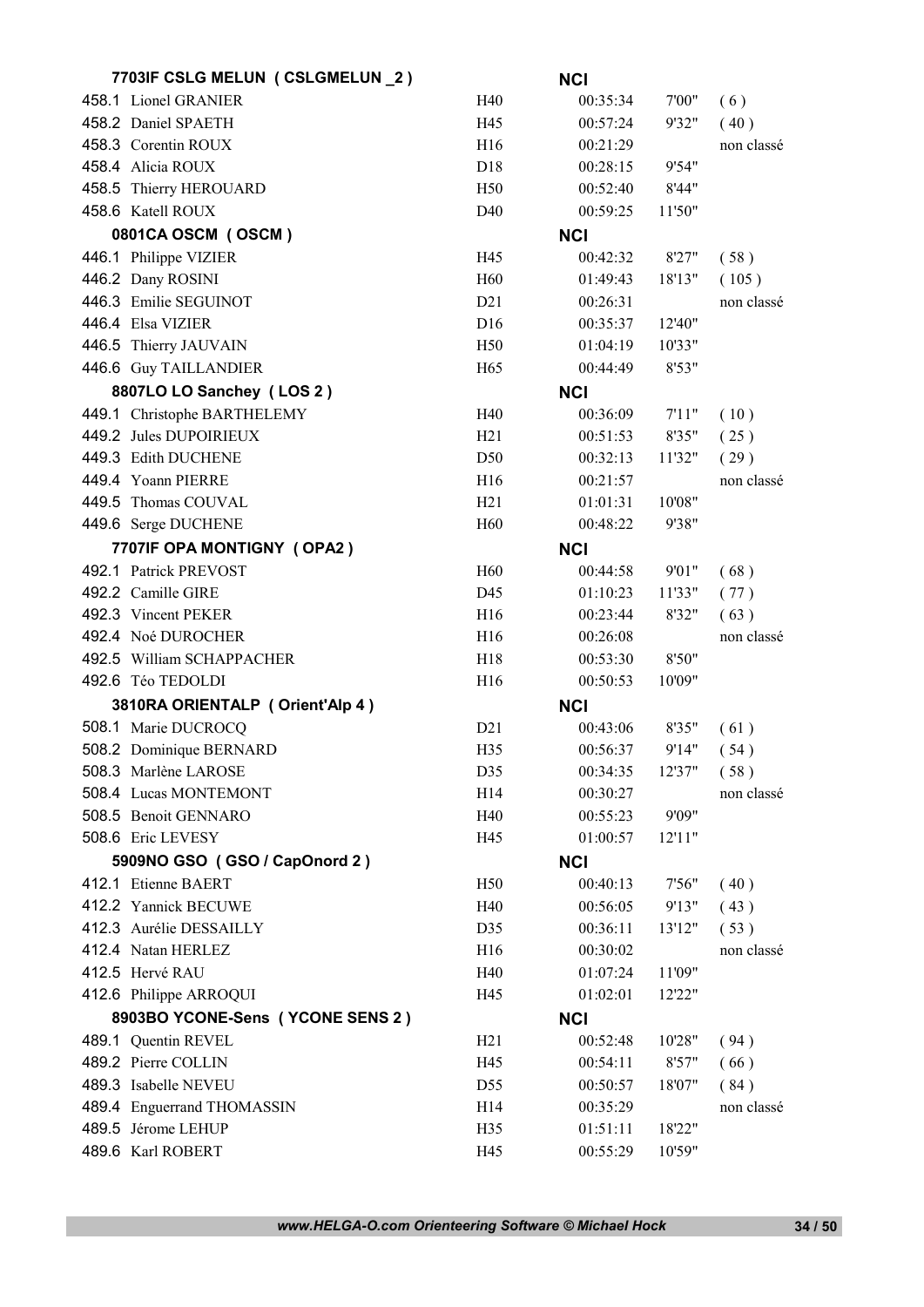| 2517FC OTB (OTB 4)                  |                 | <b>NCI</b> |         |            |
|-------------------------------------|-----------------|------------|---------|------------|
| 501.1 Mathilde BOURGEOIS REPUBLIQUE | D18             | 00:45:59   | 9'07"   | (72)       |
| 501.2 Aurelien MARGUIER             | H21             | 00:55:23   | 9'08"   | (58)       |
| 501.3 Théo FOLTZER                  | H16             | 12:23:13   | 260'46" | (105)      |
| 501.4 Théo CASET                    | H <sub>14</sub> | 11:30:11   |         | non classé |
| 501.5 Estelle BOUCHAN               | D20             | 01:13:50   | 12'15"  |            |
| 501.6 Léna OTTOU                    | D <sub>18</sub> | 00:46:04   | 9'10"   |            |
| 2906BR BO (BREST ORIENTATION)       |                 | <b>NCI</b> |         |            |
| 450.1 Gurvan FLOC'H                 | H40             | 00:43:17   | 8'38"   | (62)       |
| 450.2 Gilles GUELENNOC              | H45             | 00:43:58   |         | non classé |
| 450.3 Clotilde MORVAN               | D50             | 00:27:41   | 9'57"   |            |
| 450.4 Lisa LECONTELLEC              | D <sub>14</sub> | 00:26:20   |         | non classé |
| 450.5 Bertrand LECONTELLEC          | H45             | 00:53:44   | 8'52"   |            |
| 450.6 Jozef LECONTELLEC             | H <sub>16</sub> | 00:33:32   | 6'39"   |            |
| ASUB (ASUB 1)                       |                 | <b>NCI</b> |         |            |
| 516.1 Vinciane MULPAS               | D35             | 00:35:49   | 7'10''  | (8)        |
| 516.2 Benjamin HOFMANS              | H21             | 00:37:45   | 6'09"   | (2)        |
| 516.3 Jacques HOFMANS               | H <sub>55</sub> | 00:26:35   | 9'27"   | (4)        |
| 516.4 Eléonore ROBINSON             | D <sub>18</sub> | 00:19:55   | 7'16''  | (3)        |
| 516.5 Ian GELDOF                    | H20             | 00:56:49   |         | non classé |
| 516.6 Jean-Noel DEBEHOGNE           | H <sub>55</sub> | 00:38:24   | 7'37"   |            |
| 7807IF GO78 (GO78 - 4D)             |                 | <b>NCI</b> |         |            |
| 498.1 Quentin BONASSIES             | H16             | 01:03:33   | 12'41'' | (107)      |
| 498.2 François GAILLET              | H <sub>21</sub> | 00:59:43   | 9'54"   | (88)       |
| 498.3 Emilie MERIGUET               | D <sub>14</sub> | 00:28:09   | 10'07"  | (77)       |
| 498.4 Christine CHAUVINEAU          | D45             | 00:37:07   | 13'12"  | (75)       |
| 498.5 Fabien MERIGUET               | H45             | 01:08:19   |         | non classé |
| 498.6 Nadège URVOAS                 | D <sub>40</sub> | 01:12:00   | 14'17"  |            |
| 1403NM O. CAENNAISE (O Caennaise 4) |                 | <b>NCI</b> |         |            |
| 488.1 Laurent LAVENANT              | H40             | 00:40:33   | 8'01"   | (44)       |
| 488.2 Gilles DESLANDES              | H <sub>55</sub> | 00:57:01   | 9'24"   | (48)       |
| 488.3 Baptiste GUILLOUF             | H14             | 00:36:11   | 12'58"  | (56)       |
| 488.4 Suliac LAVENANT               | H14             | 00:48:28   | 17'14"  | (70)       |
| 488.5 Eric PIGEON                   | H45             | 01:05:31   |         | non classé |
| 488.6 Natacha SPILKA                | D45             | 01:21:18   | 16'19"  |            |
| 2904BR Quimper 29 (QUIMPER N4.2)    |                 | <b>NCI</b> |         |            |
| 470.1 Joel LE COZ                   | H <sub>55</sub> | 00:51:13   | 10'10"  | (88)       |
| 470.2 Philippe MONCARRE             | H40             | 01:21:22   | 13'28"  | (96)       |
| 470.3 Rozenn MOAN                   | D <sub>14</sub> | 00:37:25   | 13'39"  | (97)       |
| 470.4 Muriel PECOURT                | D40             | 00:41:51   | 14'44"  | (90)       |
| 470.5 Joël FOURNIER                 | H50             | 01:19:09   |         | non classé |
| 470.6 Herve CABON                   | H <sub>65</sub> | 01:02:25   | 12'26"  |            |
| 8809LO HVO (HVO 8)                  |                 | <b>NCI</b> |         |            |
| 481.1 M-Therese JEANPIERRE          | D70             | 06:30:21   |         | non classé |
| 481.2 Jean Marie CREUSAT            | H <sub>50</sub> | 04:07:26   |         | non classé |
| 481.3 Nathalie GRANDJEAN            | D45             | 00:45:30   | 16'01"  |            |
| 481.4 Paul POIROT                   | H14             | 12:40:31   | 272'35" |            |
| 481.5 Bruno ARNOULD                 | H <sub>50</sub> | 10:44:32   |         | non classé |
| 481.6 Yves DODIN                    | H <sub>60</sub> | 01:07:25   | 13'30"  |            |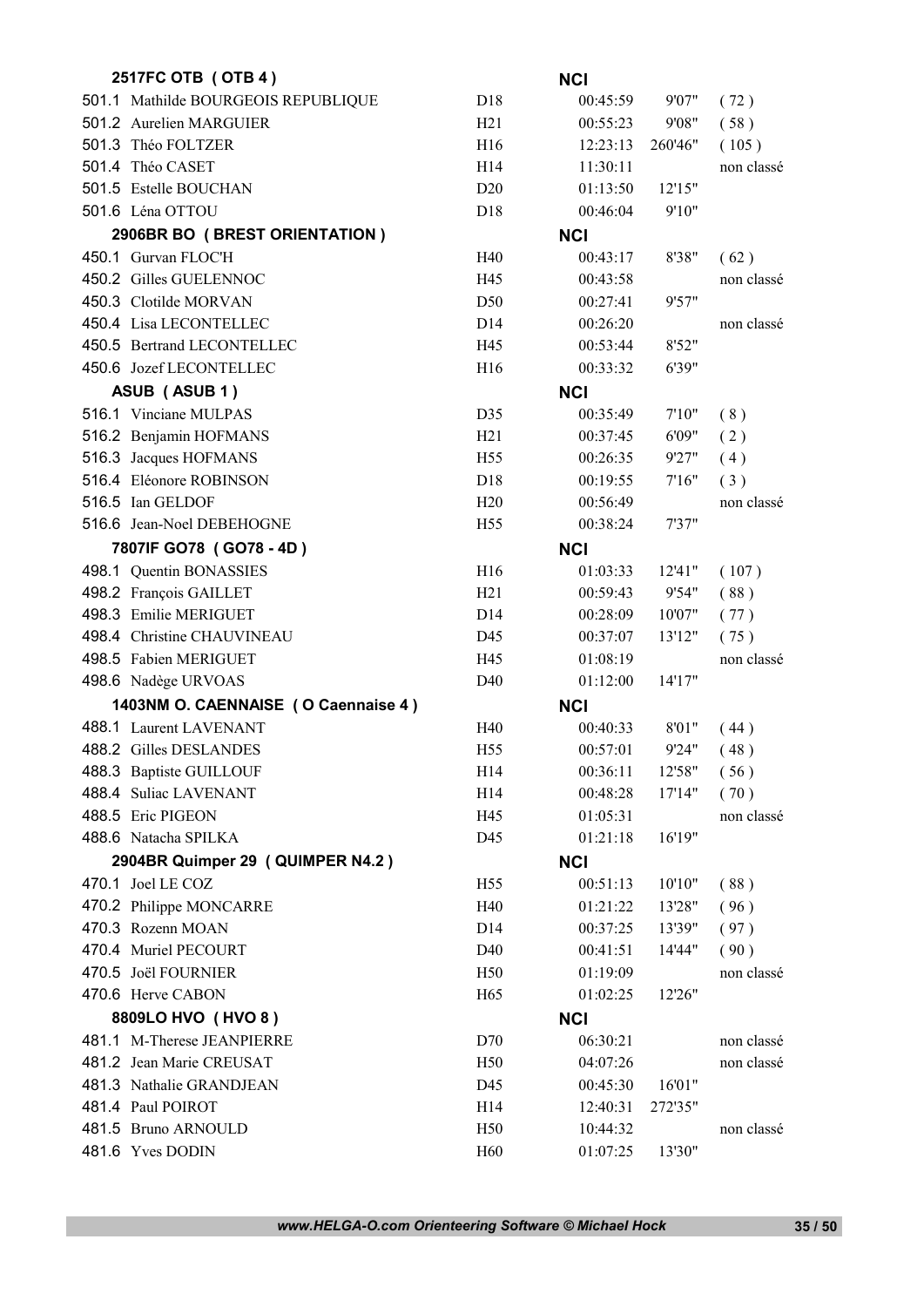| 3810RA ORIENTALP (Orient'Alp 3)      |                 | <b>NCI</b> |        |            |
|--------------------------------------|-----------------|------------|--------|------------|
| 509.1 Mathis GENNARO                 | H14             | 00:36:14   | 7'07"  | (12)       |
| 509.2 Robert ROCHE                   | H50             | 00:49:38   | 8'13"  | (13)       |
| 509.3 Eric MERMIN                    | H <sub>50</sub> | 00:20:59   | 7'31"  | (8)        |
| 509.4 Marie-Pierre LEVESY            | D45             | 00:31:51   | 11'27" | (16)       |
| 509.5 Eric DUMONT                    | H45             | 00:57:29   | 9'31"  | (17)       |
| 509.6 Eric LAROSE                    | H <sub>35</sub> | 00:49:22   |        | non classé |
| 6008PI NOYON CO (NCO6 Nat 4)         |                 | <b>NCI</b> |        |            |
| 478.1 Noémie BUCAMP                  | D <sub>18</sub> | 00:48:36   | 9'42"  | (79)       |
| 478.2 Angélique CRETE                | D45             | 01:05:52   | 10'52" | (74)       |
| 478.3 Nathalie LAVALLEE              | D45             | 00:29:33   | 10'47" | (70)       |
| 478.4 Pierre GOMEZ                   | H <sub>14</sub> | 00:23:39   | 8'28"  | (51)       |
| 478.5 Jean Raymond PASCUAL           | H <sub>50</sub> | 00:55:00   | 9'04"  | (44)       |
| 478.6 Sylvan LAVALLEE                | H14             | 00:43:29   |        | non classé |
| 3502BR CRCO (CRCO Nat41)             |                 | <b>NCI</b> |        |            |
| 485.1 Gael TANGUY                    | H40             | 00:42:09   | 8'21"  | (52)       |
| 485.2 Benjamin BOUILLIE              | H20             | 00:48:38   | 8'02"  | (29)       |
| 485.3 Laurence BEAUVIR               | D45             | 00:47:14   | 16'55" | (62)       |
| 485.4 Yohann VALLIN                  | H21             | 00:59:45   | 21'43" | (83)       |
| 485.5 J-Michel CONAN                 | H <sub>50</sub> | 01:09:22   | 11'26" | (80)       |
| 485.6 Tanguy PORRET                  | H <sub>16</sub> | 00:55:49   |        | non classé |
| 5116CA ASO Sillery (ASO Sillery 4)   |                 | <b>NCI</b> |        |            |
| 463.1 Noémie DUPLESSIS               | D21             | 00:59:44   | 12'01" | (105)      |
| 463.2 Line WOTQUENNE                 | D21             | 01:22:13   | 13'35" | (104)      |
| 463.3 Justine GUENIN                 | D <sub>16</sub> | 00:38:39   | 13'33" | (100)      |
| 463.4 Corentin DELHON-BUGARD         | H <sub>14</sub> | 00:32:52   | 11'59" | (91)       |
| 463.5 Luc DERENNE                    | H <sub>50</sub> | 01:18:48   | 12'55" | (88)       |
| 463.6 Laurence COUSIN                | D50             | 00:38:43   |        | non classé |
| 5407LO SO Luneville (SO LUNEVILLE 7) |                 | <b>NCI</b> |        |            |
| 407.1 Anne-Claire LEMERCIER          | D35             | 00:54:38   | 10'51" | (97)       |
| 407.2 Bernard LEMERCIER              | H65             | 01:21:07   | 13'27" | (100)      |
| 407.3 Claire GERMAIN                 | D14             | 01:21:15   | 29'07" | (102)      |
| 407.4 Jocelyne LEMERCIER             | D60             | 00:41:28   | 15'04" | (95)       |
| 407.5 Olivier DUFRENOY               | H <sub>50</sub> | 01:30:13   | 14'43" | (91)       |
| 407.6 Antoine AUBERT                 | H16             | 01:33:14   |        | non classé |
| 7720IF TOM MEAUX (TOM 2)             |                 | <b>NCI</b> |        |            |
| 453.1 Alain DOURU                    | H <sub>55</sub> | 01:15:29   | 14'58" | (113)      |
| 453.2 Benjamin VARIOT                | H35             | 00:55:26   |        | non classé |
| 453.3 Victor HAYOT                   | H <sub>16</sub> | 00:34:26   | 12'15" |            |
| 453.4 Elodie JOLIVEAU                | D21             | 00:26:33   | 9'30"  |            |
| 453.5 Christophe DANTIN              | H21             | 00:53:03   | 8'47"  |            |
| 453.6 Alejandro COSTA ALBERO         | H21             | 00:53:07   |        |            |
|                                      |                 |            |        | non classé |
| 3914FC JSO (JSO 2)                   |                 | <b>NCI</b> |        |            |
| 420.1 Thomas VERJUS                  | H16             | 00:51:05   | 10'16" | (87)       |
| 420.2 Laurent LECUYER                | H50             | 01:28:26   | 14'31" | (102)      |
| 420.3 Margo VIDEIRA                  | D <sub>14</sub> | 00:28:28   | 10'21" | (94)       |
| 420.4 Arnaud BUFFARD                 | H35             | 00:34:52   |        | non classé |
| 420.5 Sylvie BUFFARD                 | D40             | 01:30:05   | 14'53" |            |
| 420.6 Sylvie CHARDEVEL               | D <sub>50</sub> | 01:29:39   |        | non classé |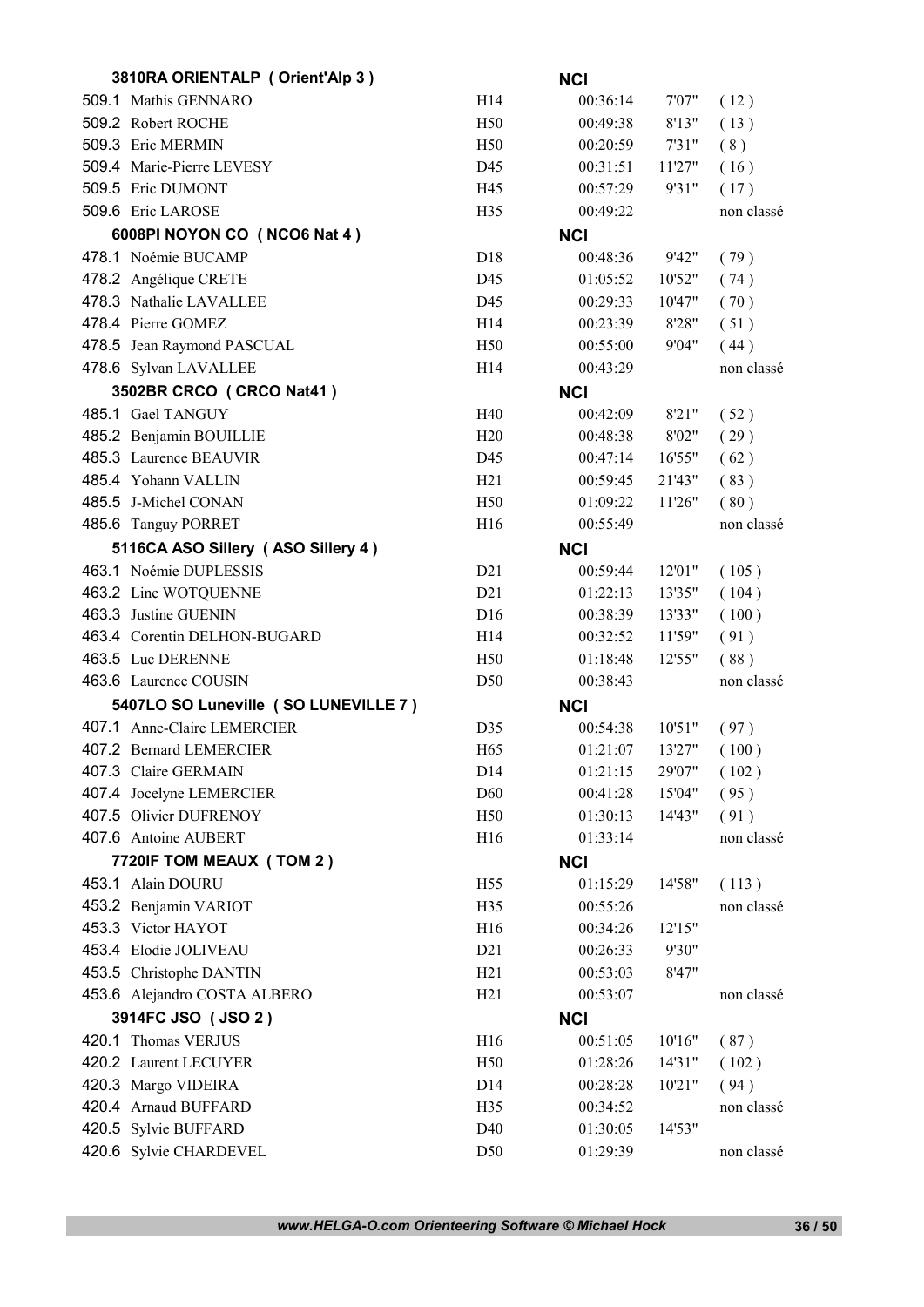| 1403NM O. CAENNAISE (O Caennaise 3)       |                 |          |                   |            |
|-------------------------------------------|-----------------|----------|-------------------|------------|
| 487.1 Léonie NICOLLE                      | D16             | 00:58:34 | 11'45"            | (102)      |
| 487.2 Frank NICOLLE                       | H40             | 01:19:06 | 12'58"            |            |
| 487.3 Jules GOMEL                         | H <sub>14</sub> | 00:40:29 | 14'24"            |            |
| 487.4 Michelle CALANDOT                   | D <sub>60</sub> | 00:46:12 | 16'33"            |            |
| 487.5 ** VACANT                           | $\blacksquare$  |          |                   | non parti  |
| 487.6 J-Pierre CALANDOT                   | H <sub>60</sub> | 12:49:13 | 153'50"           |            |
| 9502IF ACBeauchamp (Beauchamp2)           |                 |          |                   |            |
| 431.1 Patrick SAINT-UPERY                 | H <sub>60</sub> | 00:48:14 | 9'38"             | (77)       |
| 431.2 Guillaume GOIN                      | H21             | 00:59:54 | 9'53"             | (69)       |
| 431.3 Claire GROC                         | D <sub>55</sub> | 00:38:16 | 13'42"            | (74)       |
| 431.4 Etienne PHILIPPOT                   | H45             | 00:25:45 | 9'15"             | (65)       |
| 431.5 Daniel COFFE                        | H <sub>50</sub> | 01:20:29 | 13'11"            | (67)       |
| 431.6 Franck MATTLER                      | H16             |          |                   | non parti  |
| ASUB (ASUB 3)                             |                 |          |                   |            |
| 518.1 Corinne SERVAIS                     | D45             | 01:21:42 | 16'20"            | (114)      |
| 518.2 Carine LAMBEAU                      | D <sub>50</sub> | 01:45:36 |                   | non classé |
| 518.3 Jean Pierre VANDERCRUYS             | H70             | 01:01:29 | 21'52"            |            |
| 518.4 Annick ROUSEREZ                     | D <sub>50</sub> | 00:39:07 | 14'01"            |            |
| 518.5 An DUYCK                            | D <sub>55</sub> | 02:04:58 | 20'41"            |            |
| 518.6 Thibaut COLSON                      | H18             |          |                   | non parti  |
| 7807IF GO78 (GO78 - 4C)                   |                 |          |                   |            |
| 506.1 Augustin CLOUARD                    | H16             | 00:41:39 | 8'16"             | (49)       |
| 506.2 Anthony URVOAS                      | H <sub>35</sub> | 01:28:07 | 14'35"            | (94)       |
| 506.3 Jean-Luc GLASSET                    | H <sub>55</sub> | 00:34:05 | 12'23"            | (92)       |
| 506.4 Isabelle GLASSET                    | D <sub>55</sub> | 00:44:20 | 15'33"            | (89)       |
| 506.5 ** VACANT                           | $\blacksquare$  | 01:27:39 |                   | non classé |
| 506.6 ** VACANT                           |                 |          |                   |            |
|                                           |                 |          |                   | non parti  |
| 2517FC OTB (OTB 5)<br>512.1 Adèle JULIARD | D <sub>16</sub> |          |                   |            |
| 512.2 Korentin LANNEZVAL                  |                 | 15:54:09 |                   | non classé |
|                                           | H <sub>14</sub> | 12:18:57 | 121'56"<br>17'01" |            |
| 512.3 Sarah LANUSSE CAZALE                | D35             | 00:46:50 |                   |            |
| 512.4 Marine ONILLON                      | D16             | 00:32:40 | 11'37"            |            |
| 512.5 ** VACANT                           |                 |          |                   | non parti  |
| 512.6 ** VACANT                           |                 |          |                   | non parti  |
| 1705PC CMO (CMO 2)                        |                 |          |                   |            |
| 479.1 Maxime BERGER                       | H18             | 00:36:43 | 7'19''            | (16)       |
| 479.2 David GATINEAU                      | H45             | 15:17:26 |                   | non classé |
| 479.3 Elodie TASSIN-MARCHER               | D40             | 11:39:30 | 250'43"           |            |
| 479.4 Solènne NIBEAUDEAU                  | D <sub>16</sub> | 00:27:58 | 10'10"            |            |
| 479.5 Frederic PERROGON                   | H <sub>50</sub> |          |                   | non parti  |
| 479.6 Bruno RICHARDAUD                    | H <sub>50</sub> |          |                   | non parti  |
| 9502IF ACBeauchamp (Beauchamp3)           |                 |          |                   |            |
| 428.1 Jonathan METAYE                     | H21             | 00:59:50 | 11'49"            | (106)      |
| 428.2 Denis ROUZOT                        | H45             | 01:06:00 | 10'46"            | (92)       |
| 428.3 Viviane LAFFITE                     | D <sub>40</sub> | 00:34:02 | 12'11''           | (86)       |
| 428.4 Alain GROC                          | H <sub>55</sub> |          |                   | non parti  |
| 428.5 Antoine MIKOLAJCZAK                 | H16             |          |                   | non parti  |
| 428.6 Bertrand PELLIN                     | H45             |          |                   | non parti  |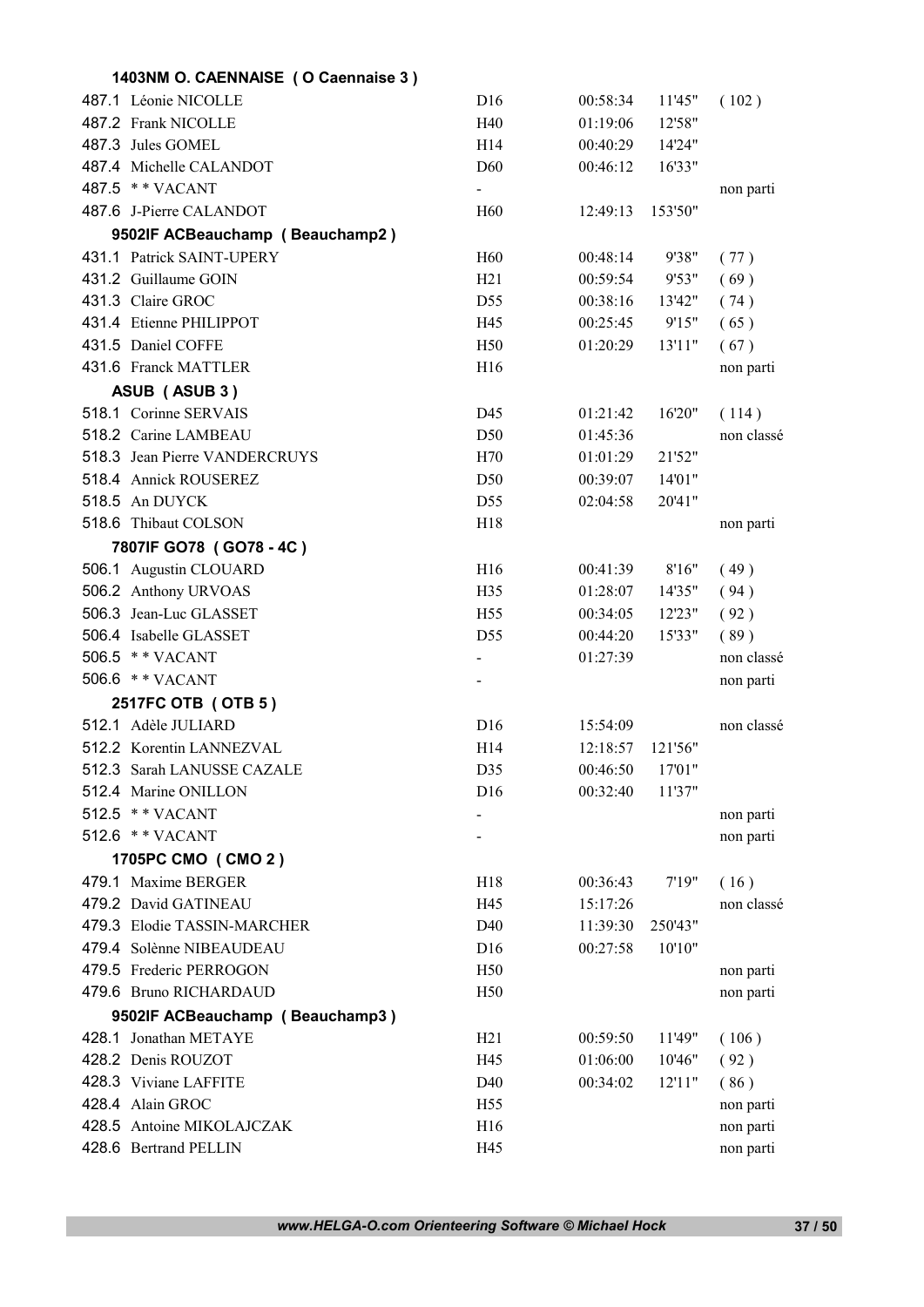## Trophée Thierry Gueorgiou

| 1. | MIL Team BEL (MIL Team BEL 2)                |                 | 1:30:03  |        |      |
|----|----------------------------------------------|-----------------|----------|--------|------|
|    | 715.1 Jo LINTEN                              | H21             | 00:17:18 | 6'12"  | (3)  |
|    | 715.2 Peter KRAMPILTZ                        | H <sub>35</sub> | 00:27:16 | 6'27"  | (1)  |
|    | 715.3 Dries HEUNINCKX                        | H21             | 00:18:51 | 6'45"  | (1)  |
|    | 715.4 Geert SIMKENS                          | H21             | 00:26:38 | 5'24"  |      |
| 2. | MIL Team BEL (MIL Team BEL 1)                |                 | 1:42:56  |        |      |
|    | 714.1 Mira SCHEIR                            | D21             | 00:19:40 | 7'04"  | (6)  |
|    | 714.2 Benjamin ANCIAUX                       | H21             | 00:29:21 | 7'00"  | (4)  |
|    | 714.3 Helena PLUYMERS                        | D21             | 00:21:42 | 7'45"  | (2)  |
|    | 714.4 François VAN DER OUDERAA               | H21             | 00:32:13 | 6'30"  |      |
| 3. | MIL Team CISM (MIL Team CISM 1)              |                 | 1:42:59  |        |      |
|    | 720.1 Perrine GUBLIN                         | D21             | 00:17:03 | 6'02"  | (2)  |
|    | 720.2 Sandro GRASSO                          | H21             | 00:31:13 | 7'31"  | (3)  |
|    | 720.3 Aurélie DESCHEPPER                     | D21             | 00:23:22 | 8'31"  | (3)  |
|    | 720.4 Serge DUSZA                            | H <sub>35</sub> | 00:31:21 | 6'15"  |      |
| 4. | 5907NO T.A.D. (TADjiks)                      |                 | 1:51:42  |        |      |
|    | 635.1 Thomas RADONDY                         | H12             | 00:19:37 | 7'03"  | (5)  |
|    | 635.2 Matéo CLAVEL                           | H18             | 00:28:36 | 6'50"  | (2)  |
|    | 635.3 Apolline VEROVE                        | D <sub>14</sub> | 00:27:48 | 9'51"  | (5)  |
|    | 635.4 Alexis KORAL                           | H <sub>18</sub> | 00:35:41 | 7'12"  |      |
| 5. | MIL Team NED (MIL Team NED 2)                |                 | 1:53:38  |        |      |
|    | 717.1 Linda SCHRAVER                         | D21             | 00:21:19 | 7'43"  | (13) |
|    | 717.2 Clemens ROOS                           | H40             | 00:32:43 | 7'53"  | (6)  |
|    | 717.3 Pim VAN DEN NOUWELANT                  | H35             | 00:21:17 | 7'29"  | (4)  |
|    | 717.4 Pieter VAN GELDERE                     | H21             | 00:38:19 | 7'41'' |      |
| 6. | 5907NO T.A.D. (T.A.D. 6)                     |                 | 1:56:02  |        |      |
|    | 636.1 Pierre-Louis MAZY                      | H14             | 00:23:26 | 8'22"  | (23) |
|    | 636.2 Romain DANJOU                          | H20             | 00:32:32 | 7'53"  | (7)  |
|    | 636.3 Cyril DUBOIS                           | H14             | 00:20:58 | 7'35"  | (6)  |
|    | 636.4 Nicolas NAPIERALA                      | H18             | 00:39:06 | 7'45"  |      |
| 7. | MIL Team FRA (MIL Team FRA 2)                |                 | 1:56:45  |        |      |
|    | 719.1 Romain GAUDON                          | H35             | 00:20:54 | 7'26"  | (10) |
|    | 719.2 Yoann CADART                           | H21             | 00:32:04 | 7'37"  | (5)  |
|    | 719.3 Magalie CONTER                         | D35             | 00:33:02 | 11'52" | (7)  |
|    | 719.4 Marius SIAUD                           | H21             | 00:30:45 | 6'14"  |      |
| 8. | 6205NO O <sup>2</sup> (O <sup>2</sup> TTG_1) |                 | 2:09:31  |        |      |
|    | 605.1 Mathis DELCUSE                         | H12             | 00:20:26 | 7'29"  | (7)  |
|    | 605.2 Maria LABARRE                          | D <sub>16</sub> | 00:38:10 | 9'01"  | (9)  |
|    | 605.3 Clémence FAGOT                         | D14             | 00:37:36 | 13'11" | (13) |
|    | 605.4 Jean-Jacques DESOOMER                  | H20             | 00:33:19 | 6'47"  |      |
| 9. | 7807IF GO78 (GO78 - TTG1)                    |                 | 2:14:01  |        |      |
|    | 700.1 Enzo LEMAIRE                           | H12             | 00:21:50 | 7'47"  | (18) |
|    | 700.2 Guillaume DEBERNARD                    | H <sub>16</sub> | 00:37:41 | 9'07"  | (14) |
|    | 700.3 Cyprien URVOAS                         | H12             | 00:37:29 | 13'11" | (17) |
|    | 700.4 Alexandre ROGER                        | H20             | 00:37:01 | 7'27"  |      |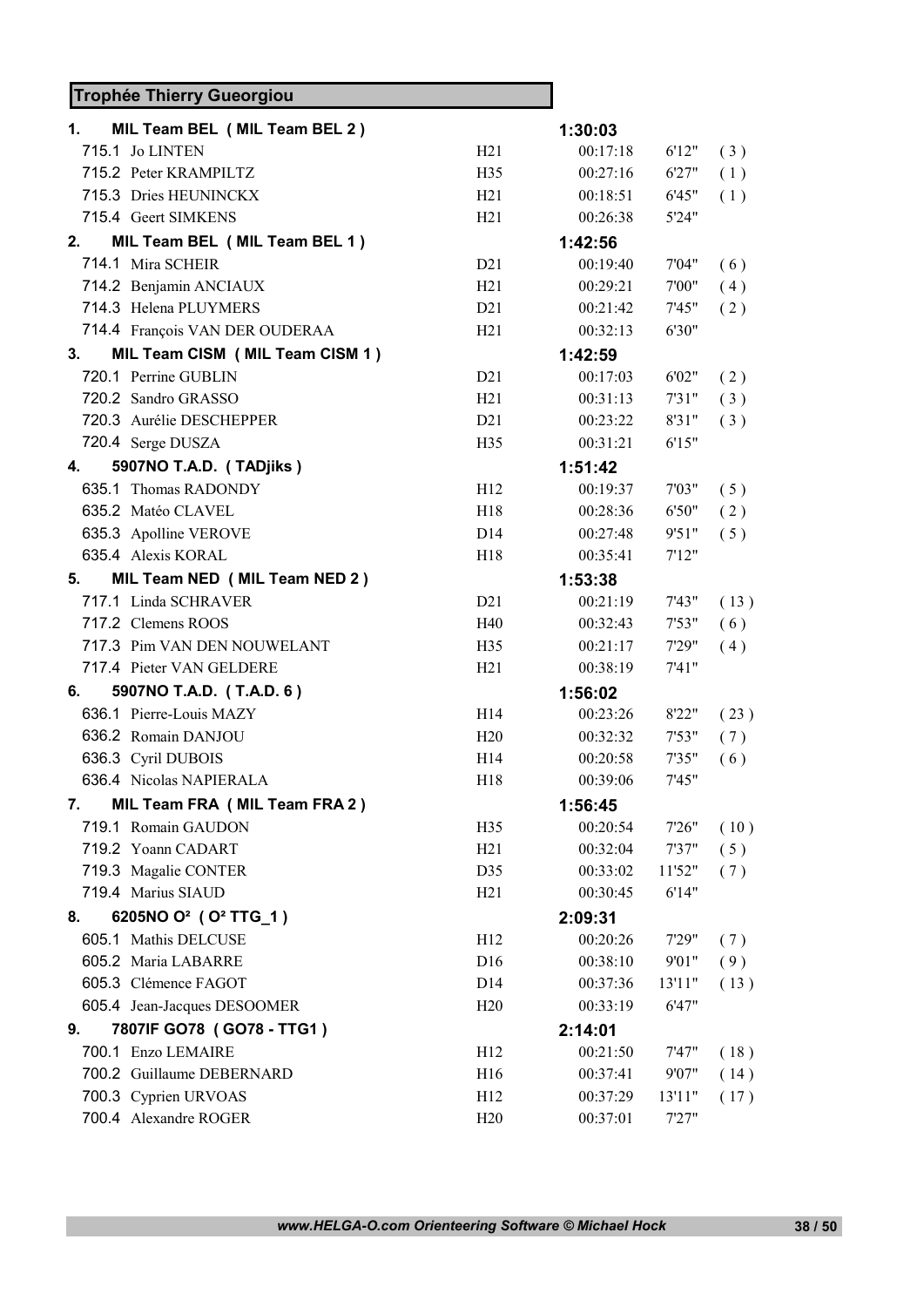| 10. | Balise 10 (Balise 10)                          |                 | 2:16:31  |        |      |
|-----|------------------------------------------------|-----------------|----------|--------|------|
|     | 712.1 Christian STOFFELS                       | H50             | 00:17:42 | 6'13"  | (4)  |
|     | 712.2 Philippe SINAEVE                         | H <sub>55</sub> | 00:38:42 | 9'12"  | (8)  |
|     | 712.3 Sindy SAGGIORATO                         | D40             | 00:34:57 | 12'28" | (12) |
|     | 712.4 Dieter COEN                              | H21             | 00:45:10 | 9'13"  |      |
|     | 11. Open (ACA5_open)                           |                 | 2:23:37  |        |      |
|     | 616.1 Samuel MALERBE-DERAM                     | H12             | 00:21:26 | 7'32"  | (15) |
|     | 616.2 Hippolyte AUTEM                          | H <sub>12</sub> | 00:42:16 | 10'08" | (19) |
|     | 616.3 Annabelle DELENNE                        | D10             | 00:39:32 | 14'07" | (23) |
|     | 616.4 Laurent CHAMPIGNY                        | H <sub>35</sub> | 00:40:23 | 8'11"  |      |
| 12. | 4201RA NOSE (NOSE TTG-1)                       |                 | 2:23:38  |        |      |
|     | 699.1 Mael HERITIER                            | H12             | 00:21:19 | 7'41'' | (14) |
|     | 699.2 Herve BODELET                            | H <sub>60</sub> | 00:38:11 | 9'02"  | (13) |
|     | 699.3 Simon PERRIN                             | H12             | 00:29:24 | 10'39" | (9)  |
|     | 699.4 Jan VORWERK                              | H40             | 00:54:44 | 11'00" |      |
| 13. | 8702LI ORIENTATION 87 ( Orientation 87 - TTG ) |                 | 2:27:51  |        |      |
|     | 602.1 Jean-Luc ZOBELE                          | H <sub>50</sub> | 00:28:32 | 9'56"  | (54) |
|     | 602.2 Cédric CHEVALIER                         | H <sub>35</sub> | 00:39:50 | 9'38"  | (23) |
|     | 602.3 Théophile RABIER                         | H16             | 00:21:09 | 7'39"  | (10) |
|     | 602.4 Jérome DOUADY                            | H <sub>50</sub> | 00:58:20 | 11'45" |      |
| 14. | 6911RA CSMR (CSM Rillieux TTG_2)               |                 | 2:28:06  |        |      |
|     | 612.1 Henri MASCARELL                          | H65             | 00:23:09 | 8'19"  | (21) |
|     | 612.2 Celine PENNET                            | D35             | 00:45:56 | 11'00" | (28) |
|     | 612.3 Sylvie BASSET                            | D <sub>50</sub> | 00:27:39 | 9'54"  | (14) |
|     | 612.4 Thierry BAS                              | H <sub>55</sub> | 00:51:22 | 10'17" |      |
| 15. | 6008PI NOYON CO (NCO3 TG)                      |                 | 2:28:09  |        |      |
|     | 683.1 Camille COMMERE                          | D <sub>14</sub> | 00:30:02 | 10'30" | (61) |
|     | 683.2 Pauline CREUSOT                          | D20             | 00:41:16 | 9'53"  | (30) |
|     | 683.3 Paulo CORDEIRO MENDES                    | H <sub>50</sub> | 00:29:45 | 10'53" | (21) |
|     | 683.4 David MORLIERE                           | H40             | 00:47:06 | 9'29"  |      |
| 16. | 4705AQ N.O.R.D. (N.O.R.D 3)                    |                 | 2:28:34  |        |      |
|     | 653.1 Tania GUERY                              |                 |          |        |      |
|     |                                                | D14             | 00:30:35 | 10'50" | (65) |
|     | 653.2 Caroline ESTRIER                         | D40             | 00:41:51 | 9'55"  | (33) |
|     | 653.3 Anaïs GUERY                              | D <sub>14</sub> | 00:33:30 | 12'08" | (29) |
|     | 653.4 Loane MOREAU                             | H <sub>21</sub> | 00:42:38 | 8'38"  |      |
| 17. | 6008PI NOYON CO (NC01 TG)                      |                 | 2:30:27  |        |      |
|     | 684.1 Mathieu VAYSSAT                          | H10             | 00:27:52 | 10'14" | (42) |
|     | 684.2 Myriam CORDEIRO MENDES                   | D50             | 00:44:44 | 10'49" | (35) |
|     | 684.3 Clémence VERCAUTEREN                     | D <sub>12</sub> | 00:34:34 | 12'07" | (30) |
|     | 684.4 François GOMEZ                           | H40             | 00:43:17 | 8'36"  |      |
| 18. | Open (AOC BOA)                                 |                 | 2:31:18  |        |      |
|     | 622.1 Alain ALIGNAN                            | H <sub>50</sub> | 00:26:54 | 9'42"  | (40) |
|     | 622.2 Nicolas ALIGNAN                          | H18             | 00:41:00 | 9'48"  | (20) |
|     | 622.3 Chantal ALIGNAN                          | D <sub>50</sub> | 00:40:44 | 14'32" | (34) |
|     | 622.4 Alain Junior ALIGNAN                     | H20             | 00:42:40 | 8'34"  |      |
| 19. | 2704NM COBS (C OBServateur)                    |                 | 2:32:04  |        |      |
|     | 670.1 Enzo RUHNAU                              | H <sub>16</sub> | 00:20:59 | 7'39"  | (11) |
|     | 670.2 Candice LEULLIER                         | D21             | 00:57:13 | 13'35" | (49) |
|     | 670.3 Paul WILLEM                              | H16             | 00:26:28 | 9'21"  | (25) |

*www.HELGA-O.com Orienteering Software © Michael Hock* 39 / 50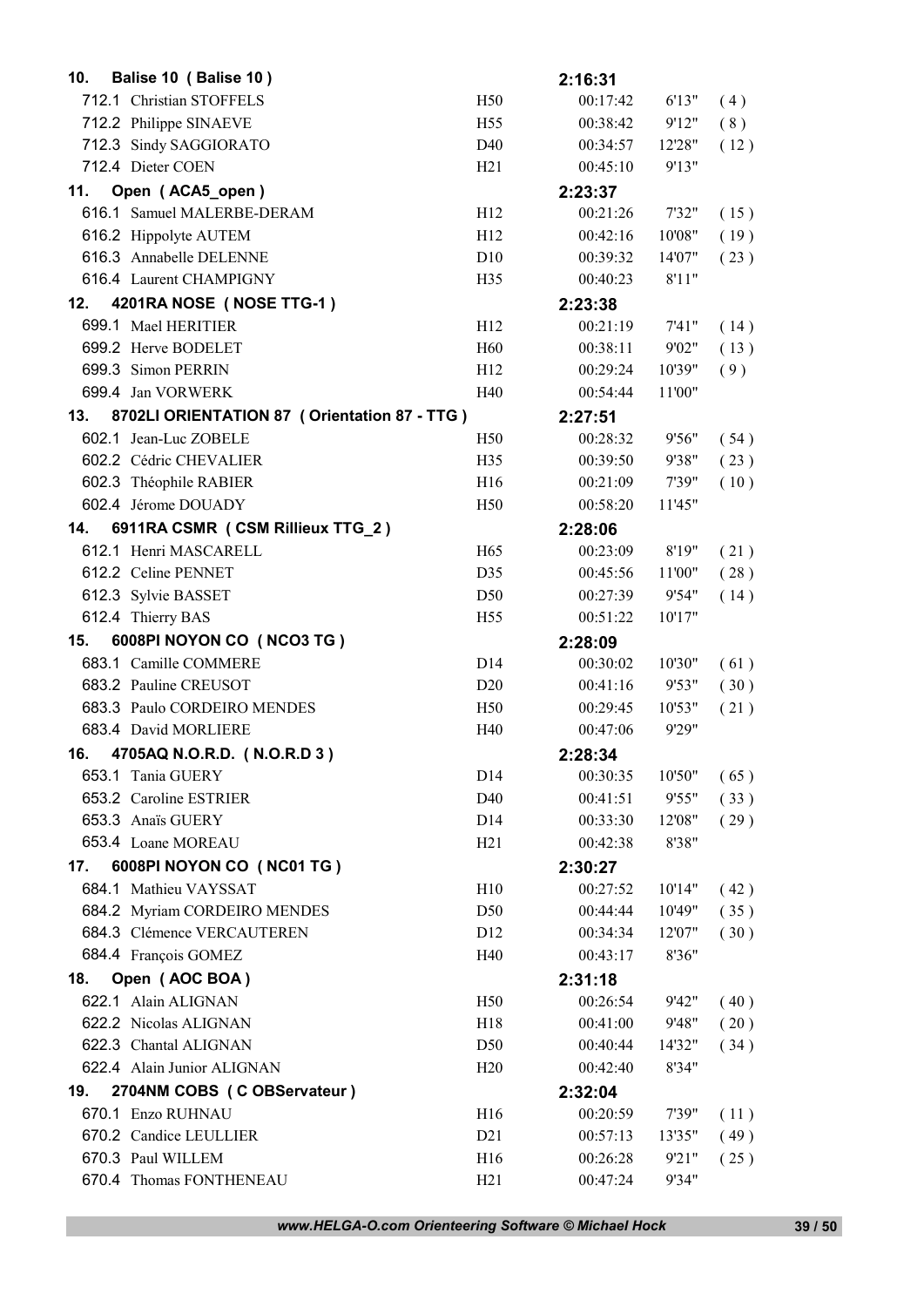| 20. | 3319AQ SMOG (SMOG 2)                           |                 | 2:32:13  |        |      |
|-----|------------------------------------------------|-----------------|----------|--------|------|
|     | 621.1 Marie-Christine GUIGNARD                 | D55             | 00:30:39 | 11'06" | (66) |
|     | 621.2 Michel PARZYCH                           | H <sub>60</sub> | 00:30:28 | 7'17'' | (17) |
|     | 621.3 Sylvine BROUTE                           | D45             | 00:51:42 | 18'12" | (41) |
|     | 621.4 Mickael PARZYCH                          | H <sub>35</sub> | 00:39:24 | 7'57"  |      |
| 21. | 7722IF ASSAP 77 (ASSAP 7722 02)                |                 | 2:32:16  |        |      |
|     | 709.1 Sébastien PONSODA                        | H40             | 00:22:54 | 8'17"  | (20) |
|     | 709.2 Yvan MUGICA                              | H45             | 00:45:00 | 10'49" | (21) |
|     | 709.3 Mickaël SAILLANT                         | H21             | 00:22:39 | 8'10"  | (11) |
|     | 709.4 Patrice DELAVEAU                         | H <sub>50</sub> | 01:01:43 | 12'14" |      |
|     | Open (ASSAP 7722 03)                           |                 | 2:32:16  |        |      |
|     | 694.1 Mathis SELLIER                           | H12             | 00:25:23 | 9'15"  | (33) |
|     | 694.2 Stephan VENET                            | H21             | 00:43:16 | 10'13" | (26) |
|     | 694.3 Aurore BEGU                              | D <sub>40</sub> | 00:40:17 | 14'14" | (35) |
|     | 694.4 Jérome GLANCER                           | H <sub>35</sub> | 00:43:20 | 8'47"  |      |
| 23. | 7703IF CSLG MELUN (CSLGMELUN 7703 3)           |                 | 2:32:23  |        |      |
|     | 677.1 Emie VANNIER                             | D <sub>12</sub> | 00:20:40 | 7'19'' | (8)  |
|     | 677.2 Perrine TOUSSAINT                        | D <sub>14</sub> | 00:38:45 | 9'13"  | (12) |
|     | 677.3 Cyprien WERKOFF                          | H14             | 00:29:01 | 10'30" | (8)  |
|     | 677.4 Gaëlle TELLO                             | D21             | 01:03:57 | 12'55" |      |
| 24. | 6709AL SCBarr (Ski Club BARR TTG1)             |                 | 2:33:12  |        |      |
|     | 648.1 Michel BRELLMANN                         | H21             | 00:22:50 | 8'16"  | (19) |
|     | 648.2 Frédéric TINANT                          | H40             | 00:45:47 | 10'54" | (25) |
|     | 648.3 Bruno MITTERRAND                         | H <sub>50</sub> | 00:30:36 | 10'55" | (18) |
|     | 648.4 Stephan BITZ                             | H45             | 00:53:59 | 10'53" |      |
| 25. |                                                |                 |          |        |      |
|     | Open (ASM 3 open)                              |                 | 2:33:26  |        |      |
|     | 638.1 Isabelle LE ROUX                         | D21             | 00:24:47 | 8'41"  | (31) |
|     | 638.2 Anna BLANCH CARBALLO                     | D35             | 00:57:01 | 13'52" | (54) |
|     | 638.3 Christelle BONNEFON                      | D45             | 00:30:07 | 10'49" | (39) |
|     | 638.4 Sarah MOUSSU                             | D18             | 00:41:31 | 8'20"  |      |
| 26. | 2605RA VSO (VSO3)                              |                 | 2:38:20  |        |      |
|     | 625.1 Corentin DUMEZ                           | H <sub>18</sub> | 00:24:28 | 8'59"  | (27) |
|     | 625.2 Sami LASFAR                              | H14             | 00:44:05 | 10'28" | (24) |
|     | 625.3 Maël LAFOND                              | H16             | 00:31:12 | 11'08" | (20) |
|     | 625.4 Frédéric MINO-VERCELLIO                  | H40             | 00:58:35 | 11'44" |      |
| 27. | 2704NM COBS (COBSolète)                        |                 | 2:38:39  |        |      |
|     | 671.1 Caroline LEFEBVRE                        | D16             | 00:23:23 | 8'14"  | (22) |
|     | 671.2 Nathalie GRAIN                           | D <sub>50</sub> | 00:56:10 | 13'20" | (51) |
|     | 671.3 Lisa DUPONT                              | D16             | 00:25:14 | 9'10"  | (26) |
|     | 671.4 Sonia LEBON                              | D21             | 00:53:52 | 10'55" |      |
| 28. | 0801CA OSCM (OSCM 2)                           |                 | 2:38:40  |        |      |
|     | 652.1 Veronique ROSINI                         | D <sub>55</sub> | 00:28:16 | 10'12" | (48) |
|     | 652.2 J-Bernard ROSE                           | H <sub>60</sub> | 00:41:05 | 9'53"  | (29) |
|     | 652.3 M-Therese ROSE                           | D60             | 00:35:05 | 12'16" | (24) |
|     | 652.4 Bernard DUBOIS                           | H <sub>60</sub> | 00:54:14 | 10'58" |      |
| 29. | 6205NO O <sup>2</sup> (O <sup>2</sup> TTG_2)   |                 | 2:39:21  |        |      |
|     | 659.1 Mayeul CHAPUS                            | H12             | 00:21:44 | 7'39"  | (17) |
|     | 659.2 Marguerite-Marie GOURLAIN                | D <sub>40</sub> | 00:53:37 | 13'02" | (38) |
|     | 659.3 Mathis PRUVOST<br>659.4 Emmanuelle BELLE | H14             | 00:24:10 | 8'45"  | (19) |

*www.HELGA-O.com Orienteering Software © Michael Hock* 40 / 50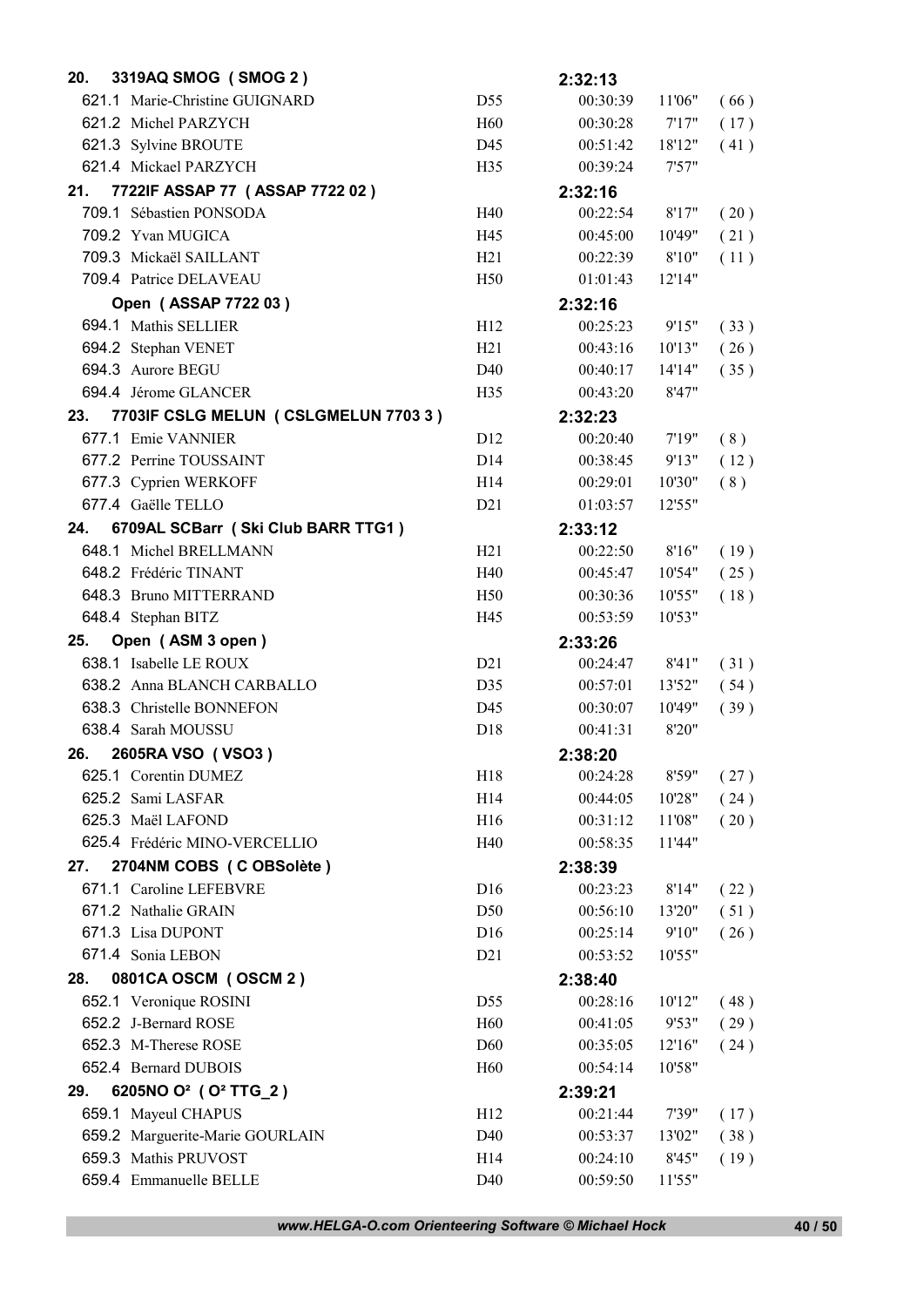| 30. | 6803AL COM (COM 3)                                 |                 | 2:41:11              |                  |              |
|-----|----------------------------------------------------|-----------------|----------------------|------------------|--------------|
|     | 624.1 Aurélie HARNIST                              | D12             | 00:24:47             | 8'47"            | (30)         |
|     | 624.2 Margrit EGGLI                                | D <sub>65</sub> | 00:50:08             | 12'10''          | (37)         |
|     | 624.3 Marion HARNIST                               | D10             | 00:33:30             | 12'13"           | (33)         |
|     | 624.4 Juliette HARNIST                             | D35             | 00:52:46             | 10'28"           |              |
| 31. | 7716IF BALISE 77 (balise 77 2)                     |                 | 2:41:51              |                  |              |
|     | 655.1 Anaïs GUELENNOC                              | D21             | 00:26:56             | 9'25"            | (41)         |
|     | 655.2 Philippe ADOLPHE                             | H <sub>55</sub> | 00:45:11             | 10'53"           | (32)         |
|     | 655.3 Milena MEY                                   | D21             | 00:37:46             | 13'53"           | (36)         |
|     | 655.4 Bertrand PARIS                               | H45             | 00:51:58             | 10'24"           |              |
| 32. | 4010AQ BONO (BONO 2)                               |                 | 2:43:13              |                  |              |
|     | 642.1 Claire CORNAILLE                             | D <sub>12</sub> | 00:32:26             | 11'55"           | (73)         |
|     | 642.2 J-Claude PEREIRA                             | H <sub>65</sub> | 00:44:21             | 10'27"           | (41)         |
|     | 642.3 Pascale BOCQUET                              | D <sub>50</sub> | 00:35:00             | 12'14"           | (38)         |
|     | 642.4 Laurent LONGELIN                             | H <sub>35</sub> | 00:51:26             | 10'28"           |              |
| 33. | 8607PC Poitiers CO ( Poitiers CO TG2 )             |                 | 2:49:11              |                  |              |
|     | 610.1 Charly ARNAULT                               | H10             | 00:41:36             | 14'41"           | (94)         |
|     | 610.2 Ludovic ARCHAMBEAULT                         | H21             | 00:34:13             | 8'06"            | (40)         |
|     | 610.3 Mathéo MARCK                                 | H12             | 00:31:26             | 11'28"           | (31)         |
|     | 610.4 Thibault POULAIN                             | H21             | 01:01:56             | 12'32"           |              |
| 34. | 7305RA ECHO 73 (Echo 4)                            |                 | 2:52:31              |                  |              |
|     | 711.1 Marion ANDRIEUX                              | D <sub>12</sub> | 00:39:41             | 14'28"           | (88)         |
|     | 711.2 Marketa CHAILLARD                            | D45             | 00:50:57             | 12'11"           | (71)         |
|     | 711.3 Diane BODY                                   | D <sub>12</sub> | 00:31:29             | 11'19"           | (49)         |
|     | 711.4 Emmanuel GREBEL                              | H40             | 00:50:24             | 10'02"           |              |
|     |                                                    |                 |                      |                  |              |
| 35. | 0207PI VO (Vervins-O)                              |                 | 2:52:47              |                  |              |
|     | 686.1 Matisse MALARD                               | H12             | 00:21:35             | 7'49"            |              |
|     | 686.2 Nicole RICHARD                               | D <sub>65</sub> | 00:50:53             | 12'21"           | (16)<br>(34) |
|     | 686.3 Timothé LEGROS                               | H12             | 00:24:18             | 8'28"            | (15)         |
|     | 686.4 Regis LECOYER                                | H <sub>60</sub> | 01:16:01             | 15'17"           |              |
| 36. |                                                    |                 |                      |                  |              |
|     | 9105IF COLE ( COL ETRECHY 5)<br>663.1 Judith ELVER | D45             | 2:53:40<br>00:30:52  | 11'06"           |              |
|     | 663.2 Hugues PEUREY                                | H <sub>50</sub> | 00:47:15             | 11'18"           | (68)         |
|     | 663.3 Tristan PEUREY                               | H14             | 00:37:08             | 13'30"           | (48)<br>(44) |
|     | 663.4 Gilles GARIN                                 | H <sub>50</sub> | 00:58:25             | 11'38"           |              |
| 37. | 8903BO YCONE-Sens (YCONE SENS 4)                   |                 |                      |                  |              |
|     | 695.1 Gauthier RABILLER                            | H12             | 2:54:38<br>00:24:02  | 8'27"            |              |
|     | 695.2 Emeline MOINE                                | D14             | 01:13:17             | 17'31"           | (25)<br>(76) |
|     | 695.3 Florian TRAHOT                               | H12             | 00:32:38             | 11'52"           | (57)         |
|     | 695.4 Emmanuel AGOSTINI                            | H45             | 00:44:41             | 9'01"            |              |
| 38. | 6906RA ALCO (ALCO3)                                |                 |                      |                  |              |
|     |                                                    |                 | 2:55:03              |                  |              |
|     | 690.1 Yoann BONORA<br>690.2 Laurence TIRAVY        | H12<br>D40      | 00:32:43<br>00:59:44 | 11'56"           | (77)         |
|     | 690.3 Zoé MEYER                                    | D10             | 00:35:42             | 14'09"<br>12'34" | (75)         |
|     | 690.4 Lise BONORA                                  | D <sub>16</sub> | 00:46:54             | 9'30"            | (56)         |
| 39. |                                                    |                 |                      |                  |              |
|     | 5907NO T.A.D. (T.A.D. 5)<br>617.1 Jules TESSIER    | H14             | 2:55:15<br>00:25:52  | 9'24"            |              |
|     | 617.2 Adrien BERQUEZ                               | H18             | 00:51:01             | 12'12"           | (36)         |
|     | 617.3 Apolline KACZMAREK                           | D <sub>18</sub> | 00:45:18             | 16'00"           | (42)<br>(50) |

*www.HELGA-O.com Orienteering Software © Michael Hock* 41 / 50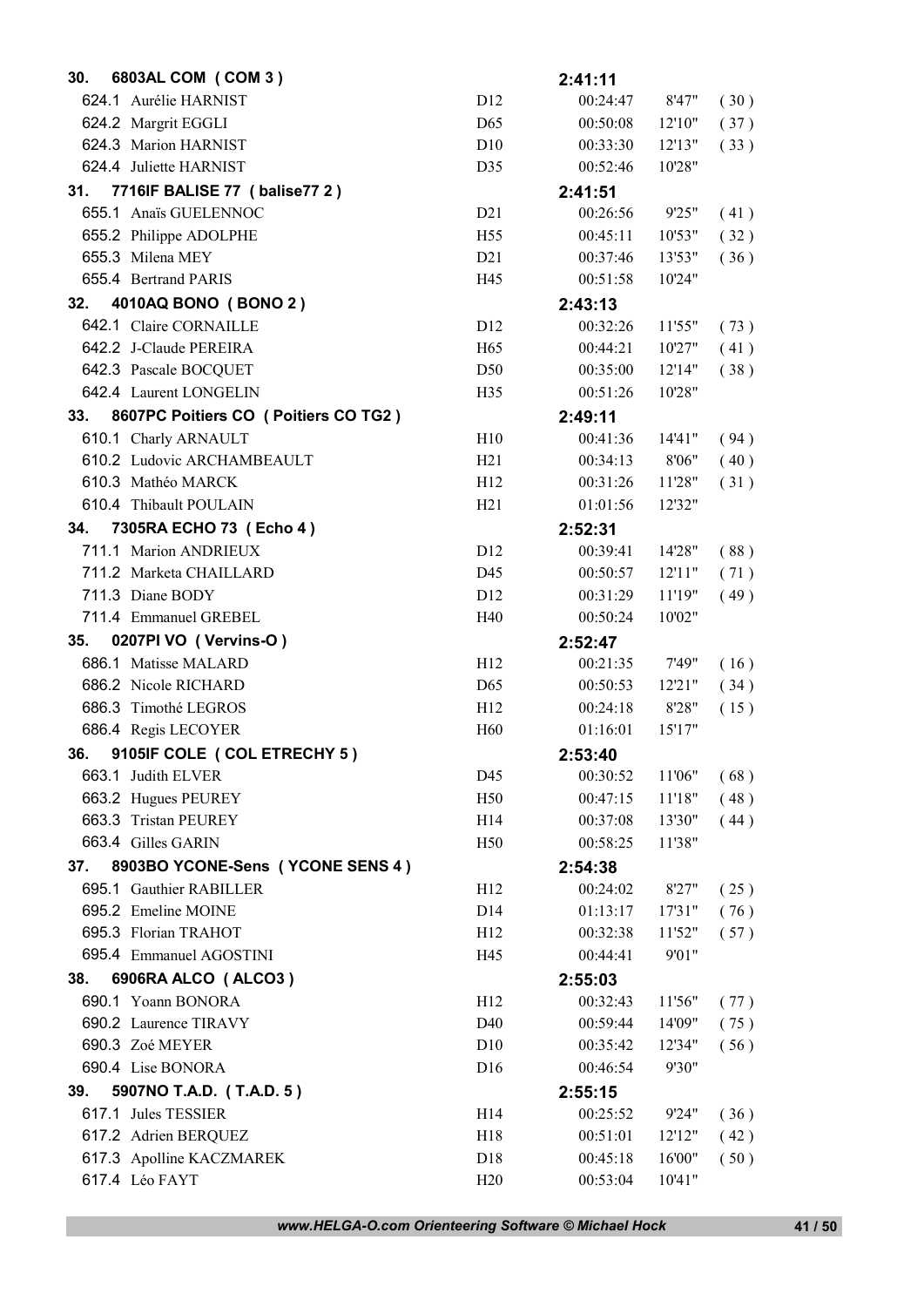| 40. | 7407RA SOS GO (SOS GO 3)            |                 | 2:56:12  |         |      |
|-----|-------------------------------------|-----------------|----------|---------|------|
|     | 619.1 Valentine DESCOURVIERES       | D14             | 00:24:44 | 8'51"   | (28) |
|     | 619.2 Julie COLLIS                  | D <sub>16</sub> | 00:46:35 | 10'57"  | (31) |
|     | 619.3 Lucine GINTZBURGER            | D <sub>12</sub> | 00:31:46 | 11'23"  | (22) |
|     | 619.4 Véronique GINTZBURGER         | D45             | 01:13:07 | 14'55"  |      |
| 41. | 6804AL COColmar (COC - TG/1)        |                 | 2:57:52  |         |      |
|     | 681.1 Jacques MOUGEOT               | H <sub>12</sub> | 00:23:59 | 8'32"   | (24) |
|     | 681.2 Chloé LASSERRE                | D21             | 00:52:59 | 12'33"  | (43) |
|     | 681.3 Thomas SCHILDKNECHT           | H21             | 00:36:55 | 13'16"  | (43) |
|     | 681.4 J-Philippe THIEBAULT          | H <sub>65</sub> | 01:03:59 | 13'01"  |      |
| 42. | 1403NM O. CAENNAISE (O Caennaise 5) |                 | 2:58:30  |         |      |
|     | 693.1 Martin NICOLLE                | H <sub>14</sub> | 00:26:23 | 9'27"   | (38) |
|     | 693.2 Thomas PIGEON                 | H <sub>14</sub> | 00:32:14 | 7'48"   | (10) |
|     | 693.3 Jules NICOLLE                 | H <sub>12</sub> | 01:01:40 | 22'01"  | (48) |
|     | 693.4 Marion COUTANCE               | D <sub>20</sub> | 00:58:13 | 11'38"  |      |
| 43. | 9404IF AS IGN (AS IGN TTG_1)        |                 | 2:58:36  |         |      |
|     | 675.1 Laetitia GESRET               | D35             | 00:30:07 | 10'45"  | (62) |
|     | 675.2 Jean-Luc DION                 | H45             | 00:59:17 | 14'10'' | (67) |
|     | 675.3 François ESNAULT              | H10             | 00:38:33 | 14'07"  | (55) |
|     | 675.4 Gilbert MARTIN                | H <sub>60</sub> | 00:50:39 | 10'05"  |      |
| 44. | Open (ASO Sillery 5)                |                 | 2:58:55  |         |      |
|     | 672.1 Sophie GALLAIS                | D21             | 00:31:21 | 11'14"  | (69) |
|     | 672.2 Annabelle GILLET              | D45             | 00:54:18 | 13'05"  | (60) |
|     | 672.3 Amélie GENART                 | D <sub>14</sub> | 00:38:17 | 13'46"  | (51) |
|     | 672.4 Jean Philippe VACHER          | H40             | 00:54:59 | 10'58"  |      |
| 45. | 2704NM COBS (COBStiné)              |                 | 3:00:22  |         |      |
|     | 669.1 Jade SANCHEZ                  | D14             | 00:31:46 | 11'23"  | (70) |
|     | 669.2 Lucie LEBRUMENT               | D <sub>20</sub> | 00:57:39 | 13'53"  | (68) |
|     | 669.3 Eliot BRIERE                  | H12             | 00:28:17 | 10'06"  | (47) |
|     | 669.4 Xavier BRIERE                 | H <sub>35</sub> | 01:02:40 | 12'35"  |      |
| 46. | 5703LO T.A. FAMECK (TA Fameck 6)    |                 | 3:02:17  |         |      |
|     | 629.1 Thomas SCHOULLER              | H10             | 00:28:28 | 10'25"  | (53) |
|     | 629.2 Jean LAFARGUE                 | H <sub>60</sub> | 00:58:20 | 13'51"  | (65) |
|     | 629.3 Romain DISCHER                | H12             | 00:29:37 | 10'23"  | (46) |
|     | 629.4 Coralie SCHOULLER             | D35             | 01:05:52 | 13'20"  |      |
| 47. | 6911RA CSMR (CSM Rillieux TTG_1)    |                 | 3:03:28  |         |      |
|     | 611.1 J-Francois DECHAVANNE         | H <sub>60</sub> | 00:20:50 | 7'26"   | (9)  |
|     | 611.2 Bruno BERNADE                 | H21             | 00:52:18 | 12'37"  | (36) |
|     | 611.3 Sandrine ASTOUL               | D35             | 00:42:57 | 15'23"  | (45) |
|     | 611.4 Philippe CHAVEE               | H45             | 01:07:23 | 13'30"  |      |
| 48. | 5702LO CSAG METZ (CSAG METZ 3)      |                 | 3:05:00  |         |      |
|     | 664.1 Evelyne THIEBAUT              | D <sub>55</sub> | 00:33:46 | 12'03"  | (83) |
|     | 664.2 Noelle PINEAU                 | D40             | 01:08:28 | 16'18"  | (79) |
|     |                                     |                 |          |         |      |
|     | 664.3 Léa PINEAU                    | D <sub>12</sub> | 00:39:37 | 13'59"  | (67) |
|     | 664.4 Hervé BEGUINOT                | H45             | 00:43:09 | 8'48"   |      |
| 49. | 7407RA SOS GO (SOS GO 4)            |                 | 3:06:59  |         |      |
|     | 620.1 Chloé QUILLOT                 | D18             | 00:28:10 | 9'55"   | (45) |
|     | 620.2 Romain WEBER                  | H <sub>16</sub> | 00:39:53 | 9'40"   | (22) |
|     | 620.3 Quentin WEBER                 | H12             | 00:39:41 | 14'28"  | (32) |

*www.HELGA-O.com Orienteering Software © Michael Hock* 42 / 50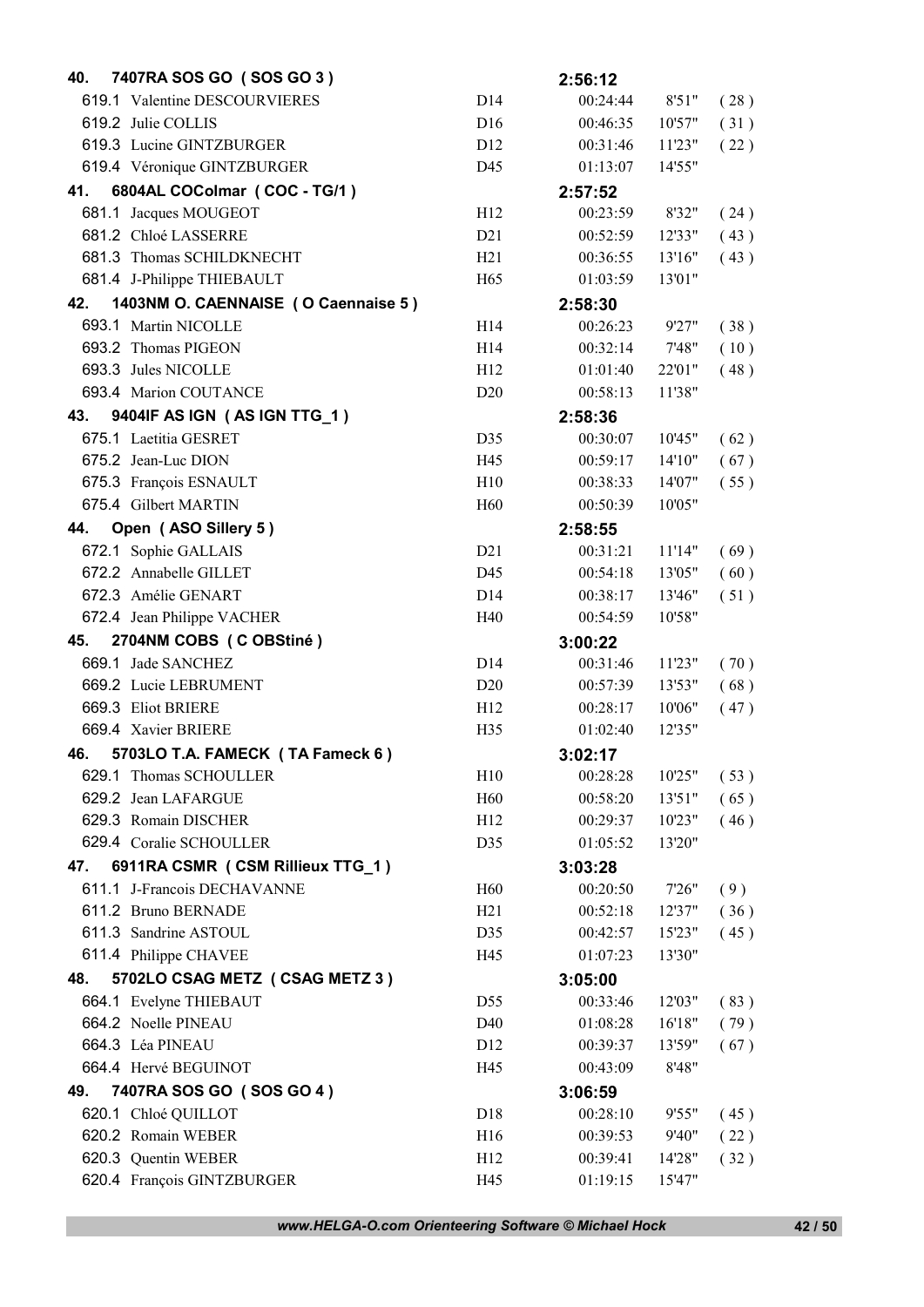| 50. | 7807IF GO78 (GO78 - TTG2)             |                          | 3:09:27             |                  |              |
|-----|---------------------------------------|--------------------------|---------------------|------------------|--------------|
|     | 705.1 Riwal FAUQUANT                  | H12                      | 00:41:04            | 14'56"           | (91)         |
|     | 705.2 Gwénaëlle DHERVE                | D40                      | 00:48:50            | 11'44"           | (70)         |
|     | 705.3 Maïwenn FAUQUANT                | D10                      | 00:51:03            | 17'58"           | (65)         |
|     | 705.4 Jean-Marie FAUQUANT             | H40                      | 00:48:30            | 9'45"            |              |
| 51. | 7720IF TOM MEAUX (TOM 4)              |                          | 3:09:45             |                  |              |
|     | 676.1 Celine EUDIER                   | D <sub>50</sub>          | 00:45:12            | 16'19"           | (98)         |
|     | 676.2 Sophie PISZCZOROWICZ            | D40                      | 00:40:17            | 9'38"            | (59)         |
|     | 676.3 Françoise CHAMPION              | D45                      | 00:48:57            | 17'06"           | (62)         |
|     | 676.4 Simon LE DEVEHAT                | H21                      | 00:55:19            | 11'15"           |              |
| 52. | 1705PC CMO (CMO 4)                    |                          | 3:10:00             |                  |              |
|     | 667.1 Titouan PAULY                   | H10                      | 00:24:04            | 8'32"            | (26)         |
|     | 667.2 Axel GATINEAU                   | H14                      | 00:36:50            | 8'43"            | (16)         |
|     | 667.3 Dominique PERROGON              | D <sub>50</sub>          | 00:43:58            | 15'55"           | (27)         |
|     | 667.4 Stéphane COULAUD                | H45                      | 01:25:08            | 17'16"           |              |
| 53. | 6208NO B.A (BA6)                      |                          | 3:12:09             |                  |              |
|     | 650.1 Fabien BELLENGIER               | H12                      | 00:32:28            | 11'40"           | (74)         |
|     | 650.2 Rémi BELLENGIER                 | H14                      | 00:56:05            | 13'32"           | (66)         |
|     | 650.3 Theo DUGAUGEZ                   | H12                      | 00:44:25            | 15'35"           | (60)         |
|     | 650.4 Karine VIEQUE                   | D <sub>40</sub>          | 00:59:11            | 11'57"           |              |
| 54. | 2109BO A.S.Quetigny (AS Quetigny TG2) |                          | 3:14:41             |                  |              |
|     | 626.1 Maribelle HENKY                 | D <sub>12</sub>          | 00:32:59            | 11'29"           | (80)         |
|     | 626.2 Mélanie REMOND                  | D21                      | 00:53:03            | 12'46"           | (63)         |
|     | 626.3 Esteban MARTIN                  | H12                      | 00:40:19            | 14'36"           | (53)         |
|     | 626.4 Nathalie ROUBOT                 | D <sub>40</sub>          | 01:08:20            | 13'49"           |              |
|     |                                       |                          |                     |                  |              |
| 55. | 5604BR COL (CO Lorient 1)             |                          | 3:15:25             |                  |              |
|     | 603.1 Léane ANGLADE                   | D <sub>14</sub>          | 00:33:19            | 12'17"           |              |
|     | 603.2 Alain OMNES                     | H <sub>50</sub>          | 00:44:34            | 10'33"           | (82)<br>(47) |
|     | 603.3 Maurane OMNES                   | D <sub>12</sub>          | 00:34:08            | 12'06"           | (40)         |
|     | 603.4 Christian LECHANU               | H <sub>50</sub>          | 01:23:24            | 16'44"           |              |
| 56. | 4203RA OE42 (OE 42 TG1)               |                          | 3:18:00             |                  |              |
|     | 643.1 Arnaud COUCHOUD                 | H <sub>18</sub>          | 00:30:29            | 10'41"           | (63)         |
|     | 643.2 Philippe MARLIAC                | H45                      | 01:00:40            | 14'30"           | (73)         |
|     | 643.3 Liv CHARBONNIER                 | D10                      | 00:48:55            | 17'55"           | (63)         |
|     | 643.4 Philippe COUCHOUD               | H45                      | 00:57:56            | 11'39"           |              |
| 57. | 8809LO HVO (HVO 7)                    |                          | 3:18:08             |                  |              |
|     | 689.1 Tom BOISSONNET                  | H12                      | 00:29:40            | 10'40"           | (56)         |
|     | 689.2 Stéphanie SAURON                | D <sub>12</sub>          | 00:52:09            | 12'37"           | (55)         |
|     | 689.3 Genevieve DODIN                 | D <sub>65</sub>          | 01:06:07            | 23'36"           | (71)         |
|     | 689.4 Benoit Louis ROUSSON            | H21                      | 00:50:12            | 10'00"           |              |
| 58. | 3914FC JSO (JSO 3)                    |                          | 3:19:08             |                  |              |
|     | 645.1 Léa BUFFARD                     | D12                      | 00:28:18            |                  |              |
|     | 645.2 ** VACANT                       | $\blacksquare$           | 00:54:38            | 10'02"<br>13'17" | (50)         |
|     | 645.3 Léo BENAS                       | H12                      | 00:44:52            | 16'08"           | (56)<br>(54) |
|     | 645.4 ** VACANT                       | $\overline{\phantom{0}}$ | 01:11:20            | 14'12"           |              |
| 59. | 4203RA OE42 (OE 42 TG2)               |                          |                     |                  |              |
|     | 607.1 Patricia COUCHOUD               | D <sub>50</sub>          | 3:20:19<br>00:30:34 | 11'02"           | (64)         |
|     | 607.2 Carole BARRIER                  | D <sub>50</sub>          | 00:44:51            | 10'45"           | (39)         |
|     | 607.3 Clément COUCHOUD                | H12                      | 00:57:41            | 20'31"           | (61)         |

*www.HELGA-O.com Orienteering Software © Michael Hock* 43 / 50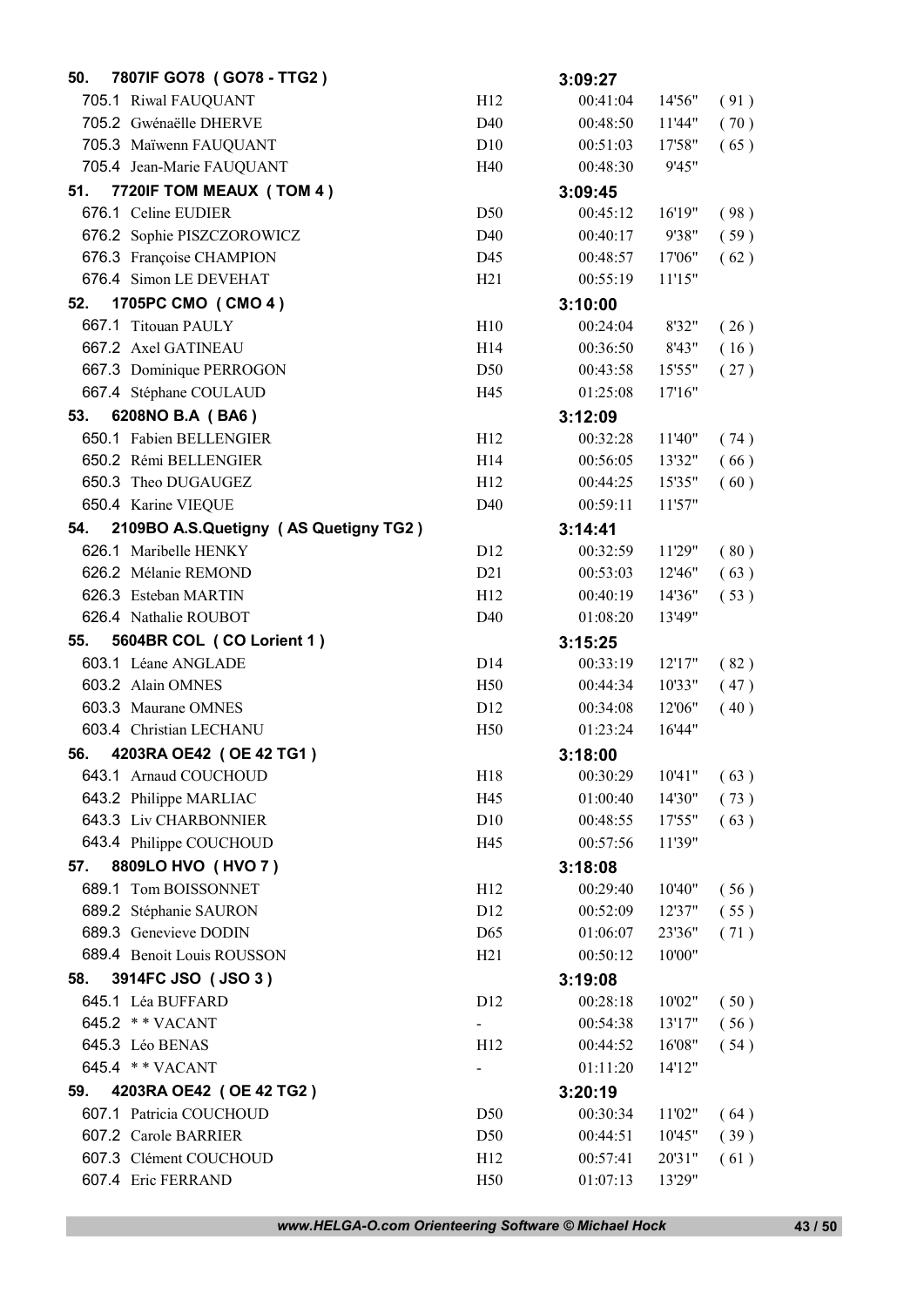| 60. | 2109BO A.S.Quetigny (AS Quetigny TG1)        |                 | 3:20:35             |         |       |
|-----|----------------------------------------------|-----------------|---------------------|---------|-------|
|     | 627.1 Lilou PARIGOT                          | D10             | 00:42:48            | 15'47"  | (95)  |
|     | 627.2 Françoise PAPILLON                     | D55             | 01:13:03            | 17'26'' | (91)  |
|     | 627.3 Antoine PARIGOT                        | H <sub>12</sub> | 00:27:29            | 9'44"   | (68)  |
|     | 627.4 Claire PRIOU                           | D35             | 00:57:15            | 11'25"  |       |
| 61. | 5703LO T.A. FAMECK (TA Fameck 4)             |                 | 3:21:33             |         |       |
|     | 630.1 Mahé DAVERIO                           | D <sub>12</sub> | 00:39:58            | 13'58"  | (89)  |
|     | 630.2 Colette MONTANARI                      | D <sub>65</sub> | 01:01:58            | 14'43"  | (78)  |
|     | 630.3 M-Jose BERGER                          | D <sub>60</sub> | 00:42:09            | 15'29"  | (69)  |
|     | 630.4 Robert LOCUSSE                         | H <sub>60</sub> | 00:57:28            | 11'37"  |       |
| 62. | 7807IF GO78 (GO78 - TTG3)                    |                 | 3:31:29             |         |       |
|     | 707.1 Titouan THONIER                        | H12             | 00:24:46            | 8'50"   | (29)  |
|     | 707.2 Ulrike CHARDOT                         | D <sub>50</sub> | 01:06:28            | 16'10"  | (74)  |
|     | 707.3 Fabienne BEAUVISAGE                    | D50             | 00:49:39            | 17'47"  | (64)  |
|     | 707.4 Nathalie RAUTURIER                     | D45             | 01:10:36            | 14'03"  |       |
| 63. | 7004FC V.H.S.O. (VHSO 4)                     |                 | 3:32:02             |         |       |
|     | 646.1 Marie-France PINOT                     | D <sub>55</sub> | 00:38:05            | 14'03"  | (86)  |
|     | 646.2 Francis PINOT                          | H <sub>55</sub> | 01:17:21            | 18'11"  | (90)  |
|     | 646.3 Sylvie GUILLOT                         | D45             | 00:36:38            | 12'48"  | (76)  |
|     | 646.4 Jean-Philippe DEBRUYNE                 | H <sub>35</sub> | 00:59:58            | 12'12"  |       |
| 64. | 5906NO VALMO (VALMO7)                        |                 | 3:33:15             |         |       |
|     | 640.1 Louis DERYCKERE                        | H12             | 00:28:23            | 9'55"   | (51)  |
|     | 640.2 Anne BRENIAUX                          | D35             | 01:01:26            | 14'54"  | (69)  |
|     | 640.3 Lewis KOUASSI                          | H <sub>18</sub> | 00:59:56            | 21'38"  | (72)  |
|     | 640.4 Charles VITTU                          | H21             | 01:03:30            | 12'46"  |       |
| 65. | 6709AL SCBarr (Ski Club BARR TTG2)           |                 | 3:38:41             |         |       |
|     | 647.1 Flavio TINANT                          | H12             | 00:57:07            | 19'54"  | (105) |
|     | 647.2 Cécilia LAVIEILLE                      | D21             | 00:47:59            | 11'32"  | (82)  |
|     | 647.3 Christiane VOGT                        | D <sub>65</sub> | 00:42:10            | 15'30"  | (70)  |
|     | 647.4 Claude VOGT                            | H <sub>65</sub> | 01:11:25            | 14'22"  |       |
| 66. | 6803AL COM ( COM 4 )                         |                 | 3:42:03             |         |       |
|     | 623.1 Mariano ITHURALDE                      | H45             | 00:41:12            | 14'39"  | (92)  |
|     | 623.2 Mauricette JOLY                        | D55             | 01:01:09            | 14'25"  | (80)  |
|     | 623.3 M-Dominique FISCHER                    | D50             | 01:00:37            | 21'48"  | (82)  |
|     | 623.4 Gaetan BOUET                           | H20             | 00:59:05            | 12'03"  |       |
| 67. | 7720IF TOM MEAUX (TOM 3)                     |                 | 3:43:22             |         |       |
|     | 668.1 Hugo PISZCZOROWICZ                     | H10             | 00:32:33            | 11'35"  | (76)  |
|     | 668.2 Clémence ROUGEAUX                      | D21             | 01:24:33            | 20'22"  | (92)  |
|     | 668.3 Damien FOUCHERES                       | H <sub>16</sub> | 00:45:42            | 16'29"  | (81)  |
|     | 668.4 Franck COLLOT                          | H <sub>35</sub> | 01:00:34            | 12'08"  |       |
| 68. | 5703LO T.A. FAMECK (TA Fameck 5)             |                 | 3:43:58             |         |       |
|     | 615.1 Chloe MAIRE                            | D <sub>12</sub> | 00:28:04            | 10'14"  | (44)  |
|     | 615.2 Manon MAIRE                            | D14             | 00:52:15            | 12'24"  | (52)  |
|     | 615.3 Celine BONNET                          | D40             | 01:10:10            | 25'14"  | (73)  |
|     | 615.4 Sophie LOGE                            | D45             | 01:13:29            | 14'43"  |       |
| 69. | 6205NO O <sup>2</sup> (O <sup>2</sup> TTG_3) |                 |                     |         |       |
|     | 660.1 Amaury BELLE                           | H <sub>12</sub> | 3:46:13<br>00:47:03 | 17'10"  | (100) |
|     | 660.2 Jean-Paul GERBEAUX                     | H <sub>65</sub> | 00:58:59            | 14'02"  | (83)  |
|     | 660.3 Patricia DELCUSE                       | D35             | 00:55:08            | 19'33"  | (80)  |
|     | 660.4 Hélène COMPIGNIE                       | D35             | 01:05:03            | 13'06"  |       |
|     |                                              |                 |                     |         |       |

*www.HELGA-O.com Orienteering Software © Michael Hock* 44 / 50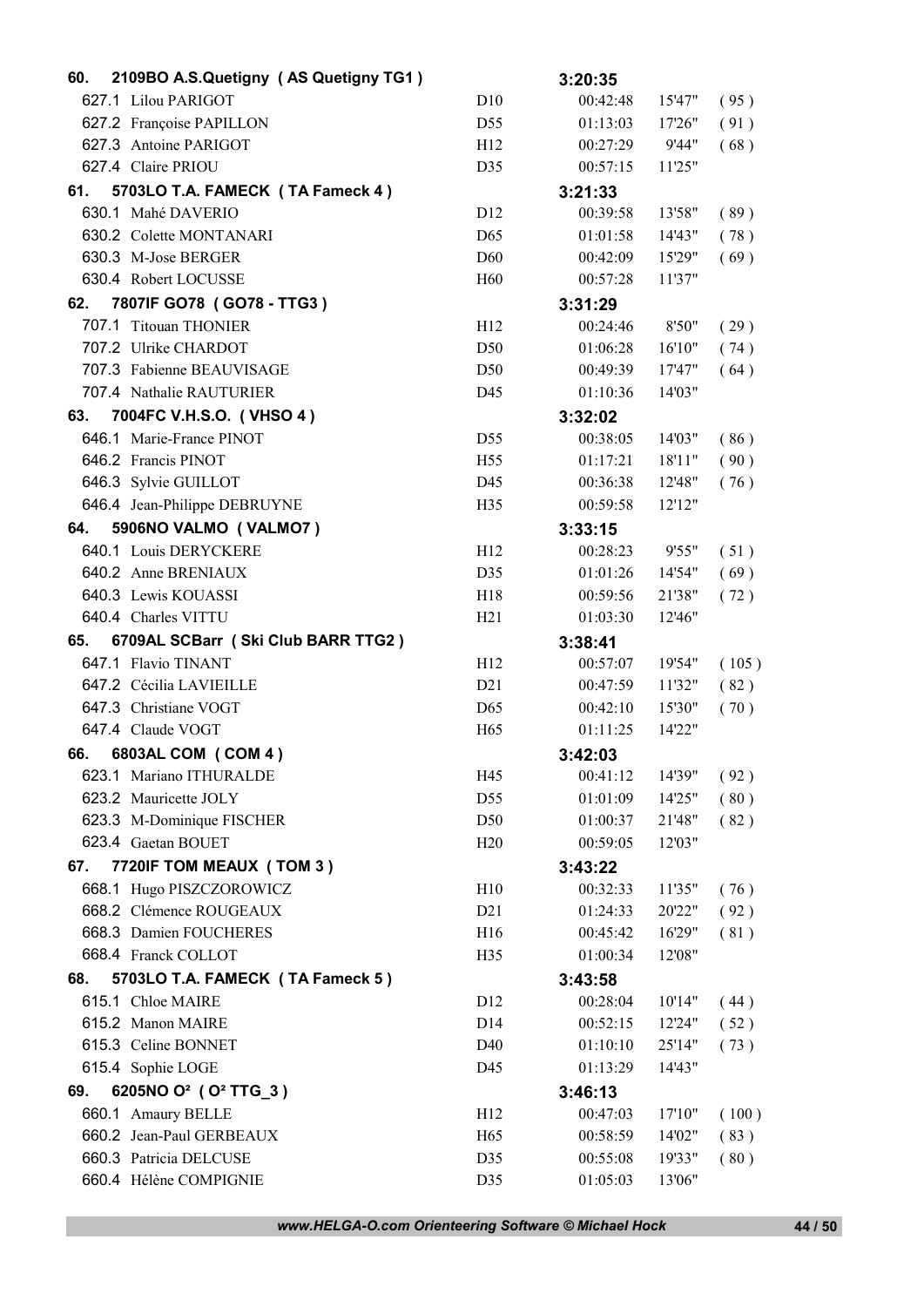| 3502BR CRCO (CRCO TTG1)<br>70.        |                 | 4:06:42    |        |              |
|---------------------------------------|-----------------|------------|--------|--------------|
| 692.1 David BOURSIER                  | H16             | 00:28:17   | 10'03" | (49)         |
| 692.2 Anne TROCCAZ                    | D40             | 00:57:59   | 13'52" | (64)         |
| 692.3 Mathias BOURSIER                | H14             | 01:05:42   | 23'43" | (75)         |
| 692.4 Olivier TROCCAZ                 | H45             | 01:34:44   | 19'03" |              |
| 2508FC BALISE 25 (balise 25-6)<br>71. |                 | 4:09:26    |        |              |
| 657.1 Alyssia WYMER                   | D10             | 00:31:49   | 11'26" | (72)         |
| 657.2 Michelle BOUVERET               | D <sub>60</sub> | 01:14:40   | 17'56" | (84)         |
| 657.3 Gisele ABISSE                   | D70             | 00:47:45   | 16'59" | (78)         |
| 657.4 Patrice WOLZ                    | H <sub>50</sub> | 01:35:12   | 19'09" |              |
| 9404IF AS IGN (AS IGN TTG_2)<br>72.   |                 | 4:09:28    |        |              |
| 674.1 Sophie SOL                      | D21             | 00:43:01   | 15'28" | (97)         |
| 674.2 Djillali ZENATI                 | H40             | 01:16:48   | 18'25" | (95)         |
| 674.3 Martine DENIS                   | D <sub>65</sub> | 00:52:25   | 18'23" | (85)         |
| 674.4 Philippe-Olivier POUPEAU        | H <sub>35</sub> | 01:17:14   | 15'39" |              |
| 8807LO LO Sanchey (LOS 3)<br>73.      |                 | 4:18:47    |        |              |
| 658.1 Flavien BARTHELEMY              | H14             | 00:46:48   | 16'42" | (99)         |
| 658.2 Karine BLOT                     | D35             | 01:03:44   | 14'59" | (88)         |
| 658.3 Timothy BLOT                    | H10             | 00:56:11   | 20'16" | (83)         |
| 658.4 Dominique ETIENNE               | H <sub>60</sub> | 01:32:04   | 18'45" |              |
| 7807IF GO78 (GO78 - TTG4)<br>74.      |                 | 4:27:38    |        |              |
| 710.1 Jon ICEAGA                      | H12             | 00:41:35   | 14'44" | (93)         |
| 710.2 Valerie MERIGUET                | D45             | 01:00:47   | 14'32" | (81)         |
| 710.3 Théophane ROUX                  | H12             | 01:19:47   | 28'23" | (86)         |
| 710.4 Thierry CHARDOT                 | H <sub>50</sub> | 01:25:29   | 17'24" |              |
| Open (SOL TTG Open)<br>75.            |                 | 4:35:45    |        |              |
| 666.1 Matthieu BURDUCHE               | H12             | 00:43:01   | 15'41" | (96)         |
| 666.2 Nicole BASTIEN-FATH             | D <sub>65</sub> | 01:39:22   | 23'42" | (100)        |
| 666.3 Rachel MONTANARI                | D40             | 01:01:32   | 21'39" | (87)         |
| 666.4 Aurélien LAPREE                 | H <sub>18</sub> | 01:11:50   | 14'30" |              |
| 5909NO GSO (GSO / CapOnord 5)<br>76.  |                 | 5:09:08    |        |              |
| 634.1 Léandre DESSAILLY               | H10             | 00:59:35   | 20'49" | (106)        |
| 634.2 Coline GOSSE                    | D <sub>14</sub> | 01:17:26   | 18'31" | (98)         |
| 634.3 Maël RAU                        | H12             | 01:27:17   | 32'12" | (88)         |
| 634.4 David VANTIELCKE                | H21             | 01:24:50   | 17'02" |              |
| 6208NO B.A (BA8)<br>77.               |                 | 5:42:29    |        |              |
| 649.1 Marcelline RIMETZ               | D <sub>60</sub> | 00:49:15   | 17'31" | (103)        |
| 649.2 Léa GRESSIER                    | D16             | 01:09:30   | 16'28" | (94)         |
| 649.3 Chloe MAHIEUX                   | D <sub>14</sub> | 02:17:02   | 50'22" | (89)         |
| 649.4 Sabine BELLENGIER               | D <sub>40</sub> | 01:26:42   | 17'24" |              |
| 5909NO GSO (GSO / CapOnord 4)<br>78.  |                 | 5:43:28    |        |              |
| 618.1 Leila SCHIMPF                   | D10             | 00:39:36   | 14'14" |              |
| 618.2 Lolita EVRARD                   | D <sub>14</sub> | 01:37:02   | 23'19" | (87)<br>(97) |
| 618.3 Florian LEFEBVRE                | H12             | 02:33:02   | 54'39" | (90)         |
| 618.4 Odile POULAIN                   | D <sub>50</sub> | 00:53:48   | 10'48" |              |
|                                       |                 |            |        |              |
| 6911RA CSMR (CSMR Rillieux TTG_3)     |                 | <b>NCI</b> |        |              |
| 644.1 Basile BASSET                   | H <sub>12</sub> | 00:20:25   |        | non classé   |
| 644.2 Laurence BASSET                 | D40             | 00:42:05   | 10'01" |              |
| 644.3 Elodie JEHL                     | D35             | 00:34:34   | 12'20" |              |
| 644.4 Christophe ROBICHON             | H45             | 00:51:48   | 10'27" |              |

*www.HELGA-O.com Orienteering Software © Michael Hock* 45 / 50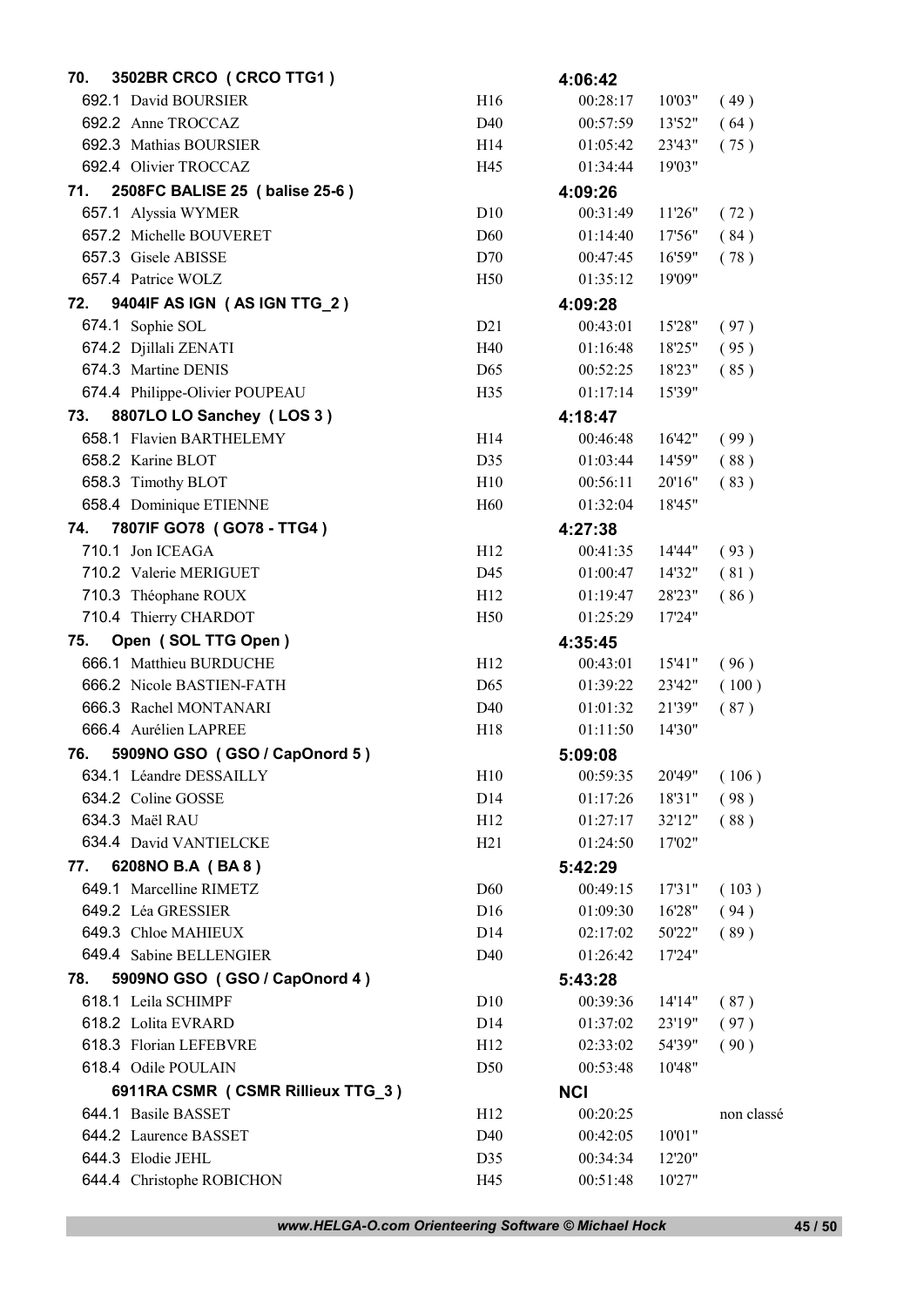| Open (Givry SO 3 - Open)                                 |                        | <b>NCI</b>             |         |                    |
|----------------------------------------------------------|------------------------|------------------------|---------|--------------------|
| 633.1 Benjamin MOYON                                     | H12                    | 00:25:27               |         | non classé         |
| 633.2 Vincent BOURGANEL                                  | H40                    | 00:33:06               | 7'48"   |                    |
| 633.3 ** VACANT                                          | $\blacksquare$         | 00:34:16               | 11'56"  |                    |
| 633.4 Helene EDIAR                                       | D35                    | 00:56:53               | 11'36"  |                    |
| 3913FC O'JURA (O'JURA 7)                                 |                        | <b>NCI</b>             |         |                    |
| 606.1 Elliot DANNECKER                                   | H12                    | 00:26:04               |         | non classé         |
| 606.2 Catherine PONCET                                   | D <sub>50</sub>        | 00:50:32               | 12'05"  |                    |
| 606.3 Thomas THIZON                                      | H10                    | 00:33:31               | 12'19'' |                    |
| 606.4 J-Pierre PONCET                                    | H <sub>65</sub>        | 00:51:43               | 10'25"  |                    |
| SLOW (SLOW London)                                       |                        | <b>NCI</b>             |         |                    |
| 713.1 Alan LEAKEY                                        | D <sub>55</sub>        | 00:28:43               |         | non classé         |
| 713.2 David ROACH                                        | H <sub>55</sub>        | 00:40:18               | 9'42"   |                    |
| 713.3 Maggie ROACH                                       | H <sub>55</sub>        | 01:11:13               | 25'09"  |                    |
| 713.4 Alan LEAKEY                                        | H <sub>60</sub>        | 00:47:02               | 9'25"   |                    |
| 7807IF GO78 (GO78 - TTG5)                                |                        | <b>NCI</b>             |         |                    |
| 706.1 Hugo BOUCHART                                      | H12                    | 00:30:34               |         | non classé         |
| 706.2 Jérôme YVART                                       | H <sub>35</sub>        | 00:46:21               | 10'54"  |                    |
| 706.3 Maël COUSSEMENT                                    | H <sub>12</sub>        | 01:21:44               | 29'49"  |                    |
| 706.4 Nicolas COUSSEMENT                                 | H <sub>35</sub>        | 01:04:30               | 13'08"  |                    |
| MIL Team FRA (MIL TEAM FRA 1)                            |                        | <b>NCI</b>             |         |                    |
| 722.1 Willy GUILLEMIN                                    | H21                    | 00:15:48               | 5'30"   | (1)                |
| 722.2 Frederic PARZYCH                                   | H <sub>35</sub>        | 00:28:12               |         | non classé         |
| 722.3 Romain PACHER                                      | H21                    | 00:17:08               | 6'12"   |                    |
| 722.4 Pierre BOUDET                                      | H21                    | 00:34:52               | 7'06"   |                    |
|                                                          |                        |                        |         |                    |
|                                                          |                        |                        |         |                    |
| 6806AL COBuhl.Florival (COBF-TROPHEE)<br>673.1 Malo DOTT | H <sub>12</sub>        | <b>NCI</b><br>00:29:42 | 10'34"  |                    |
| 673.2 Odile SUTTER                                       | D <sub>55</sub>        | 01:08:51               |         | (57)<br>non classé |
| 673.3 Titouan BURGY                                      | H14                    | 00:30:41               | 11'16"  |                    |
| 673.4 J-Luc PIERSON                                      | H <sub>65</sub>        | 01:10:43               | 14'08"  |                    |
|                                                          |                        |                        |         |                    |
| MIL Team NED (MIL Team NED 1)<br>716.1 Jan LAND          | H21                    | <b>NCI</b><br>00:29:28 | 10'22"  |                    |
|                                                          |                        |                        |         | (55)               |
| 716.2 Jeroen LIEFRINK                                    | H35<br>D <sub>21</sub> | 00:29:11<br>00:26:29   | 7'01"   | (11)<br>non classé |
| 716.3 Mijke MALLEKOOTE<br>716.4 Tony MUSONE              | H21                    | 00:51:06               | 10'14"  |                    |
|                                                          |                        |                        |         |                    |
| 7719IF ERCO (ERCO 2)<br>691.1 Mathilde BONNEAU           | D21                    | <b>NCI</b><br>00:21:10 |         |                    |
| 691.2 Catherine BONNEAU                                  | D <sub>50</sub>        |                        | 7'30"   | (12)               |
| 691.3 Isabelle RORA                                      | D50                    | 00:47:39<br>00:30:45   | 11'20"  | (27)<br>non classé |
| 691.4 Paul BONNEAU                                       | H <sub>50</sub>        | 00:45:30               | 9'11"   |                    |
|                                                          |                        |                        |         |                    |
| 8607PC Poitiers CO ( Poitiers CO TG1)                    |                        | <b>NCI</b>             |         |                    |
| 601.1 Gaby ARNAULT                                       | H10                    | 00:28:15               | 10'23"  | (47)               |
| 601.2 Katy ARNAULT                                       | D40                    | 00:49:36               | 11'43"  | (46)<br>non classé |
| 601.3 Julie THIZON                                       | D12<br>H40             | 00:51:10<br>00:44:53   | 9'01"   |                    |
| 601.4 Stephane BERTHELOT                                 |                        |                        |         |                    |
| 7808IF ASMBCO (ASMBCO_TG)                                |                        | <b>NCI</b>             |         |                    |
| 698.1 Cédric WU<br>698.2 Sandra ROUGIER                  | H10                    | 00:28:13               | 10'02"  | (46)               |
| 698.3 Grégoire MONTAGARD                                 | D40<br>H10             | 00:57:30<br>00:54:18   | 13'57"  | (61)<br>non classé |

*www.HELGA-O.com Orienteering Software © Michael Hock* 46 / 50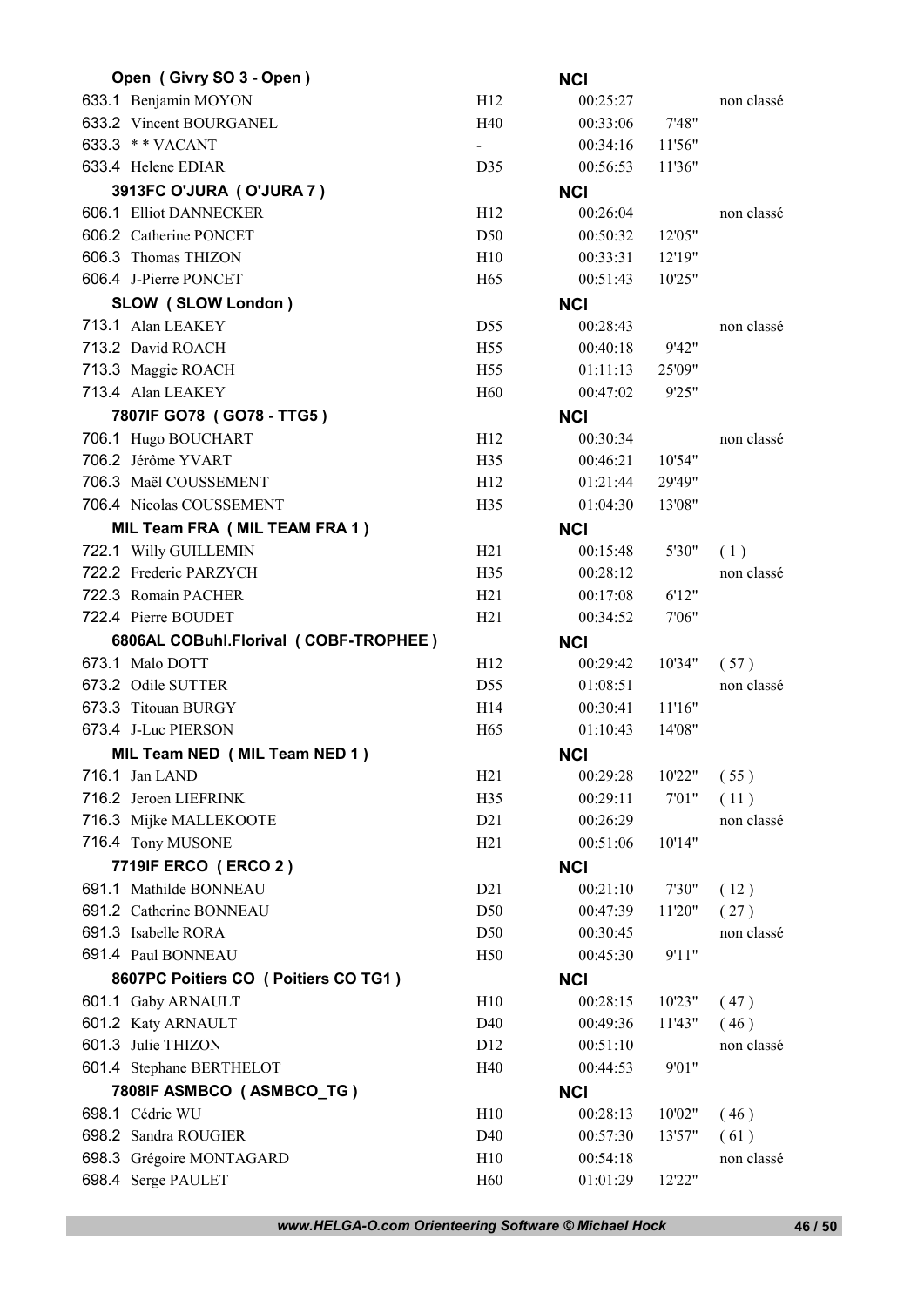| 5906NO VALMO (VALMO6)              |                 | <b>NCI</b> |         |            |
|------------------------------------|-----------------|------------|---------|------------|
| 632.1 Jérôme DEVIENNE              | H12             | 00:54:25   | 19'26"  | (104)      |
| 632.2 Laurent DUPONT               | H40             | 00:55:36   | 13'19"  | (87)       |
| 632.3 Charlotte LESUEUR            | D21             | 01:34:56   |         | non classé |
| 632.4 Baptiste LIEBAERT            | H21             | 00:08:45   | 1'45"   |            |
| 6009PI coc (COC 2)                 |                 | <b>NCI</b> |         |            |
| 697.1 Frédéric MULLER              | H40             | 00:30:48   | 11'04"  | (67)       |
| 697.2 Franck BUTTIN                | H45             | 00:49:49   | 11'44"  | (53)       |
| 697.3 Caroline MULLER              | D <sub>12</sub> | 00:59:43   |         | non classé |
| 697.4 Olivier CAPPELAIRE           | H <sub>50</sub> | 01:13:39   | 14'50"  |            |
| 4601MP FINO46 (FINO3)              |                 | <b>NCI</b> |         |            |
| 704.1 Theophile TREMOULET          | H <sub>12</sub> | 00:33:02   | 12'03"  | (81)       |
| 704.2 Guillaume PIVAUDRAN          | H14             | 02:19:07   | 33'41"  | (101)      |
| 704.3 Gabriel PIVAUDRAN            | H10             | 00:24:19   |         | non classé |
| 704.4 Marc PIVAUDRAN               | H40             | 01:16:51   | 15'20"  |            |
| 4504CE ASCO ORLEANS (ASCO 5)       |                 | <b>NCI</b> |         |            |
| 703.1 Anouk LAROCHE                | D <sub>12</sub> | 00:32:54   | 11'37"  | (78)       |
| 703.2 David ESPEU                  | H40             | 01:28:25   | 21'12"  | (96)       |
| 703.3 Samuel ESPEU                 | H <sub>14</sub> | 01:00:02   |         | non classé |
| 703.4 Bernard LAROCHE              | H <sub>55</sub> | 01:33:54   | 18'53"  |            |
| 2604RA C.R.O.C.O ( CROCO TG )      |                 | <b>NCI</b> |         |            |
| 637.1 Aline CORBIN                 | D <sub>12</sub> | 00:32:58   | 12'04"  | (79)       |
| 637.2 Cécile CORBIN                | D40             | 01:44:26   | 24'37"  | (99)       |
| 637.3 Sacha EGLIN                  | H10             | 01:38:05   |         | non classé |
| 637.4 Florian MILOUTINOVITCH       | H20             | 01:17:39   | 15'39"  |            |
| Open (Givry SO 2 - Open)           |                 | <b>NCI</b> |         |            |
| 631.1 Titouan DEGRANDCOURT         | H <sub>12</sub> | 00:21:06   |         | non classé |
| 631.2 Julie JEANNERET              | D <sub>18</sub> | 00:48:11   | 11'38"  |            |
| 631.3 Neven DEGRANDCOURT           | H12             | 00:33:56   |         | non classé |
| 631.4 Michel EDIAR                 | H40             | 00:45:56   | 9'10"   |            |
| 1905LI Corrèze C.O (Corrèze C.O 4) |                 | <b>NCI</b> |         |            |
| 688.1 Maxence DUGAST               | H14             | 00:26:06   | 9'23"   | (37)       |
| 688.2 Patrick VERNOTTE             | H <sub>50</sub> | 00:35:27   | 8'35"   | (18)       |
| 688.3 Louise GARILLON-DUCLA        | D14             | 00:35:26   | 12'23"  | (16)       |
| 688.4 Francois DELCAMBRE           | H45             | 00:53:44   |         | non classé |
| 5907NO T.A.D. (RodomonTAD)         |                 | <b>NCI</b> |         |            |
| 614.1 Nils MOREL                   | H <sub>12</sub> | 00:29:46   | 10'33"  | (59)       |
|                                    |                 |            |         | (45)       |
| 614.2 Esther BERNET-ROLLANDE       | D14             | 00:47:39   | 11'28"  |            |
| 614.3 Quentin BERNET-ROLLANDE      | H12             | 00:35:41   | 12'41'' | (42)       |
| 614.4 Lievin CREFCOEUR             | H <sub>16</sub> | 00:38:58   |         | non classé |
| Open (oscm 3)                      |                 | <b>NCI</b> |         |            |
| 680.1 Albert SEGUINOT              | H <sub>55</sub> | 00:25:42   | 9'29"   | (35)       |
| 680.2 Bernard PONCE                | H70             | 01:05:01   | 15'33"  | (72)       |
| 680.3 Annick LECOYER               | D <sub>60</sub> | 00:40:56   | 14'15"  | (58)       |
| 680.4 Michel PACHE                 | H <sub>60</sub> | 01:08:30   |         | non classé |
| 2904BR Quimper 29 (Quimper TTG)    |                 | <b>NCI</b> |         |            |
| 679.1 Mattéo PECOURT               | H12             | 00:25:28   | 8'54"   | (34)       |
| 679.2 Cathy L'HELGUEN AUGUSTE      | D <sub>50</sub> | 01:00:19   | 14'36"  | (62)       |
| 679.3 Francoise BOULESTREAU        | D <sub>50</sub> | 00:45:57   | 16'53"  | (59)       |

*www.HELGA-O.com Orienteering Software © Michael Hock* 47 / 50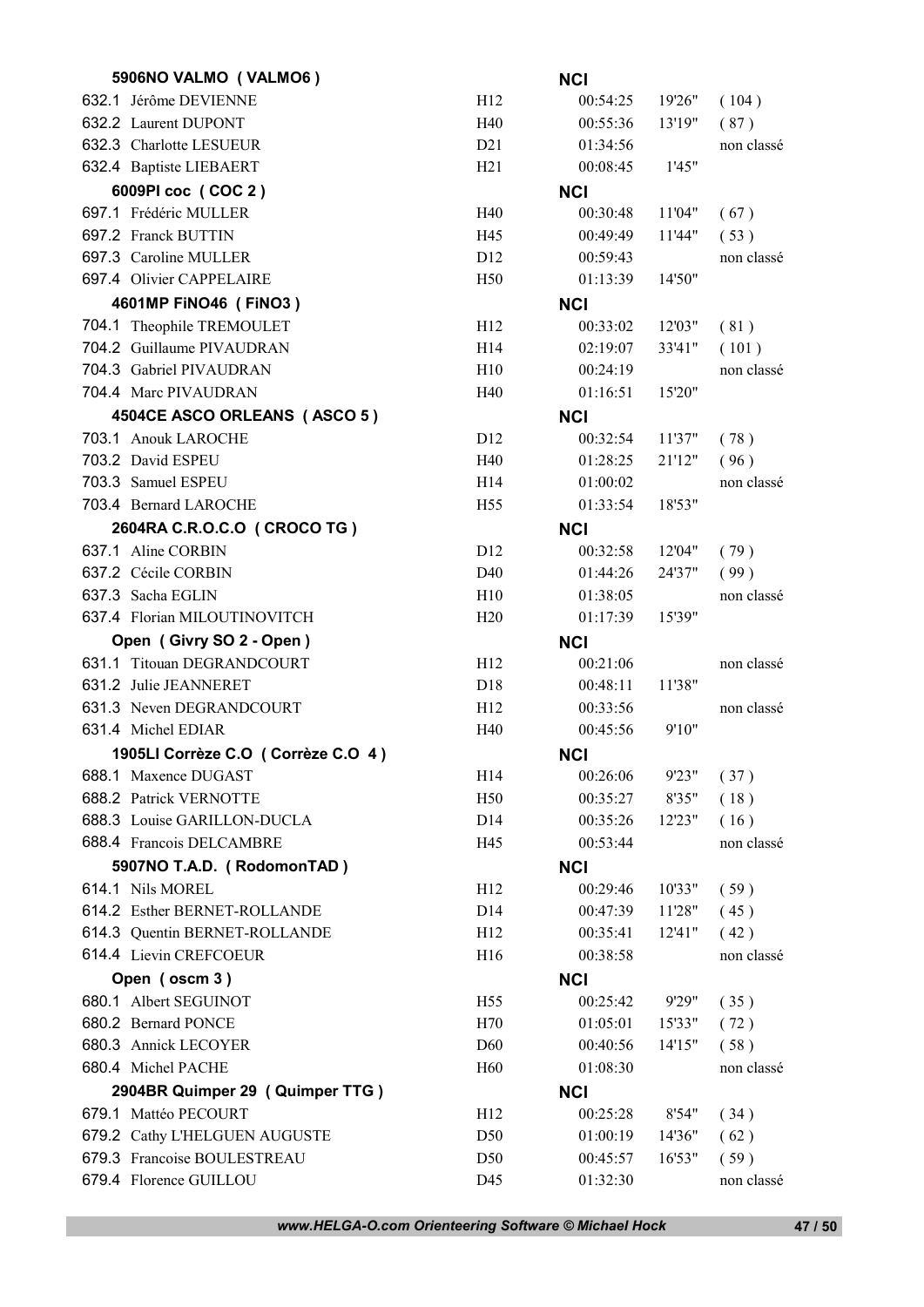| 6208NO B.A (BA5)                   |                          | <b>NCI</b>           |                  |            |
|------------------------------------|--------------------------|----------------------|------------------|------------|
| 651.1 Gregoire FRADIN              | H12                      | 00:25:33             |                  | non classé |
| 651.2 Hugo GRESSIER                | H14                      | 01:33:15             | 22'08"           |            |
| 651.3 Agathe ROLIN                 | D <sub>12</sub>          | 00:09:47             |                  | non classé |
| 651.4 Elodie VANDOMME              | D21                      | 00:55:10             |                  | non classé |
| 6208NO B.A (BA7)                   |                          | <b>NCI</b>           |                  |            |
| 628.1 Lisa FIRRITO                 | D <sub>12</sub>          | 00:32:50             |                  | non classé |
| 628.2 Elisa FAVIER                 | D14                      | 00:36:02             | 8'38"            |            |
| 628.3 Matteo CAROULLE              | H14                      | 01:20:42             |                  | non classé |
| 628.4 Charlotte ROLIN              | D35                      | 01:39:29             |                  | non classé |
| 6008PI NOYON CO (NCO2 TG)          |                          |                      |                  |            |
| 685.1 Corto PASCUAL                | H12                      | 00:25:20             | 8'59"            | (32)       |
| 685.2 Véronique COMMERE            | D40                      | 01:05:07             | 15'25"           |            |
| 685.3 Annaik DEMESSANCE            | D20                      |                      |                  | non parti  |
| 685.4 Ludovic MATHIS               | H40                      | 11:40:39             | 140'58"          |            |
| 4504CE ASCO ORLEANS (ASCO 4)       |                          |                      |                  |            |
| 702.1 Aubin KERANGUEVEN            | H12                      | 00:24:43             |                  | non classé |
| 702.2 ** VACANT                    | $\overline{\phantom{a}}$ |                      |                  | non parti  |
| 702.3 Come KERANGUEVEN             | H10                      |                      |                  | non parti  |
| 702.4 Franck BARALDI               | H40                      | 10:54:45             | 131'44"          |            |
| 7707IF OPA MONTIGNY (OPA4)         |                          |                      |                  |            |
| 708.1 Auriane DASILVA              | D18                      | 00:27:55             | 10'02"           | (43)       |
| 708.2 Lou DUROCHER                 | H14                      | 00:49:12             | 11'42"           | (44)       |
| 708.3 Antoine TROTTIER             | H <sub>18</sub>          | 00:27:46             | 9'57"            | (28)       |
| 708.4 Maurice PROVOST              | H <sub>55</sub>          |                      |                  | non parti  |
| Open (NOSE TTG-2)                  |                          |                      |                  |            |
| 701.1 Vincent CHAMBLON             | H16                      | 00:32:29             | 11'38"           | (75)       |
| 701.2 Remy FATOUX                  | H40                      | 00:27:28             | 6'28"            | (15)       |
| 701.3 Vanessa CARTERON             | D <sub>14</sub>          | 00:50:29             | 18'05"           | (37)       |
| 701.4 ** VACANT                    | $\blacksquare$           |                      |                  | non parti  |
| 6804AL COColmar (COC - TG/2)       |                          |                      |                  |            |
| 682.1 Veronique RAVENEL            | D50                      | 00:34:09             | 12'19"           | (84)       |
| 682.2 Jean-Pierre GOETTMANN        | H50                      | 00:45:20             | 10'49"           | (50)       |
| 682.3 Bernadette GOETTMANN         | D50                      | 00:44:37             | 15'56"           | (52)       |
| 682.4 ** VACANT                    | $\blacksquare$           |                      |                  | non parti  |
| 1905LI Corrèze C.O (Corrèze C.O 5) |                          |                      |                  |            |
| 687.1 Corinne DANIEL               | D <sub>40</sub>          | 00:31:48             | 11'21"           | (71)       |
| 687.2 Séverine DEMANNEZ-LOUVET     | D35                      | 00:52:55             | 12'28"           | (57)       |
| 687.3 Axelle DEVAUX                | D <sub>14</sub>          | 00:56:58             | 20'56"           | (66)       |
| 687.4 ** VACANT                    | $\blacksquare$           |                      |                  | non parti  |
| 7407RA SOS GO (SOS GO 5)           |                          |                      |                  |            |
| 641.1 Sébastien WEBER              | H45                      | 00:29:42             | 10'34"           | (58)       |
| 641.2 Pascale WEBER                | D40                      | 00:55:43             | 13'33"           | (58)       |
| 641.3 Valérie COLLIS               | D <sub>40</sub>          | 01:05:16             | 23'33"           | (74)       |
| 641.4 Claire DESCOURVIERES         | D45                      |                      |                  | non parti  |
| 8807LO LO Sanchey (LOS 4)          |                          |                      |                  |            |
| 678.1 Alain BLAUDEZ                |                          |                      |                  |            |
| 678.2 Johan BLOT                   | H70<br>H35               | 00:47:36<br>01:01:56 | 17'07"           | (102)      |
| 678.3 Bernadette ETIENNE           | D <sub>60</sub>          | 00:43:24             | 14'40"<br>15'30" | (85)       |
|                                    |                          |                      |                  | (77)       |
| 678.4 Alain JOLY                   | H65                      |                      |                  | non parti  |

*www.HELGA-O.com Orienteering Software © Michael Hock* 48 / 50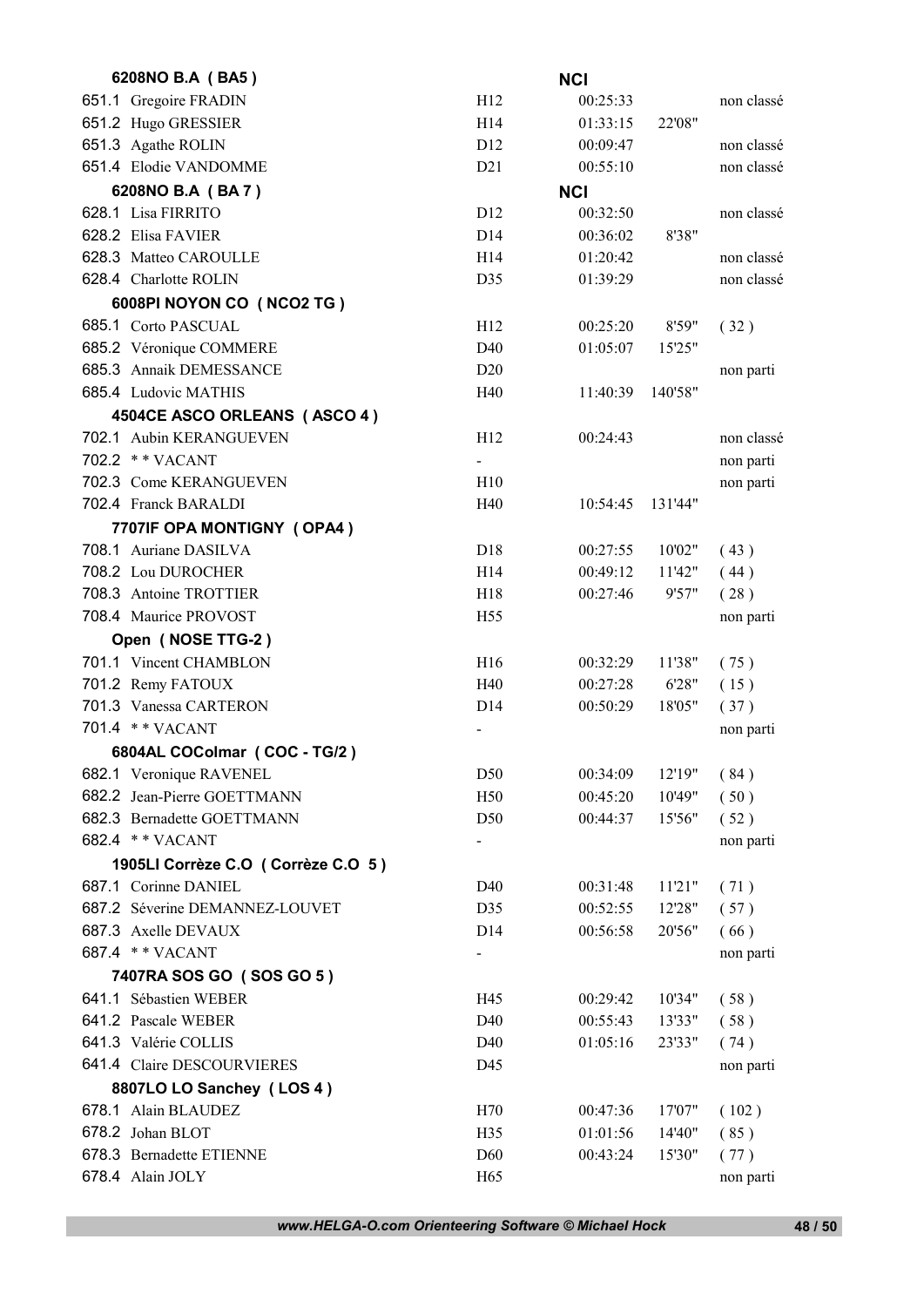| 5402LO SCAPA NANCY (SCAPA Nancy TTG)                 |    |                    |                     |        |            |         |
|------------------------------------------------------|----|--------------------|---------------------|--------|------------|---------|
| 639.1 Vincent FIORUCCI                               |    | H12                | 00:40:06            | 14'44" | (90)       |         |
| 639.2 Alice PECHSTEIN                                |    | D35                | 01:09:33            | 16'21" | (86)       |         |
| 639.3 Paulette POGU                                  |    | D60                | 00:45:45            | 16'16" | (79)       |         |
| 639.4 ** VACANT                                      |    | $\blacksquare$     |                     |        | non parti  |         |
| 7203PL CSEPNM (Prytanée orientation 7203)            |    |                    |                     |        |            |         |
| 661.1 Noella LAUNEY                                  |    | D75                | 01:00:59            | 21'51" | (107)      |         |
| 661.2 Nadine LAMBERT                                 |    | D55                | 00:56:25            | 13'33" | (93)       |         |
| 661.3 Claudine POUPIER                               |    | D65                | 00:50:41            | 18'29" | (84)       |         |
| 661.4 ** VACANT                                      |    | $\blacksquare$     |                     |        | non parti  |         |
| 2508FC BALISE 25 ( balise 25-7 )                     |    |                    |                     |        |            |         |
| 656.1 Therese LAURENT                                |    | D80                | 01:13:48            | 27'13" | (108)      |         |
| 656.2 Agnes RUAUD                                    |    | D <sub>60</sub>    | 01:16:13            |        | non classé |         |
| 656.3 Marie-Josephe BERION                           |    | D55                | 00:48:44            | 16'58" |            |         |
| 656.4 Florence GIRARD                                |    | D45                |                     |        | non parti  |         |
| 2906BR BO (BREST ORIENTATION)                        |    |                    |                     |        |            |         |
| 662.1 Anne LECONTELLEC                               |    | D40                | 00:34:11            | 12'15" | (85)       |         |
| 662.2 Christine GUELENNOC                            |    | D <sub>50</sub>    | 01:06:52            | 15'59" | (77)       |         |
| 662.3 Anne CONIEL                                    |    | D45                |                     |        | non parti  |         |
| 662.4 ** VACANT                                      |    | $\blacksquare$     |                     |        | non parti  |         |
| 5906NO VALMO (VALMO8)                                |    |                    |                     |        |            |         |
| 613.1 Théo CHIEUX                                    |    | H12                | 00:47:05            | 17'03" | (101)      |         |
| 613.2 Frederic DRAMEZ                                |    | H50                | 01:03:51            | 15'14" | (89)       |         |
| 613.3 Elizaveta KALAIDINA                            |    | D21                |                     |        | non parti  |         |
| 613.4 Hughes ROBIDEZ                                 |    | H45                |                     |        | non parti  |         |
| 3705CE COTS ( COTS )                                 |    |                    |                     |        |            |         |
| 654.1 Michel AVIRON                                  |    | H <sub>50</sub>    | 00:29:53            | 10'44" | (60)       |         |
| 654.2 Philippe JULIEN                                |    | H50                | 00:56:48            |        | non classé |         |
| 654.3 Marion BOURDIN                                 |    | D16                |                     |        | non parti  |         |
| 654.4 Arnaud ARSUFFI                                 |    | H <sub>21</sub>    |                     |        | non parti  |         |
| MIL Team CISM (MIL Team CISM 2)                      |    |                    |                     |        |            |         |
| 721.1 Emmanuelle BONIFACE                            |    | D21                | 00:26:39            | 9'47"  | (39)       |         |
| 721.2 Didier GROSHENS                                |    | H50                |                     |        | non parti  |         |
| 721.3 Manu VERPOORTEN                                |    | H50                |                     |        | non parti  |         |
| 721.4 Anne HEIKOOP                                   |    | H <sub>55</sub>    |                     |        | non parti  |         |
| 5407LO SO Luneville (SOL TTG)                        |    |                    |                     |        |            |         |
| 665.1 Gaspard MATHIS                                 |    | H12                | 00:28:23            | 10'12" | (52)       |         |
| 665.2 ** VACANT                                      |    | $\blacksquare$     |                     |        | non parti  |         |
| 665.3 ** VACANT                                      |    |                    |                     |        | non parti  |         |
| 665.4 Maxime VASSEUR                                 |    | H18                |                     |        | non parti  |         |
| <b>Participation</b>                                 |    |                    |                     |        |            |         |
| 7807IF GO78                                          | 70 |                    | 6008PI NOYON CO     |        |            | 48      |
| 5906NO VALMO                                         | 44 | 6208NO B.A         |                     |        |            | 42      |
| 2508FC BALISE 25                                     | 41 | 6804AL COColmar    |                     |        | 39         |         |
| 2904BR Quimper 29                                    | 36 | 3502BR CRCO        |                     |        | 36         |         |
| 4201RA NOSE                                          | 33 | 5703LO T.A. FAMECK |                     |        | 33         |         |
| 2517FC OTB                                           | 32 | 2704NM COBS        |                     |        |            | 32      |
| 6205NO O <sup>2</sup>                                | 32 | 6911RA CSMR        |                     |        |            | 32      |
| 1307PR ACA AIX EN PROV                               | 31 | 4203RA OE42        |                     |        |            | 30      |
| 9105IF COLE                                          | 30 |                    | 1403NM O. CAENNAISE |        |            | 29      |
| 1905LI Corrèze C.O                                   | 29 |                    | 5116CA ASO Sillery  |        |            | 29      |
| www.HELGA-O.com Orienteering Software © Michael Hock |    |                    |                     |        |            | 49 / 50 |